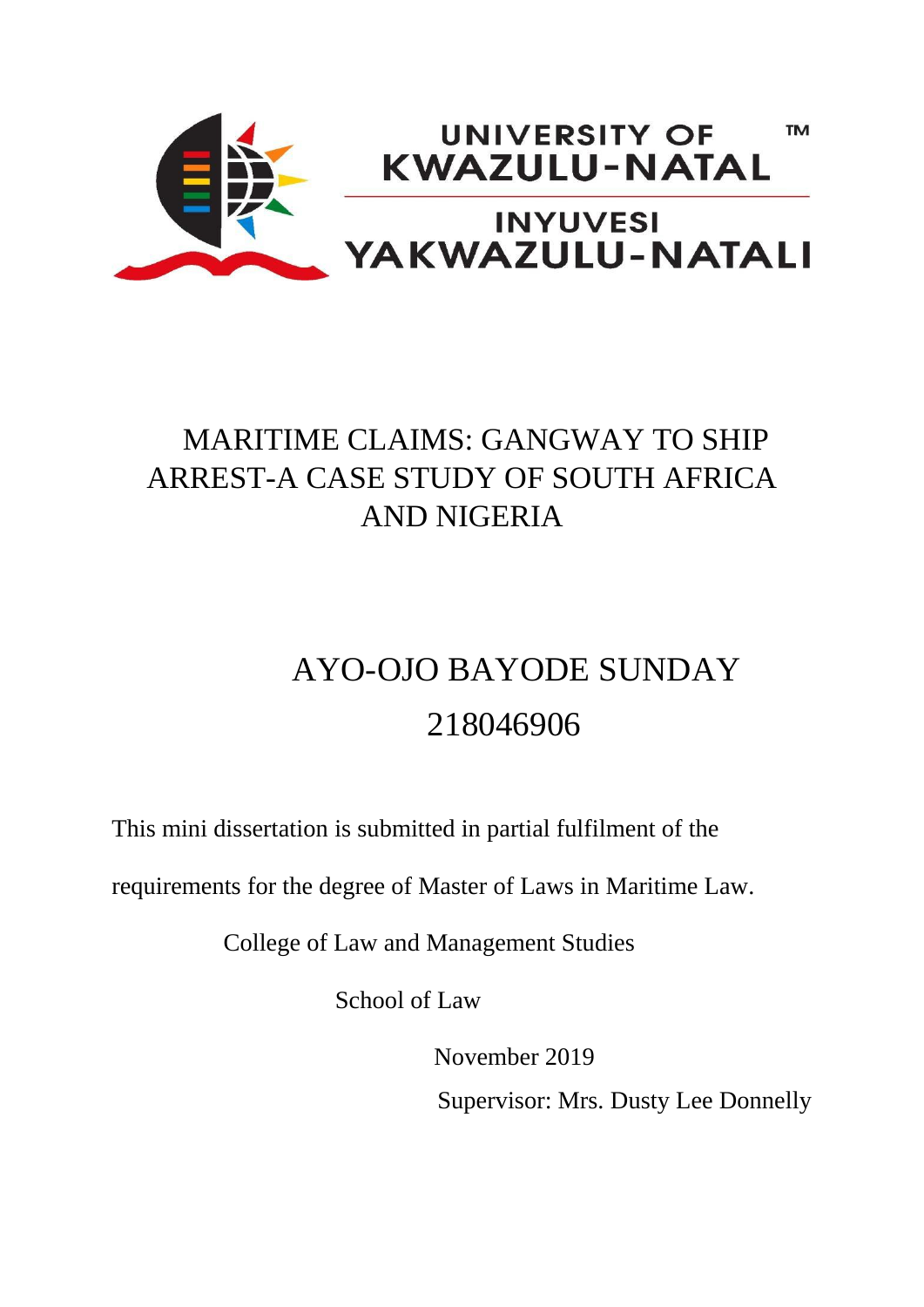P a g e | **ii**

# **DECLARATION**

I, Ayo-Ojo Bayode Sunday, declare that:

- (i) The research reported in this dissertation, except where otherwise indicated, is my original work.
- (ii) This dissertation has not been submitted for any degree or examination at any other university.
- (iii) This dissertation does not contain other persons' data, pictures, graphs, or other information unless specifically acknowledged as being sourced from other persons.
- (iv) This dissertation does not contain other persons' writing unless acknowledged as being sourced from other researchers. Where other written sources have been quoted, then:
	- (a) Their words have been re-written but the general information attributed to them has been referenced;
	- (b) Where their exact words have been used, their writing had been placed inside quotation marks and referenced.
- (v) This dissertation does not contain text, graphics, or tables copied and pasted from the internet unless specifically acknowledged, and the source being detailed in the dissertation and the References sections.
- (vi) This project is an original piece of work which is made available for photocopying and inter-library loan

Signed.

 $\frac{1}{\sqrt{1-\frac{1}{2}}\sqrt{1-\frac{1}{2}}\sqrt{1-\frac{1}{2}}\sqrt{1-\frac{1}{2}}\sqrt{1-\frac{1}{2}}\sqrt{1-\frac{1}{2}}\sqrt{1-\frac{1}{2}}\sqrt{1-\frac{1}{2}}\sqrt{1-\frac{1}{2}}\sqrt{1-\frac{1}{2}}\sqrt{1-\frac{1}{2}}\sqrt{1-\frac{1}{2}}\sqrt{1-\frac{1}{2}}\sqrt{1-\frac{1}{2}}\sqrt{1-\frac{1}{2}}\sqrt{1-\frac{1}{2}}\sqrt{1-\frac{1}{2}}\sqrt{1-\frac{1}{2}}\sqrt{1-\frac{1}{2}}\sqrt{1-\frac$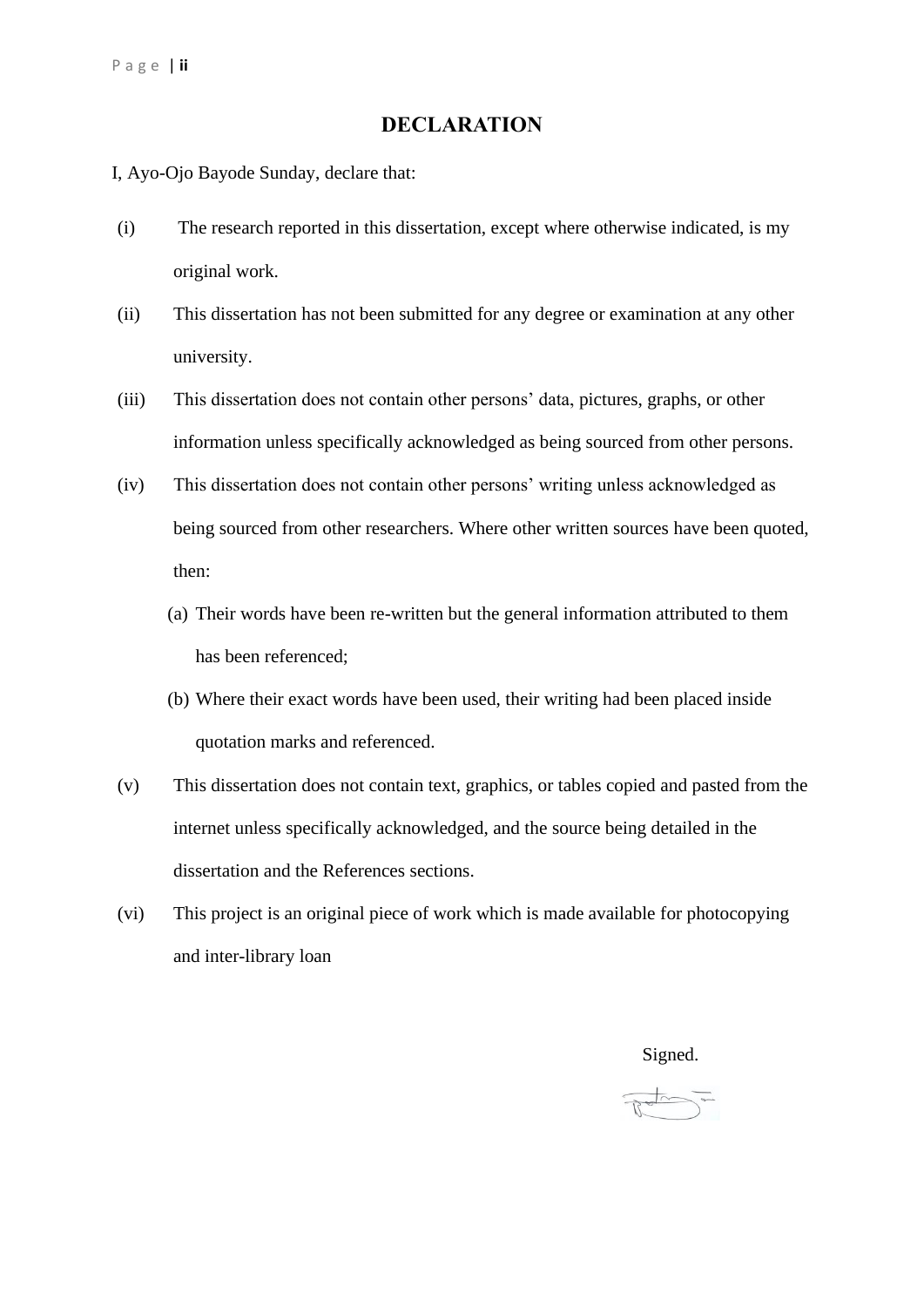# **ACKNOWLEDGEMENTS**

I wish to express my gratitude to God almighty, the beginning and the end of my knowledge. Nobody has been more important to me in the pursuit of this project than the members of my family. I would like to thank my caring parents, Deacon Ayodele George and Mrs. Ayo-Ojo Rafat whose words of encouragement and push for tenacity ring in my ears.

A special thanks to my supervisor, Ms. Dusty-Lee Donnelly whose direction and criticism have greatly contributed to the successful completion of this thesis. I have been extremely lucky to have a supervisor who cared so much about my work, and who responded to my questions promptly.

I would also like to thank all the members of staff, Professor Trevor Jones, Ms. Deepa Lamb, Ms. Veronica Peter, Doctor Caroline Goodier, Ms. Kadephi Majola the librarian, Mr. Pradeep Ramsewak and Ms. Gina Mshengu at the postgraduate law lan office.

I also dedicate this dissertation to my siblings, Ayobami, Damilola, Taiwo, Kehinde, and Yemi and thanks to my best friends Ivin Oyomba Ofutso for being there for me throughout the entire LLM program.

Special thanks to Churton Collins from Churton Collins Legal Editing Services for professional execution of editing and proofreading this dissertation.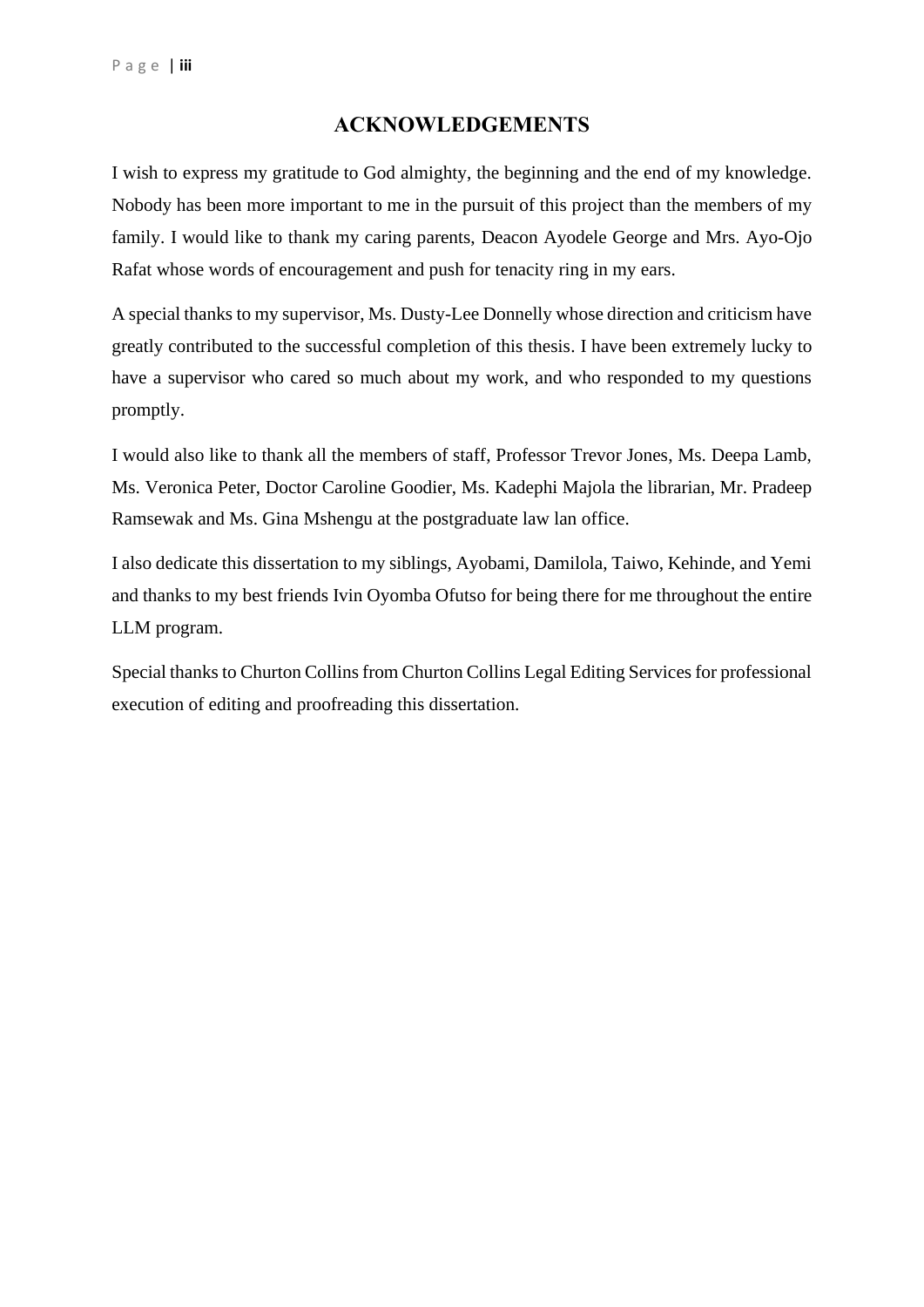# **TABLE OF CONTENTS**

| <b>CHAPTER</b>                                                    | PAGE NO        |
|-------------------------------------------------------------------|----------------|
| Declaration                                                       | <b>Ii</b>      |
| Acknowledgements                                                  | iii            |
| Table of Contents                                                 | $I_{V}$        |
| Abstract                                                          | viii           |
| <b>List of Abbreviations</b>                                      | $I_{X}$        |
| Chapter One                                                       | $\overline{2}$ |
| Introduction                                                      | $\overline{2}$ |
| 1.0<br>Background                                                 | $\overline{2}$ |
| 1.1<br><b>Statement of Purpose</b>                                | 5              |
| 1.2<br>The Rationale of the Study                                 | 6              |
| 1.3<br>The Research Questions                                     | 8              |
| 1.4<br>Methodology                                                | 9              |
| 1.5<br><b>Chapter Breakdown</b>                                   | 11             |
| <b>Chapter Two</b>                                                | 13             |
| The Applicable National Law and the 1952 Arrest Convention        | 13             |
| Introduction<br>2.0                                               | 13             |
| 2.1<br>Historical Background of Action in Rem in England          | 13             |
| Historical Background of Action in Rem in conjunction with<br>2.2 | 15             |
| Maritime Claims in South Africa                                   |                |
| Historical Background of Action in Rem in Conjunction with<br>2.3 | 18             |
| Maritime Claims in Nigeria                                        |                |
| Relevant Statutory Provisions in South Africa<br>2.4              | 20             |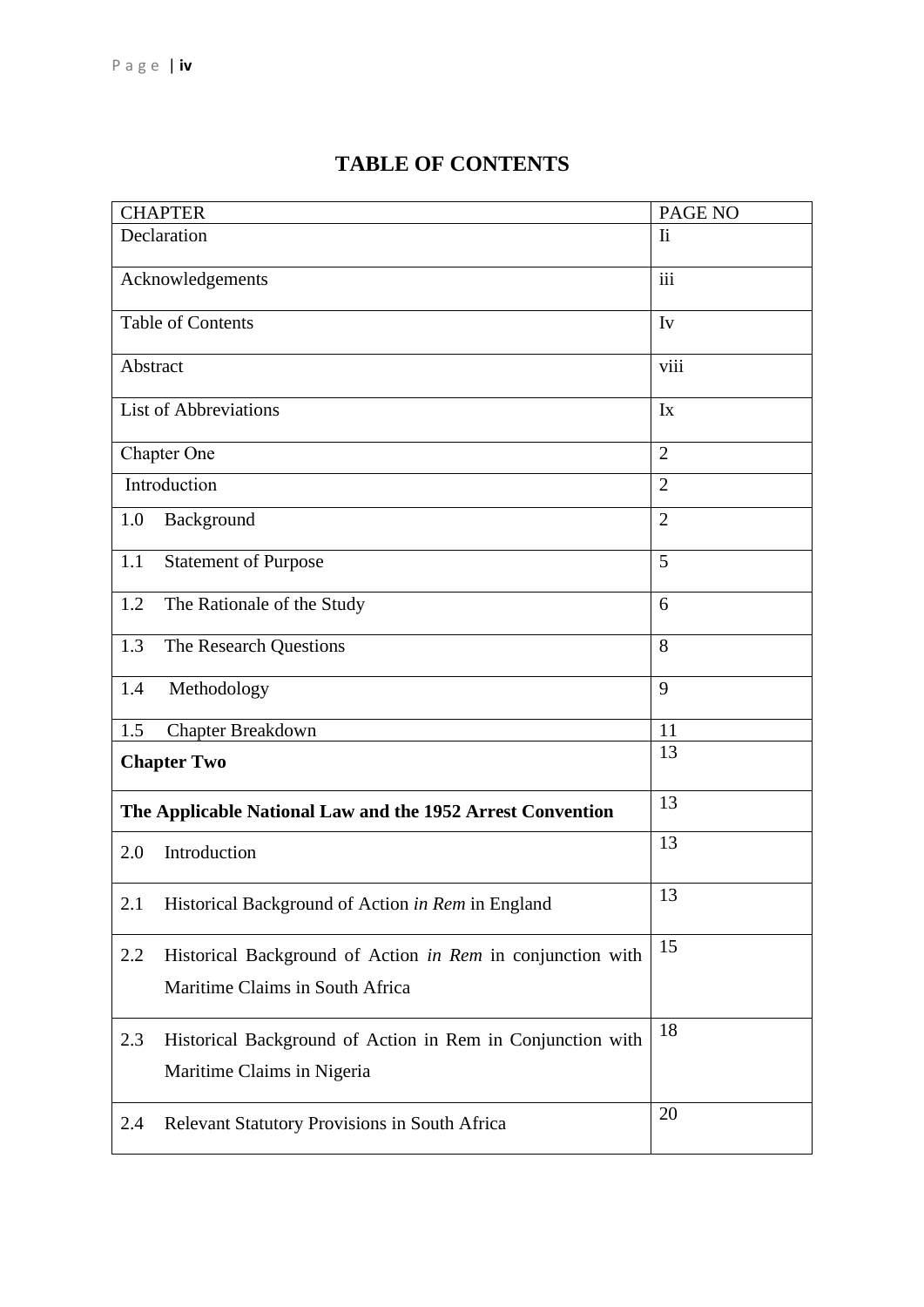| 2.5                   | Relevant Statutory Provisions in Nigeria                                                                | 25 |
|-----------------------|---------------------------------------------------------------------------------------------------------|----|
| 2.6                   | Comparison of Maritime Claims in South Africa and Nigeria                                               | 27 |
| 2.7                   | International Instruments and some Maritime Claims                                                      | 39 |
|                       | 2.7.1 International Convention Relating to the Arrest of<br>Seagoing Ships (The 1952 Arrest Convention) | 40 |
|                       | 2.7.2 Application of International Convention Relating to the<br>Arrest of Seagoing Ships in Nigeria    | 41 |
| 2.8                   | Conclusion                                                                                              | 44 |
| <b>Chapter Three</b>  |                                                                                                         | 45 |
| <b>Maritime Liens</b> |                                                                                                         | 45 |
| 3.0                   | Introduction                                                                                            | 45 |
| 3.1                   | Definition of Maritime Lien in South Africa                                                             | 46 |
| 3.2                   | Definition of Maritime Lien in Nigeria                                                                  | 47 |
| 3.3                   | Maritime Claims Recognised as Maritime Liens in South<br>Africa                                         | 47 |
|                       | 3.3.1 Damage Caused by or to a Ship, Whether by Collision or<br>Otherwise                               | 48 |
| 3.3.2                 | Salvage                                                                                                 | 49 |
| 3.3.3                 | Seamen's Wages                                                                                          | 50 |
| 3.3.4                 | Master's Wages and Disbursements                                                                        | 51 |
| 3.3.5                 | Bottomry and Respondentia                                                                               | 52 |
|                       | 3.4 Maritime Claims Recognised as Maritime Liens in Nigeria                                             | 52 |
| 3.4.1                 | Salvage                                                                                                 | 52 |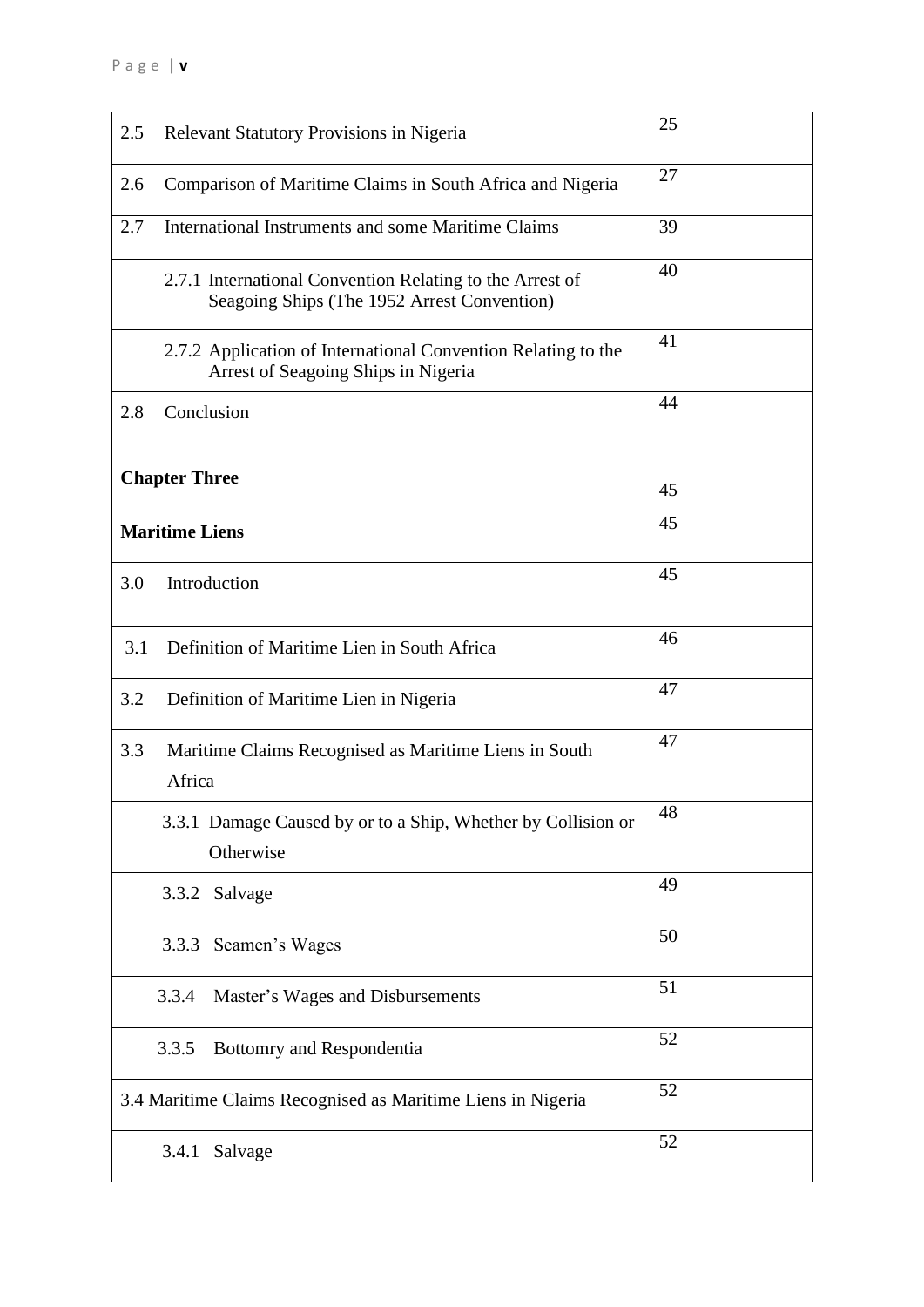|                                        | 3.4.2 Damage Done by a Ship                                                                  | 53 |
|----------------------------------------|----------------------------------------------------------------------------------------------|----|
|                                        | 3.4.3 Wages of Master or a Member of the Crew                                                | 54 |
|                                        | 3.4.4 Master's Disbursements                                                                 | 55 |
| 3.5                                    | Recognition of Foreign Maritime Liens in South Africa                                        | 55 |
| 3.6                                    | Recognition of Foreign Maritime Liens in Nigeria                                             | 56 |
| 3.7                                    | The Importance of the Similarities of Maritime Liens in Both<br><b>Jurisdictions</b>         | 57 |
| 3.8                                    | Conclusion                                                                                   | 59 |
| <b>Chapter Four</b>                    |                                                                                              | 60 |
| <b>Statutory Liens</b>                 |                                                                                              | 60 |
| 4.0                                    | Introduction                                                                                 | 60 |
| 4.1                                    | <b>Statutory Lien in South Africa</b>                                                        | 60 |
| 4.2                                    | <b>Statutory Lien in Nigeria</b>                                                             | 60 |
| 4.3                                    | The Interpretation of Some Statutory Liens in South Africa                                   | 61 |
| 4.4                                    | The Interpretation of Some Statutory Liens in Nigeria                                        | 67 |
| 4.5                                    | Interpretation of the Concept of Ownership in South Africa<br>under Admiralty Jurisdiction   | 69 |
| 4.6                                    | Interpretation of the Concept of Ownership in Nigeria under<br><b>Admiralty Jurisdiction</b> | 71 |
| 4.7                                    | Conclusion                                                                                   | 73 |
| <b>Chapter Five</b>                    |                                                                                              | 75 |
| <b>Conclusions and Recommendations</b> |                                                                                              | 75 |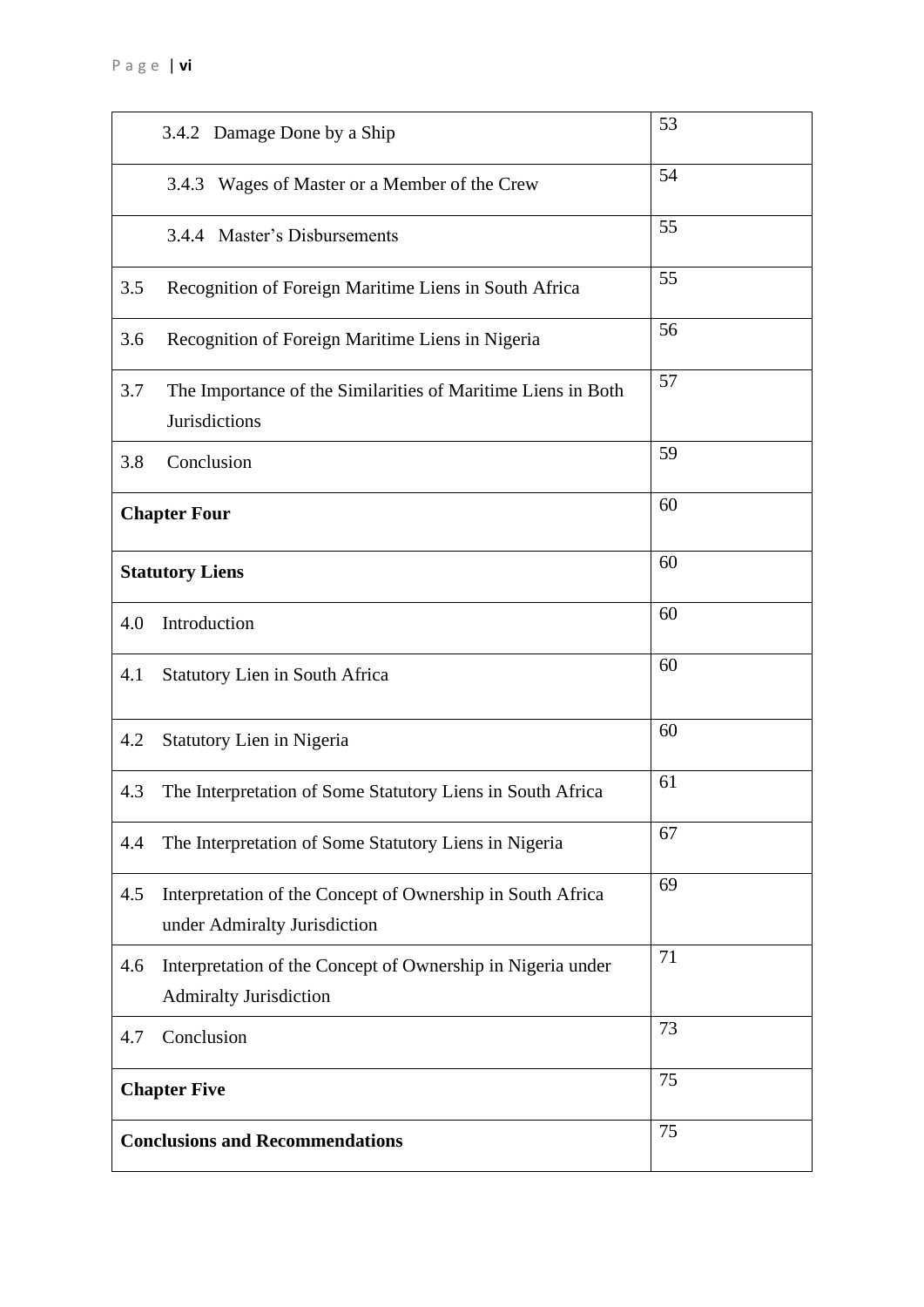| 5.0 | Introduction                          | 75 |
|-----|---------------------------------------|----|
| 5.1 | <b>Summary of Chapter Conclusions</b> | 75 |
|     | 5.2 Recommendations                   | 76 |
| 5.3 | <b>Concluding Remarks</b>             | 78 |
|     | Bibliography                          | 79 |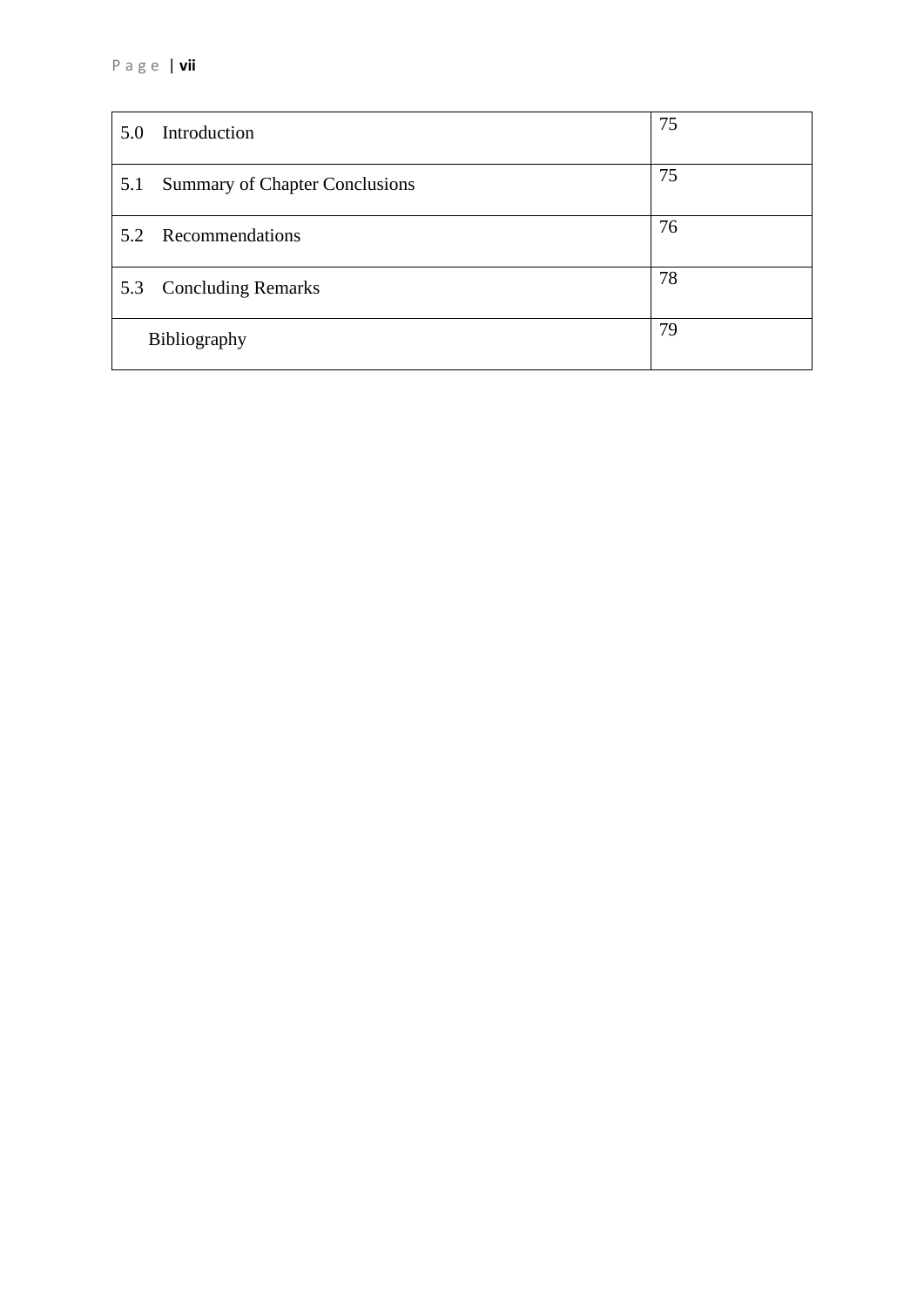# **ABSTRACT**

The arrest of a ship cannot be granted in any court exercising its admiralty jurisdiction if the claimant/plaintiff cannot ascertain that he/she has a maritime claim. Arresting a ship is a unique concept. A maritime claimant who has a maritime claim against a ship could only arrest in an action in *rem* in a circumstance where the plaintiff can show that he/she has a maritime lien or can show that the owner of the vessel would be liable in *personam (*i.e. a statutory lien).

However, there is more complication to what maritime claims entail in different countries of the world. Most shipping jurisdictions have adopted the International Convention on the Arrest of Sea-going Vessels 1952 definition and outline of maritime claims. However, some maritime claims under the 1952 Arrest convention differ in interpretation when used in the national court. On this note, the curial question is what type of maritime claims constitute maritime liens because the recognized maritime liens differ from jurisdiction to jurisdiction. Thus, Nigeria and South Africa as former colonies of Britain have adopted relevant principles from the English admiralty law. Africa's seaports are seen as the gateways for Africa growing a thriving international trade business. However, there is a lack of literature comparing two African jurisdictions to each other. On this note, due to the underutilized and understudied legal systems in Africa, it is paramount to compare and understand what constitute maritime claims in both countries and how they are being interpreted.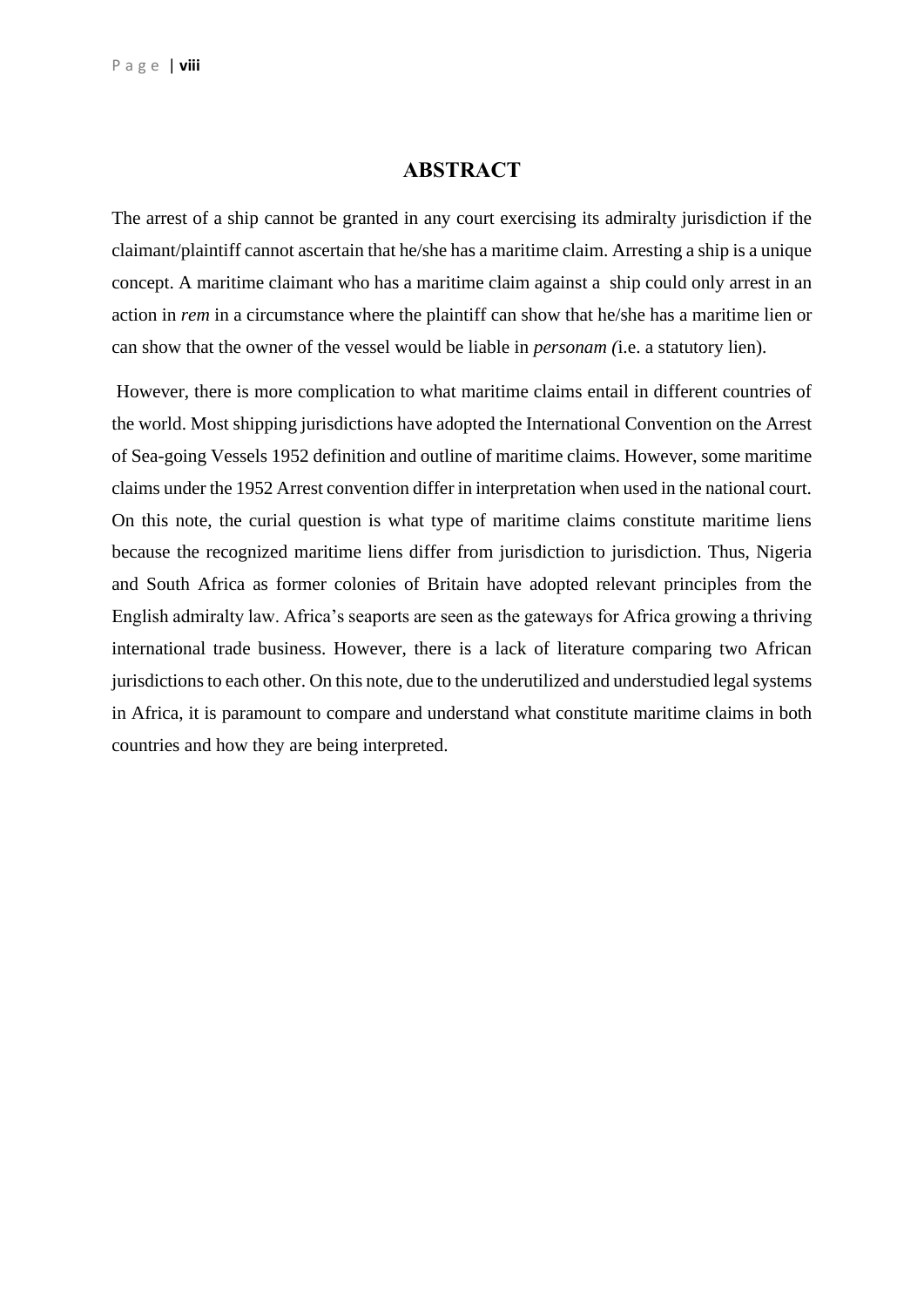# **LIST OF ABBREVIATIONS**

- AJA- Admiralty Jurisdiction Act, 1991, Chapter A5 of the Laws of the Federation of Nigeria, 2004
- AJRA- Admiralty Jurisdiction Regulation Act, 105 of 1983
- Art Article
- CCAA- Colonial Courts of Admiralty Act of 1890
- FHC- Federal High Court
- S- Section
- SC- Supreme Court
- SCA Supreme Court of Appeal
- SHC State High Court

1999 Arrest Convention- International Convention on Arrest of Ships 12 March 1999, Geneva. UNTS 2797

Arrest Convention - International Convention Relating to the Arrest of Sea-Going Ships 10 May 1952, Brussels. UNTS 439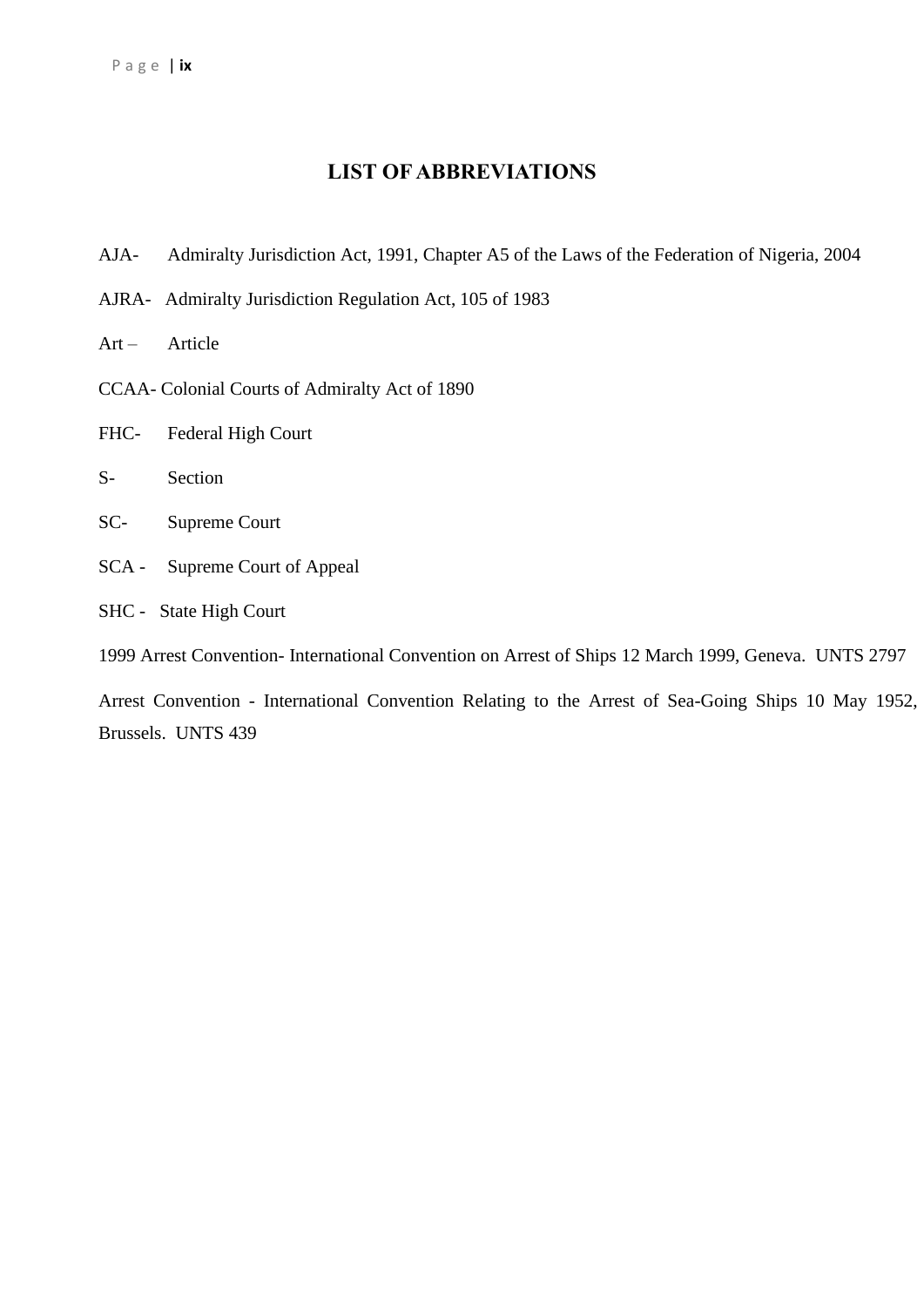*'The choice is between following slavishly and passively the English courts or having our own vibrant and evolving admiralty jurisdiction'<sup>1</sup>*

<sup>1</sup> Malcolm John David Wallis. *The Associated Ship and South African Admiralty Jurisdiction* (2010) at 436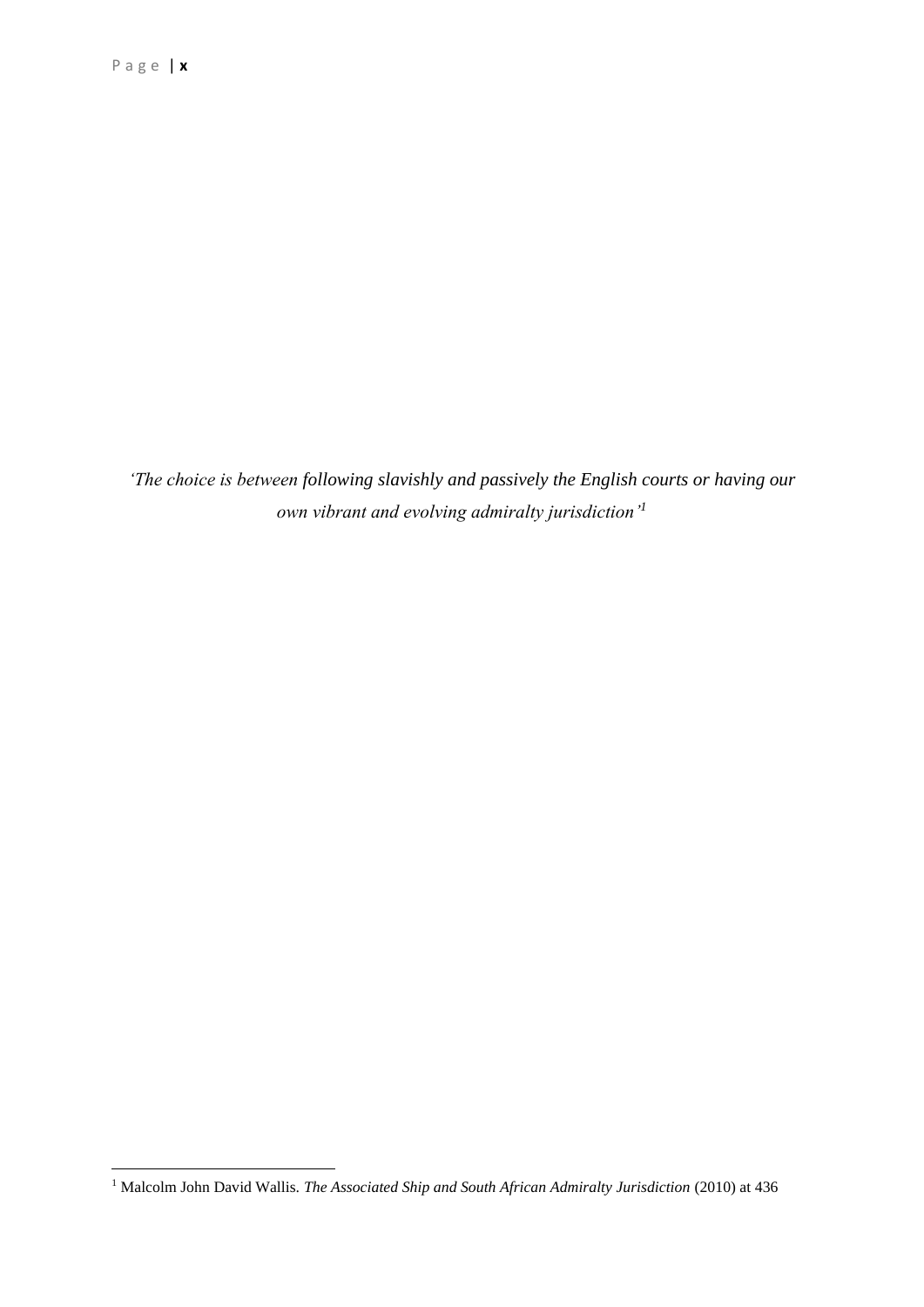# **CHAPTER ONE**

# **Introduction**

#### **1.0 Background**

The importance of ships in the maritime industry cannot be overlooked. Ships are either domestic or international carriers on the sea; in discharging their primary duties, they may 'offend' 2 companies, or natural persons, leading to a maritime claim against the ship, possibly resulting in an arrest.<sup>3</sup> For example, ships can arrive in a port to discharge and load cargo, and in turn, damage cargo or get service without paying for it, then exit the port. $4$  In other words, the ship can incur liabilities as it travels the world, and this can make it very difficult for claimants to enforce payment without the existence of a ship arrest mechanism. Thus, according to Anele, it is difficult for a claimant to collect money owed by a debtor due to the mobility of the ship.<sup>5</sup>Arresting a ship is a legal mechanism that restricts the movement of the vessel in a particular jurisdiction so that it can serve as a security for claims against the vessel.<sup>6</sup> In other words, the arrest mechanism offers an avenue for a maritime claimant to secure its claims against the ship.<sup>7</sup> Hence, due to the above explanation, a claimant can rely on the action in *rem* procedure for a 'prejudgement security and post judgment enforcement'<sup>8</sup>, or an action in *personam<sup>9</sup>* where the property in question could be attached to confirm or found jurisdiction.<sup>10</sup> Nevertheless, the arrest of the property as opposed to attachment could only be

<sup>&</sup>lt;sup>2</sup> Bulkship Union SA v Oannas Shipping Co Ltd & Another [2009] 4 All SA 189 (SCA) at 14 states that 'when one realises that the owner or controller of the offending ship has to be personally liable on the claim, it becomes clear that it is really inappropriate to speak of the offending ship; it is really the offending owner or controller who should be looked at.' The word 'offend' is used not as a criminal term as both the Admiralty Jurisdiction Regulation Act 105 of 1983 (hereinafter referred to as AJRA) and the Admiralty Jurisdiction Act 1991 Chapter A5, Laws of the Federation of Nigeria 2004 (hereinafter referred to as AJA) are concerned with civil claims. However, the ship is a defendant in name in an action in *rem* although the ship is not a legal persona.

<sup>3</sup> Gbadebo Anthony Olagunju & Bose Lawal. 'A Comparative Analysis of Maritime and Statutory Liens under Canadian and Nigeria Admiralty Law − Suggestions for Improving the Nigeria Regime' at 157. Available at *<http://asperchairwp.bryan-schwartz.com/wp-content/uploads/2017/04/13AsperRevIntlBusTradeL15-2-33.pdf>*, accessed on 15/04/2019

<sup>4</sup> Douglas Schmitt & Alexander Holburn Beaudin. 'The Action in Rem and Arrest' (2014) at 1 available at *[http://cmla.org/papers/Action\\_in\\_Rem\\_and\\_Arrest\\_-\\_Schmitt.pdf,](http://cmla.org/papers/Action_in_Rem_and_Arrest_-_Schmitt.pdf) accessed on 15/04/2019*

<sup>5</sup> Kalu Kingsley Anele. 'Rethinking the Arrest of Ship Regime in Nigeria' (2019) *Commonwealth Law Bulletin*  at 1

<sup>6</sup> Stanley Onyebuchi Okoli. *Arrest of Ships: Impact of the Law On Maritime Claims*. Unpublished Master's thesis: Lund University (2010) at 4

<sup>7</sup> Anele, *op cit* note 5 at 2

<sup>8</sup> Ibid

<sup>&</sup>lt;sup>9</sup> Section 3(1) & 3(2) of AJRA and s 5(1) of AJA

 $10$  Ibid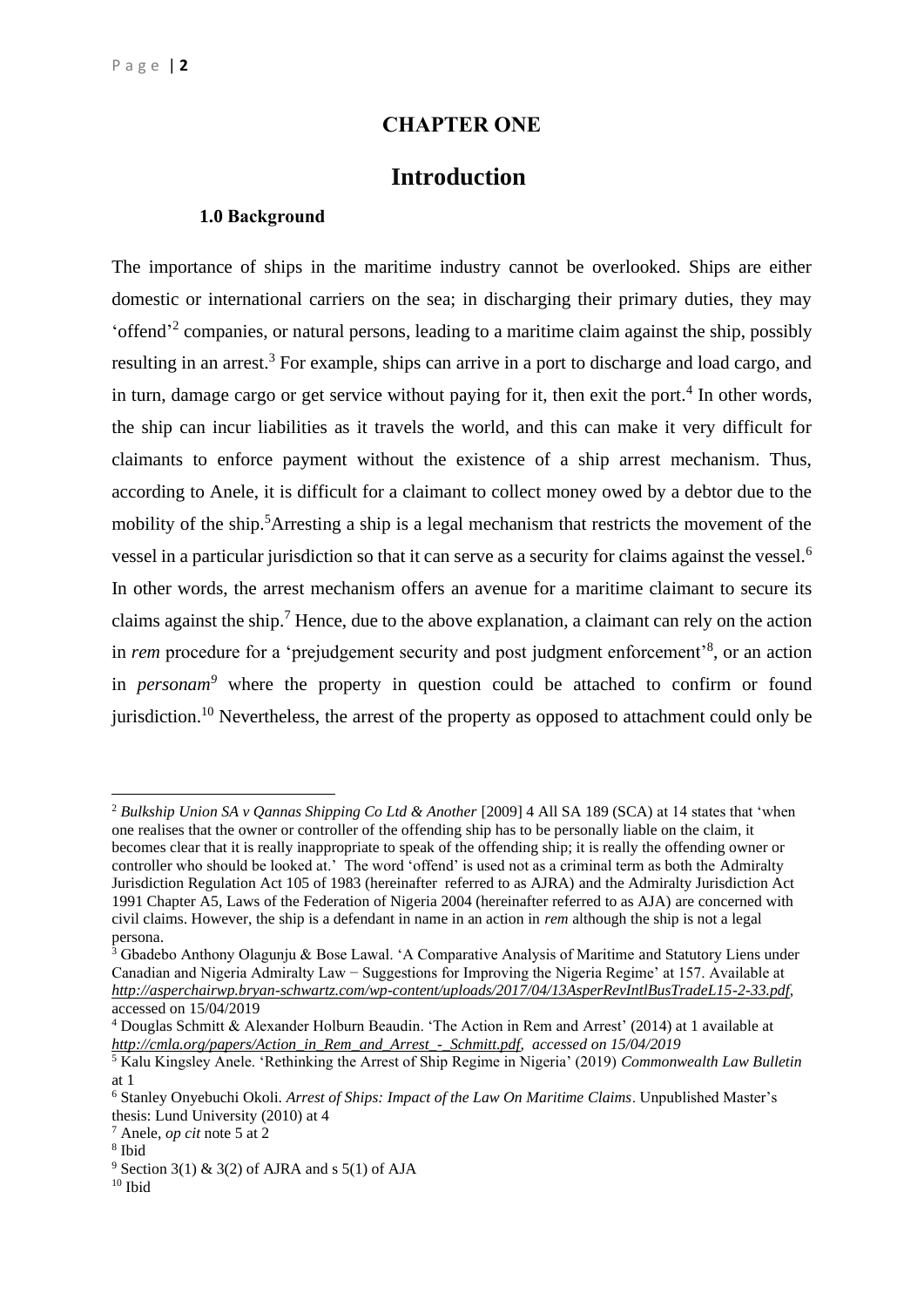through an action in *rem*, <sup>11</sup> which will be the focus of this dissertation. This ship arrest is an ancient legal procedure and is available in both South Africa and Nigeria; and as former British colonies, the ship arrest laws in both countries bear similarities to the admiralty laws of England.

Both cargo owners and ship owners guard against unjustified ship arrests that would impede their trade; however, it is in the interest of the claimant to be able to secure security for claims.<sup>12</sup> This would suggest that the arrest of a ship could only be done if the claimant has maritime claims against the vessel, which in turn affords the admiralty court jurisdiction.<sup>13</sup> Thus, the maritime claim is the 'gangway' to ship arrest; however, the nature of claims a vessel can be arrested for is restricted, preventing unjustified arrest, but at the same time permitting maritime claimants a means of enforcing a maritime claim. Claims that arise from maritime activities, involving seamen, ships, ship owners, shipbuilding, charter parties, salvage, and proprietary rights over the ship are, for example, mostly considered as maritime claims.<sup>14</sup> Moreover, many other important features make both jurisdictions arrest friendly. In light of that, the associated ship arrest (in South Africa), sister ship arrest (in Nigeria), acceptance of P  $\&$  I letter of guarantee as adequate security for the release of a ship, wrongful arrest, counter-security, arrest based on charter (bareboat, time, and voyage charterers) and security arrest, are important considerations for maritime claimants. However, the examination and comparison of these features is outside the scope of this thesis.

Nigeria and South Africa can trace the origin of their admiralty law jurisdiction to English law; however, both countries have developed their own jurisprudence on the types of maritime claims, and how those are interpreted.

According to Hofmeyr, prior to the Admiralty Jurisdiction Regulation Act<sup>15</sup>('AJRA') a maritime lien could be enforced in the Colonial Court of Admiralty through an action in *rem* 

<sup>14</sup>Vadym Shestakov. *Securing of Maritime claims. Arrest of ships in Norway and Ukraine and Rule B Attachment.* Unpublished Master's thesis: University of Oslo (2010) at 6

<sup>&</sup>lt;sup>11</sup> Section 3(4) & (5) of AJRA and s 5(2) of AJA

<sup>&</sup>lt;sup>12</sup> Jelena Nikčević Grdinić & Gordana Nikčević. 'Arrest of Ships-The international Conventions on Arrest of Ships'*. (*2012) *Transactions on Maritime Science* at 103.

 $13$  Section 2 of AJRA provides: '(1)Subject to the provisions of the Act each provincial and local division, including a circuit local division, of the Supreme Court of South Africa shall have Jurisdiction (hereinafter referred to as admiralty jurisdiction ) to hear and determine any maritime claim (including, in the case of salvage, claims in respect of ships, cargo or goods found on land), irrespective of the place where it arose, of the place of registration of the ship concerned or of the residence, domicile or nationality of its owner'

 $15$  105 of 1983 (hereinafter referred to as AJRA)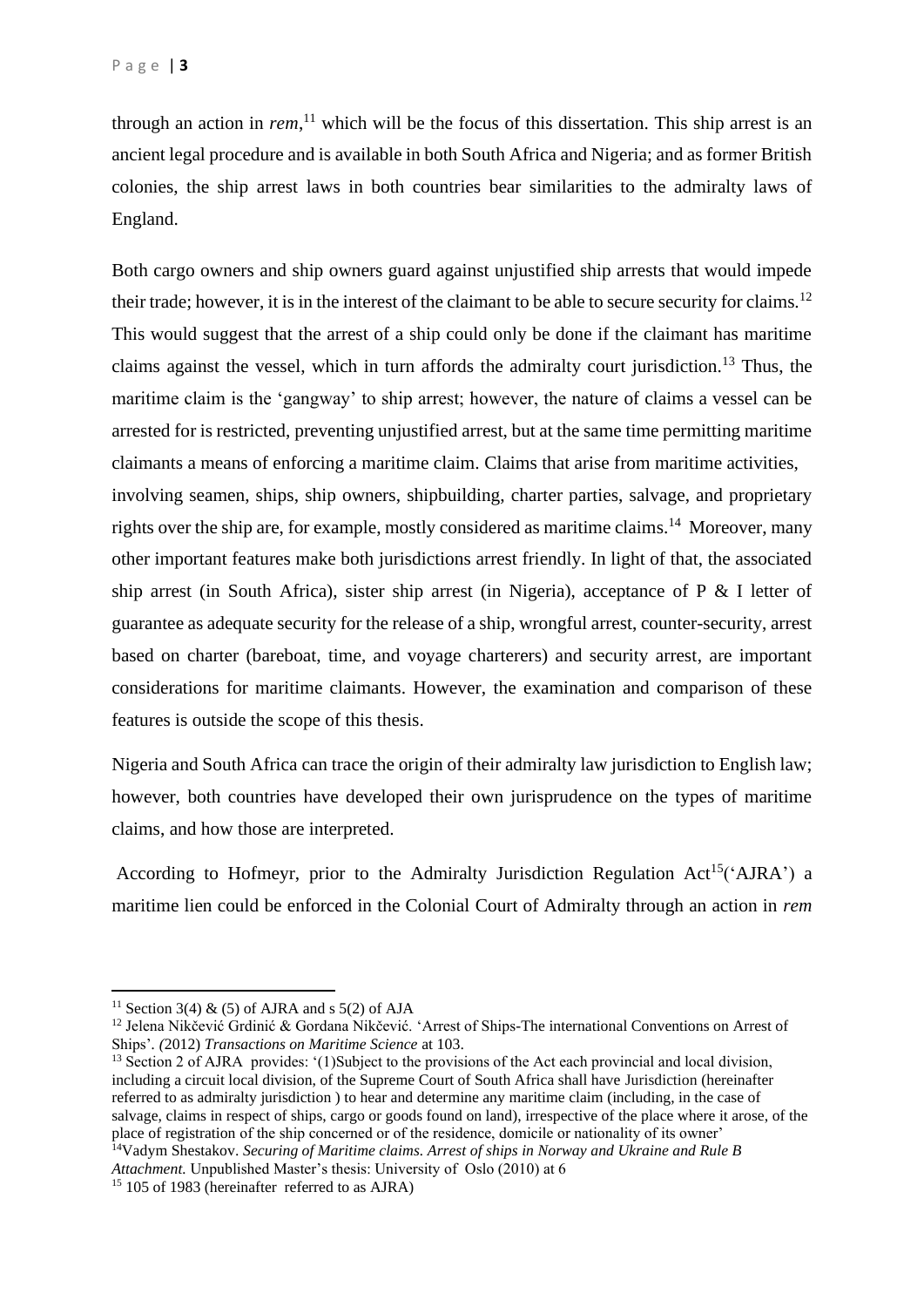and those claims not falling under the maritime lien could also be enforced under a statutory right of proceeding in *rem* (the so-called statutory lien).

Furthermore, the Admiralty Court Act of 1840 and 1861 permitted the enforcement of claims that were not maritime liens either through proceedings in *rem* or in *personam*. Those claims which enjoyed maritime lien status under the Colonial Courts of Admiralty Act, 1890 (CCAA) continue to enjoy maritime lien status under the AJRA. On this note, this shows the influence of the CCAA as the law inherited by South Africa from the English.<sup>16</sup> From the foregoing, Nigeria maintains the same position in which the CCAA applied until it was repealed by the Admiralty Jurisdiction Decree of 1962.<sup>17</sup>

In both South Africa<sup>18</sup> and Nigeria, a ship cannot be arrested without a maritime claim.<sup>19</sup> Nigeria is a party<sup>20</sup> to the International Convention Relating to the Arrest of Sea-Going Ships<sup>21</sup> (1952 Arrest Convention) while South Africa is not. Neither nation is a party to the International Convention on Arrest of Ships,  $1999^{22}(1999)$  Arrest Convention). The international conventions, as well the national law of Nigeria and South Africa shy away from giving a single definition of a maritime claim.<sup>23</sup> Instead, several maritime claims are listed. There are many similarities, and this may be because of their common origin in English admiralty law. However, the South African AJRA has a catch-all provision in  $s1(1)(ee)^{24}$  which

<sup>16</sup> Gys Hofmeyr *Admiralty Jurisdiction Law and Practice in South Africa* (2012) at 96-97

<sup>&</sup>lt;sup>17</sup> Abiola Falase-Aluko. 'New Developments in the Admiralty Jurisdiction of the Federal High Court in Nigeria'. (1995) *Journal of African Law* at 67 The 1962 Decree was later repealed by the Admiralty Jurisdiction Act of 1991 (hereinafter referred to as AJA)

<sup>18</sup> Section 2(1) of AJRA

<sup>19</sup> Lawrence Fubara Anga. 'Ship Arrest in Nigeria' in Faint, R et al. (eds) *Ship Arrests in Practice* at 298. A person seeking to arrest a ship in Nigeria's territorial waters must satisfy the court that his claims qualify as a 'maritime claims' as defined in s2 of the AJA. This generally means that it must be a proprietary maritime claim or a general maritime claim. Available at *[https://www.raeder.no/globalassets/var-](https://www.raeder.no/globalassets/var-kompetanse/fagomrade/shipping-marine-og-tranport/final-ship-arrests-in-practice-11th-edition.pdf)*

*[kompetanse/fagomrade/shipping-marine-og-tranport/final-ship-arrests-in-practice-11th-edition.pdf](https://www.raeder.no/globalassets/var-kompetanse/fagomrade/shipping-marine-og-tranport/final-ship-arrests-in-practice-11th-edition.pdf)* at 298 accessed on 14/4/2019

<sup>&</sup>lt;sup>20</sup> Gbadebo Anthony Olagunju. 'Maritime and Statutory Liens under the Nigeria Admiralty law' in Rickey Mustapha Tarfa, Olanrewaju Fagbohun, and Gbolahan Gbadamosi, (eds) *Rethinking the Administration of Justice: Essays in Honour of Hon. Justice Abdullahi Mustapha, OFR. FCI Arb (Rtd*) (2011) at 328 <sup>21</sup>International Convention Relating to the Arrest of Sea-Going Ships, 10 May 1952, Brussels. UNTS 439

<sup>(</sup>hereinafter 1952 Arrest Convention)

<sup>22</sup> International Convention on Arrest of Ships, 12 March 1999, Geneva. UNTS 2797 (hereinafter 1999 Arrest Convention)

<sup>&</sup>lt;sup>23</sup> There is no single definition of the term 'maritime' or 'marine' claim. Rather the definition is divided into sub-sections, each setting out a different claim, and all of which are categorised as maritime claims. A list of the claims that constitute maritime claims is given in art  $1(a)$ - $(a)$  of the International Convention of Arrest of Sea-Going Ships of 1952. The AJRA of South Africa in s1(1) from paragraph (a) to (ff) and the AJA of Nigeria in  $s2(2)$  and (3) list the type of maritime claims.

 $^{24}$  Any other matter which by virtue of its nature or subject matter is a marine or maritime matter, the meaning of the expression marine or maritime matter not being limited by reason of the matters set forth in the preceding paragraphs;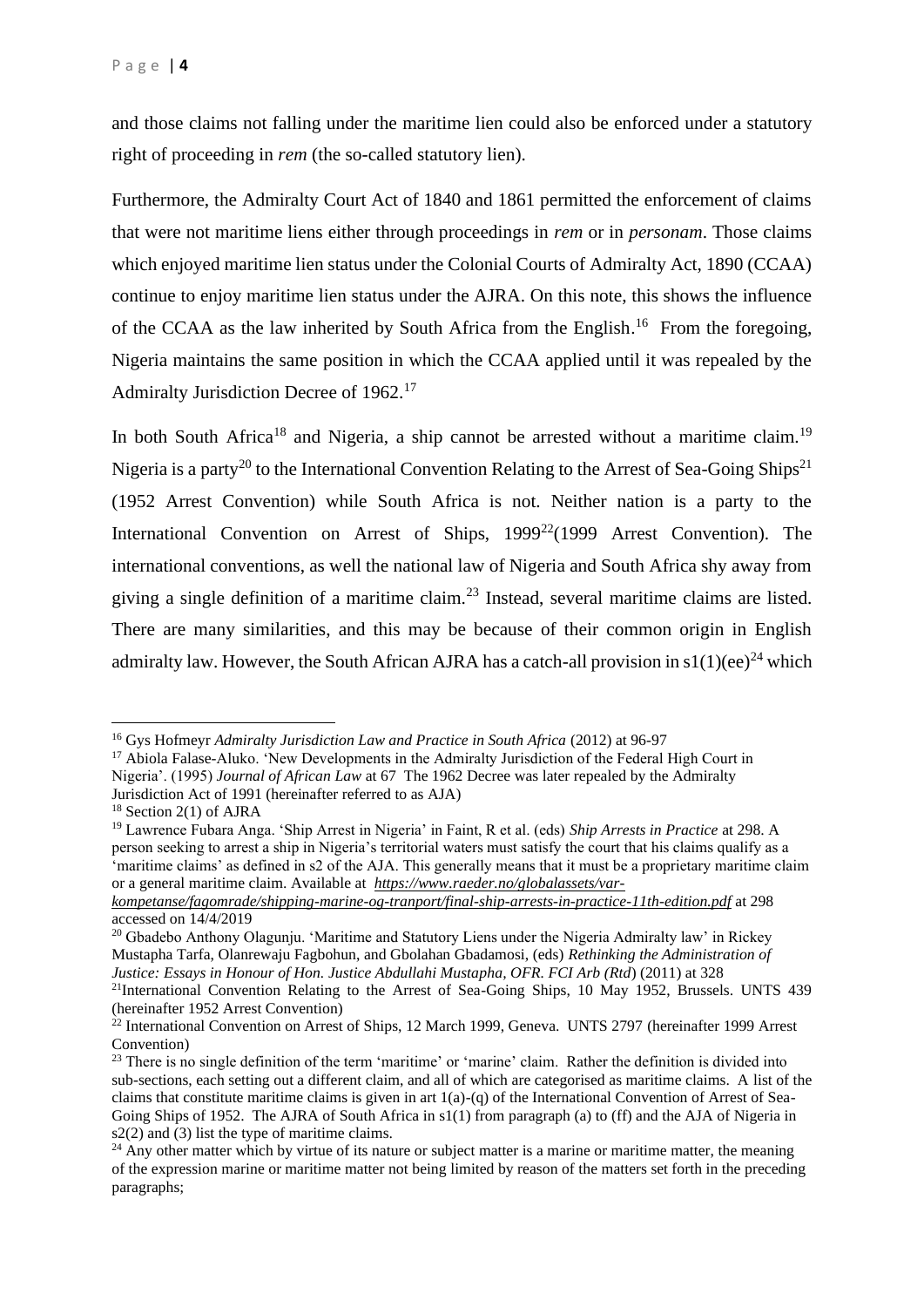Nigeria does not have in the  $AJA^{25}$  The question arises how far this broadens the admiralty jurisdiction of South Africa. Conversely, in Nigeria, claims arising under a letter of credit<sup>26</sup> are subject to admiralty jurisdiction, but this is not the case in South Africa. The claim is listed in s1(1) of AJA but is not a 'maritime claim' as defined in s2, and therefore cannot be enforced by an action *in rem.* There is no similar claim enforceable in admiralty proceedings in South Africa unless arguably it falls under  $s1(1)(ee)$ . These are examples only illustrating some of the similarities and differences between the two jurisdictions. The purpose of making such a comparison will be set out in section 1.1 below.

#### **1.1 Statement of Purpose**

The purpose of this dissertation is a comparative study of the nature and role of maritime claims in the arrest in *rem* jurisdiction under the AJRA of South Africa and the Nigerian AJA in order to offer recommendations for what Nigeria could learn or adopt from the South African approach. It will be shown in various parts of this dissertation, that South Africa has in some cases adopted unique statutory provisions in the definition of some of its maritime claims differently from the English law. However, Nigeria still greatly follows English law principles.<sup>27</sup> This will also be illustrated by case law.

It is trite that in English law, South African law, and Nigerian law an arrest *in rem* cannot be made if the claimant fails to establish a maritime claim over the *res*. A maritime lien, which is a leading factor on how a ship can be arrested in common law jurisdictions, is discussed in depth in which the enforceability of a maritime lien against a ship through an action *in rem* in both jurisdictions will be examined. In both jurisdictions, the statutory right *in rem* expands the availability of the action *in rem* procedure from the six maritime liens to any maritime claim arising in respect of the vessel for which the owner is personally liable. Although the named

<sup>&</sup>lt;sup>25</sup> Falase-Aluko *op cit* note 17 at 69 : who notes the defects in the 1956 Arrest Convention were addressed by its repeal in the 1981 Supreme Court Act in England and by the enactment of the Admiralty Jurisdiction Decree in Nigeria in 1991.

<sup>&</sup>lt;sup>26</sup> AJA s 1(h) : 'any banking or letter of credit transaction involving the importation or exportation of goods to and from Nigeria is a ship or an aircraft, whether the importation is carried out or not and notwithstanding that the transaction is between a bank and its customer'

<sup>&</sup>lt;sup>27</sup> Chudi Nelson Ojukwu. 'Arrest and Detention of Ships and Other Property In Nigeria' at 251 states: 'In principle there is no difference between the Brussels Convention and the Admiralty Jurisdiction Decree in Nigeria, thus the Act may be seen as a local application of the Brussels Convention. This statement is true to the extent that the Admiralty Jurisdiction Decree in Nigeria is based on the Administration of Justice Act in England'. Also see, Falase-Aluko, *op cit* note 17 at 69, he explains the defects in the Administration of Justice Act of 1956 were addressed by its repeal in the Supreme Court Act of 1981in England and the enactment of the AJA in 1991 in Nigeria. .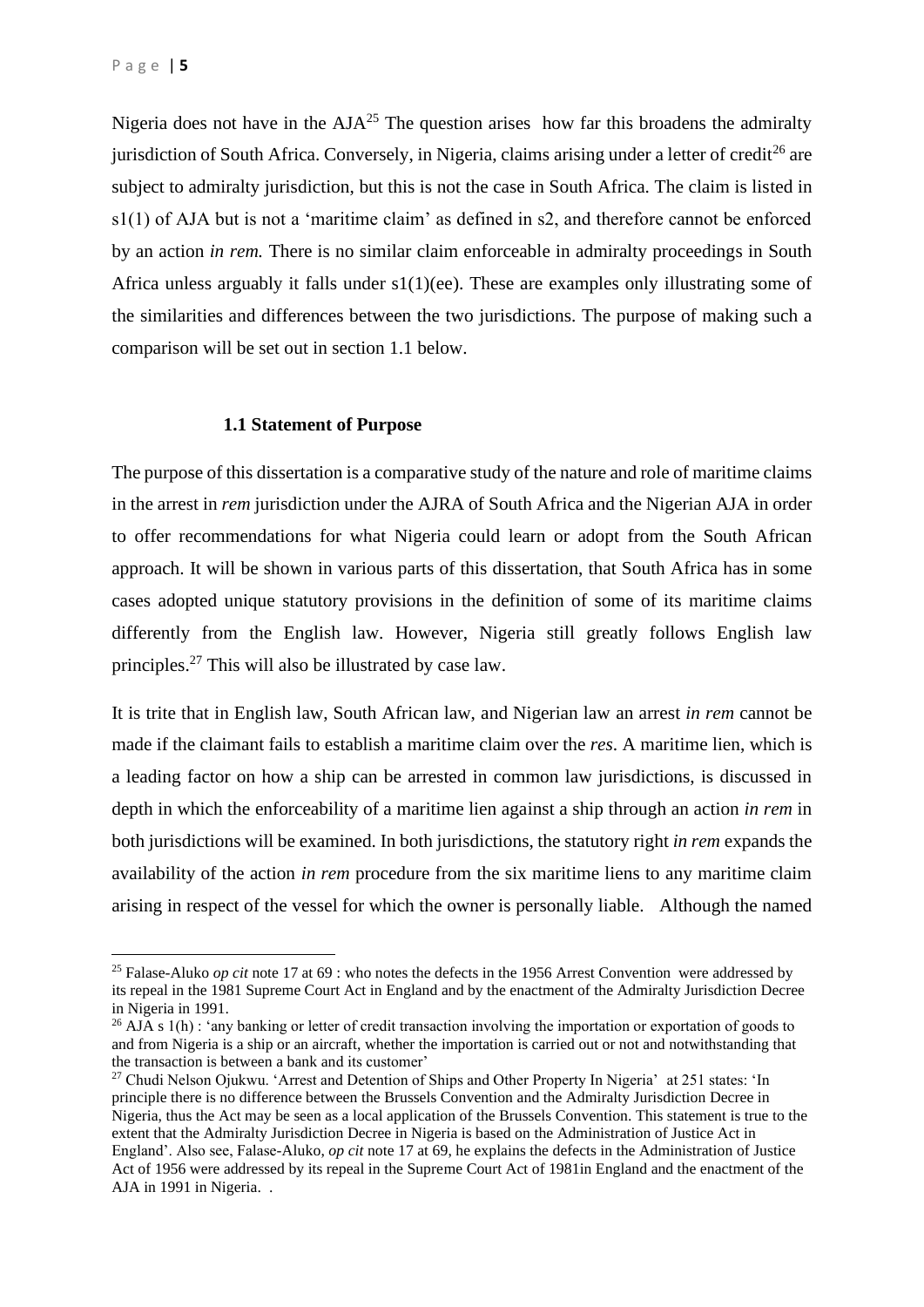defendant is the ship, it is essential for the enforcement of these types of maritime claims to identify if it lies against the shipowner<sup>28</sup> or beneficial owner.<sup>29</sup> Although AJRA does not recognise the concept of a beneficial owner,  $30$  the concept has been widely used in s 4 of AJA.<sup>31</sup> The claim can also lie against the demise charterer.<sup>32</sup> For this reason, the meaning of these terms is discussed in the comparative analysis of the statutory lien in South Africa and Nigeria.

To achieve its objective, this dissertation will thus seek to explain and provide insight, on how selected maritime claims are interpreted in both jurisdictions; namely a claim of suppliers of necessaries (which is denied status as a maritime lien), a claim relating to containers and a claim for goods damaged under multi-modal transport (which are both essential parts of modern shipping) and the catch-it all provision in AJRA section 1(1)(ee).

# **1.2 The Rationale of the Study**

African law according to Chris Okeke<sup>33</sup> is one of the 'underutilized and understudied legal systems in the world' compared to others like South Asia, Europe, and northern America. Moreover, due to the influence of different colonial masters, the legal system in Africa became a 'patchwork'<sup>34</sup> which leads to the complexity of law as a result of the combination of western common law, religion, civil law, and customary law.<sup>35</sup>

<sup>&</sup>lt;sup>28</sup> This could also be against those that have shares in the ship.

<sup>&</sup>lt;sup>29</sup> Wallis *op cit* note 1 at 273 explains that the beneficial owner is referred to as the true holder of the benefits of the shares. He is more than a mere nominee holder or a registered holder who also acts as an agent of the beneficial owner or acts on its directives.

<sup>&</sup>lt;sup>30</sup> Wallis, *op cit* 1 at 219 notes that beneficial ownership is not recognized in South Africa; however, it has been mentioned in several associated ship cases. See e.g. *MV Heavy Metal: Belfry Marine v Palm Base Maritime SDN BHD* 1999 (3) SA 1083 (SCA).

 $31$  This provides: '(4) In any other claim under section 2 of this Decree, where the claim arises in connection with a ship and the person who would be liable on the claim in an action *in personam* (in this Decree referred to as "the relevant person") was, when the cause of action arose, the owner or charterer of or in possession or in control of the ship, an action *in rem* may (whether or not the claim gives rise to a maritime lien on that ship) be brought against

<sup>(</sup>a) that ship, if at the time the action is brought the relevant person is either the beneficial owner of that ship as respects all the shares in it or the charterer of the ship under a charter by demise ; or

<sup>(</sup>b) any other ship of which, at the time when the action is brought, the relevant person is the beneficial owner as respects all the shares in the ship.'

 $32$  Section 1(3) of AJRA states: 'For the purposes of an action in rem, a charterer by demise shall be deemed to be, or to have been, the owner of the ship for the period of the charter by demise' and s 4(a) of AJA states that one can arrest: '[a] ship, if at the time the action is brought the relevant person is either the beneficial owner of that ship as respects all the shares in it or the charterer of the ship under a charter by demise …'

<sup>33</sup> Chris Nwachukwu Okeke. 'African Law in Comparative Law: Does Comparative Have Worth?' (2011) *Roger Williams University law Review* at 1

 $34$  Ibid

<sup>35</sup> Ibid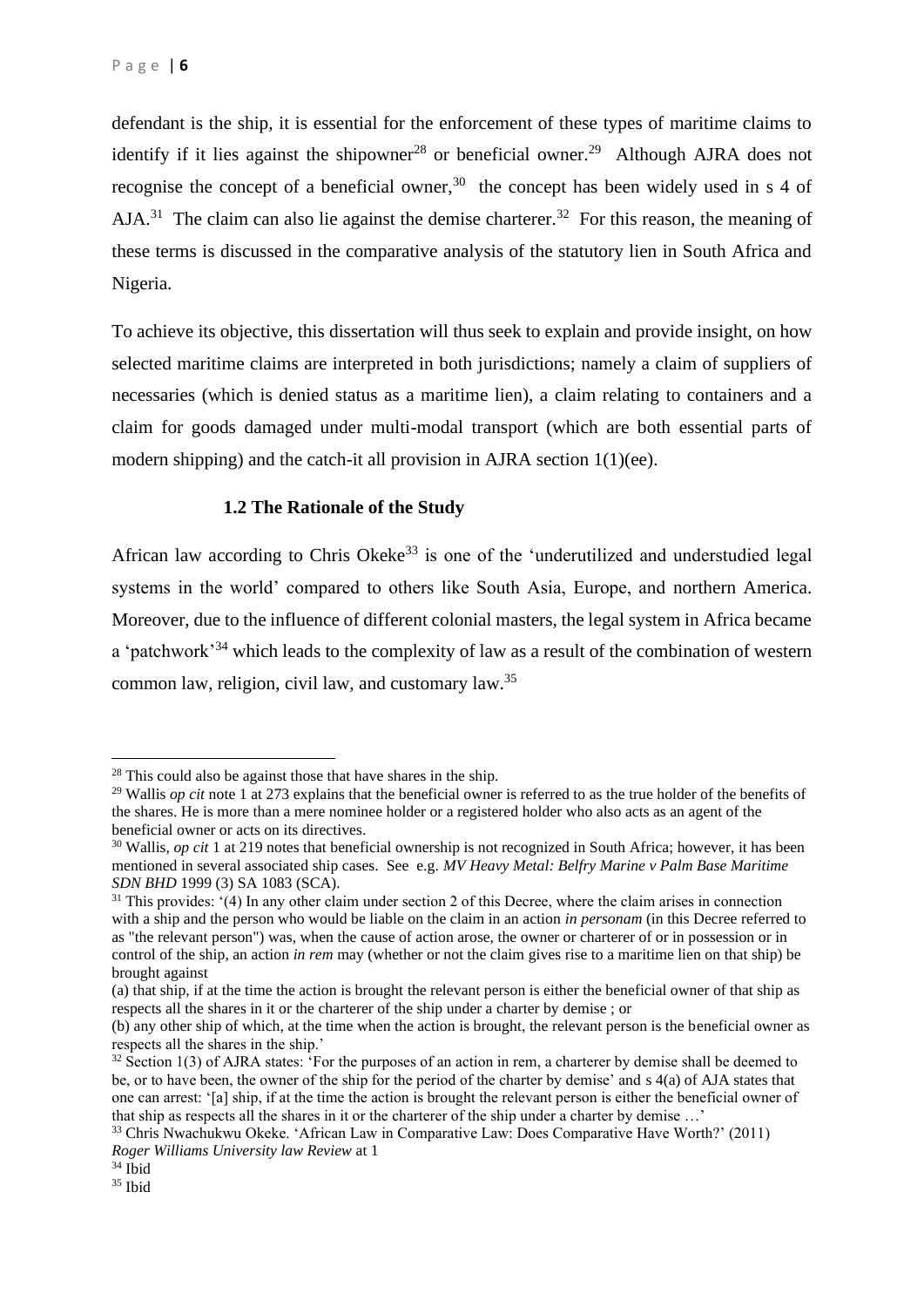This complexity of Africa's history, especially in relation to our colonial roots, requires frameworks that will manage and integrate our diverse legal systems in a complementary manner that is adaptable in a highly globalized world.<sup>36</sup> Thus, Chris Okeke asserted that for one to understand a legal system in an African country, one must analyse and understand the genesis, background, and nature of its laws.<sup>37</sup>

According to Okeke<sup>38</sup> the first role and aim of comparative law is a scientific goal which is to aid us in understanding our own legal system and others. He asserted comparative law to have a second practical goal that is to aid our interaction either internationally or regionally.<sup>39</sup> This is practically useful in admiralty law based on the mobility of ship. It will be good to understand the legal system of other ship arrest jurisdictions on the continent. More so, in an increasingly globalised world, the use of comparative law is important for continued education and interactions of diverse legal systems.<sup>40</sup>

Although AJRA and AJA have been modified to suit the needs of contemporary citizens, however, the origin still maintains a great influence as seen in s 6 (1)(a) of AJRA<sup>41</sup> and s 1  $(1)(b)$  of AJA.<sup>42</sup> The colonial root of admiralty law is widely discussed further in relation to South Africa by Shaw,<sup>43</sup> Hofmeyr,<sup>44</sup> Wallis<sup>45</sup> and Hare<sup>46</sup> and in relation to Nigeria by Hare<sup>47</sup>, Falase-Alujo<sup>48</sup> and Ojukwe.<sup>49</sup> Although Shaw <sup>50</sup>and Hare<sup>51</sup> describe how AJRA was enacted

*<http://www.nimasaelibrary.com/PDFs/133213650269709.pdf>* accessed on 03/07/2020

<sup>36</sup> Okeke, *op cit* note 33 at 4

<sup>37</sup> Okeke, *op cit* note 33 at 2

<sup>38</sup> Okeke *op cit* note 33 at 3

<sup>39</sup> Ibid

 $40$  Ibid

<sup>&</sup>lt;sup>41</sup> This provides: 'with regard to any matter in respect of which a court of admiralty of the Republic referred to in the Colonial Courts of Admiralty Act, 1890, of the United Kingdom, had jurisdiction immediately before the commencement of this Act, apply the law which the High Court of Justice of the United Kingdom in the exercise of its admiralty jurisdiction would have applied with regard to such a matter at such commencement, in so far as that law can be applied'

<sup>&</sup>lt;sup>42</sup> This provides that admiralty jurisdiction includes 'any other admiralty jurisdiction being exercised by any other court in Nigeria immediately before the commencement of this Decree'

<sup>43</sup> Douglas John Shaw *Admiralty Jurisdiction and Practice in South Africa* (1987) at 1-7

<sup>44</sup> Hofmeyr, *op cit* note 16 at 83 – 94

<sup>45</sup> Wallis, *op cit* note 1 at 25- 40

<sup>&</sup>lt;sup>46</sup> John Hare. *Shipping Law and Admiralty Jurisdiction in South Africa* (2009) at 19-30

<sup>47</sup> John Hare. '*Limitation of Liability- A Nigerian Perspective*;' (2004) at 13 available at

<sup>48</sup> Falase-Aluko, *op cit* note 17 at 64 -69

<sup>49</sup> Ojukwu, *op cit* note 27 at 251

<sup>50</sup> Shaw, *op cit* note 43 at 72-75

<sup>51</sup> Hare, *op cit* note 46 at 16- 29. Hare, at page 16 under the title 'Modern South African Admiralty: Towards the Admiralty Jurisdiction Regulation Act 105 of 1983', refers to AJRA as a 'jurisdictional metamorphosis'in that 'the Act sought to extend the jurisdiction of the (then) Supreme Court in admiralty to all maritime disputes'. See also, *Euromarine International of Mauren v The Ship Berg* 1986 (2) SA 700 (AD) at [19]-[20] approves remarks by Leon J (dissenting) in *Euromarine International of Mauren v The Ship Berg and Otrs* 1984 (4) SA 647 (N) at 666G: 'with reference to the Act, said that it was the intention of the legislature to introduce a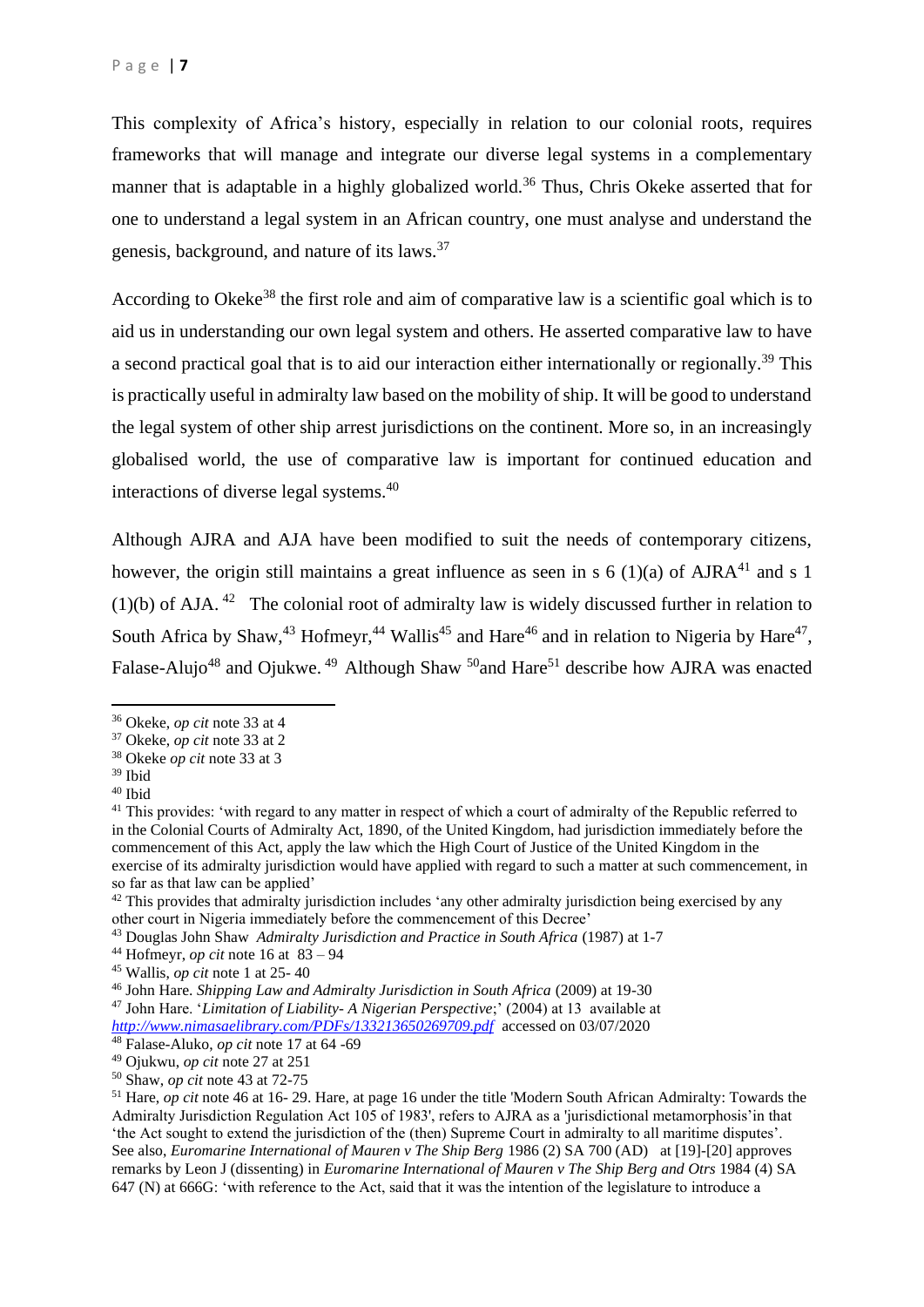as a fundamental break from the past, however, to some extent, English admiralty law has continued to influence the interpretation of maritime claims. $52$ 

However, as asserted by Wallis now the 'choice is between following slavishly and passively the English courts or having our own vibrant and evolving admiralty jurisdiction.'<sup>53</sup> First, although the admiralty jurisdiction has been influenced by the English law, it can be denoted that due to an evolving society, the law must keep changing to fit a contemporary society which is what AJRA contemplates. A comparison is necessary to make recommendations for what Nigeria could learn from the South African approach. Secondly, in practice maritime lawyers may seek to arrest *in rem* a target ship that is scheduled to call at both a South African and Nigerian port, and this study provides a reference of the similarities and differences in the maritime claims that can be enforced which may influence which jurisdiction is chosen to enforce an action *in rem.*

There are few scholarly works that compare maritime laws related to shipping arrest of one African country to the maritime law of non-African states. <sup>54</sup> Most authors restrict their writing to only the law of a specific country.<sup>55</sup> By contrast, there are many scholarly works in Europe, North America, and Asia comparing ship arrest laws between various western and Asian countries.<sup>56</sup> The importance of the present study is that given the lack of studies comparing maritime laws in Africa it attempts to contribute to scholarship a comparative study on the concept of the role and nature of maritime claims in the arrest *in rem* jurisdiction of two African maritime states. On this note, the significance of the study is that maritime claims are essential to invoke the admiralty jurisdiction in both countries. However, the maritime claims interpretation differs. Thus, this dissertation will provide how Nigeria and South Africa's

remedial measure designed to provide what is nowadays referred to as 'a new dispensation' in respect of maritime claims and their enforcement in South Africa'.

<sup>&</sup>lt;sup>52</sup> Hare, *op cit* note 46 at 18 states: 'South Africa still clings to the skirts of its English mother in relation to what law applies once the court has decided that it has jurisdiction in Admiralty'.

<sup>53</sup> Wallis, *op cit* note 1 at 436

<sup>54</sup> Olagunju, *op cit* note 3 at 157. See, Schlichting Mathias Peter. *The Arrest of Ships in German and South Africa.* Unpublished Master's thesis: University of Cape Town (1991), Mayerhofer Vincent Michael. *Arrest of Ships in Germany and South Africa-A Comparison.* Unpublished Master's thesis: University of Cape Town (2014) and Peters, JF. *Arrest of Ships: A Comparative Analysis between Belgian and South Africa.* Unpublished Master's thesis: University of Cape Town (1997)

<sup>55</sup> For example, Hofmeyr, *op cit* note 16 and Wallis, *op cit* note 1both wrote on South Africa.

<sup>56</sup> See e.g. Haifeng Lin. *A Comparative Study on the Legal System of Arrest of Ships in China*. Unpublished Master's thesis: World Maritime University (2006) and Shestakov, *op cit* note 14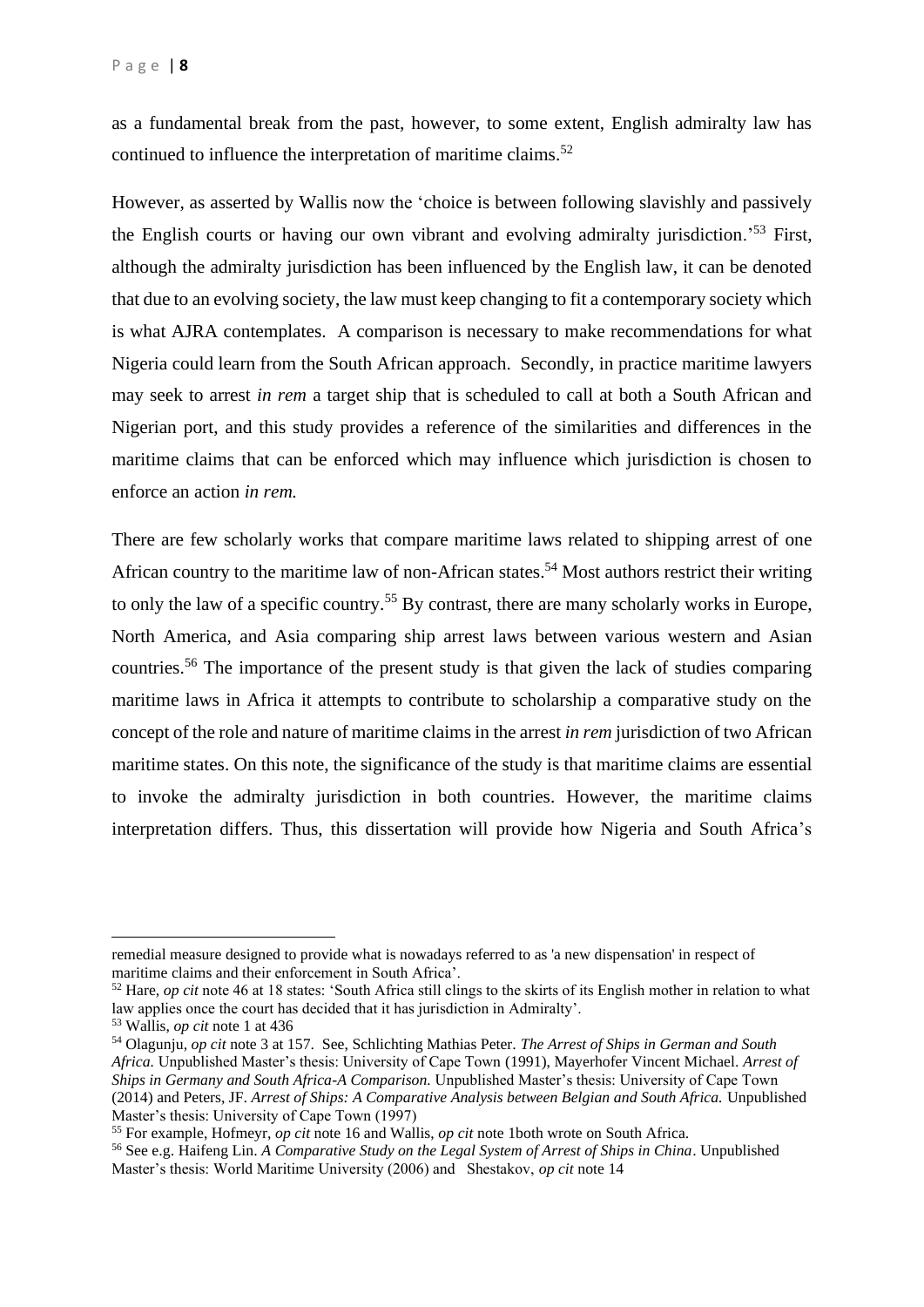courts have interpreted some maritime claims and comparative analysis illustrated by case law in order to meet the goals of comparative study outlined by Okeke.

# **1.3 The Research Questions**

The research will seek to examine the following questions:

- 1. Is a maritime claim the gateway to arrest in *rem* in Nigeria and South Africa?
	- a. Can an arrest in *rem* be instituted without a maritime claim in Nigeria and South Africa?
		- i. What are the relevant statutory provisions in Nigeria?
		- ii. What are the relevant statutory provisions in South Africa?
	- b. Are the maritime claims available in South Africa and Nigeria comparable?
	- c. What is the significance of any similarities and differences?
- 2. Is there a difference in maritime liens between the two nations?
	- a. What is the definition of maritime lien in both jurisdictions?
		- i. What are the characteristics of a maritime lien in Nigeria?
		- ii. What are the characteristics of a maritime lien in South Africa?
		- iii. What are the claims to which a maritime lien may attach in Nigeria?
		- iv. What are the claims to which a maritime lien may attach in South Africa?
		- v. Does the International Convention on Maritime Liens and Mortgages apply to both jurisdictions?
	- b. What is the position of a foreign maritime lien in both jurisdictions?
		- i. Does Nigeria recognise foreign maritime liens?
		- ii. Does South Africa recognise foreign maritime liens?
- 3. Is there a difference in statutory rights in *rem* between the two jurisdictions?
	- a. What is the additional requirement to arrest a vessel on a statutory right *in rem* in Nigeria?
	- b. What is the additional requirement to arrest a vessel on a statutory right *in rem*  in South Africa?
	- c. Who is regarded as the owner or beneficial owner in both jurisdictions?
		- i. Demise Charter

# **1.4 Methodology**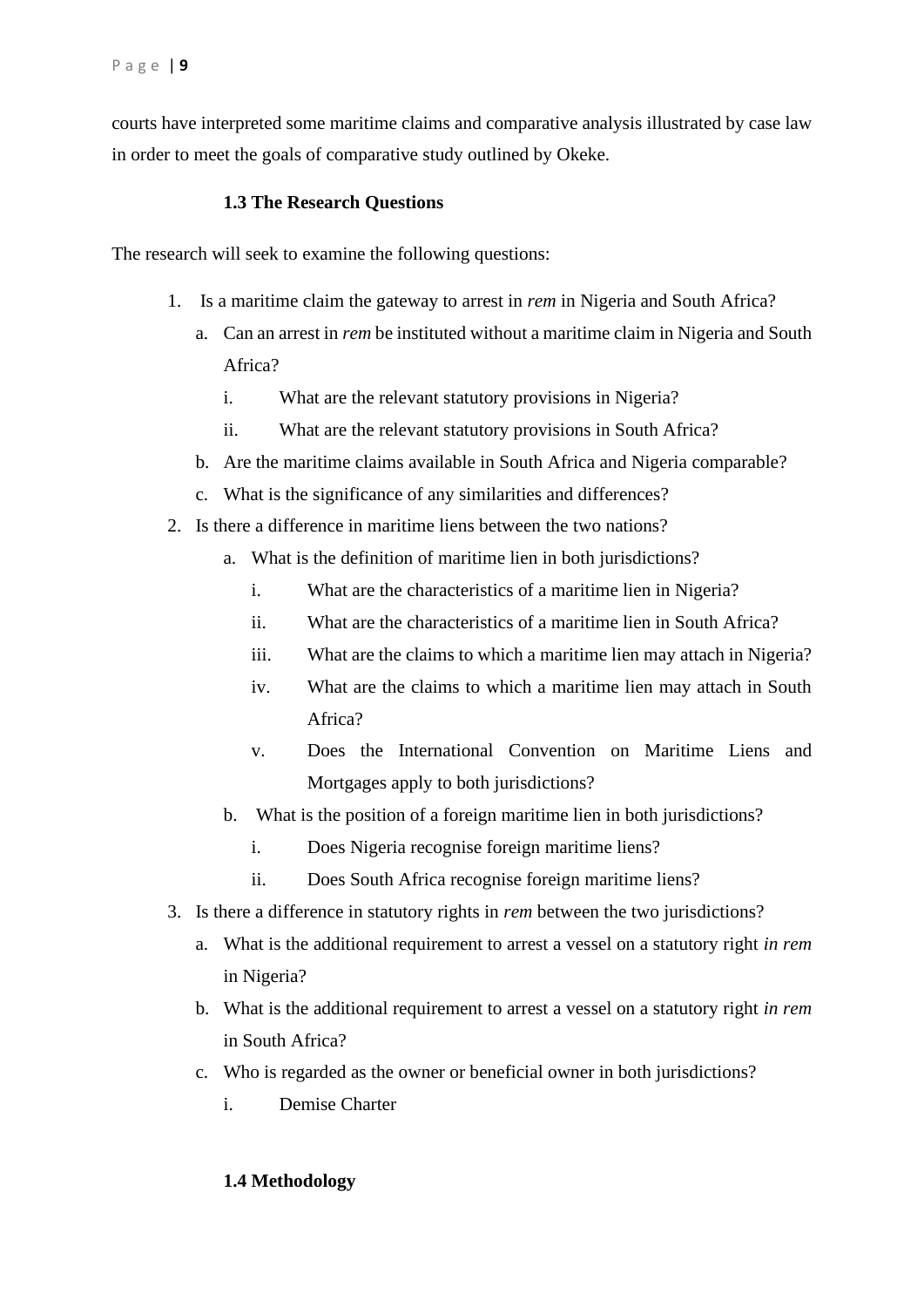The main purpose of a research methodology is to specify how the researcher attains his or her set objectives.<sup>57</sup> The study is desktop-based research, referring to conventions, legislation, case law, and academic commentary.

The dissertation adopts a theoretical framework of legal positivism, providing a legal analysis of the enactments and their application in case law. The analysis of the jurisprudence of the case law in each country under maritime law will be examined

The dissertation presents a comparative analysis of the law of South Africa and Nigeria. As maritime law is international in nature and as ship arrest is governed by international conventions that have been widely adopted,<sup>58</sup> a comparative analysis provides insights into similarities and differences in national approaches. Nigeria and South Africa were selected because the researcher had access to primary sources in both jurisdictions, being legislation and case law reports, as well as to secondary sources.<sup>59</sup> Secondly, Nigeria and South Africa are important maritime nations in Africa<sup>60</sup> and the two countries seaports serve as significant gateways<sup>61</sup> for African trade.<sup>62</sup> The study may therefore be of practical interest to maritime lawyers as explained in the rationale.

<sup>57</sup> Oke-Samuel Olebengu. *A comparative Study of South African and Nigerian Legislation Relation to Control of Gas Emission* Unpublished LLD thesis: University of Zululand (2013)

<sup>&</sup>lt;sup>58</sup> Bob Deering & Jonathan Reese. 'An Overview of the 1952 and 1999 Arrest Conventions' available at *<https://www.incegdlaw.com/en/knowledge-bank/overview-of-the-1952-and-1999-arrest-conventions>*, accessed on 22/04/2019

<sup>59</sup> I have made use of all available resources in South Africa : Juta, Jstor, Lexis Nexis , Heinonline, Lloyds Law Reports, , Worldcat, and Saflii, to access Case law, Legislation, and Dissertations and in Nigeria: LawPavillion, ALLFWLR, to access Case law , Dissertations, and Legislation.

<sup>60</sup> Maxwell Hall. 'Africa's Prosperity Tied to Powerhouse Pair South Africa and Nigeria' available at <https://www.weforum.org/press/2017/05/africa-s-prosperity-tied-to-powerhouse-pair-south-africa-and-nigeria/> Accessed on 23/4/2019. Both countries serve as a trade corridor into Africa through the shifting of shipments on to other modes of transportation to another country that only operates as a dry port. Out of the 54 African countries, 16 are landlocked, making it important for land-sea transport connections. South Africa's seaports serve as the gateway to countries like Zimbabwe, Zambia, Malawi, and the kingdoms of Swaziland and Lesotho. While Niger Republic, Chad, Mali, and Burkina Faso rely on the Nigerian seaport. These ports are linked with major facilities such as Rotterdam and Antwerp for Europe, New York, and Los Angeles for North America and Singapore and Shanghai for Asia, constituting the major entrance for Africa trades.

<sup>61</sup> PWC 'An analysis of port development in sub-Saharan Africa, Strengthening Africa's gateways to trade' 32 available *https://www.pwc.co.za/en/assets/pdf/strengthening-africas-gateways-to-trade.pdf* accessed on 5/5/2019

 $62$ There is a lot of direct trade between Nigeria and South Africa. The statistics from the South Africa Revenue Services show that South Africa exports R 5 750 336 980 worth of goods to Nigeria while the country imports R 22 854 932 099. This includes goods like vegetables, live animals, prepared foodstuffs, mineral products, chemicals, plastics and rubber, raw hides and leather, wood products, wood pulp and paper, textiles, footwear, stone and glass, precious metals, iron and steel products, machinery, vehicles, toys, works of art and equipment components. In 2018 the trade interaction increased by South African exports to R5 938 478 640 and imports to R 50 844 931 326. From January to February 2019, South Africa exported goods worth R1 056 266 203 and imported R 6 824 267 701. Available at *https://www.sars.gov.za/ClientSegments/Customs-Excise/ImpExpTrans/Pages/Exports.aspx*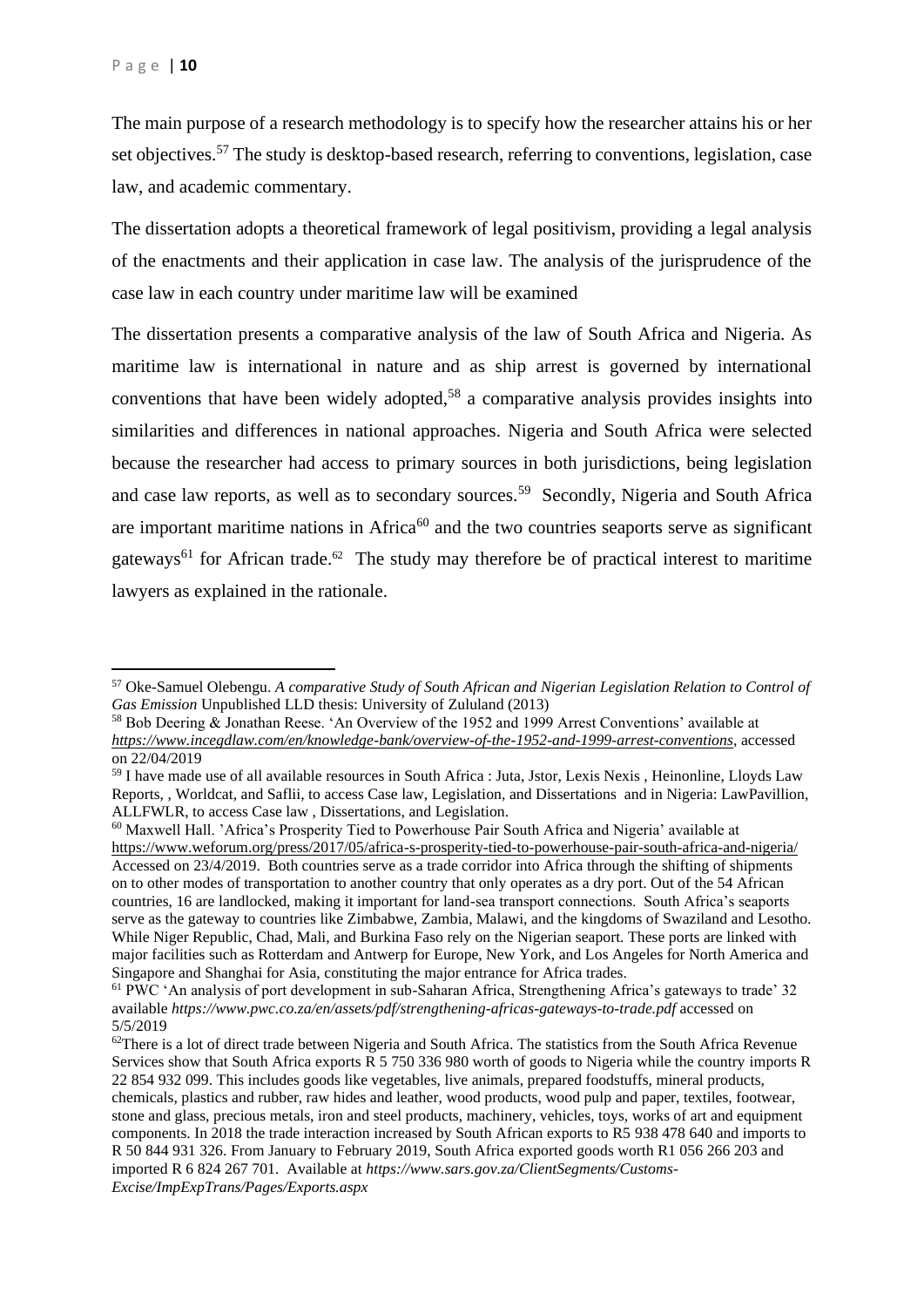According to Black's Law Dictionary<sup>63</sup>, as cited in Chris Okeke's work, comparative law means ' the scholarly study of the similarities and differences between the legal systems of different jurisdictions'.<sup>64</sup> In other words, comparative legal studies 'involve drawing explicit comparisons of aspects of two or more legal systems.' <sup>65</sup> Similarly, Gordley asserted that 'law cannot be studied in isolation' and contended that 'to understand law, even as it is with that country one must look beyond its borders.'<sup>66</sup>

# **1.5 Chapter Breakdown**

This dissertation is divided into five chapters. Chapter One is the introductory chapter, dealing with the background, purpose, research methodology, and the structure of the dissertation. It also provides a general summary of the dissertation.

Chapter Two looks at the historical background of admiralty law in Nigeria and South Africa, tracing it from English Law. The maritime claims available in the two jurisdictions are compared. Thus, this chapter does not focus on the historical background only, but explains the link between the historical background and maritime claims. First, the chapter considers the law to be applied to maritime claims and explains how s 6 of AJRA is applied. Second, the chapter sets out the differences between the maritime claims in the two jurisdictions. The chapter examines similarities and differences in the maritime claims. A significant similarity is the requirement in each jurisdiction that although the claim may relate in some way to a ship it must have a 'maritime' connection. Differences are noted, and a significant difference that is analysed is the provision relating to claims for containers. Lastly, the chapter examine the 1952 Arrest Convention.<sup>67</sup>

Chapter Three looks at the definition and characteristics of maritime liens. Moreover, the chapter also provides the list of claims for which a maritime lien may found an arrest in *rem* in both jurisdictions and their interpretation. The chapter considers the foreign maritime lien and a significant similarity is that both jurisdictions do not recognise necessities as a maritime lien. This is also examined further by discussing the case of the *Andrico Unity*. 68

<sup>63</sup> Bryan Garner & Henry Campbell Black*. Black's Law Dictionary* (2004)

<sup>64</sup> Okeke, *op cit* note 33 at 4

<sup>65</sup> Olebengu, *op cit* note 57 at 12

<sup>66</sup> James Gordley. *'*Comparative legal Research: its function in the Development of Harmonised law' (1995) *The American Journal of Comparative law* at 560

<sup>67</sup> Supra note 21

<sup>68</sup> *Transol Bunker BV v MV Andrio Unity and others* 1987 (3) SA 794 (CPD) (hereinafter Andrico Unity)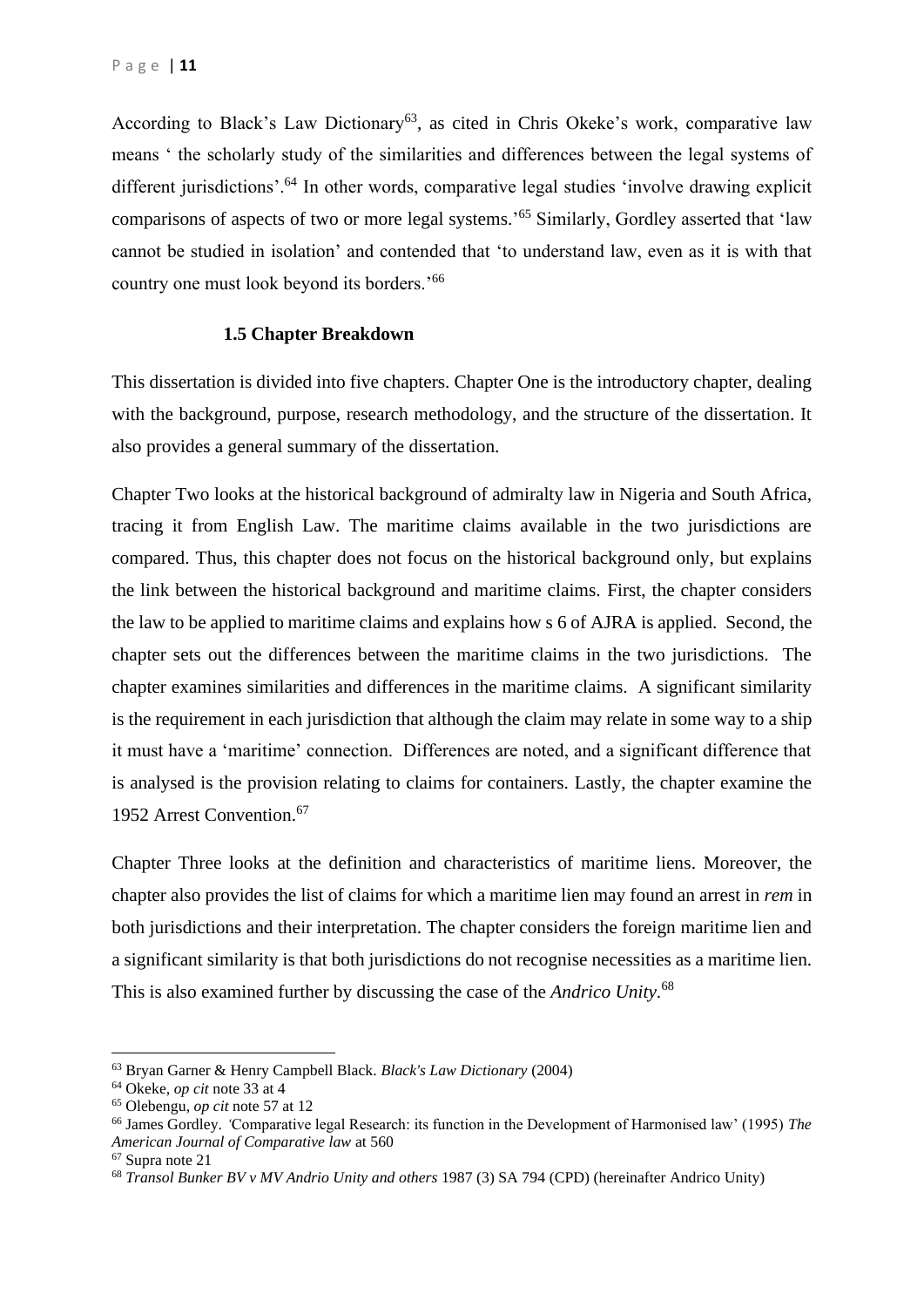Chapter Four examines statutory rights in *rem* and the law determining the ambit of maritime claims in both jurisdictions. The chapter does not focus only on the definition of statutory lien but examines the maritime claim for damage or loss occuring to goods and the phrase 'arising out of or relating to'.<sup>69</sup> The chapter sets out the difference between the two maritime claims in both jurisdictions. Moreover, a significant distinction is what Nigeria could learn since the claim for damage or loss occuring to goods connotes a different interpretation in South Africa.

Chapter Five provides the conclusion and recommendations on what Nigeria could adopt or learn from South Africa.

 $69$  Section 1(1) of AJRA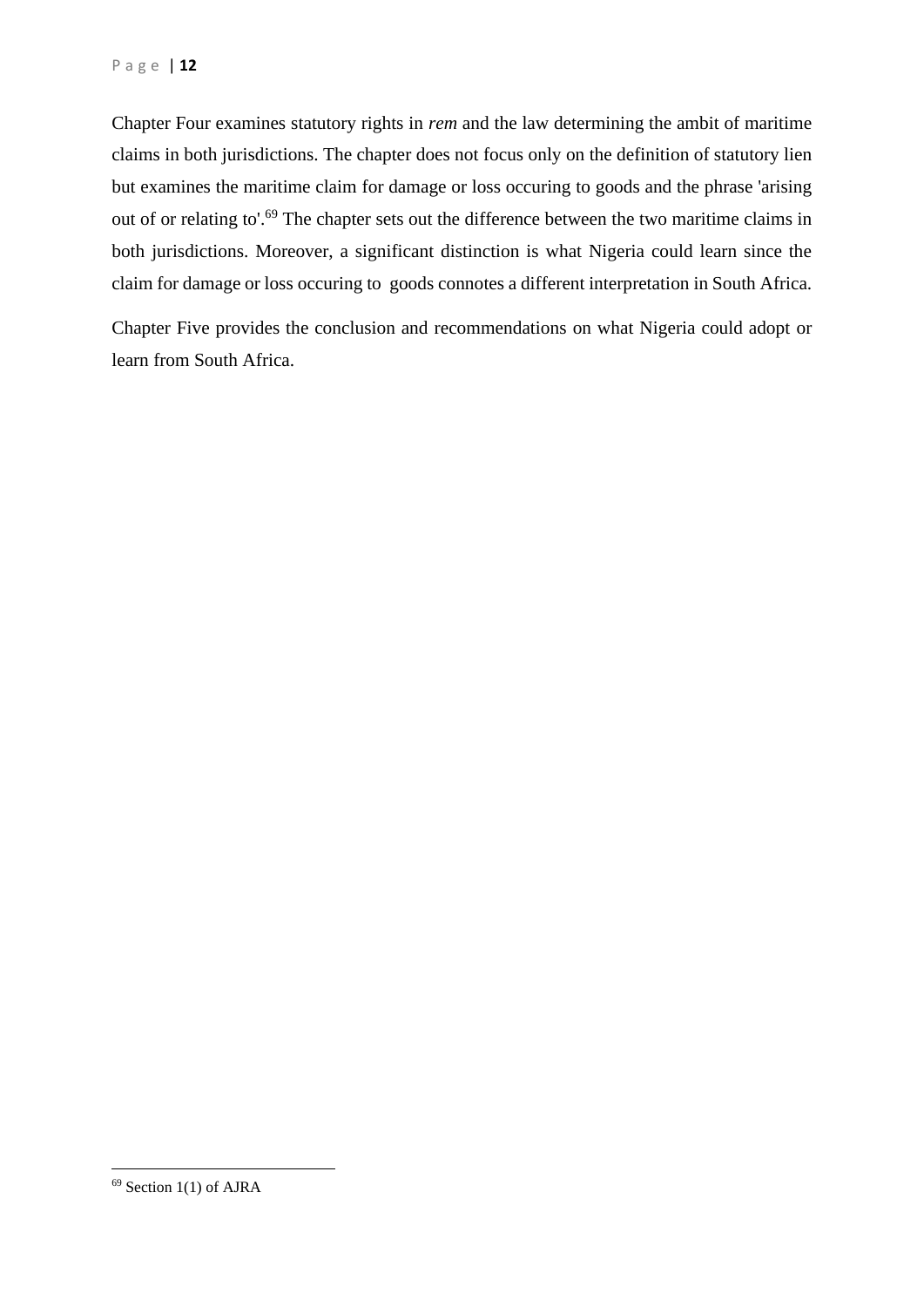# **CHAPTER TWO**

# **The Applicable National Law and the 1952 Arrest Convention**

#### **2.0 Introduction**

The ancient procedure of ship arrest is available in both South Africa and Nigeria, and as former colonies of Britain, the ship arrest laws in these countries bear similarities to the admiralty law of England. Consequently, it is necessary to outline the historical background of the action *in rem* in the three jurisdictions and its conjunction with maritime claims.

#### **2.1 Historical Background of Action** *in Rem* **in England**

A claimant who wishes to address the court must be able to ascertain that he/ she has a maritime claim. It must be denoted that the claimant can proceed either by action in *personam* or action in *rem.* The action in *personam* is instituted against a person while the action in *rem* is against the vessel or property as the defendant.<sup>70</sup> Thu*s,* the action in *rem* is the only arrest mechanism that guarantees the creditor who has a *maritime* claim a 'prejudgement security and post judgement enforcement.<sup>'71</sup> The actual origins of the action *in rem* are not certain;<sup>72</sup> however, the admiralty court's origin can be traced to the time of conflict between the common law practitioners and the admiralty court in or about 1389 when King Richard II enacted a law bearing the title 'An Act Concerning What Things the Admiral and His Deputy Shall Meddle'.<sup>73</sup> The admiralty court then faced vehement opposition from the common lawyers who issued so-called writs of prohibition, which restricted the admiralty court from hearing actions that could otherwise be heard under the common law.<sup>74</sup> They would have succeeded but for the arcane restrictions which restricted the courts of common law from hearing maritime matters.<sup>75</sup> The consequent uncertainty laid the ground for the action *in rem*. <sup>76</sup> At first, its function was unclear, but in the early 19<sup>th</sup> century it was officially reported that an action involving the arrest of a ship and its equipment constituted a unique form of action.<sup>77</sup> Arrests of persons and goods,

<sup>77</sup> Ibid

<sup>70</sup> Anele, *op cit* note 5 at 9

<sup>71</sup> Anele, *op cit* note 5 at 2

<sup>72</sup>Wallis, *op cit* note 1 at 32.

<sup>73</sup> Ibid.

<sup>74</sup> Ibid.

<sup>75</sup> Wallis, *op cit* note 1 at 33

<sup>76</sup> Ibid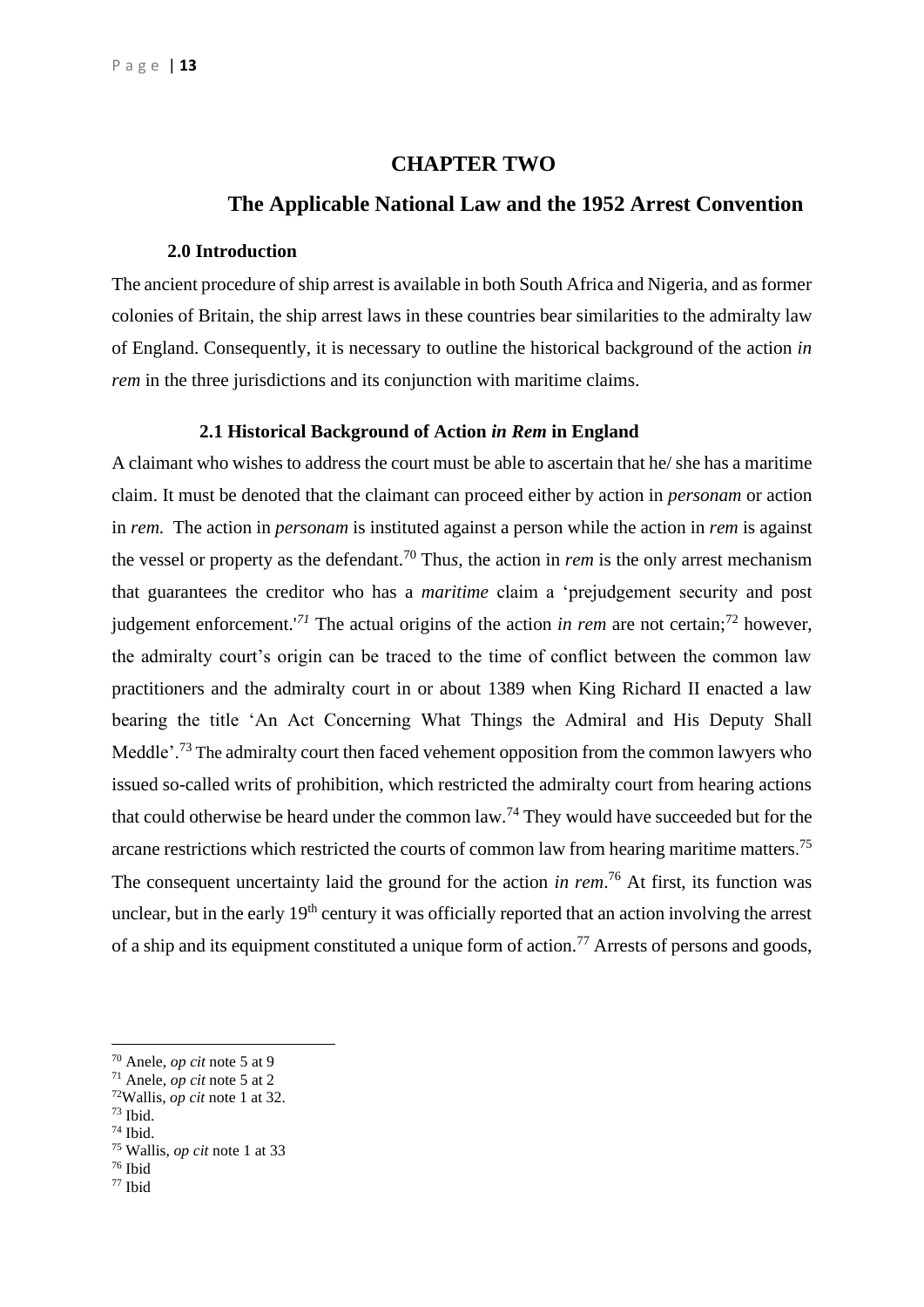including vessels, were executed by the admiralty court from an early stage. 'Marsden' is recorded as having written:<sup>78</sup>

'The ordinary mode of commencing the suit [in the 16th century] was by arrest, either of the person of the defendant or of his goods. The arrest of goods was quite as frequent as the arrest of the ship; and it seems to have been immaterial what the goods were, so long as they were the goods of the defendant and were within the Admiralty's jurisdiction at the time of arrest.<sup>'79</sup>

Although the action *in rem* procedure was subject to admiralty court jurisdiction, it is not clear whether the characteristics of the action *in rem* at the time were the same as the present action *in rem.<sup>80</sup>* Ordinances passed in 1648 during the tenure of Oliver Cromwell offer some clues:

'That the Court of Admiralty shall have cognisance and jurisdiction against the ship or vessel with the tackle, apparel and furniture thereof, in all causes which concern [their] pairing, victualling and furnishing provisions for the setting of such ships or vessels to sea, and in all cases of bottomry . . .'<sup>81</sup>

However, many of the cases reported deal with the ouster of the admiralty court by the common law court, resulting in few reports of cases on actions *in rem* in the admiralty court,<sup>82</sup> the first only being reported in the  $18<sup>th</sup>$  century.<sup>83</sup> What is clear is that all maritime claims were initiated by an action *in personam* under the civil law, meaning the action *in rem* did not *per se* exist.<sup>84</sup> Before 1852 the action *in personam* prevailed*<sup>85</sup>* in terms of which the vessel was seen as the property of the owner and the owner had to appear to defend the case.<sup>86</sup> In 1860, a significant development was the dissolution of the Doctors Commons (a society of lawyers practising civil law) which ended the 'appointment of common law judges to the admiralty court.<sup>87</sup> The common law had provided that once a ship was arrested the owner had to appear in person, giving rise in consequence to the need for an action *in rem.<sup>88</sup>*

<sup>85</sup> Ibid

<sup>&</sup>lt;sup>78</sup> Ibid and see Select Pleas in the court of Admiralty (1892) (edited by Reginald G. Marsden for the Selden Society), pages lxxi.lxxii

 $79$  Ibid

<sup>80</sup> Wallis, *op cit* note 1 at 34

<sup>81</sup> Wallis, *op cit* note 1 at 34-35

<sup>82</sup> Ibid

<sup>83</sup> Ibid

<sup>&</sup>lt;sup>84</sup> Carlo Corcione. 'Bring the Vessel to Court: The Unique feature of the action in rem in the admiralty law proceedings', (2013) *International Review of Law* at 2

<sup>86</sup> Corcione, *op cit* note 84 at 2

<sup>87</sup> Wallis, *op cit* note 1 at 32

<sup>88</sup> Hare, *op cit* note 46 at 98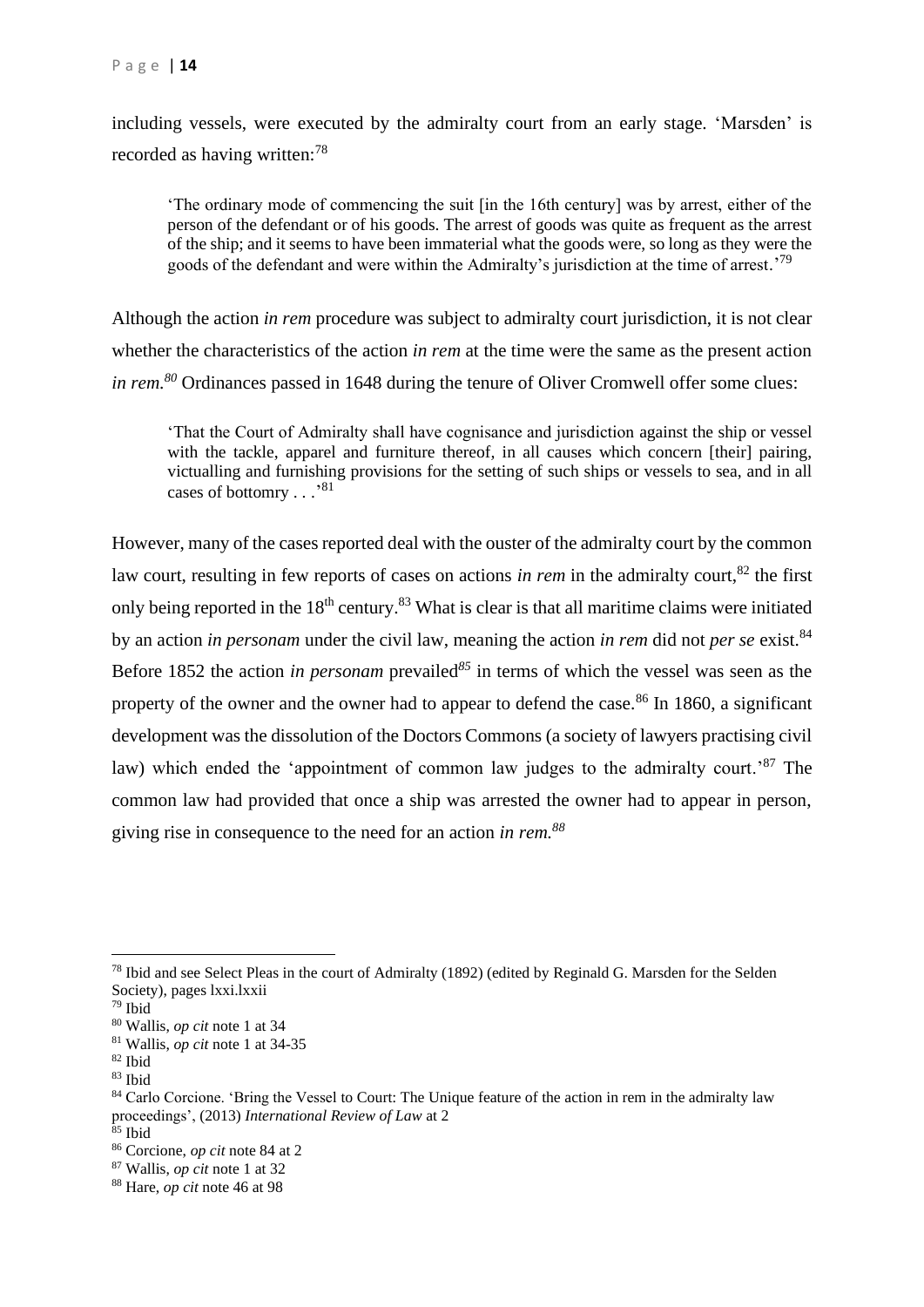# **2.2 Historical Background of Action in** *Rem* **in conjunction with Maritime Claims in South Africa**

The principle and procedure of an action *in rem* surfaced in South Africa when the British occupied the Cape of Good Hope from 1795 to 1903.<sup>89</sup> Governor McCartney established the Vice-Admiralty Court in 1799,<sup>90</sup> but the court was abolished after the departure of the British, although it was re-established on the return of the British during the Napoleon Wars.<sup>91</sup> Under the leadership of Chief Justice Sir John Wylde, the Charters of Justice of 1828 and 1832 established the Vice-Admiralty Court.<sup>92</sup> In 1842, the first decision involving an action *in rem* in the Vice-Admiralty Court was recorded. <sup>93</sup> In 1856, a royal charter created Natal as a crown  $\text{colony}^{94}$ , and in 1863; Natal and the Cape Colony were granted courts with admiralty jurisdiction<sup>95</sup> under and in terms of the Vice-Admiralty Court Act. During this period, many maritime claims were pursued in ordinary courts based on the ground of attachment to found jurisdiction.<sup>96</sup> Whilst the Vice-Admiralty Courts Act<sup>97</sup> was repealed in 1890 no pre-union court was named as the colonial court of admiralty. In 1910, only the Supreme and the superior courts of the four colonies under British control enjoyed admiralty jurisdiction under the Colonial Courts of Admiralty Act (CCAA). <sup>98</sup> Whilst the creation of the Union of South Africa was intended to change the way in which the CCAA operated, some specified divisions of the Supreme Court still exercised the admiralty jurisdiction.<sup>99</sup> By 1961, the court had only recorded four reported cases of actions *in rem*, *<sup>100</sup>* including the case *Re SS Mangoro<sup>101</sup>* and *Crooks & Co v Agricultural Co-operative Union Limited* <sup>102</sup> which dealt with the distribution of the proceeds of a sale of a vessel in terms of a court order exercising its admiralty jurisdiction.<sup>103</sup> The second and third cases dealt respectively with the private international law issue of

<sup>89</sup> Van Niekerk, JP. 'Judge John Holland and the Vice-Admiralty Court of the Cape of Good Hope, 1797-1803: Some Introductory and Biographical Notes' (Part 1) (2018) *Fundamina* at 1

<sup>90</sup> Ibid

<sup>91</sup> Wallis, *op cit* note 1 at 55

<sup>92</sup> Ibid

<sup>93</sup> Ibid

<sup>94</sup> Ibid

<sup>95</sup> Wallis, *op cit* note 1 at 56

<sup>96</sup> Ibid

<sup>97</sup> Vice Admiralty Courts Act 1863

<sup>98</sup> Colonial Courts of Admiralty Act, 1890 (hereinafter referred to as CCAA)

<sup>99</sup> Wallis, *op cit* note 1 at 57

<sup>100</sup> Wallis, *op cit* note 1 at 59

<sup>101</sup> (1913) 34 NLR 67

<sup>102</sup> (1921) 42 NLR 216

<sup>103</sup> Wallis, *op cit* note 1 at 59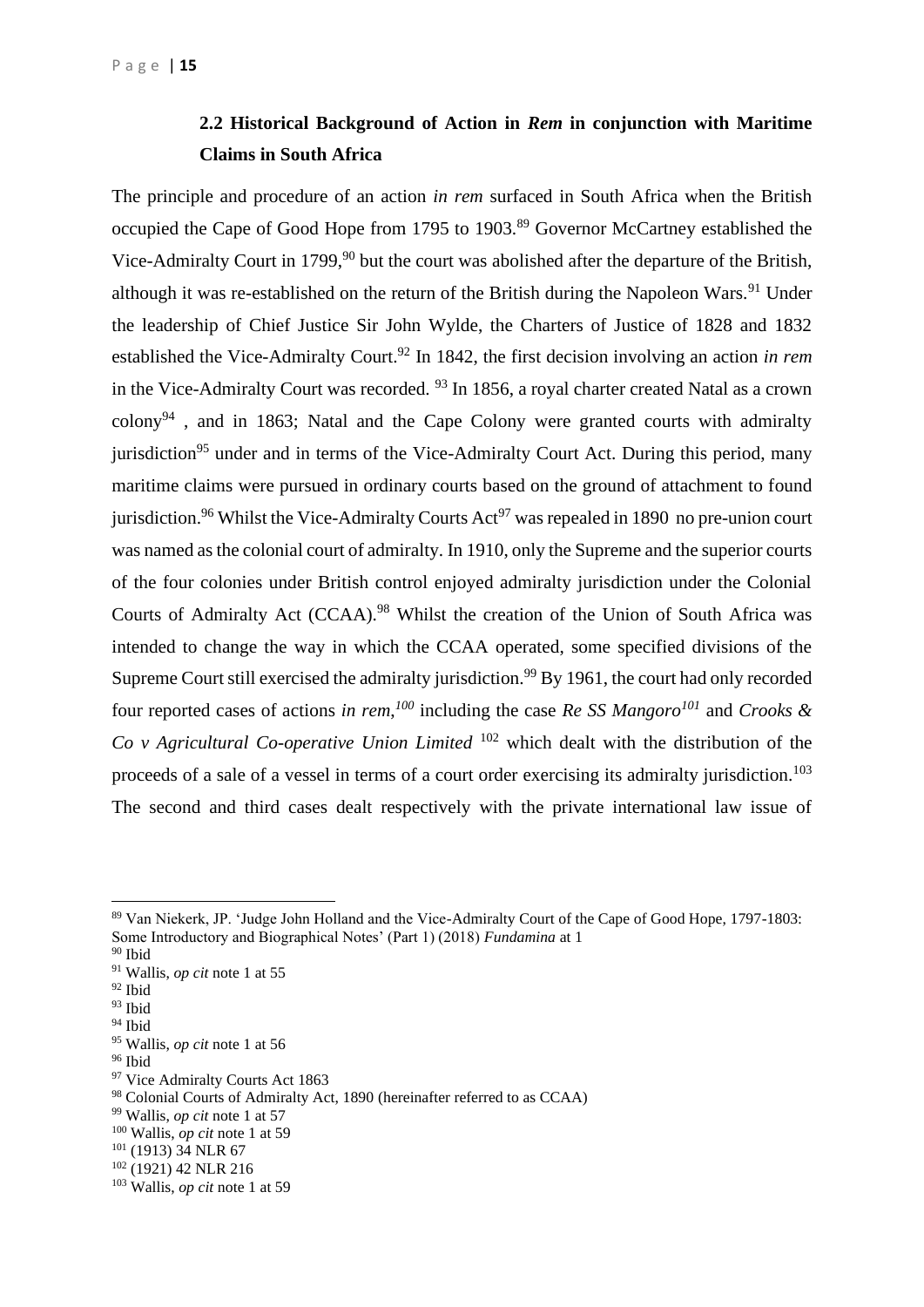sovereign immunity<sup>104</sup> and damages arising from a collision,<sup>105</sup> whilst the fourth case dealt with an action *in rem*, but did not reveal admiralty jurisdiction in the record.<sup>106</sup> When South Africa became a Republic in 1961, there was no immediately meaningful development in admiralty law. By 1967, and partly due to the closure of the Suez Canal, the number of ships passing and docking in the Republic increased, driving admiralty practice and providing lawyers with foreign clients. This resulted in the need to access the admiralty jurisdiction and actions *in rem* in order to pursue claims.<sup>107</sup> The increase in maritime litigation also necessitated reform in the form of the Admiralty Jurisdiction Regulation Act (AJRA)<sup>108</sup> which, according to Hare, introduced South Africa to the procedural principles of the action *in rem,<sup>109</sup>* by which the owner of the *res* could be brought before a court, in contrast to the personification theory under which the *res* was the basis of jurisdiction without the interference of the owner.<sup>110</sup> It was not surprising that South Africa sought to follow the decision of the *Dictator<sup>111</sup> ,* as reflected in s  $6(1)$  of AJRA.<sup>112</sup> Thus, how has this historical background reflected on maritime claim interpretation? It could be noted that South Africa's history aligned with some maritime claims that were in place before the promulgation of AJRA. Section 6(1), which is one of the most important sections, deals with the law that may apply to different maritime claims listed in AJRA. On this note, s  $6(1)$  distinguishes between two heads of jurisdiction.<sup>113</sup> Section  $6(1)(a)$ provides that the jurisdiction of the Supreme court before the commencement of the AJRA would be applied which is the claims falling under the jurisdiction of Colonial Courts of

<sup>&</sup>lt;sup>104</sup> *De Howorth v SS India: Mann George & CO. (Delagoa) Limited v The SS India* 1921 CPD 451

<sup>&</sup>lt;sup>105</sup> South African Railways and Harbours v Lyle Shipping Company Limited 1958 (3) SA 419 (A). According to Wallis 'the judgment does not deal with any substantive issue of maritime law but with the effect of an exemption clause in a towage contact' (Wallis,*op cit* note 1 at 40)

 $106$  Ibid

<sup>107</sup> Ibid at 64

<sup>108</sup>105 of 1983.

<sup>&</sup>lt;sup>109</sup> Hare, *op cit* note 46 at 100. Both jurisdictions differ in procedure on how an arrest is made. For further discussion on Nigeria's arrest procedure see Anele *op cit* note 5. For further discussion on South Africa's arrest procedure see Hofmeyr *op cit* note 16

 $110$  Ibid

<sup>111</sup> *The Dictator* 1892 P 304. See further *Harmer v Bell (the Bold Buccleugh)* 7 Moo PC 267; 13 ER 884 (1851) and *Indian Grace* (No 2.) (1998) 1 Lloyd's Rep 1 (HL) and the commentary of Hare, J. *op cit* note 46 and Corcione, *op cit* note 84. A discussion of the development of the action in *rem* in England, and the personification theory versus the procedural theory is outside the scope of this dissertation.

<sup>&</sup>lt;sup>112</sup> The full discussion of the nature of the action in *rem* in South Africa, and the personification or procedural theory is outside the scope of this dissertation. See Rule 8(3) of the Rules regulating the conduct of the admiralty proceedings of the several provincial and local divisions of the supreme court of South Africa, GN R571, GG 17926, 18 April 1997, *SA Boatyards CC v The Lady Rose* 1991 (3) SA 711 (C) at 715F-H, *Transnet Ltd v The Owner of the Alina II* [2011] 4 All SA 350 (SCA) at 35, *Northern Endeavour Shipping Pte Ltd v Owners of MV NYK Isabel* [2016] 3 All SA 418 (SCA) at 38, *Mv Seaspan Grouse: Seaspan Holdco 1 Ltd v Ms Mare Traveller Schiffahrts GmbH & Co, KG and another* 2019 (4) SA 483 (SCA) at 15, *MV Silver Star: Owners of Mv Silver Star v Hilane Ltd* 2015 (2) SA 331 (SCA)) at 31

<sup>113</sup> Hare, *op cit* note 46 at 26-29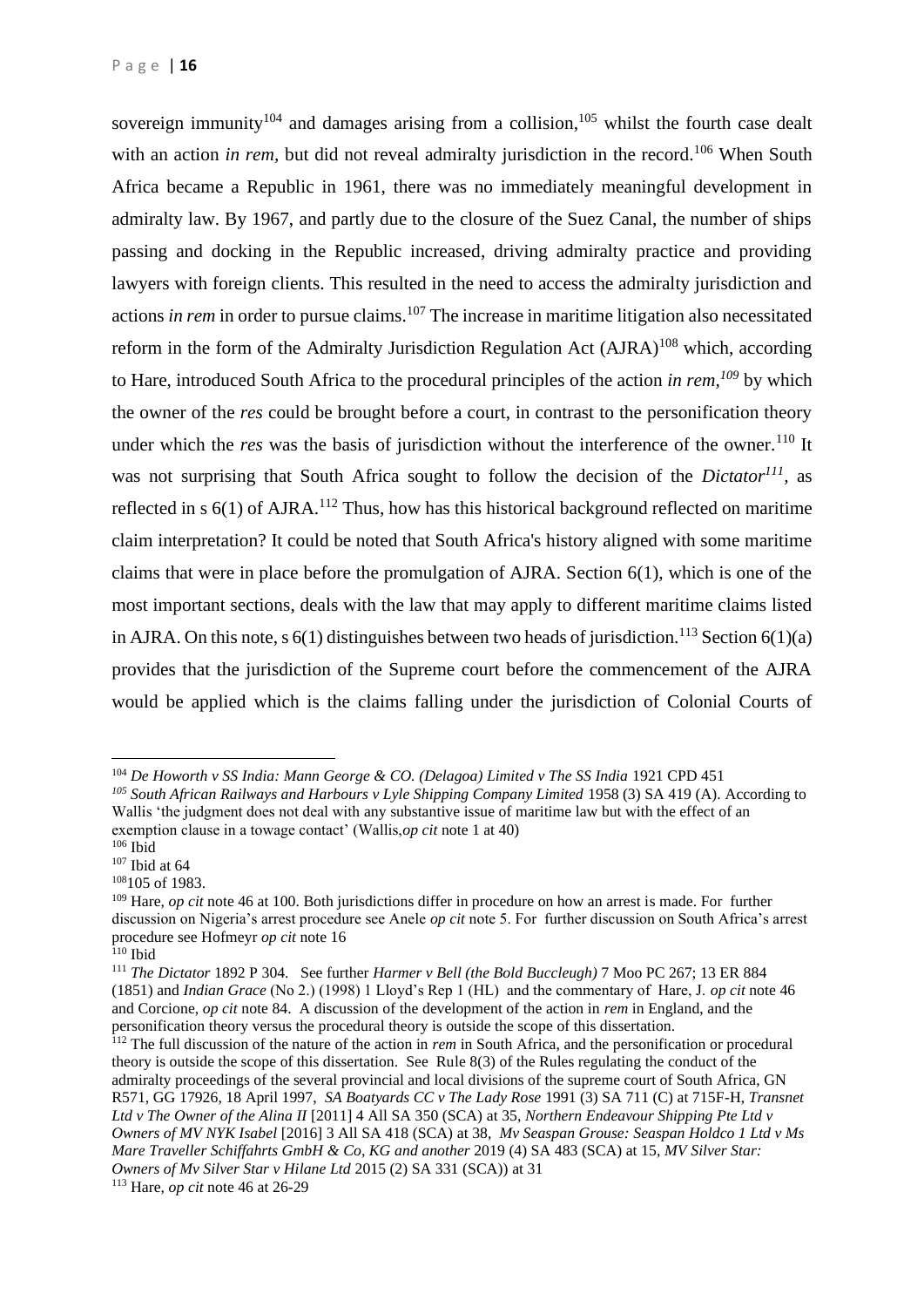Admiralty that exercise the same jurisdiction as that of the High Court in England and Wales.<sup>114</sup> In a nutshell, any maritime claims that fell under the Colonial Court of Admiralty would be entertained by a High Court exercising admiralty jurisdiction under AJRA (the old head of jurisdiction),<sup>115</sup> while there are some maritime claims that fall under the new head of jurisdiction.<sup>116</sup> It could be denoted, for example, from s 1(1)(d) of AJRA which provides *'to bottomry and mortgages to all charges on the ship'* that this is a maritime claim that existed before the commencement of AJRA. In 1890 admiralty jurisdiction could be said to have been in existence in England in respect of '*ship mortgages.'<sup>117</sup>* In the case of *The Guzin s (No.1)<sup>118</sup>* which is about a loan agreement by mortgage used for security of a ship, the issue that arose was whether the claim was a maritime claim or not. It was held that 'a mortgage is an accessory to an obligation and unless such an obligation exists, there can be no mortgage'.<sup>119</sup> It was further held, that the claim was one relating to a mortgage; thus it constituted a maritime claim. However, the main issue was under what head of jurisdiction could this be categorised? It was held that the jurisdiction existed before the commencement of AJRA, thus, the English law would apply in accordance with s  $6(1)(a)$  of AJRA.<sup>120</sup>

Contrarily, there are some maritime claims that fall under the new head of jurisdiction and are decided under the Roman Dutch law in terms of s  $6(1)(b)$ . For example, s  $1(1)(n)^{121}$  provides:

'the rendering, by means of any aircraft, ship or other means, of services in connection with the carriage of persons or goods to or from a ship, or the provision of medical or other services to or in respect of the persons on being taken to or from a ship'<sup>122</sup>

According to Hofmeyr,<sup>123</sup> it was introduced by the 1992 amendment<sup>124</sup> and with no counterpart in the English law although, if one could relate the provision to a claim 'arising out of or relating' to necessaries then the court could have jurisdiction based on the old head of jurisdiction and thus, the English law would apply. <sup>125</sup> More so, s 1(1)(q) contains a similar

<sup>114</sup> Section 2 and 3 of the CCAA

 $115$  Section 6(1)(a) of AJRA

 $116$  Section  $6(1)(b)$  of AJRA

<sup>&</sup>lt;sup>117</sup> Section 3 of Admiralty Court Act 1840

<sup>118</sup> 2002 (6) SA 113 (D)

 $^{119}$  Ibid

 $120$  Ibid

 $121$  AJRA

<sup>122</sup> 2002 (6) SA 113 (D)

<sup>&</sup>lt;sup>123</sup> Hofmeyr, *op cit* note `16 at 42

<sup>124</sup> Section 1(d) Admiralty Jurisdiction Regulation Amendment Act, 1992: Act 87 of 1992

<sup>125</sup> Ibid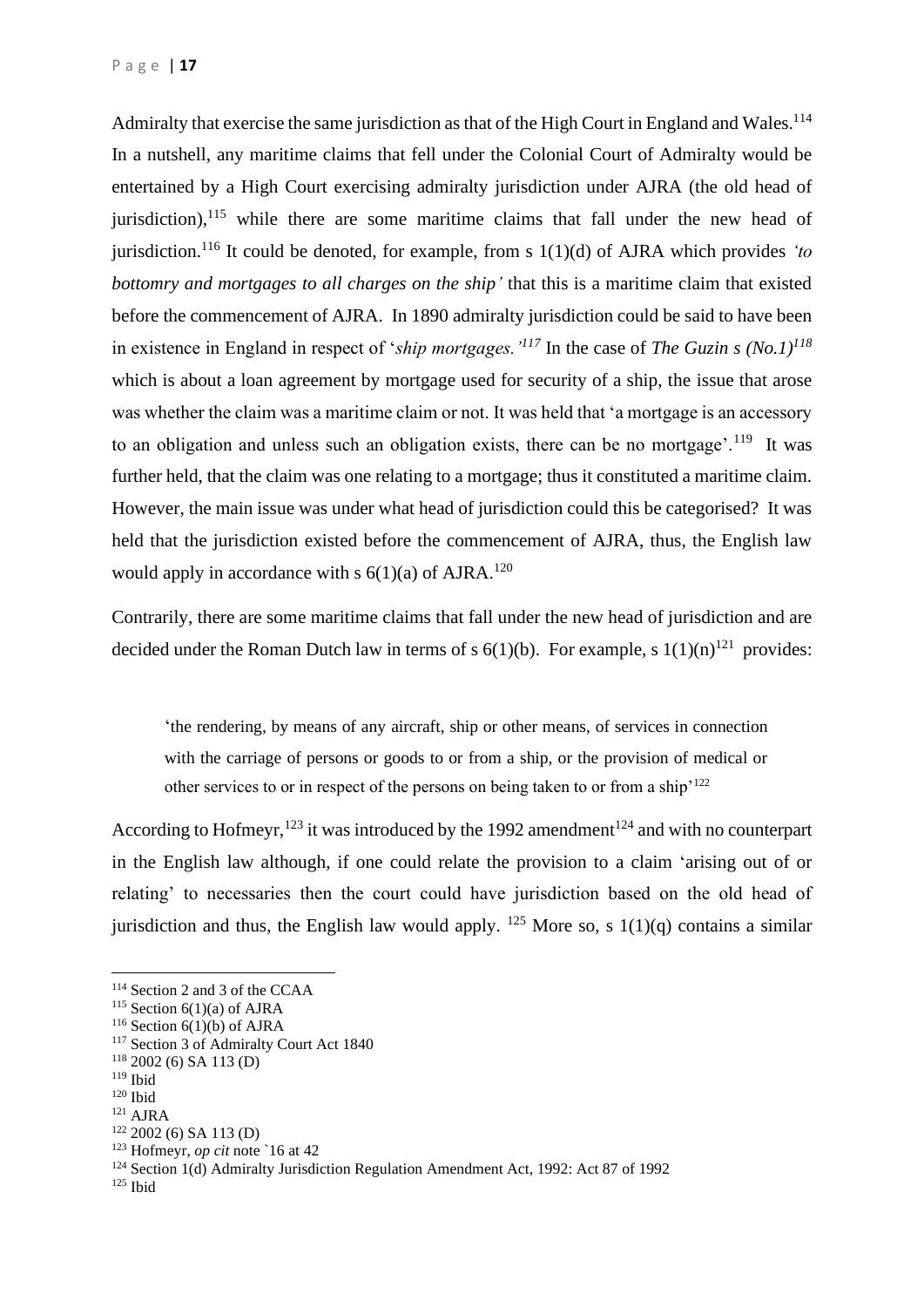provision to that of s 1(1)(n) which could result in using English law if it is found to fall under the old head of jurisdiction for maritime claims. This section provides that '*the design, construction, repair or equipment of any ship'* is a maritime claim. One thing that could be noted from this section is that 'building, equipment, and repairing of a ship' existed as a maritime claim in South Africa before the commencement of AJRA and thus this old head of the jurisdiction could apply to claims for '*construction, repair, and equipment'.* However, the *design'* provision as a maritime claim will only be the subject of the new head of jurisdiction and the Roman-Dutch law must be applied. 126

It can be denoted that it is important to note the history of the maritime claim that one is presenting at the court so that one could know the law that would apply.

# **2.3 Historical Background in of Action in** *Rem* **in Conjunction with Maritime Claims in Nigeria**

The invasion of Nigeria by the English in 1862, which led to the colonisation of Lagos, marked the introduction of the English legal system in Nigeria.<sup>127</sup> Section 2 of the CCAA established the Admiralty Court on 25 July 1890, providing that the jurisdiction of the court was the same as England's High Court of Admiralty,<sup>128</sup> established under s 12 of the CCAA which afforded the power to the Queen in council to make directions regarding the CCAA in any colony established.<sup>129</sup> Accordingly, the Nigeria Protectorate Admiralty Jurisdiction Order was passed in 1882 giving the Supreme Court in the Colony of Lagos admiralty jurisdiction. In 1933, the powers of the Lagos Supreme Court in Lagos Colony were extended to the whole of the protectorate of Nigeria.<sup>130</sup> Although another supreme court was established for Lagos Colony and the Protectorate of Nigeria in 1943,<sup>131</sup> the 1928 Order-in-Council was retained in terms of section 24 of the 1943 Supreme Court Act.<sup>132</sup>

When Nigeria became a federal state in 1954, only the Federal Supreme Court was vested with admiralty jurisdiction.<sup>133</sup> The Admiralty Jurisdiction Act of 1962 then repealed the Supreme Court Act which resulted in the three regional (state) high courts and the Lagos High

<sup>130</sup> Ibid

<sup>126</sup> Hofmeyr, *op cit* note 16 at 46

<sup>127</sup> Hare, *op cit* note 46 at 13

<sup>128</sup> Falase- Aluko, *op cit* note 17 at 64

<sup>129</sup> Ibid

<sup>131</sup> Ibid

 $132$  ibid

<sup>133</sup> Falase- Aluko, *op cit* note 17 at 65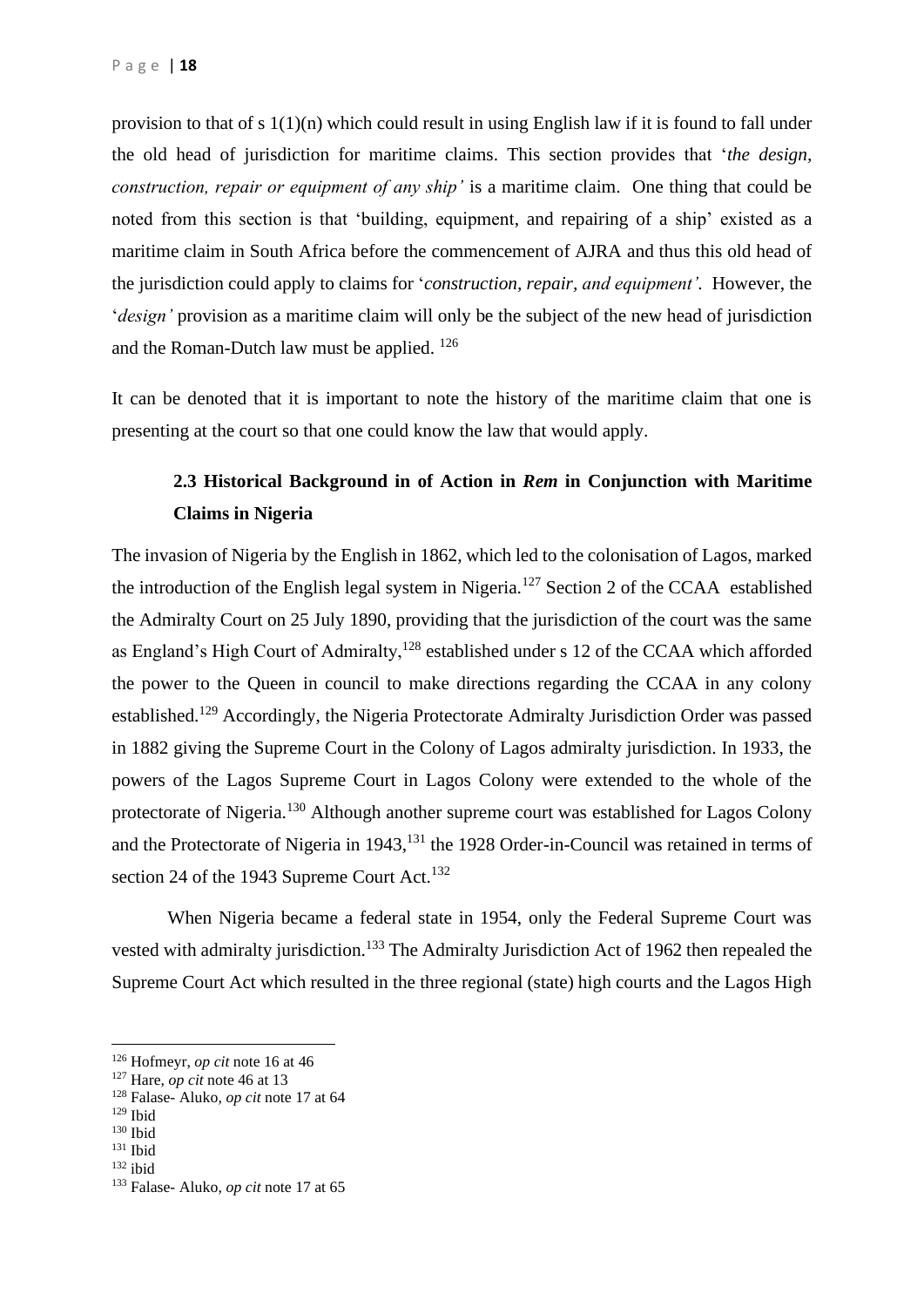Court being conferred with admiralty jurisdiction.<sup>134</sup> The process was disrupted when a Federal Revenue Court was established in 1973 with admiralty jurisdiction, ousting the admiralty jurisdiction of the state high courts. This resulted in conflict over which court had jurisdiction in admiralty matters. In *Bronik Motors Ltd. v Wema Bank Ltd<sup>135</sup>* the court held that s 230(1)(b) of the 1979 Constitution of Nigeria vested the Federal High Court with the relevant jurisdiction<sup>136</sup> and that article 236(1) of the Constitution<sup>137</sup> gave unlimited jurisdiction to the state high courts

'. . . to hear and determine civil proceedings in which the existence of a legal rights or a power or duty, liability, privilege, interest, obligation or claim is in issue or to hear and determine any criminal proceedings involving or relating to any penalty, forfeiture, punishment or other liability in respect of an offence committed by any person.'

It was held that the jurisdiction of the state high courts included the power to hear and determine admiralty matters as well as the Federal High Court on a reading of s 7(1)(d) of the Federal High Court Act of 1973.<sup>138</sup> In 1991, the AJA repealed the Admiralty Jurisdiction Decree of 1962 and s (1)(1) of AJA set out the admiralty jurisdiction. Thus the Federal High Court was granted unlimited power to hear admiralty matters concerning both local and foreign parties regarding conduct in Nigerian territorial waters.

It is important to note that AJA retains the admiralty jurisdiction that existed by any other court before the commencement of AJA in section 1(1)(b). However, there is no further interpretation or scholarly work written about this section although, it could be denoted that almost all listed maritime claims in s  $1(1)(a)$  -(s) of the Administration of Justice Act 1956 are incorporated into AJA. Thus, does it mean that these listed maritime claims have the same interpretation under the AJA as they have in England? This is a very difficult question to answer. In the United Kingdom, according to Jackson, the Administration of Justice Act was repealed by the Supreme Court Act of 1981 in order to incorporate the 1952 Arrest Convention provisions.<sup>139</sup> Moreover, in principle, there is no difference between the 1952 Arrest Convention and the

<sup>138</sup>Chapter 134 Laws of the Federal Republic of Nigeria

<sup>134</sup> Ibid

<sup>135</sup> (1983) 6 SC 158

<sup>136</sup> Ibid

<sup>137</sup> 1979 Constitution of the Federal Republic of Nigeria

<sup>&</sup>lt;sup>139</sup> David Jackson. *Enforcement of Maritime Claims*. 4 ed (2015) at 6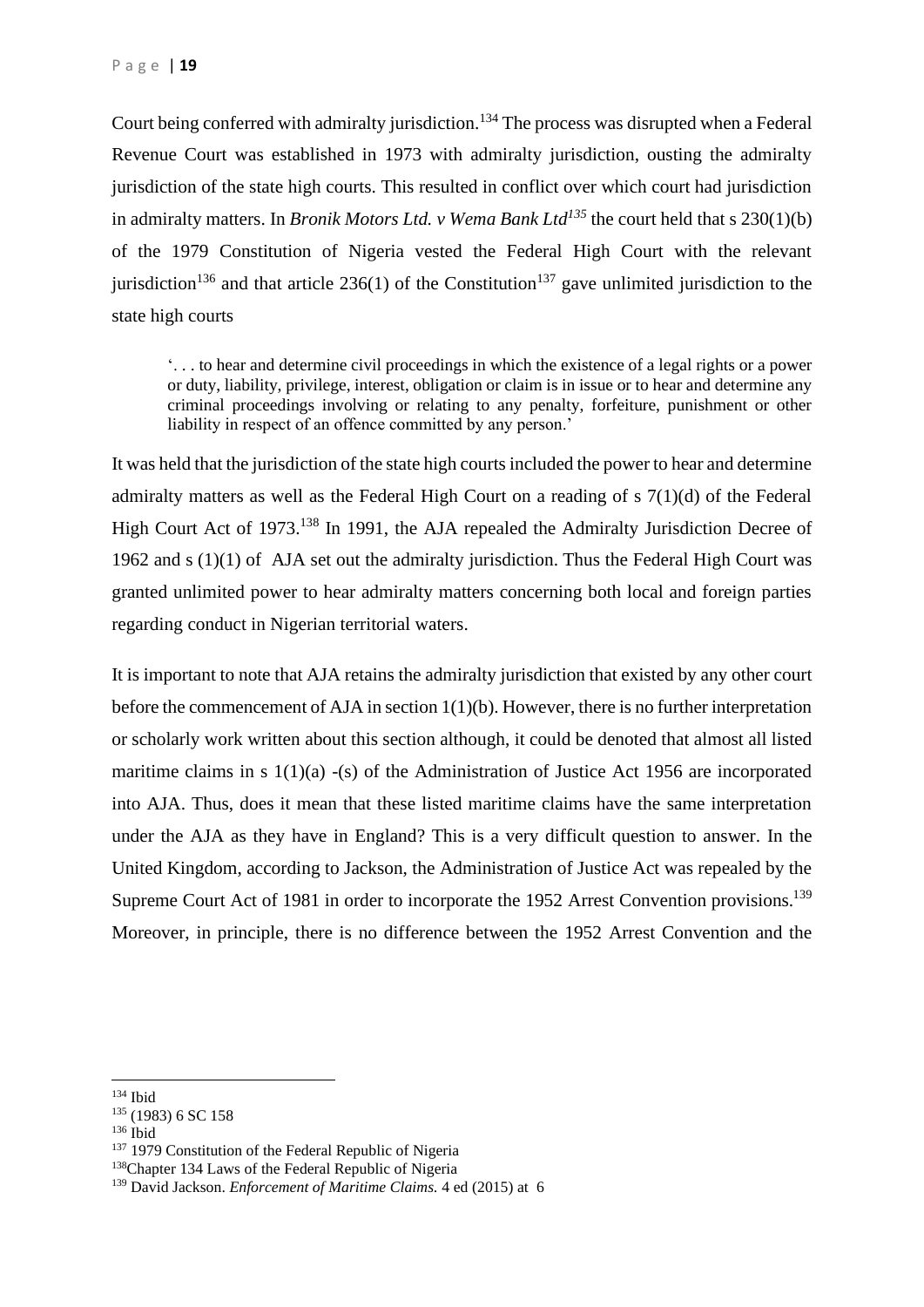AJA.<sup>140</sup> On this note, according to Ojukwu, AJA is seen as the local application of the 1952 Arrest Convention<sup>141</sup>, and AJA is based on the Administration of Justice Act in England.<sup>142</sup>

#### **2.4 Relevant Statutory Provisions in South Africa**

The AJRA repealed the CCAA,  $^{143}$  and s 2(1) conferred on the provincial and local divisions of the High Court<sup>144</sup> jurisdiction to hear admiralty matters.<sup>145</sup> Sections 3(4) and 3(5) of the AJRA conferred *in rem* jurisdiction on the High Courts,<sup>146</sup> and s  $1(1)^{147}$  provided a detailed list of what constituted maritime claims (s  $1(1a)$  to  $1(ff)$  – see the list in paragraph 2.6 of this chapter). On account of the fact that South Africa and Nigeria share the same admiralty law origins, most maritime claims in the two countries follow a similar course. However, Nigeria does not provide for the 'catch it all' provision set forth in s1(1)(ee) of the AJRA, explained by Hofmeyr<sup>148</sup> as a 'tool designed to bring under the jurisdiction of the court any matter or claim that is not covered in paragraphs (a)- $(ff)'$ <sup>149</sup>. The provision confusingly refers to 'marine matters' which 'is distinct from those which are ordinarily considered to constitute maritime matters and which properly fall to be cognisable in admiralty'.<sup>150</sup> Marine matters and maritime matters have different meanings<sup>151</sup> and may lead to matters wrongly being included in admiralty jurisdiction.<sup>152</sup>Moreover, AJRA offers no factual or legal differentiation between marine and maritime matters nor was this discussed in the judgment in the case in point of the *Galaecia..* <sup>153</sup> This is the case in which a fishing vessel *Galaecia* was arrested *in rem* in Durban by *Viarsa Export Co Ltd (Viarsa*) on the premise that it was a vessel associated to *MFV Carran*

<sup>140</sup> Ojukwu, *op cit* note 27 at 251

<sup>&</sup>lt;sup>141</sup>. The 1952 Arrest Convention was applied in Nigeria by virtue of the importation of English Administration of Justice Act. This was done by the courts applying section 9 of the Federal High Court Act, which empowers the court to resort to the Lagos State High Court Law in cases where there is a lacuna in the law. See, Ojukwu, *op cit* note 27 at 251, Supra note 21

<sup>&</sup>lt;sup>142</sup> Ojukwu, *op cit* note 27 at 251 However, Ojukwu did not detail a comparison of the law in England nor did he analyse any case law

<sup>&</sup>lt;sup>143</sup> Hare, *op cit* note 46 at 22 See the long title of AJRA where it was recorded : 'To provide for the vesting of the powers of the admiralty courts of the Republic in the provincial and local divisions of the Supreme Court of South Africa, and for the extension of those powers; for the law to be applied by, and the procedure applicable in, those divisions; for the repeal of the Colonial Courts of Admiralty Act, 1890, of the United Kingdom, in so far as it applies in relation to the Republic; and for incidental matters.'

<sup>144</sup> Hofmeyr, *op cit* note 16 at 58 in which he deals with the AJRA

<sup>145</sup> Ibid

<sup>146</sup> Ibid

<sup>147</sup> Ibid

<sup>148</sup> Ibid

 $^{149}$  Ibid

<sup>150</sup> Ibid <sup>151</sup> Ibid

 $152$  Ibid

<sup>153</sup> 2006 SCOSA D252 (D)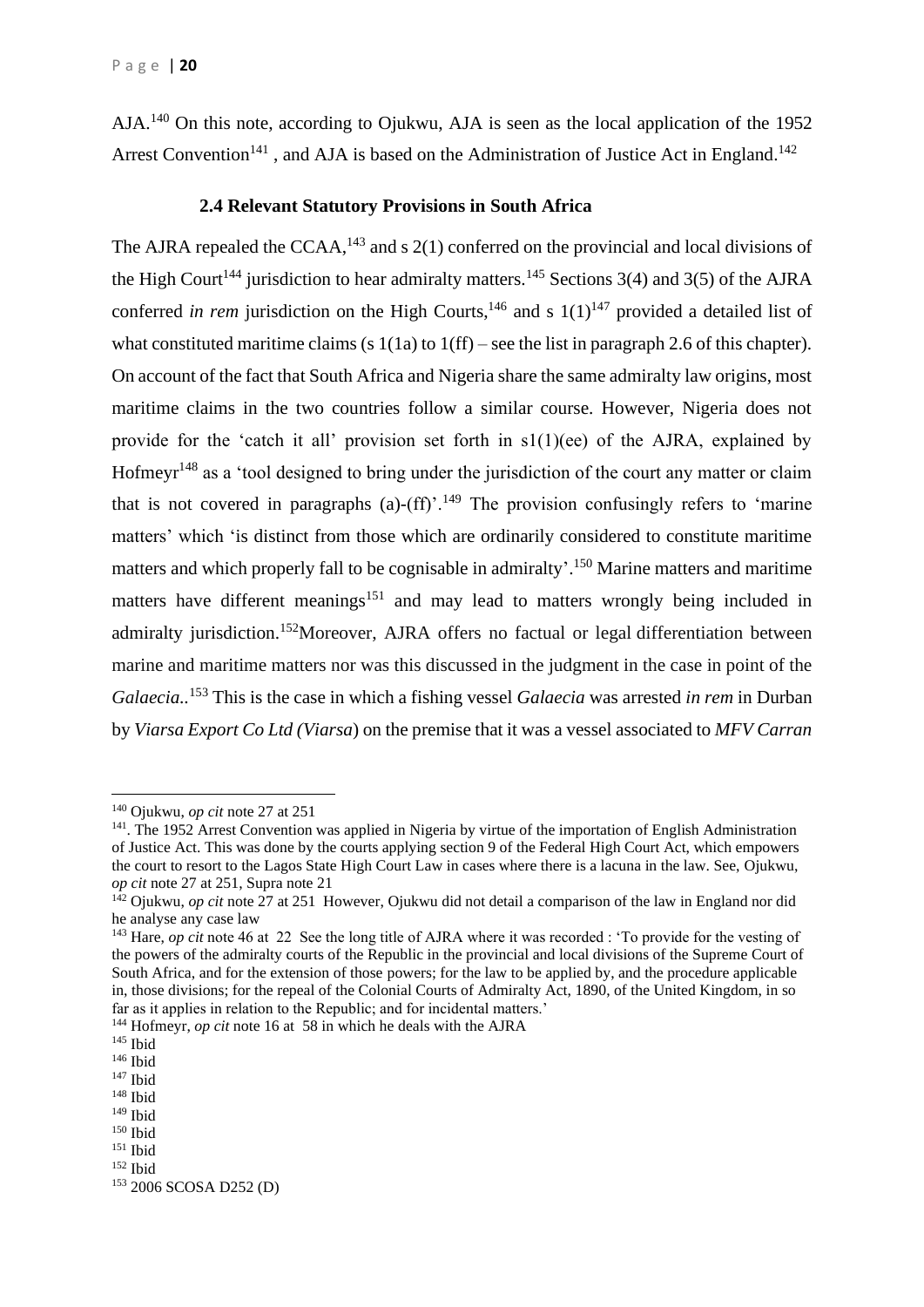against which Viarsa had affirmed a maritime claim. The owner of the *Galaecia* then applied to have the arrest set aside and the court held that the contract was one of purchase and sale of frozen fish, and the fact that the fish were harvested by a fishing vessel did not make it a maritime claim. The judge duly set aside the arrest and the vessel was released.<sup>154</sup> Thus, even though the subject matter is similar to that of a maritime claim this does consistent- not imply that the claim is a maritime matter. It was argued by the plaintiff that the case had no connection with the land and is a marine or maritime matter based on the reason that *MFV Carran* was a ship, fish are products of the sea and everything occurred on the sea. Combrinck J made it clear that although the subject matter of the case dealt with a fishing vessel that caught fish it was not a maritime matter because of the purchase and sale of frozen fish will fall under the sale of goods and contract law.<sup>155</sup>

The opening statement of s 1(1) of the AJRA includes the phrase 'arising out of or relating to'<sup>156</sup> in respect of maritime claims, and these words were critically examined in the case of *Peros v Rose.<sup>157</sup>* The plaintiff entered into a contract with a company, of which the defendant was the sole proprietor, to construct a yacht for the plaintiff. The plaintiff also entered into a separate contract (guarantee) with the defendant specifying a penalty provision in the event of non-performance of the aggregate of everything due to the plaintiff. When the defendant defaulted, the plaintiff claimed on the guarantee. In the resultant action, the issue was whether the claim was a maritime claim under s  $1(1)(ii)(m)$  of the AJRA. Peros (plaintiff) sued Rose (defendant) in the Natal Provincial Division of the Supreme Court. The defendant raised a plea in *limine* saying the plaintiff's claim was a maritime claim based on the definition of AJRA s 1(1)(ii)(m) and thus, the claim can only be heard in a High Court exercising its admiralty jurisdiction as specified in s 2 of AJRA. One of the terms of the construction agreement between plaintiff and Rosa Marine CC that is relevant to this discussion is a term entered for delivery which reads:

<sup>154</sup> 2006 SCOSA D252 (D) at 248

<sup>155</sup> Ibid 248. Also see, Hofmeyr, *op cit* note 16 at 58

<sup>&</sup>lt;sup>156</sup> Prior to the Admiralty Jurisdiction Regulation Amendment Act of 1992, the words were not contained in the opening statement but variations of the same terms were used in each subsection. Thus, the Admiralty Jurisdiction Regulation Amendment Act of 1992 substituted the definition of maritime claim by the opening statement of 'maritime claim means any claim for, arising out of or relating to'

<sup>&</sup>lt;sup>157</sup> 1990 (1)SA 420 (N) at 424H-425H. At the time,  $s1(1)(ii)(m)$  read: 'any claim in respect of the design, construction, repair or equipment of any ship or any dock or harbour dues or any similar dues' Note that this section was renumbered in terms of the 1992 amendments to 1(1)(q) read. 'the design, construction, repair or equipment of any ship;'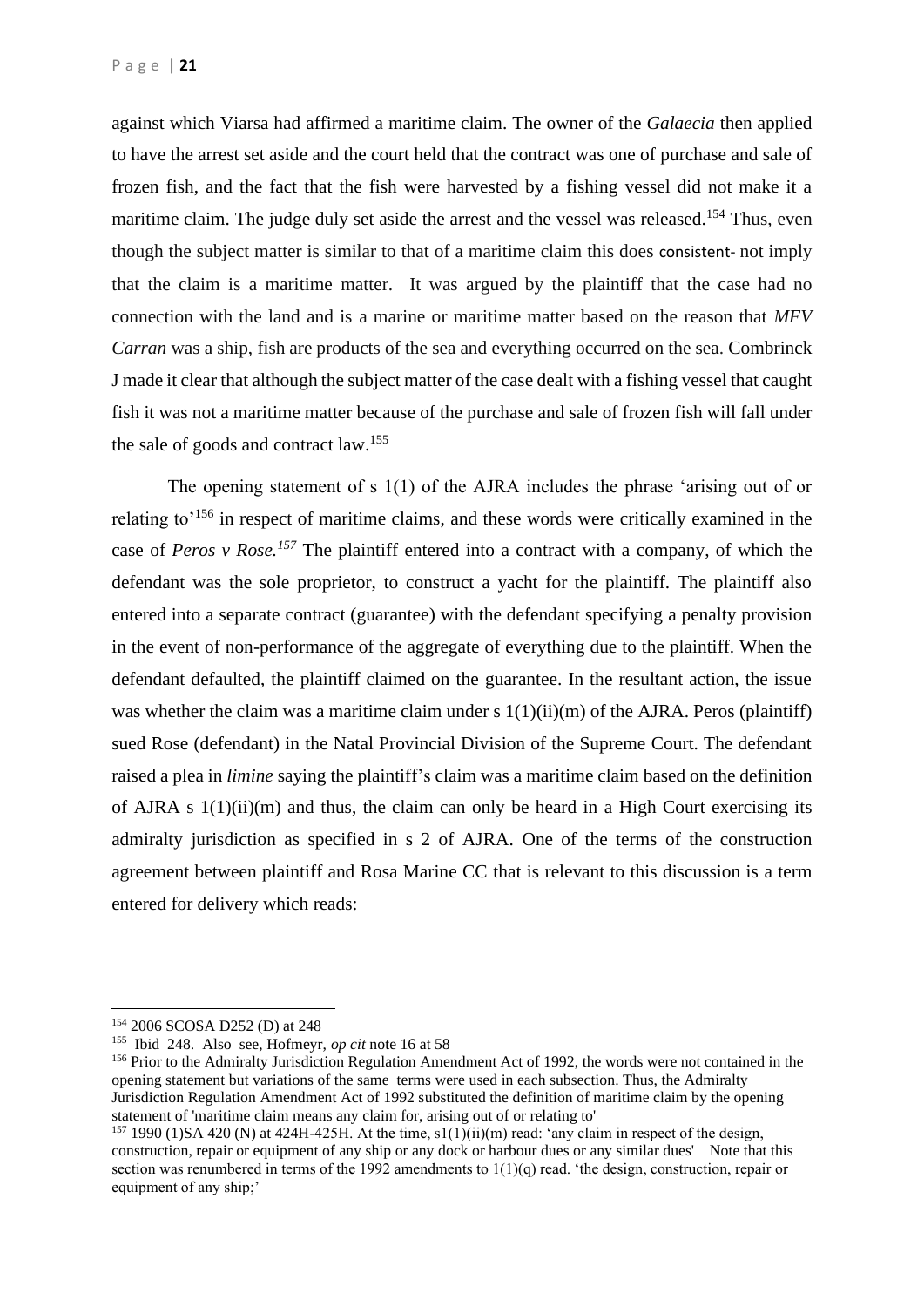'from the date of the signing of the contract, the estimated time to complete the yacht is 9-12 months. The BUILDER will not be responsible for any reasonable extension of this time period and no penalties will apply'<sup>158</sup>

More so, another agreement was concluded by the plaintiff with Rose in his personal capacity which read as 'Contractual Guarantee':

'I, the undersigned, Donald Rose, in my personal capacity together with my heirs assigns and successors in title undertake that in the event of the BUILDER not completing the construction of the yacht up to stage 7.1.3 "installation of engine, completion of plating" within a period of six months from "laying of the keel" I shall if called upon to do so by the OWNER, repay to the OWNER an amount equal to the aggregate of such sums as shall have been paid by the OWNER to the builder as at that date against cession by the OWNER of all his rights, title, and interest in, and to, the yacht, all of the OWNER'S rights, titles and interest in and to, to the yacht and arising under this agreement. Notwithstanding the provisions of this guarantee, the OWNER shall in his sole and absolute discretion decide whether he wishes to exercise his rights in term of his guarantee'<sup>159</sup>

The plaintiff chose to enforce his right against the defendant and informed him of his decision to collect the money under the guarantee and offered the defendant the right of cession against the payment.<sup>160</sup> The main issue was if the claim was a maritime claim and turned on the scope of the words 'in respect of' in  $s(1)(1)(ii)(m)$ , and the similar words in  $s1(1)(q)$ . The defendant alleged that the plaintiff's claim was a maritime claim as defined in s  $1(1)(ii)(m)$  of AJRA which provides that a maritime claim means

'any claim in respect of the design, construction, repair or equipment of any ship or any dock or harbour dues or any similar dues'

However, the plaintiff rebutted that the case was about a contractual guarantee and undertaking that the defendant had failed to pay. On this note, the learned Judge in adjudicating on the matter looked at the historical background:

'…[in a] matter arising out of English Admiralty claims as recognized under the English Admiralty law 1983, the intention of the legislature in using the expressions such as "relating to", "for" "arising out of" "in the nature of" and "with regard to" in the listed

<sup>158</sup> Ibid at 422H

 $159$  Ibid

 $160$  Ibid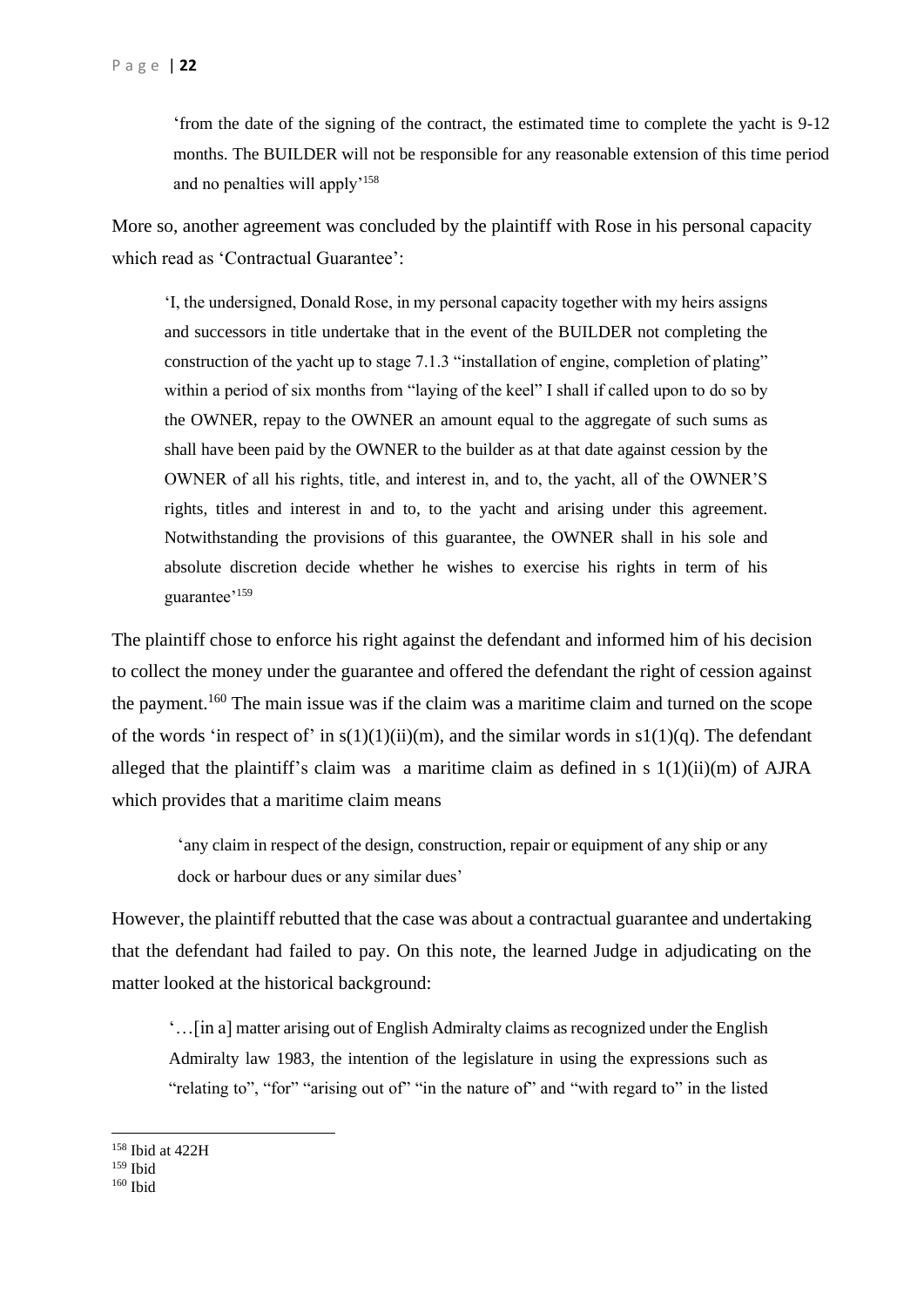maritime claims "was to convey a relationship between the claim and the maritime topic to which it is related, sufficiently intimate to impart to the claim a maritime character which would render it appropriate for the claim to be adjudicated in accordance with maritime law'<sup>161</sup>

Thence, it was held that the claim did not<sup>162</sup> fall within the jurisdiction of the court exercising its admiralty jurisdiction and the connection was not sufficient to render a claim for specific performance of a guarantee to a claim of construction of a yacht.<sup>163</sup>

The case *Peros* v *Rose* has since been cited and approved in a number of recent decisions, 164 including the case *Twende Africa Group (Pty) Ltd t/a TAG Marine v Qavak; Fisherman Fresh CC v Twende Africa Group (Pty) Ltd t.a TAG Marine<sup>165</sup>* This is a case that presents two different types of claims namely the contractual claims for commission arising from a brokerage contract for the sale of the ship by the defendant<sup>166</sup> to the plaintiff<sup>167</sup> For the purpose of this dissertation only what is related to the interpretation of a 'maritime claim' will be considered, which is the alternative claim.<sup>168</sup> This was a delictual claim for damages caused by the applicant's alleged wrongful and unlawful breach of a legal duty owed to the plaintiff.<sup>169</sup> The question that was asked was if the claim was a maritime claim that is arising out of or relating to an agreement for the sale of a ship as envisaged in s  $1(1)(c)$  or the remuneration of a person appointed to act as a broker in respect of a sale agreement relating to a ship in s  $1(1)(p)$ of AJRA.

The claim was said to be a maritime claim based on the interpretation of the phrase 'arising out of and relating to' in the case of *Kuehne and Nagel (Pty) Ltd v Moncada Energy Group Srl*<sup>170</sup> where the judge held that there has to be a legally relevant connection between the claim

<sup>161</sup> Arthur James & Marko Kershoff 'South Africa: Maritime Claims in South Africa (2016) available at *[https://www.mondaq.com/southafrica/Transport/472174/Maritime-Claims-In-South-Africa . accessed on](https://www.mondaq.com/southafrica/Transport/472174/Maritime-Claims-In-South-Africa%20.%20accessed%20on%2027/06/2020)  [27/06/2020.](https://www.mondaq.com/southafrica/Transport/472174/Maritime-Claims-In-South-Africa%20.%20accessed%20on%2027/06/2020)* See also, *Peros v Rose* 1990 (1)SA 420 (N) at 424H-425H

 $\frac{162}{162}$  Supra note 157 at 421H

<sup>163</sup>Supra note 157 at 424I - 425D

<sup>164</sup> See Chapter three, section 4.3 *Kuehne & Nagel (Pty) Ltd v Moncada Energy Group SRL*. [2016] JOL 35897 (GJ) and *MFV El Shaddai, Oxacelay and Another v MFV El Shaddai and Others* 2015 (3) SA 55(KZD) <sup>165</sup> 2018 JDR 0238 (ECP)

<sup>&</sup>lt;sup>166</sup> The MFV Qavak was a commercial fishing vessel, which until recently was owned by M C Donahue Fishing Ltd

<sup>&</sup>lt;sup>167</sup> The vessel is owned by Fisherman Fresh CC, the applicant in the application.

<sup>&</sup>lt;sup>168</sup> The claim was relied upon for the first time in the application to set aside the arrest, and was not included in the summons at the time of arrest, but based on longstanding authority it is acceptable for a plaintiff in admiralty jurisdiction to introduce any justification for the arrest at the stage of the application to set aside the arrest. <sup>169</sup> The plaintiff is a broker with its registered office in Cape Town. It carried on the business of a ship broker

facilitating, inter alia, the sale and purchase of shipping vessels.

<sup>170</sup> [2016] JOL 35897 (GJ)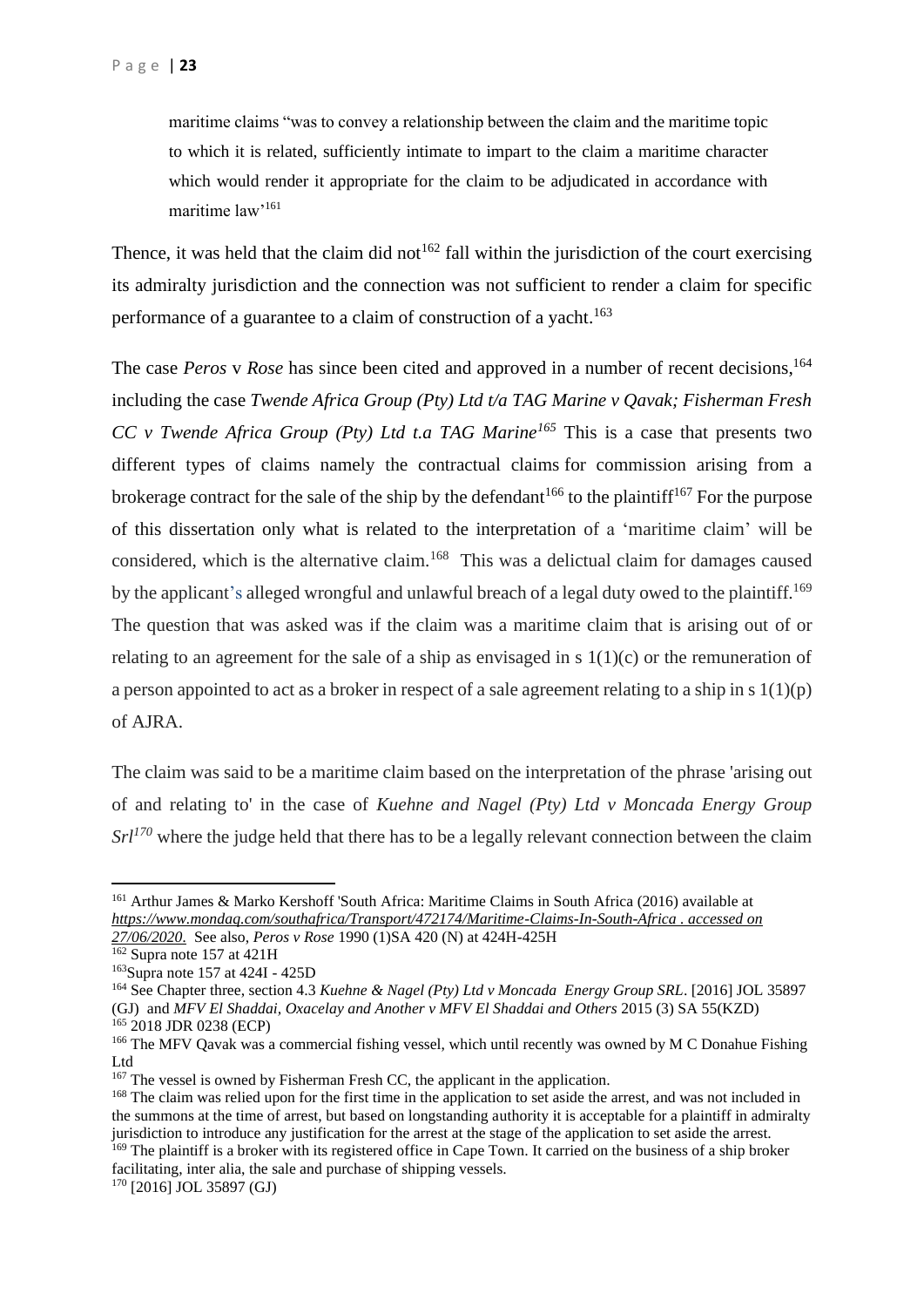and the object to which the claim is required to relate for the purpose of the definition of a maritime claim. Thus, the object for the purpose of this case to which the claims are required to relate is an agreement regulating the remuneration of the plaintiff as a broker in the sale of a vessel. It was held by the court that the plaintiff's 'alternative delictual claims are sufficiently closely connected to maritime matters'. <sup>171</sup> In order words, there is a 'legally relevant connection' between the claim and the object to which it relates which is the remuneration of a broker as provided in the sale of a ship agreement. More so, the court made reference to the case of *Peros v Rose* which is relevant to this dissertation and the interpretation of the words 'arising out of or relating to' in that:

> '…It seems to me that expressions of the kind referred to above are not readily capable of precise definitions and have meanings which by their very nature are less than definite. When it becomes necessary, therefore, to determine the limits of the relationships which they may be employed to describe, particularly in what may be considered as borderline cases, it is inevitable, I think, that particular regard will have to be had to the context in which they are used in the statutory provision in question as well as any other indications, whether in the statutes or otherwise, which may present themselves.'<sup>172</sup>

On appeal it was held that the contractual claim of a broker commission was a maritime claim in terms of s  $1(1)(p)$  of AJRA and this is a claim that is 'arising out of or relating to' to the remuneration of any person appointed to act or who acted as a broker in respect of sale relating to a ship.<sup>173</sup> The court further held that the alternative claim which deals with a breach of an alleged broker agreement was also a maritime claim.<sup>174</sup> However, the case was dismissed based on the failure to proof a *prima facie* case that an agreement was concluded with Donohue Fishing to act as a broker for the purchase of the vessel Qavak. <sup>175</sup>

<sup>171</sup> *Twende Africa Group (Pty) Ltd v MFV Qavak* 2018 JDR 0238 (ECP) at 66-67

<sup>172</sup> *Twende Africa Group (Pty) Ltd v MFV Qavak* 2018 JDR 0238 (ECP) at 63 see also *[Twende Africa Group](https://jutastat-juta-co-za.ukzn.idm.oclc.org/nxt/gateway.dll?f=hitdoc$hitdoc_bm=00000000800000F30000096C$hitdoc_hit=1$hitdoc_dt=document-frameset.htm$global=hitdoc_g_$hitdoc_g_hittotal=2$hitdoc_g_hitindex=1)  [\(Pty\) Ltd v MFV Qavak](https://jutastat-juta-co-za.ukzn.idm.oclc.org/nxt/gateway.dll?f=hitdoc$hitdoc_bm=00000000800000F30000096C$hitdoc_hit=1$hitdoc_dt=document-frameset.htm$global=hitdoc_g_$hitdoc_g_hittotal=2$hitdoc_g_hitindex=1)* 2019 JDR 0518 (SCA)

<sup>173</sup> *[Twende Africa Group \(Pty\) Ltd v MFV Qavak](https://jutastat-juta-co-za.ukzn.idm.oclc.org/nxt/gateway.dll?f=hitdoc$hitdoc_bm=00000000800000F30000096C$hitdoc_hit=1$hitdoc_dt=document-frameset.htm$global=hitdoc_g_$hitdoc_g_hittotal=2$hitdoc_g_hitindex=1)* 2019 JDR 0518 (SCA) at 4 para 7

 $174$  Ibid

<sup>175</sup> Ibid at 19 para 39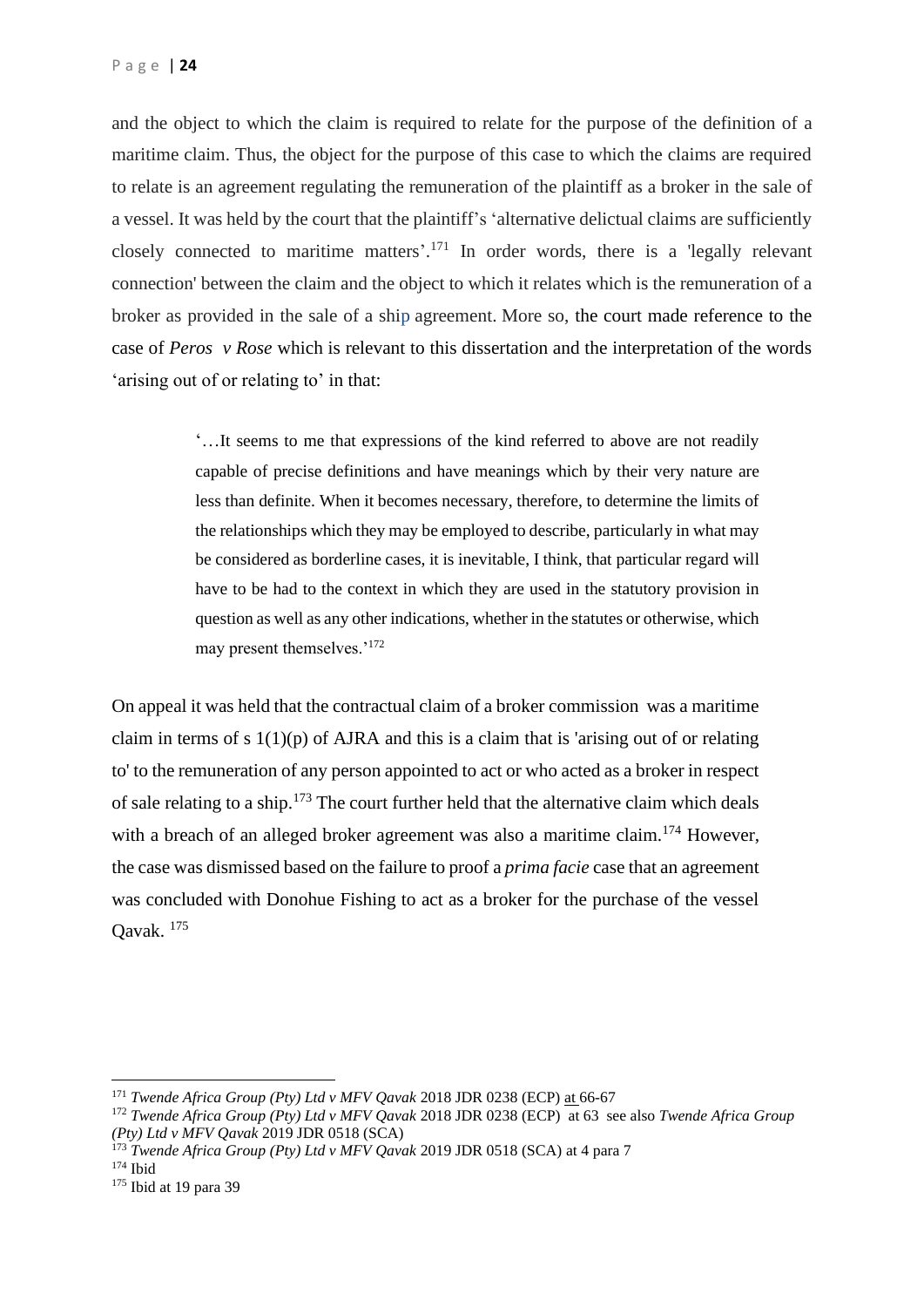#### **2.5 Relevant Statutory Provisions in Nigeria**

The Admiralty Jurisdiction Act of 1991  $(AJA)^{176}$  as referred to in s  $1^{177}$  and  $251(g)$  of the 1999 Constitution<sup>178</sup> gave admiralty jurisdiction to the Federal High Court to the exclusion of any other courts.<sup>179</sup> The AJA classifies maritime claims in two sections, the first being 'proprietary claims [being] rights which the owner of the vessel has by virtue of his ownership, and the second being general maritime claim is seen as based on statutory liens.'<sup>180</sup> The Admiralty Jurisdiction Procedure Rules<sup>181</sup> (AJPR) in Order 7, rule  $1(1)$  set out that a maritime claimant can proceed in *rem* if it is certain that the vessel is within the country's jurisdiction, or that the vessel is expected to come into the country within three days. Therefore, s 2(2) of the AJA provides the list of claims that falls under proprietary claim,  $182$  while s  $2(3)^{183}$  describes general maritime claims.<sup>184</sup> However, there is no provision for the phrase 'for, arising out of or relating to'<sup>185</sup> in AJA. Thus the distinction is illustrated by the case of *Med Queen & Ors.v J.B Erinfolami*<sup>95</sup> in which the Court of Appeal interpreted s 2(3)(k) of AJA as arising from a claim lodged in the Federal High Court (FHC). The respondent sued the appellant for N822,000 for special and general damages purportedly arising from non-use and negligent damage by the appellants as hirers of the respondent's forklift. The Federal High Court overruled a preliminary objection on the competence of the claim, and on appeal, the Court of Appeal (CA) had to decide whether the negligent damage done in respect of the forklifts could be construed as a maritime claim as envisaged in s  $2(3)(k)$  of the AJA. It was held that the Federal High Court erred in interpreting s  $2(3)(k)^{186}$  as meaning that the respondent's case did not fall within the meaning of general maritime claims or s  $2(3)(k)$ .<sup>187</sup> However, as the case concerned the contract of hire of forklifts, such claims did not fall within the meaning of s 1(1) of the AJA. Thus, the Federal High Court, exercising its admiralty jurisdiction, did not have jurisdiction to

 $^{176}$  AJA

<sup>177</sup> Ibid

<sup>&</sup>lt;sup>178</sup> 1999 Constitution of the Federal Republic of Nigeria

<sup>179</sup> Ojukwu *op cit* note 27 at 249- 250

<sup>180</sup> Section 2. of AJA

<sup>&</sup>lt;sup>181</sup> Admiralty Jurisdiction Procedure Rules 2011

<sup>&</sup>lt;sup>182</sup> The table drawn in 2.6 shows the type of claims that falls under both proprietary and general maritime claim <sup>183</sup> Ibid

<sup>&</sup>lt;sup>184</sup> The drawn table in 2.6 shows the type of claims that falls under both proprietary and general maritime claim <sup>185</sup> The phrase has been used in AJA separately in a number of subsections, for example, see s 2 and all the subsections. The phrase has not been used at the beginning of s 2. This is the same with AJRA before the 1992 Amendments Act. The phrase was used separately in number of subsections and not conjoined like it is now.

<sup>186</sup> AJA

<sup>187</sup> Ibid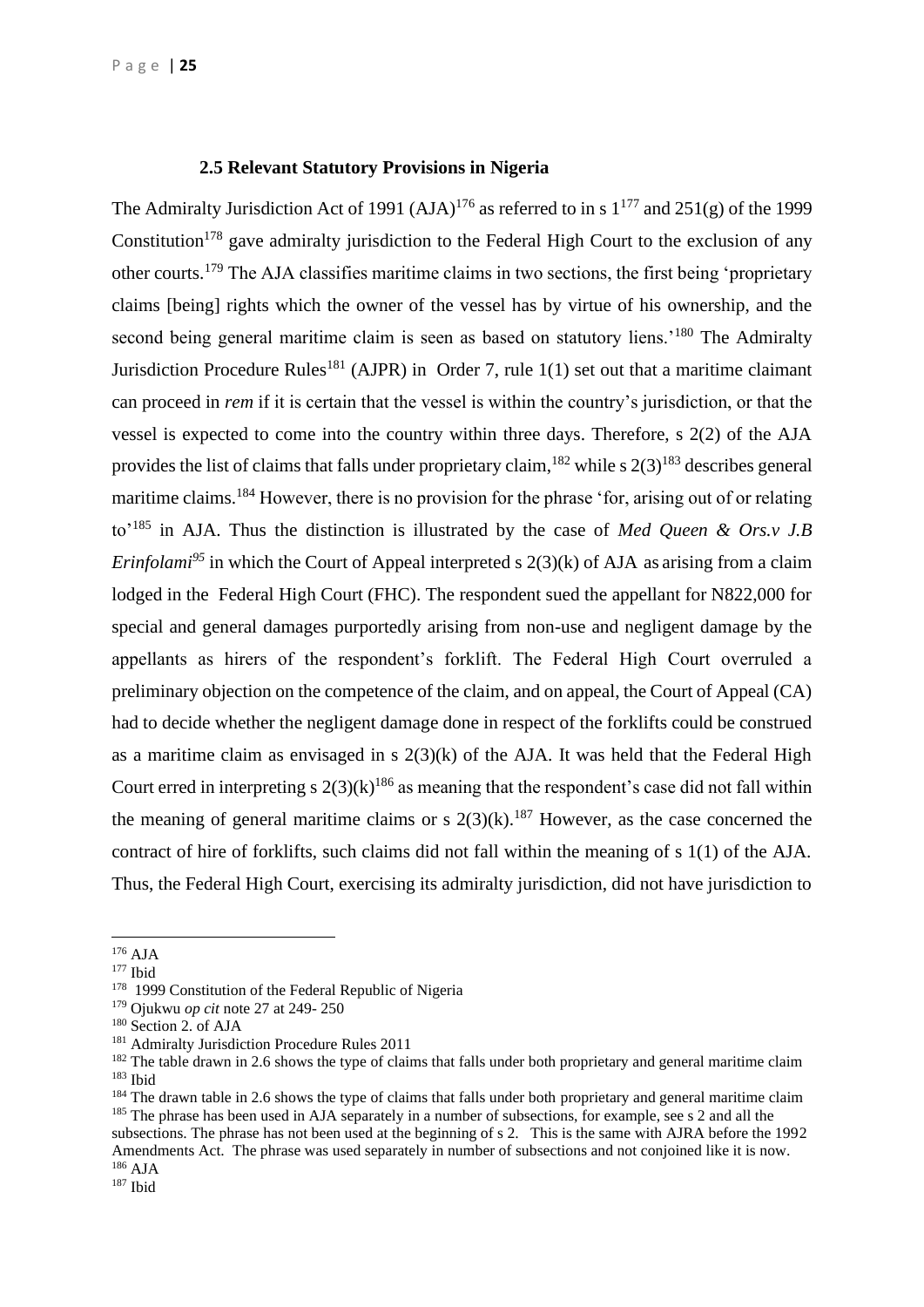entertain the case. The same reasoning was applied in the case of *Francis Obi Oroegbu v Calabar Carrier & Ors.,<sup>188</sup>* which was also an appeal from the Federal High Court (FHC) to the Court of Appeal (CA). The main issue, in this case, was whether the memorandum of understanding between the appellant and the 5<sup>th</sup> respondent (owner) amounted to an agreement for the 'use or hire' of the 1<sup>st</sup> to 4<sup>th</sup> respondent within the meaning of s 2(3)(f) of the AJA upon which an action in *rem* could be founded.

The appellant (applicant in the FHC) had invoked the admiralty jurisdiction of the FHC in Lagos in an action in *rem* subject to an *ex parte* order which caused the  $1<sup>st</sup>$  to  $4<sup>th</sup>$  respondents to be arrested and detained pending the respondents providing a first-class bank guarantee from any of the reputable banks in the country. However, the  $1<sup>st</sup>$  to the  $4<sup>th</sup>$  respondents failed to provide this guarantee and thus, remained detained. Nevertheless, the respondents rebutted the applicant's case, arguing that it was not a maritime claim. They filed a motion on notice which made the trial court rule unconditionally for the release of the  $1<sup>st</sup>$  to  $4<sup>th</sup>$  respondents.

An aggrieved applicant moved to the CA on four grounds, the one relevant to this dissertation being:

'whether the agreement between the appellant and the  $5<sup>th</sup>$  respondent(owner) on a proper interpretation relates to the 'use or hire' of the  $1<sup>st</sup>$  to  $4<sup>th</sup>$  respondent in Nigeria or can otherwise be found a maritime claim and whether the learned trial judge was right in ordering the unconditional release of the  $1<sup>st</sup> - 4<sup>th</sup>$ respondents.' 189

On this note, the respondent argued that the relationship between the appellant and the  $5<sup>th</sup>$ respondent was about a partnership that was captured in the memorandum of understanding that any service rendered by the appellant would be made from the proceeds of the 1<sup>st</sup> to the 4<sup>th</sup> respondents. Thus, in order to clear the meaning and subject of the claims, the counsel in oral submissions asked some questions which were:, whether the nature of the service showed fell under the classes of service rendered on the high seas, or related to the perils of the seas;. whether the appellant employed the service of the vessels, and whether the  $5<sup>th</sup>$  respondent, the owner of the vessels, employed the services of the appellant. All answers were 'no'.

<sup>188</sup> (2003-2008) Nigeria Shipping Cases, Vol. 10, 507

 $189$  Ibid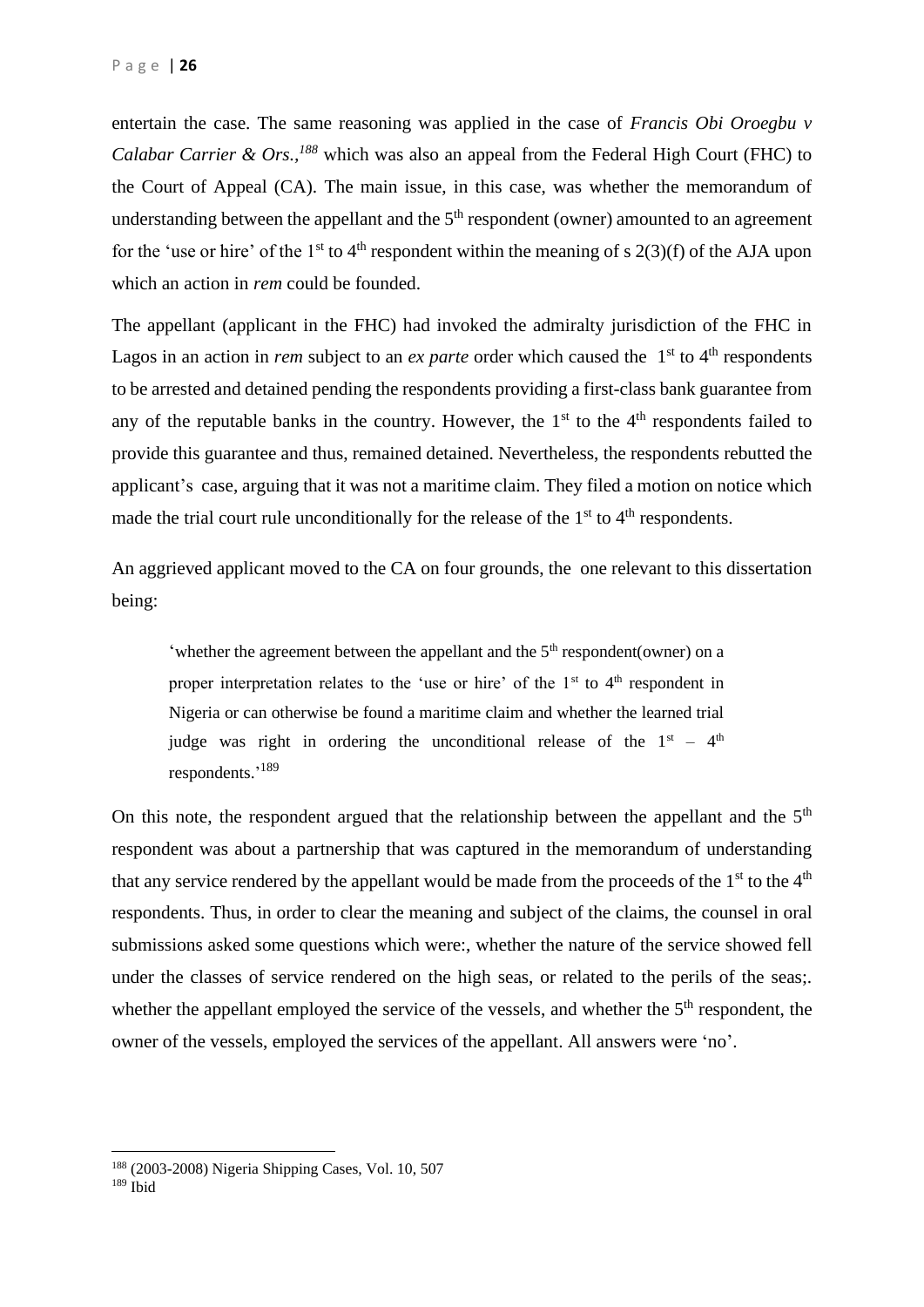In addition, the counsel described the memorandum of understanding as an agreement for the running of the Alpha Marine Company that did not fall under s 2(3)(f) AJA. It had not been shown that the Alpha Marine Company was a vessel nor had it been shown that Alpha Marine entered into an agreement with the appellant relating to 'hire' 'use; or 'carriage of goods or persons by ship'.

The CA had to decide whether the FHC correctly decided that the memorandum of understanding between the appellant and the five respondents  $190$  for the use and hire of a ship sustained a maritime claim within the meaning of s 2(3)(f) of the AJA. It was held that breach of contract did not fall under the purview of the admiralty jurisdiction of the FHC and that claims flowing from s 2(3)(f) of the AJA must have arisen out of an agreement for carriage of goods or hiring of the ship by a charter party. The court concluded that s 2(3)(f) of the AJA meant that the appellant had to make clear the 'nature and usage he put the vessels to; equally, the injury caused to him by the vessel must be clearly spelt out'. Failing this, the FHC lacked jurisdiction in the exercise of its admiralty jurisdiction. Therefore not every transaction that involves a ship will be a maritime claim falling under the admiralty jurisdiction in AJA. Thus, the appeal was dismissed and the decision of the FHC was affirmed. 191

#### **2.6 Comparison of Maritime Claims in South Africa and Nigeria**

There is a significant similarity in both jurisdictions. A contract dealing with a ship does not automatically amount to a maritime claim. This can be seen in the *Galaecia; 192 ,* the court held that with a contract to purchase and sale of frozen fish did not fall under admiralty law. A similar decision was held in the case of *Peros v Rose<sup>193</sup>* where the court held that the connection was not sufficient to render a claim for specific performance of a guarantee a maritime claim for construction of a yacht. Moreover, in the Nigerian case of *Francis Obi Oroegbu v Calabar Carrier &*  $Ors^{194}$  which deals with the 'use or hire' of a ship and whether a memorandum of understanding could sustain a maritime claim within the meaning of s 2(3)(f) of AJA it was held that a breach of contract did not fall under the admiralty court jurisdiction. The court shares a similar approach to that taken by the court in South Africa, but there is no express provision in the Nigerian case law of requiring a 'sufficient connection'. AJA requires in s

<sup>&</sup>lt;sup>190</sup> The respondents were: Mv Calabar Carrier Mv Bonny Carrier, Mv Lolita Chouest, Mv Miss Reece, and Chief Edison Chouest jr

<sup>191</sup> (2003-2008) Nigeria Shipping Cases, Vol. 10, 507

 $192$  Supra note 153

 $193$  Supra note 157

 $194$  Supra note 188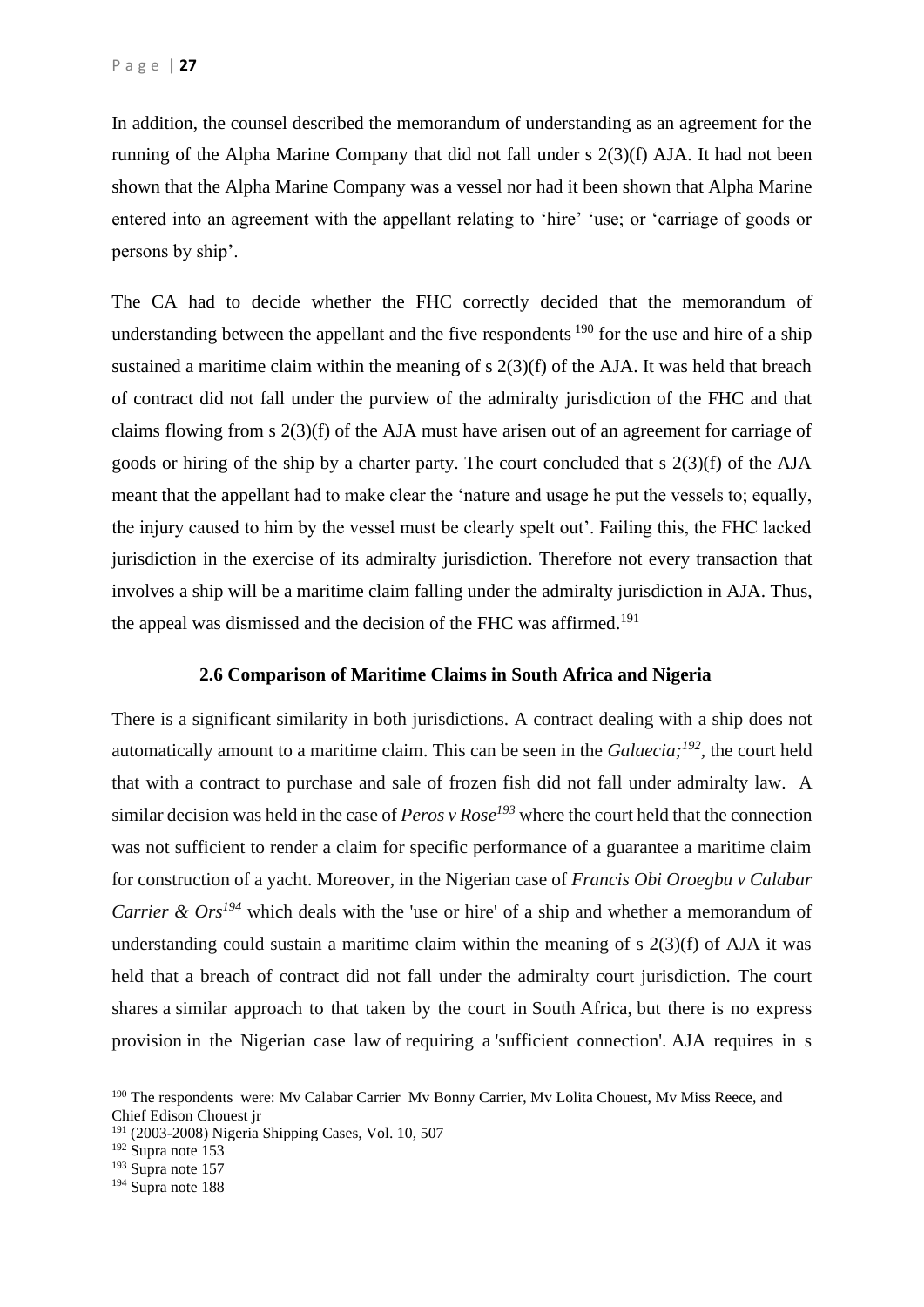2(3)(f) that the claim in the trial must have risen out of an agreement either in 'respect of carriage of goods or persons by the ship or use or hire of the ship whether by charter party or otherwise' and in order to be to be successful, the appellant must state clearly the nature and 'usage' he put the vessels to and the injury caused must be clearly spelt out.' The appellant's claim is for damages that are based on a breach of contract between parties and by the provision of s  $251(1)(p)$  of the 1999 Constitution of the Federal Republic of Nigeria, an action for a breach of contract does not fall under the Admiralty Jurisdiction of the FHC. The court examined the terms of the contract closely and observed:

'…The MOU has not stated the nature of the services to be rendered to Alpha Marine Services nor is the use for which the 1st to 4th respondents were employed. It is thus difficult for one to say that the necessary pre-conditions under section 2(3) (f) of the Admiral Jurisdiction Act have been satisfied by the terms of the MOU to justify the invocation of the admiralty jurisdiction of the Federal High Court'.

However, there are also significant differences between the two jurisdictions. The next paragraph will show some of the differences by tabulation.

There is some overlap in what constitutes a maritime claim in both jurisdictions. Thus in order to get a good understanding, the table below shows by way of comparison the overlap of the different types of maritime claims.

| South Africa          |                                           | Nigeria    |                                                                                                                                                                                                                                                                       |
|-----------------------|-------------------------------------------|------------|-----------------------------------------------------------------------------------------------------------------------------------------------------------------------------------------------------------------------------------------------------------------------|
| Section: 1 paragraph: | Provisions:                               | Section: 2 | Provision:                                                                                                                                                                                                                                                            |
| A                     | ownership of a ship or<br>share in a ship | 2(2)a      | proprietary maritime<br>claim:                                                                                                                                                                                                                                        |
|                       |                                           |            | a claim relating to $-$ (i)<br>the possession of a ship,<br>or (ii) a title to or<br>ownership of a ship or<br>of a share in a ship, or<br>of share in a ship, or<br>(iii) a mortgage of a<br>ship or of a share in a<br>ship, (iv) a mortgage of<br>a ship's freight |

Table 1: Comparison of maritime claims in South Africa and Nigeria Column 1 and 2 drawn from section 1of AJRA<sup>195</sup> while Colum 3 and 4 drawn from section 2 of AJA<sup>196</sup>

<sup>195</sup> Admiralty Jurisdiction Regulation Act.105 of 1983

<sup>196</sup> Admiralty Jurisdiction Act, Chapter A5, Laws of the Federation of Nigeria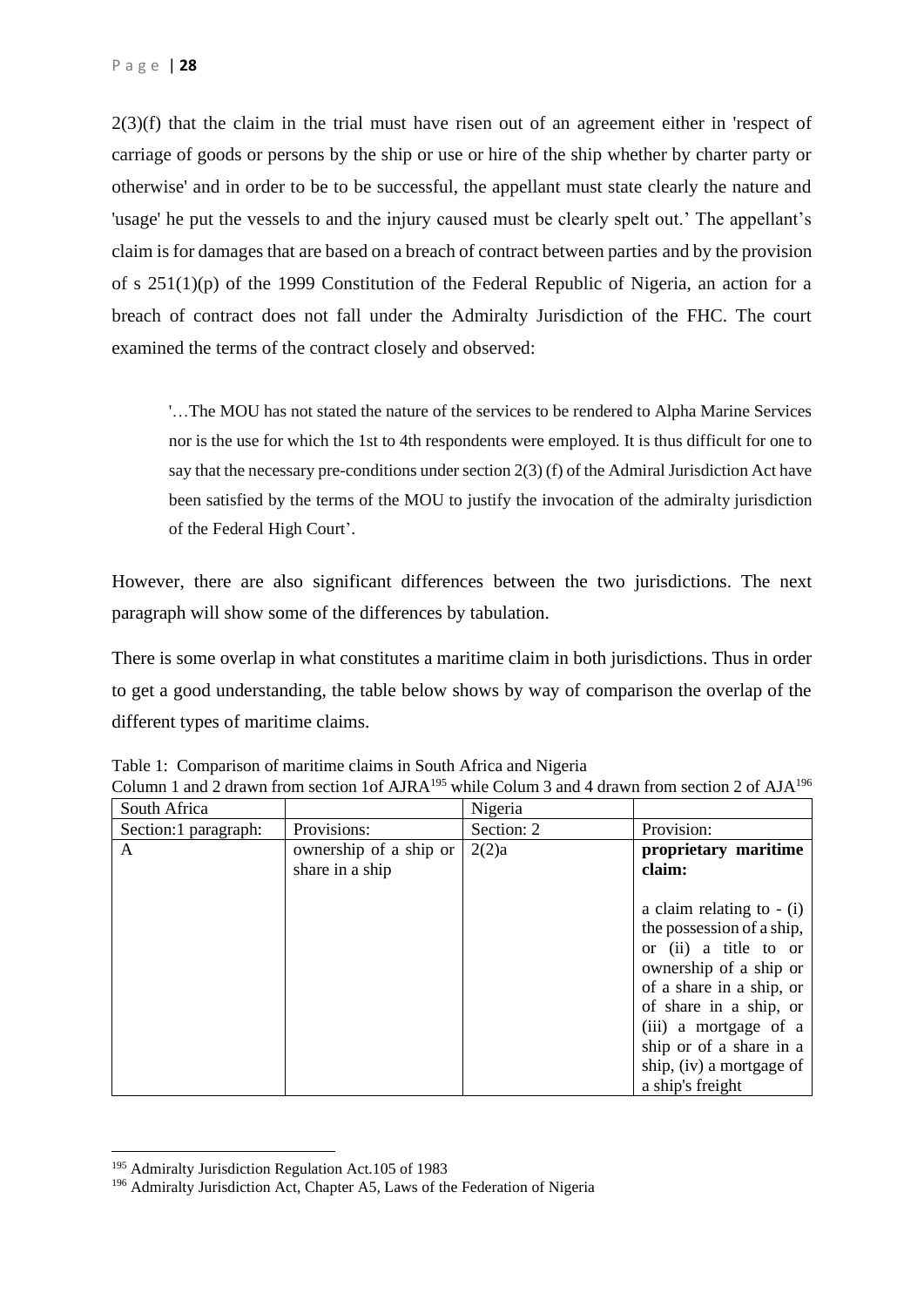| B            | the<br>possession,<br>delivery, employment<br>or earnings of a ship;                                                                                                                                                                                                                                   | 2(2)(a)I     | a claim relating to $-$ (i)<br>the possession of a ship,                                                                                                            |
|--------------|--------------------------------------------------------------------------------------------------------------------------------------------------------------------------------------------------------------------------------------------------------------------------------------------------------|--------------|---------------------------------------------------------------------------------------------------------------------------------------------------------------------|
|              |                                                                                                                                                                                                                                                                                                        | $2(2)$ (b)   | a claim between co-<br>of<br>ship<br>owners<br>$\rm{a}$<br>relating<br>the<br>to<br>possession, ownership,<br>operation or earning of<br>a ship                     |
| $\mathsf{C}$ | any agreement for the<br>sale of a ship or a share<br>in a ship,                                                                                                                                                                                                                                       |              | no equivalent                                                                                                                                                       |
|              | or any agreement with<br>regard<br>the<br>to<br>ownership, possession,<br>delivery, employment<br>or earnings of a ship;                                                                                                                                                                               | 2(2)(b)      | a claim between co-<br>of<br>ship<br>a<br>owners<br>relating<br>the<br>to<br>possession, ownership,<br>operation or earning of<br>a ship                            |
| D            | any<br>mortgage,<br>hypothecation, right of<br>retention, pledge<br><b>or</b><br>other charge on or of a<br>ship, and                                                                                                                                                                                  | 2(2)(a)(iii) | a mortgage of a ship or<br>of a share in a ship,                                                                                                                    |
|              | bottomry<br>any<br><b>or</b><br>respondentia bond;                                                                                                                                                                                                                                                     | 2(3)(0)      | a claim arising out of<br>bottomry                                                                                                                                  |
| E            | damage caused by or to<br>a ship, whether by<br>collision or otherwise;                                                                                                                                                                                                                                | 2(3)(a)      | maritime<br>general<br>claim:<br>a claim for damage<br>done by a ship whether<br>collision<br>by<br><b>or</b><br>otherwise;                                         |
| F            | loss of life or personal<br>injury caused by a ship<br>or any defect in a ship<br>occurring<br>in<br><b>or</b><br>connection with<br>the<br>employment of a ship;                                                                                                                                      | 2(3)(c)      | make claim for loss of<br>life or for personal<br>sustained<br>injury<br>in<br>consequence of a defect<br>in a ship or in the<br>apparel or equipment of<br>a ship; |
| G            | loss of or damage to<br>goods (including the<br>baggage<br>and<br>the<br>personal belongings of<br>the master, officers or<br>seamen of a<br>ship)<br>carried or which ought<br>to have been carried in<br>a ship, whether such<br>claim arises out of any<br>agreement<br><sub>or</sub><br>otherwise; | 2(3)(e)      | a claim for loss of or<br>damage<br>to<br>goods<br>carried by ship;                                                                                                 |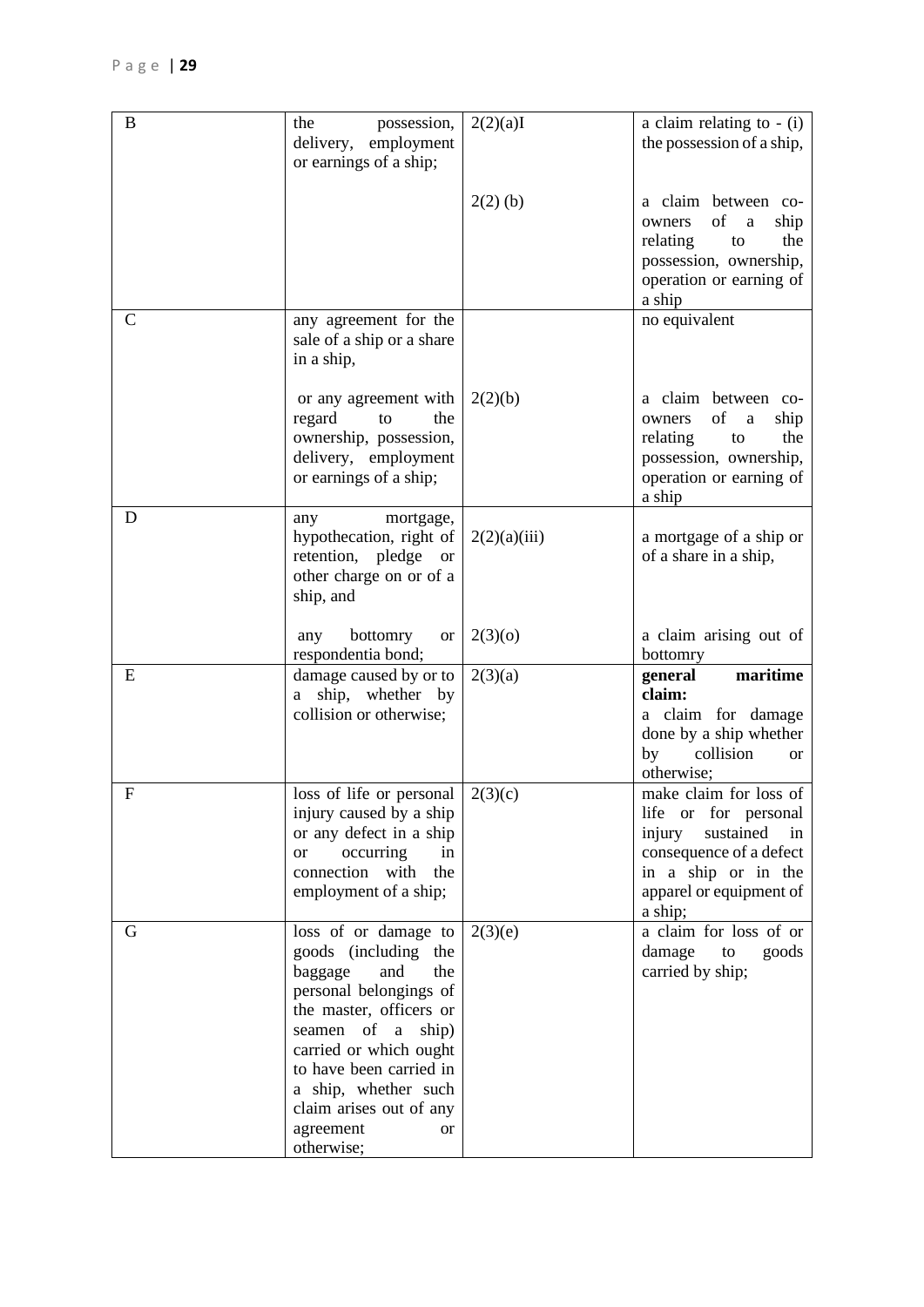| H<br>I | the carriage of goods in<br>ship,<br><b>or</b><br>any<br>a<br>for<br>agreement<br><b>or</b><br>relating<br>such<br>to<br>carriage;<br>any container and any                                                                                                                                                                                                                                                       | 2(3)(f)            | claim out of<br>an<br>a<br>agreement relating to<br>the carriage of goods or<br>persons by a ship or to<br>the use or hire of a ship,<br>whether by a charter<br>party or otherwise<br>no equivalent                                              |
|--------|-------------------------------------------------------------------------------------------------------------------------------------------------------------------------------------------------------------------------------------------------------------------------------------------------------------------------------------------------------------------------------------------------------------------|--------------------|---------------------------------------------------------------------------------------------------------------------------------------------------------------------------------------------------------------------------------------------------|
|        | agreement relating to<br>any container;                                                                                                                                                                                                                                                                                                                                                                           |                    |                                                                                                                                                                                                                                                   |
| j.     | any charter party or the<br>use, hire, employment<br>or operation of a ship,<br>whether such claim<br>of<br>arises<br>out<br>any<br>agreement<br><b>or</b><br>otherwise;                                                                                                                                                                                                                                          | 2(3)(f)            | claim<br>of<br>out<br>a<br>an<br>agreement relating to<br>the carriage of goods or<br>persons by a ship or to<br>the use or hire of a ship,<br>whether by a charter<br>party or otherwise                                                         |
| K      | salvage,<br>including<br>salvage relating to any<br>aircraft and the sharing<br>apportionment of<br><sub>or</sub><br>salvage and any right in<br>respect of property<br>salved or which would,<br>but for the negligence<br>or default of the salvor<br>who<br>person<br>a<br><sub>or</sub><br>attempted to salve it,<br>have been salved, and<br>any claim arising out of<br>the wreck and salvage<br>act, 1996; | 2(3)(g)            | a claim relating<br>to<br>salvage (including life<br>salvage of cargo or<br>wreck found on land)                                                                                                                                                  |
| L      | towage or pilotage;                                                                                                                                                                                                                                                                                                                                                                                               | 2(3)(i)<br>2(3)(j) | a claim in respect of<br>pilotage of a ship<br>a claim in respect of                                                                                                                                                                              |
|        |                                                                                                                                                                                                                                                                                                                                                                                                                   |                    | towage of a ship or an<br>aircraft when it is<br>water-borne;                                                                                                                                                                                     |
| M      | the supplying of goods<br>or the rendering of<br>for<br>the<br>services<br>employment,<br>maintenance,<br>protection<br><sub>or</sub><br>preservation of a ship;                                                                                                                                                                                                                                                  | 2(3)(k)            | a claim in respect of<br>materials<br>goods,<br><sub>or</sub><br>services<br><i>(including)</i><br>stevedoring<br>and<br>lighterage<br>service)<br>supplied or<br>be<br>to<br>supplied to a ship for its<br>operation<br><b>or</b><br>maintenance |
| N      | the rendering, by means<br>of any aircraft, ship or<br>other<br>means,<br>of<br>services in connection<br>with the carrying of                                                                                                                                                                                                                                                                                    | 2(3)(k)            | a claim in respect of<br>materials<br>goods,<br><sub>or</sub><br>services<br><i>(including)</i><br>stevedoring<br>and<br>lighterage<br>service)                                                                                                   |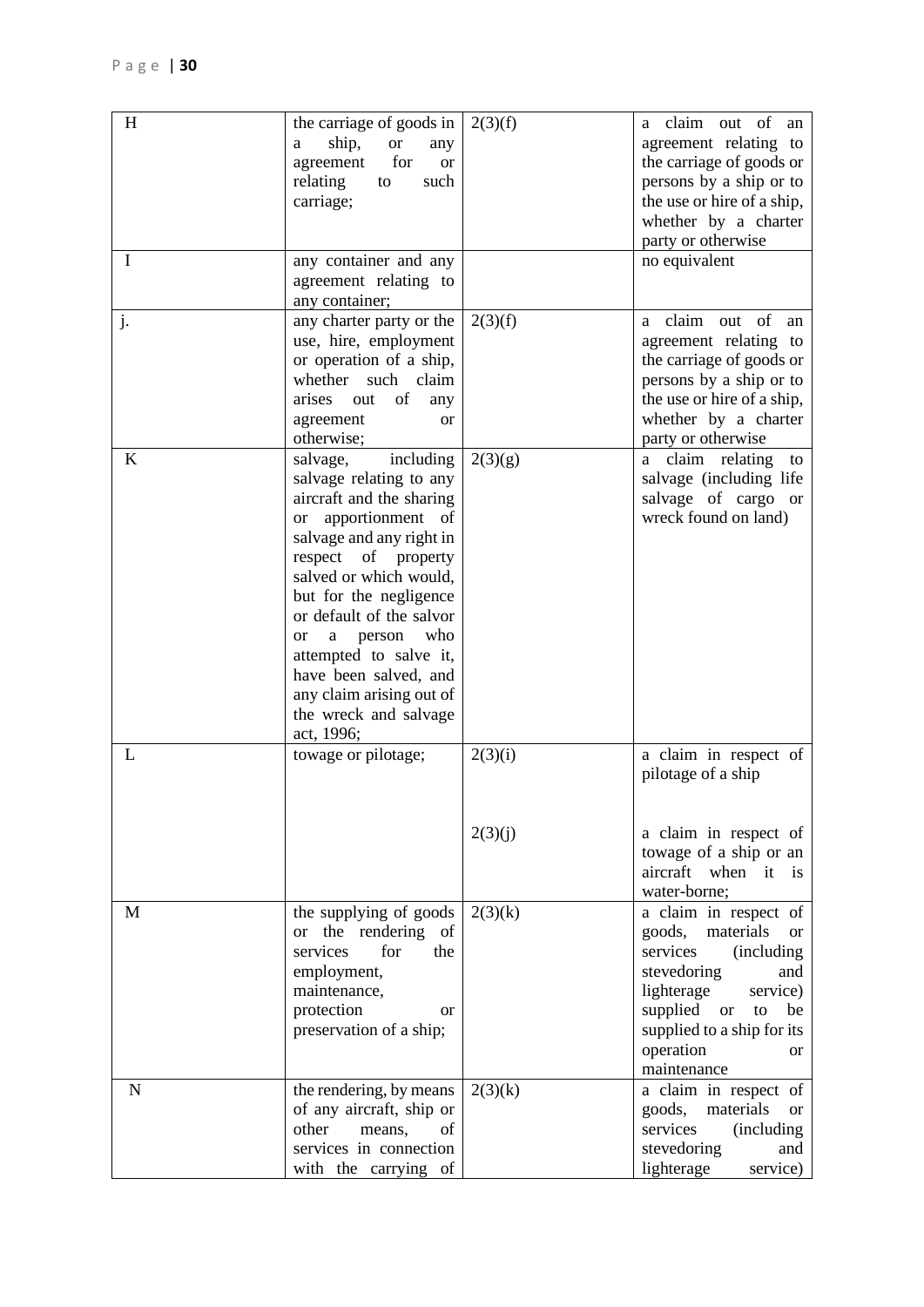| $\Omega$ | persons or goods to or<br>from a ship, or the<br>provision of medical or<br>other services to or in<br>respect of the persons<br>on being taken to or<br>from a ship;<br>payments<br><b>or</b><br>disbursements<br>by<br>a<br>shipper,<br>master,<br>charterer, agent or any<br>other person for or on<br>behalf of or on account<br>of a ship or the owner                                                                                                                                                                                                                                                                                                                                                                                                                                                                                                                                                                          | 2(3)(p) | supplied<br><b>or</b><br>be<br>to<br>supplied to a ship for its<br>operation<br><b>or</b><br>maintenance<br>a claim by a master,<br>shipper, charterer<br><b>or</b><br>agent in respect<br>of<br>disbursements<br>on<br>account of a ship; |
|----------|--------------------------------------------------------------------------------------------------------------------------------------------------------------------------------------------------------------------------------------------------------------------------------------------------------------------------------------------------------------------------------------------------------------------------------------------------------------------------------------------------------------------------------------------------------------------------------------------------------------------------------------------------------------------------------------------------------------------------------------------------------------------------------------------------------------------------------------------------------------------------------------------------------------------------------------|---------|--------------------------------------------------------------------------------------------------------------------------------------------------------------------------------------------------------------------------------------------|
| P        | or charterer of a ship; <sup>197</sup><br>the remuneration of, or<br>payments<br><b>or</b><br>disbursements<br>made<br>by, or the acts or<br>of,<br>omissions<br>any<br>person appointed to act<br>or who acted or failed<br>to act- (i) as an agent,<br>whether as a ship's,<br>clearing, forwarding or<br>other kind of agent, in<br>respect of any ship or<br>any goods carried or to<br>be carried or which<br>were or ought to have<br>been carried in a ship;<br>or (ii) as a broker in<br>respect of any charter,<br>sale<br><b>or</b><br>any<br>other<br>agreement relating to a<br>ship or in connection<br>with the carriage of<br>goods in a ship or in<br>connection with any<br>insurance of a ship or<br>any portion or part<br>thereof or of other<br>property referred to in<br>section $3(5)$ ; or (iii) as<br>attorney or adviser in<br>respect of any matter<br>mentioned<br>in<br>subparagraphs (i) and<br>(ii); |         |                                                                                                                                                                                                                                            |

 $197$  The old AJRA in s 1(1)(o) before it was repealed and replaced by paragraph (o) had the same provision with the Nigeria AJA in paragraph (P). The old AJRA provides; 'any claim by a master, shipper, charterer or agent in respect of payments or disbursements made for or on behalf or on account of a ship or any ship-owner;' [Original wording of AJRA available at *[https://www.gov.za/sites/default/files/gcis\\_document/201504/act-105-](https://www.gov.za/sites/default/files/gcis_document/201504/act-105-1983.pdf) [1983.pdf,](https://www.gov.za/sites/default/files/gcis_document/201504/act-105-1983.pdf)* accessed on 25/07/2019]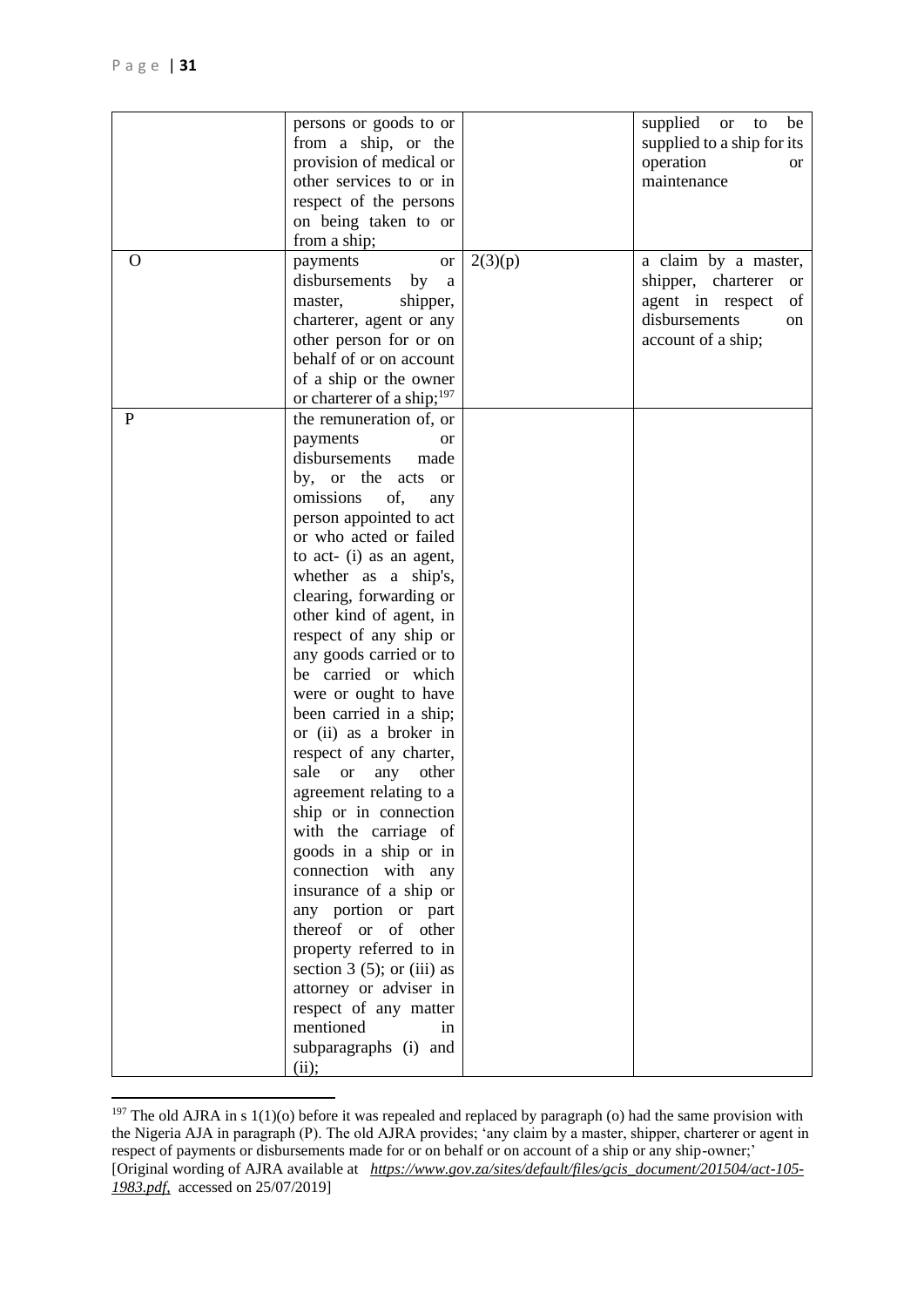| Q           | the<br>design,<br>construction, repair or<br>equipment of any ship;                                                                                                                                                                                                                                                                                                                                                                                                                                         | 2(3)(m)<br>2(3)(1) | a claim in respect of the<br>alteration,<br>repair<br><sub>or</sub><br>equipping of a ship or<br>dock charges or dues<br>a claim in respect of the<br>construction of<br>a<br>ship(including such a<br>claim relating to<br>a<br>vessel before it was<br>launched)                                                                                                                            |
|-------------|-------------------------------------------------------------------------------------------------------------------------------------------------------------------------------------------------------------------------------------------------------------------------------------------------------------------------------------------------------------------------------------------------------------------------------------------------------------------------------------------------------------|--------------------|-----------------------------------------------------------------------------------------------------------------------------------------------------------------------------------------------------------------------------------------------------------------------------------------------------------------------------------------------------------------------------------------------|
| $\mathbf R$ | harbour<br>dock,<br><b>or</b><br>similar dues, and any<br>charge, levy or penalty<br>imposed under<br>the<br>south african maritime<br>safety authority<br>act,<br>1998, or the south<br>african maritime safety<br>authority levies<br>act,<br>1998;                                                                                                                                                                                                                                                       | 2(3)(n)            | a claim in respect of a<br>liability<br>for<br>port,<br>harbour, canal or light<br>tolls, charges or dues,<br>or tolls, charges or dues<br>of any kind, in relation<br>to a ship                                                                                                                                                                                                              |
| S           | the employment of any<br>officer<br>master,<br><b>or</b><br>seaman of a ship in<br>connection with or in<br>relation to<br>a<br>ship,<br>including<br>the<br>remuneration of<br>any<br>such<br>and<br>person,<br>contributions in respect<br>of any such person to<br>pension<br>any<br>fund,<br>provident<br>fund,<br>medical<br>aid<br>fund,<br>benefit fund, similar<br>fund,<br>association or<br>institution in relation to<br>or for the benefit of any<br>officer<br>master,<br><b>or</b><br>seaman; | 2(3)(r)            | a claim by a master, or<br>a member of the crew,<br>of a ship for-(i)wages,<br>or(ii)an amount that a<br>person, as employer, is<br>under an obligation to<br>pay to a person as<br>employee, whether the<br>obligation arose out of<br>the<br>contract<br>of<br>employment<br>by<br><sub>or</sub><br>operation<br>of<br>law,<br>including by operation<br>of the law of a foreign<br>country |
| T           | general average or any<br>act claimed to be a<br>general average act;                                                                                                                                                                                                                                                                                                                                                                                                                                       | 2(3)(h)            | a claim in respect of<br>general average.                                                                                                                                                                                                                                                                                                                                                     |
| U           | marine insurance<br><b>or</b><br>any policy of marine<br>insurance,<br>including<br>protection<br>and<br>the<br>indemnity by any body                                                                                                                                                                                                                                                                                                                                                                       | 2((3)q)            | a claim for an insurance<br>premium,<br><sub>or</sub><br>for<br>a a<br>mutual insurance call,<br>in relation to a ship, or                                                                                                                                                                                                                                                                    |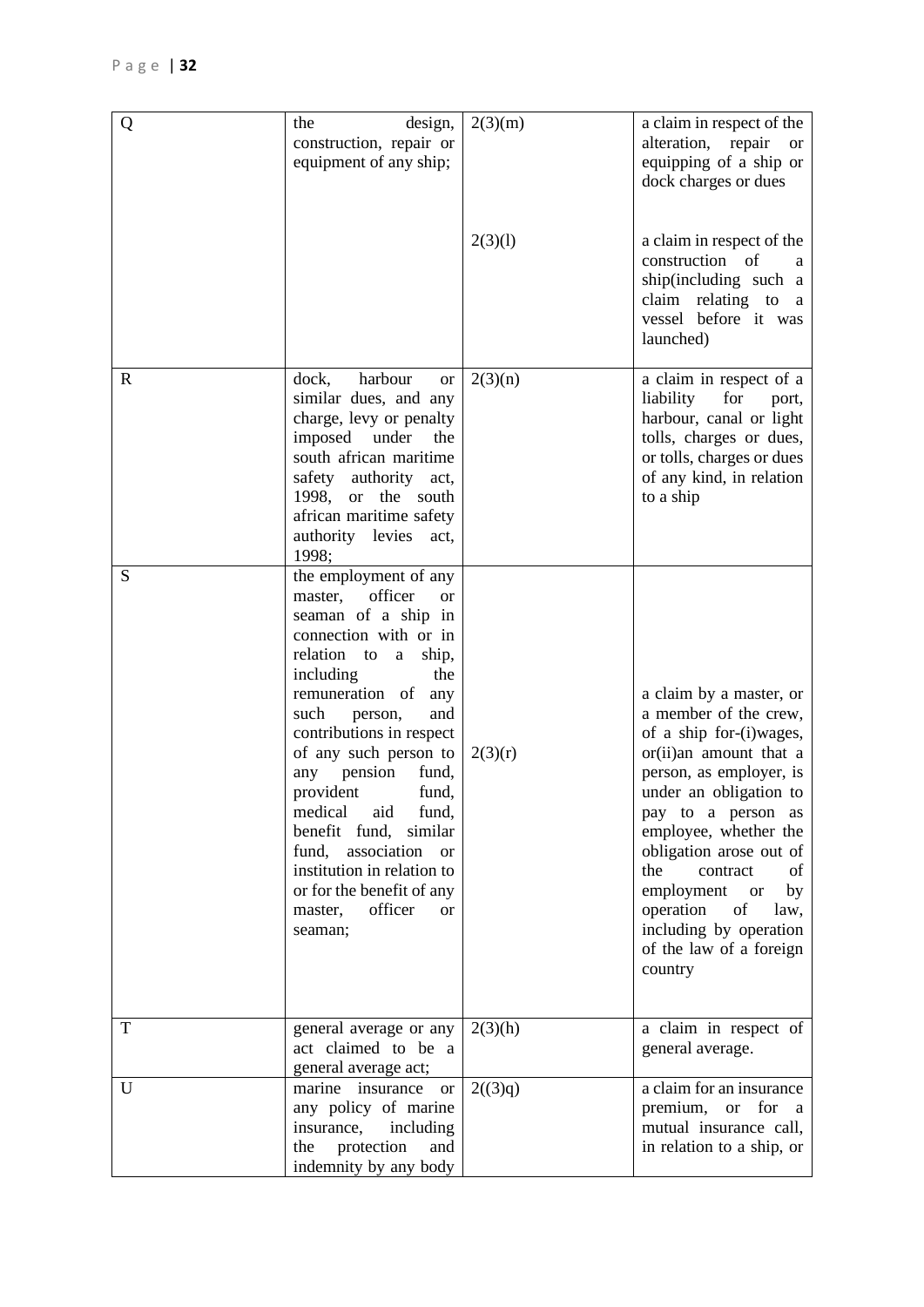|    | of<br>οf<br>persons<br>its<br>members in respect of<br>marine matters;                                                                                                                                                                                                              |             | goods<br>$\hbox{or}\hskip 2mm$<br>cargoes<br>carried by a ship                                                                                                                                                                                                           |
|----|-------------------------------------------------------------------------------------------------------------------------------------------------------------------------------------------------------------------------------------------------------------------------------------|-------------|--------------------------------------------------------------------------------------------------------------------------------------------------------------------------------------------------------------------------------------------------------------------------|
| V  | the forfeiture of any<br>ship or any goods<br>carried therein or the<br>restoration of any ship<br>any such goods<br><sub>or</sub><br>forfeited;                                                                                                                                    | 2(3)(s)     | claim<br>for<br>the<br>a<br>forfeiture<br><b>or</b><br>condemnation of a ship<br>or of goods which are<br>being or have been<br>carried, or have been<br>attempted to be carried<br>in a ship, or for the<br>restoration of a ship or<br>any such goods after<br>seizure |
| W  | limitation<br>of<br>the<br>liability of the owner of<br>a ship or of any other<br>person entitled to any<br>similar limitation of<br>liability;                                                                                                                                     | s $1(1)d$   | action<br>any<br><b>or</b><br>application relating to<br>any cause or matter by<br>ship<br>any<br>owner<br>involving<br>limitation<br>liability. <sup>198</sup> part xxv of<br>the merchant shipping<br>act of 2007 <sup>199</sup>                                       |
| Х. | the distribution of a<br>fund or any portion of a<br>fund held or to be held<br>by, or in accordance<br>with the directions of,<br>in<br>the<br>court<br>any<br>of<br>exercise<br>its<br>admiralty jurisdiction,<br>or any officer of any<br>court exercising such<br>jurisdiction; |             | no equivalent                                                                                                                                                                                                                                                            |
| Y  | lien,<br>maritime<br>any<br>whether or not falling<br>any of<br>under<br>the<br>preceding paragraphs;                                                                                                                                                                               | s 5(3)      | section $5(3)^{200}$ provides<br>for maritime lien.                                                                                                                                                                                                                      |
| Z  | pollution of the sea or<br>the sea-shore by oil or<br>any other substance on<br>or emanating from a<br>ship;                                                                                                                                                                        | s $1(1)(e)$ | $(e)^{201}$<br>1(1)<br>section<br>provide the federal high<br>court the jurisdiction to<br>and<br>determine<br>hear<br>claims relating to oil<br>pollution damage.                                                                                                       |

<sup>&</sup>lt;sup>198</sup> any action or application relating to any cause or matter by any ship owner or aircraft operator or any other person under the Merchant Shipping Act or any other enactment relating to a ship or an aircraft for the limitation of the amount of his liability in connection with shipping or operation of aircraft or other property; <sup>199</sup> Section 351 to 359 of the Merchant Shipping Act of 2007

<sup>&</sup>lt;sup>200</sup> In any case in which there is a maritime lien or other charge on any ship, aircraft or other property for the amount claimed, an action in may be brought in the court against that ship, aircraft or property, and for the purpose of this subsection, 'maritime lien' means a lien for –

<sup>(</sup>a)salvage or (b)damage done by a ship or (c)wages of the master or of a member of the crew of a ship (d)master's disbursement

 $^{201}$  Any claim for liability incurred for oil pollution damage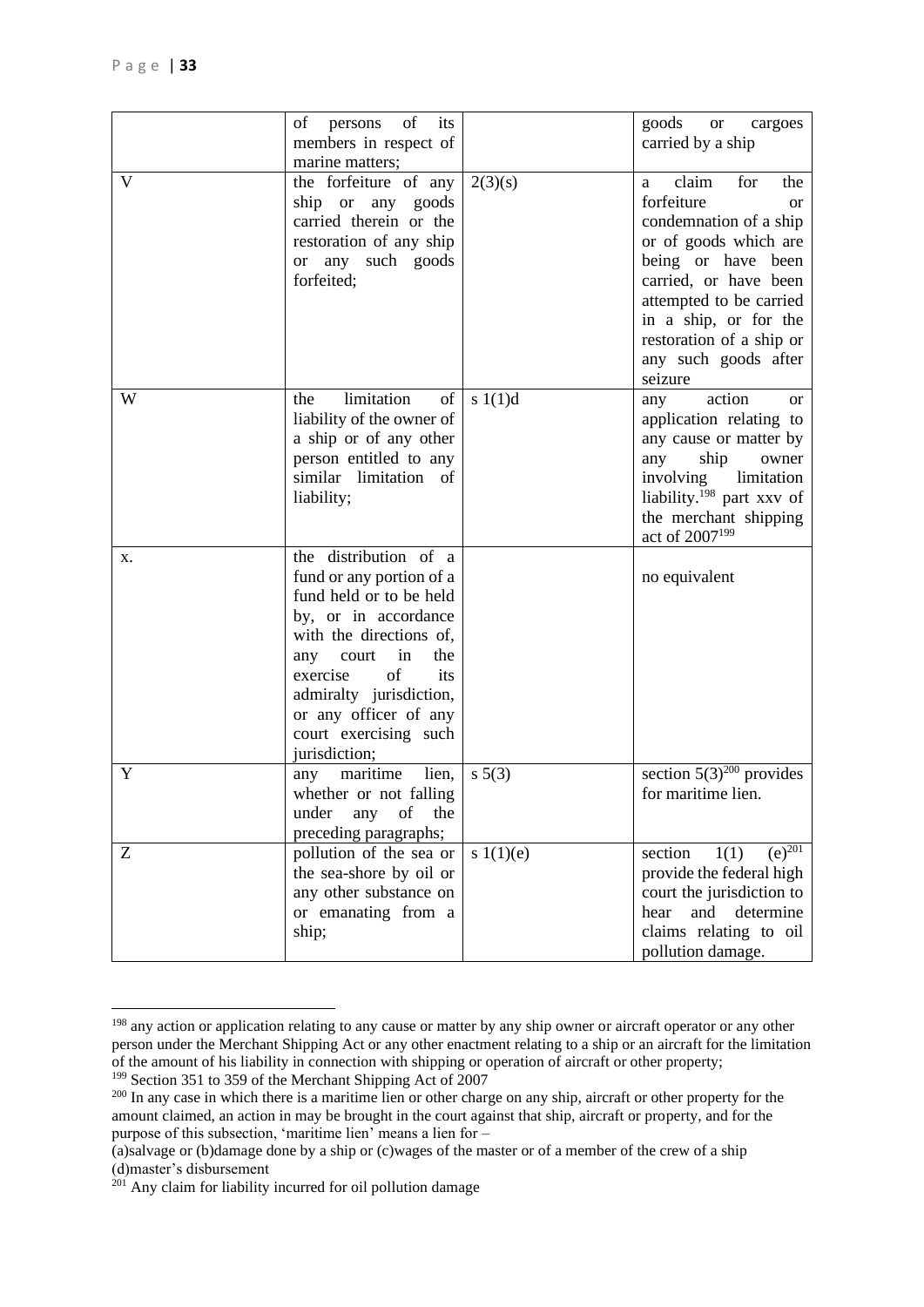| Aa        | judgment<br>any<br><b>or</b>                   | 2(3)(t)     | claim<br>for<br>the<br>a                        |
|-----------|------------------------------------------------|-------------|-------------------------------------------------|
|           | arbitration<br>award                           |             | enforcement of or a                             |
|           | relating to a maritime                         |             | claim arising out an                            |
|           | claim, whether given or                        |             | arbitral<br>award                               |
|           | made in the republic or                        |             | (including a foreign                            |
|           | elsewhere;                                     |             | within<br>the<br>award                          |
|           |                                                |             | of<br>the                                       |
|           |                                                |             | meaning<br>arbitration                          |
|           |                                                |             | and<br>conciliation act made in                 |
|           |                                                |             |                                                 |
|           |                                                |             | respect of a proprietary<br>maritime claim or a |
|           |                                                |             | claim referred to in any                        |
|           |                                                |             | of                                              |
|           |                                                |             | the preceding<br>paragraphs;                    |
| <b>Bb</b> | wrongful or malicious                          |             |                                                 |
|           | proceedings in respect                         |             |                                                 |
|           |                                                |             |                                                 |
|           | of or involving any<br>property referred to in |             |                                                 |
|           | section $3$ (5), or the                        |             |                                                 |
|           | wrongful or malicious                          |             |                                                 |
|           | arrest, attachment or                          |             |                                                 |
|           | detention of any such                          |             |                                                 |
|           | property, wherever any                         |             |                                                 |
|           | such<br>proceedings,                           |             |                                                 |
|           | arrest, attachment or                          |             |                                                 |
|           | detention took place,                          |             |                                                 |
|           | and whether in the                             |             |                                                 |
|           | republic or elsewhere,                         |             |                                                 |
|           | and any loss or damage                         |             |                                                 |
|           | contemplated in section                        |             |                                                 |
|           | 5(4);                                          |             |                                                 |
| Cc        | sabotage<br>piracy,<br><b>or</b>               |             | no equivalent                                   |
|           | terrorism relating<br>to                       |             |                                                 |
|           | property mentioned in                          |             |                                                 |
|           | section $3$ (5), or to                         |             |                                                 |
|           | persons on any ship;                           |             |                                                 |
| Dd        | any matter not falling                         |             | section $1(1)(b)^{202}$ . in                    |
|           | under<br>any of the                            | s $1(1)(b)$ | of<br>respect<br>any                            |
|           | previous paragraphs in                         |             | admiralty jurisdiction                          |
|           | respect of which a court                       |             | exercised by any other                          |
|           | of admiralty of the                            |             | before<br>court<br>the                          |
|           | republic referred to in                        |             | commencement of the                             |
|           | the colonial courts of                         |             | act.                                            |
|           | admiralty act, 1890 (53                        |             |                                                 |
|           | and $54$ vict c. 27), of the                   |             |                                                 |
|           | united kingdom, was                            |             |                                                 |
|           | empowered to exercise                          |             |                                                 |
|           | admiralty jurisdiction                         |             |                                                 |
|           | immediately before the                         |             |                                                 |
|           | commencement of this                           |             |                                                 |
|           | act, or any matter in                          |             |                                                 |
|           | respect of which a court                       |             |                                                 |

<sup>&</sup>lt;sup>202</sup> Any other admiralty jurisdiction being exercised by any other court in Nigeria immediately before the commencement of this Decree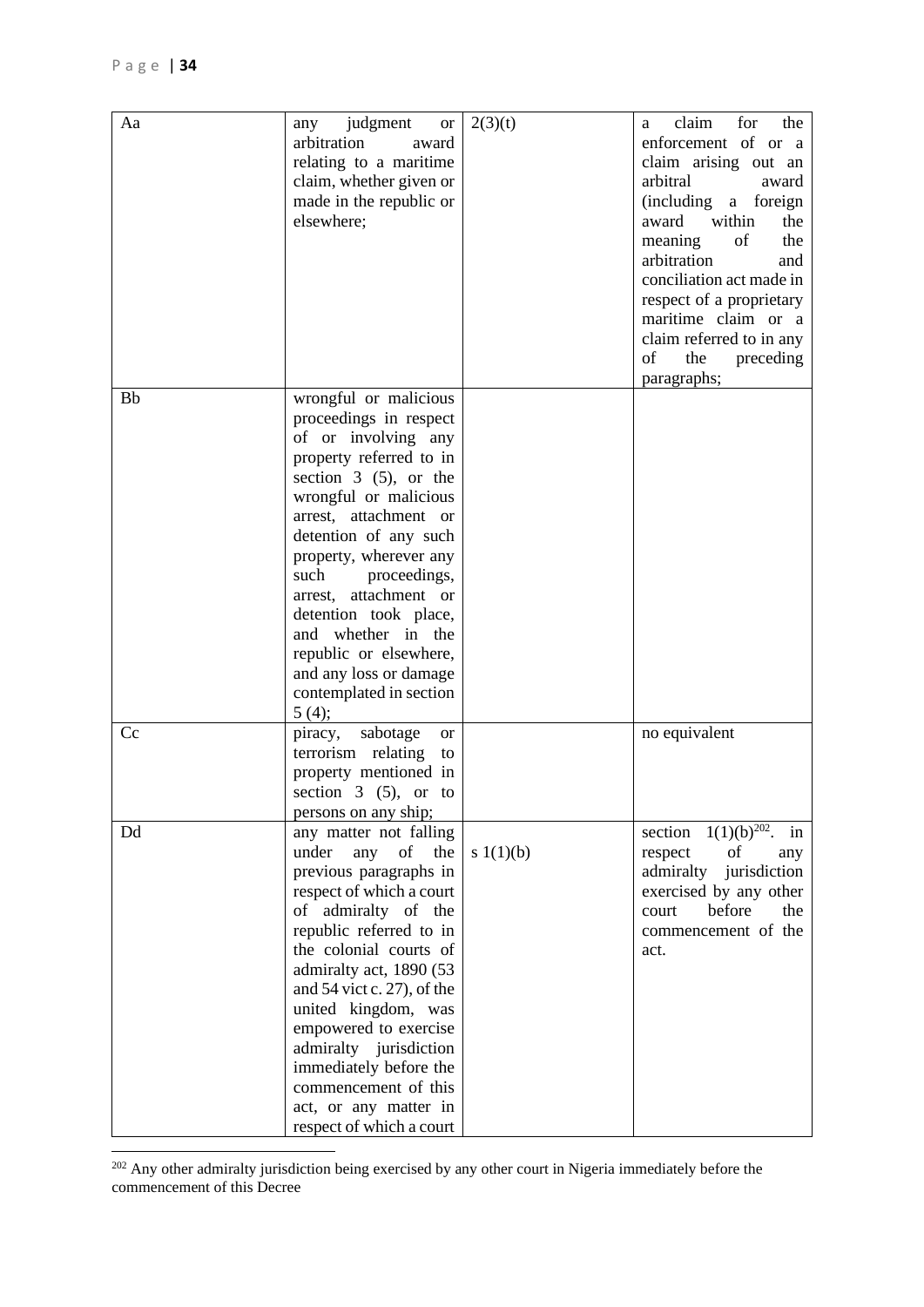| Ee | republic<br>the<br>οf<br>is<br>empowered to exercise<br>admiralty jurisdiction;<br>any other matter which<br>by virtue of its nature or<br>subject matter is a<br>marine<br>maritime<br><sub>or</sub><br>matter, the meaning of<br>the expression marine<br>or maritime matter not<br>being limited by reason<br>of the matters set forth                                                                                    |         | no equivalent                                                                                                              |
|----|------------------------------------------------------------------------------------------------------------------------------------------------------------------------------------------------------------------------------------------------------------------------------------------------------------------------------------------------------------------------------------------------------------------------------|---------|----------------------------------------------------------------------------------------------------------------------------|
| Ff | the<br>preceding<br>in<br>paragraphs;<br>contribution,<br>any<br>indemnity or damages<br>with regard to or arising<br>out of any claim in<br>respect of any matter<br>mentioned<br>above<br>- or<br>any matter ancillary<br>thereto, including the<br>attachment of property<br>to found or confirm<br>jurisdiction, the giving<br>release<br>$\sigma$<br>any<br>$\alpha$<br>security,<br>the<br>and<br>payment of interest; | 2(3)(u) | a claim for interest in<br>respect of a claim<br>referred to in any of the<br>paragraphs (a) to (t) of<br>this subsection. |

|  | a claim for the satisfaction<br>or enforcement, of a<br>judgement given by the<br>court or any court<br>(including a court of a<br>foreign country) against a<br>ship or other property in<br>an admiralty proceeding<br>in rem |
|--|---------------------------------------------------------------------------------------------------------------------------------------------------------------------------------------------------------------------------------|
|  |                                                                                                                                                                                                                                 |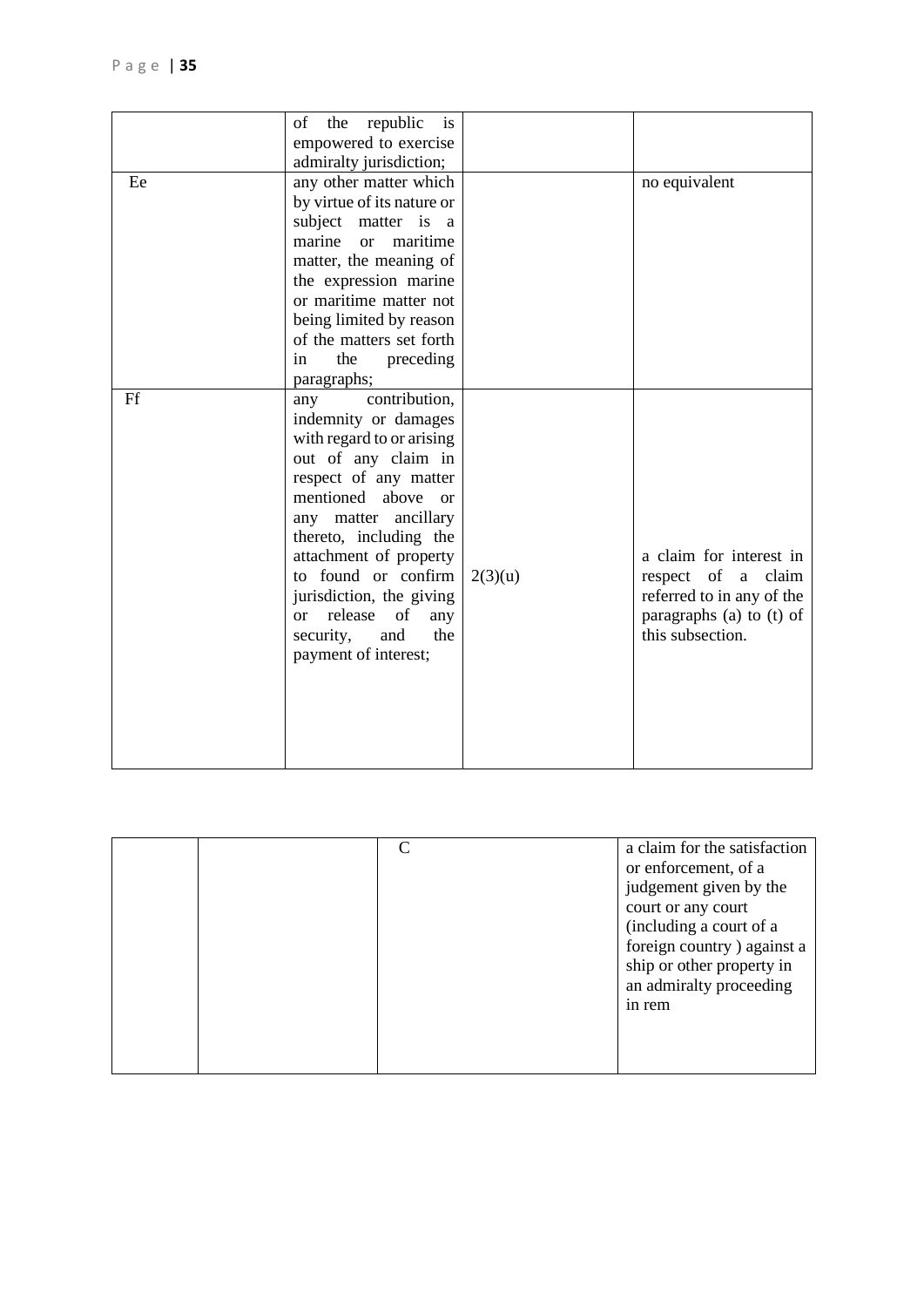|  | D              | subject to subsection (4)<br>of this section, a claim,<br>including a claim for loss<br>of life or personal injury,<br>arising out of an act or<br>omission of-(i)the owner<br>or charterer of a ship, (ii)a<br>person in possession or<br>control of a ship, (iii) a<br>person for whose<br>wrongful act or omission<br>the owner, charterer or<br>person in possession or<br>control of the ship is<br>liable;                                                                                                                                                                  |
|--|----------------|-----------------------------------------------------------------------------------------------------------------------------------------------------------------------------------------------------------------------------------------------------------------------------------------------------------------------------------------------------------------------------------------------------------------------------------------------------------------------------------------------------------------------------------------------------------------------------------|
|  | section $2(4)$ | a claim shall not be made<br>under subsection $(3)$ (d)<br>of this section unless the<br>act or omission in an act<br>or commission relating to<br>the management of the<br>ship, including an act of<br>commission or omission<br>relating to the<br>management of the ship,<br>including an act or<br>omission in connection<br>$with -$<br>(a) the loading of goods<br>onto or the unloading of<br>goods from a ship;<br>(b) the embarkation of<br>persons on to or the<br>disembarkation of persons<br>from a ship; and (c) the<br>carriage of goods or<br>persons on a ship. |

Although there is overlap, the above table illustrates that there are also important differences in the maritime claims. For example, s 1(1)(cc) of AJRA provides for 'piracy, sabotage or terrorism relating to property mentioned in section  $3(5)^{203}$  or to persons on any ship'. In a

<sup>203</sup> Section 3(5) refers to the following property: '(*a)* The ship, with or without its equipment, furniture, stores or bunkers;

*<sup>(</sup>b)* the whole or any part of the equipment, furniture, stores or bunkers;

*<sup>(</sup>c)* the whole or any part of the cargo;

*<sup>(</sup>d)* the freight;

*<sup>(</sup>e)* any container, if the claim arises out of or relates to the use of that container in or on a ship or the carriage of goods by sea or by water otherwise in that container;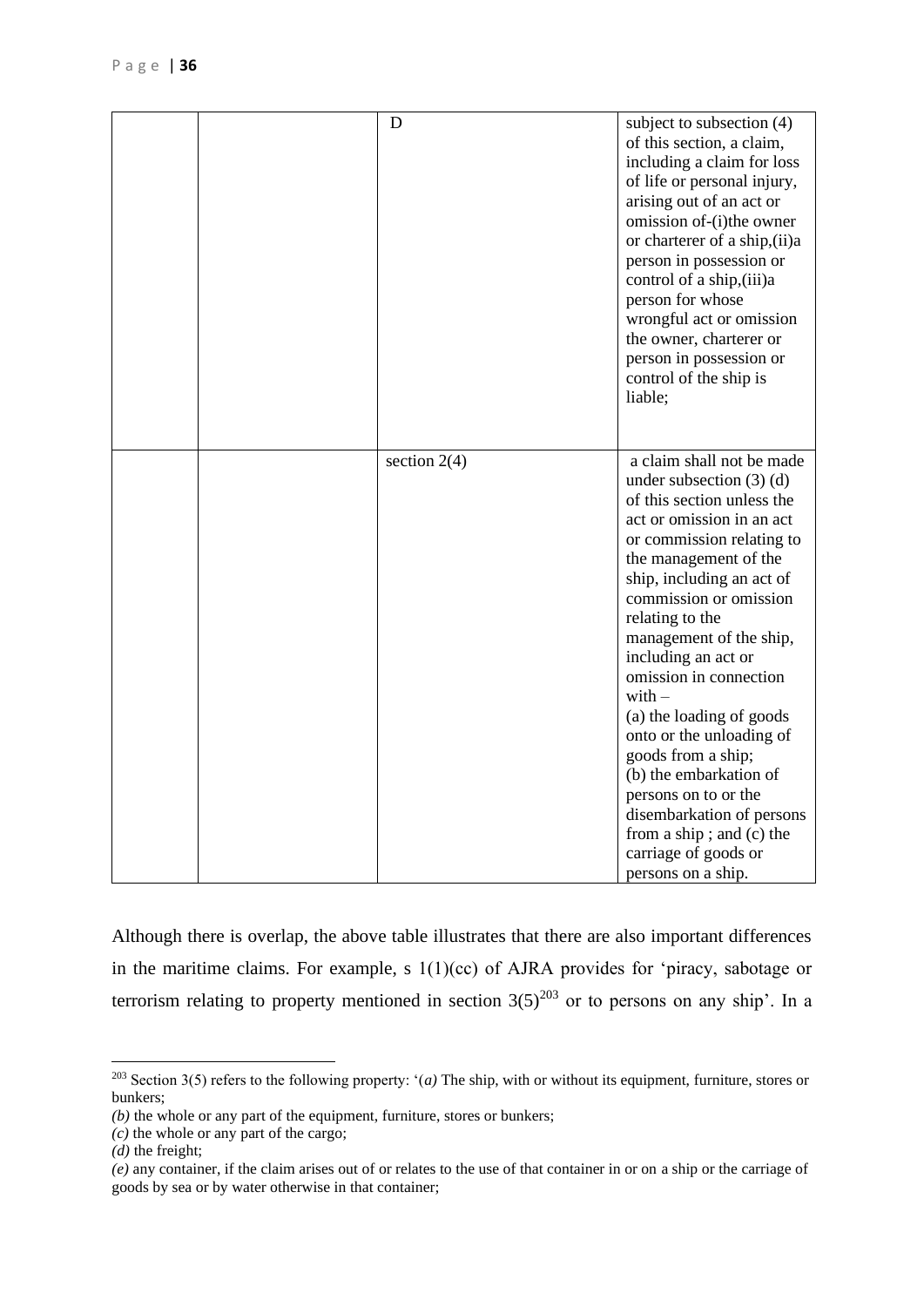contemporary world where piracy has become an international concern, it is understood why AJRA incorporated the provision. <sup>204</sup> Contrarily, AJA has no equivalent provision.

More so, containers are now an essential part of modern multi-modal shipping<sup>205</sup>. They are used to pack any type of goods either dangerous, refrigerated, food, and any type of consumer goods.<sup>206</sup> In the modern shipping context the goods are not simply carried on a ship,<sup>207</sup> but often stowed in a container. The container may be damaged or the goods inside the container may be damaged while it is on the ship, or while it is being transported to port or after discharge to the place of final destination. Section  $1(1)(i)$  was inserted into AJRA in 1992<sup>208</sup> and refers to 'any container and any agreement relating to any container'. The further issue arises whether this includes any container outside the port or a container that causes injury on its way to the shipping port. Hofmeyr refers to the definition of 'container' in AJRA: 'a container destined for the carriage of goods by sea, including a container that is not being used or empty.<sup>'209</sup> Accordingly, the meaning must be construed in line with s 3(5) of the AJRA which provides that an arrest *in rem* can be against a container only if the use of the container relates to the carriage of goods by sea.<sup>210</sup> Thus not all container issues will be maritime claims or enforceable by an action *in rem.* 

 $(f)$  a fund.'

<sup>204</sup> There are many discussions on piracy: see Vishal Surbun. *Piracy Jure Gentium in Territorial Seas: A Perspective from the East African Seaboard* Unpublished PHD thesis: University of Kwazulu-Natal (2018). A comparative analysis of the treatment of piracy under South Africa and Nigerian law is beyond the scope of the dissertation.

<sup>205</sup> World Shipping Council 'Containers' available *http://www.worldshipping.org/about-the-industry/containers* accessed on 26/06/2020

<sup>&</sup>lt;sup>206</sup> In chapter 4 further discussion will be made on damage to goods which occurs after discharge from a ship. <sup>207</sup> Section 1(1) (g) of AJRA provides: 'loss of or damage to goods (including the baggage and the personal belongings of the master, officers or seamen of a ship) carried or which ought to have been carried in a ship, whether such claim arises out of any agreement or otherwise;' :s1(1)(h) provides: 'the carriage of goods in a ship, or any agreement for or relating to such carriage;' and s 2(3) (e) of AJA provides: 'a claim for loss of or damage to goods carried by a ship'; s2(3)(f) of AJA provides: 'a claim out of an agreement relating to the carriage of goods or persons by a ship or to the use or hire of a ship, whether by charterparty or otherwise;'

<sup>208</sup> Admiralty Jurisdiction Regulation Amendment Act. Act 87 of 1992.

<sup>&</sup>lt;sup>209</sup> Hofmeyr, *op cit* note 16 at 35 see, s  $1(1)(i)$  of AJRA

<sup>&</sup>lt;sup>210</sup> Section  $3(5)$  of AJRA provides : 'An action in rem shall be instituted by the arrest within the area of jurisdiction of the court concerned of property of one or more of the following categories against or in respect of which the claim lies:

<sup>(</sup>a) The ship, with or without its equipment, furniture, stores or bunkers;

<sup>(</sup>b) the whole or any part of the equipment, furniture, stores or bunkers;

<sup>(</sup>c) the whole or any part of the cargo;

<sup>(</sup>d) the freight;'

<sup>(</sup>e) any container, if the claim arises out of or relates to the use of that container in or on a ship or the carriage of goods by sea or by water otherwise in that container;

<sup>(</sup>f) a fund.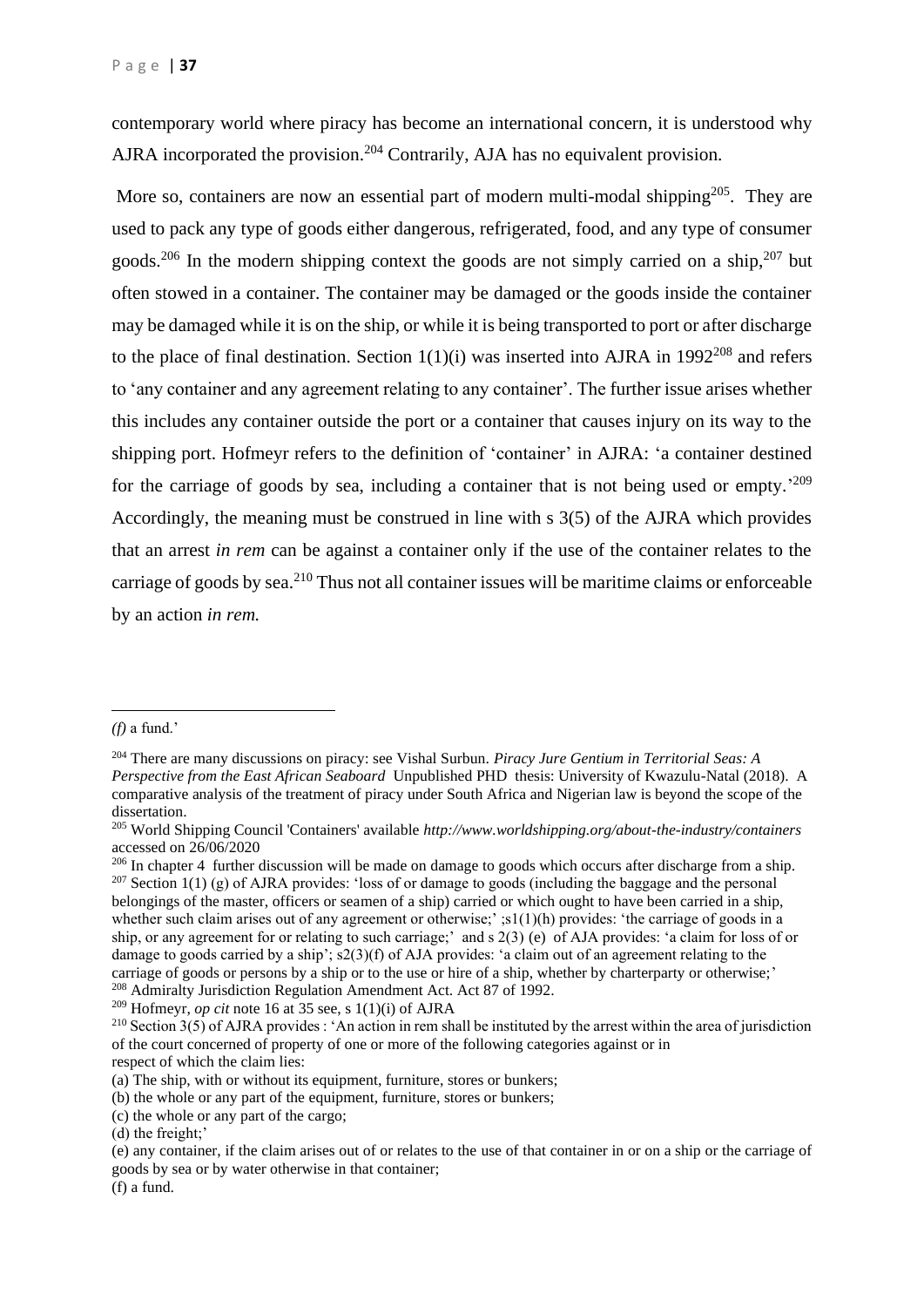By comparison, s 2(3)(f) of AJA provides for 'a claim arising out of an agreement relating to the carriage of goods or persons by a ship or the use or hire of a ship, whether by a charter party or otherwise.'<sup>211</sup> If one should interpret this provision grammatically, it can be construed to mean any agreement relating to the carriage of goods by sea or the use or hire of a ship. Thus any agreement contravening this grammatical meaning would be said to fall outside the jurisdiction of the admiralty court.

This is illustrated in the case of *TSKJ (Nig.)Ltd..v. Otochem (Nig.) Ltd,<sup>212</sup>* an appeal case from the Supreme High Court (SHC) in River State to the CA, the plaintiff (respondent on appeal) had instituted an action at the SHC River State for damages and general damages respectively. This was a case that dealt with an agreement to supply a houseboat for the temporary use of the appellant's staff. On this note, the appellant was charged with an advance payment which would serve as a rental value for two months mainly for the transportation of the appellant's staff from Warri to Bonny Island. Due to the contract between the two parties, the respondent made certain modifications as required and as spelled out in the local purchase order issued by the appellant to the respondent. However, the respondent delivered the boat and requested for payment to be made. The appellant refused to take the delivery of the boat based on the allegations that the respondent failed to deliver the boat on the specific date. Hence the respondent (plaintiff in the court a quo) instituted an action before the SHC River States for the modification payment. The SHC held that the appellant (respondent in the court a quo) should pay the sum of N32,088,000.00. The appellant contested this by appealing to the CA. One of the two prayers before the court was whether the Federal High Court (FHC) River State had admiralty jurisdiction to hear the case, i.e. whether it was a maritime claim. It was held by the learned Judge that the SHC had jurisdiction to hear the case based on its wide civil jurisdiction as enshrined in the Constitution and thus, the court further held that the mere fact that the ship was involved in a houseboat supply contract does not make it to fall under the admiralty jurisdiction.

Arguably could s 2(3)(f) be said to cater for the provision of a container based on an agreement? Unlike AJRA there is no section dealing expressly with claims relating to containers in AJA. The Nigerian court follows the decision in *African Container Express v.* 

```
212 (2018) LPECR-44 294(SC)
```
<sup>&</sup>lt;sup>211</sup> section 1(1)(i) of AJRA provides: any charter party or the use, hire, employment or operation of a ship, whether such claim arises out of any agreement or otherwise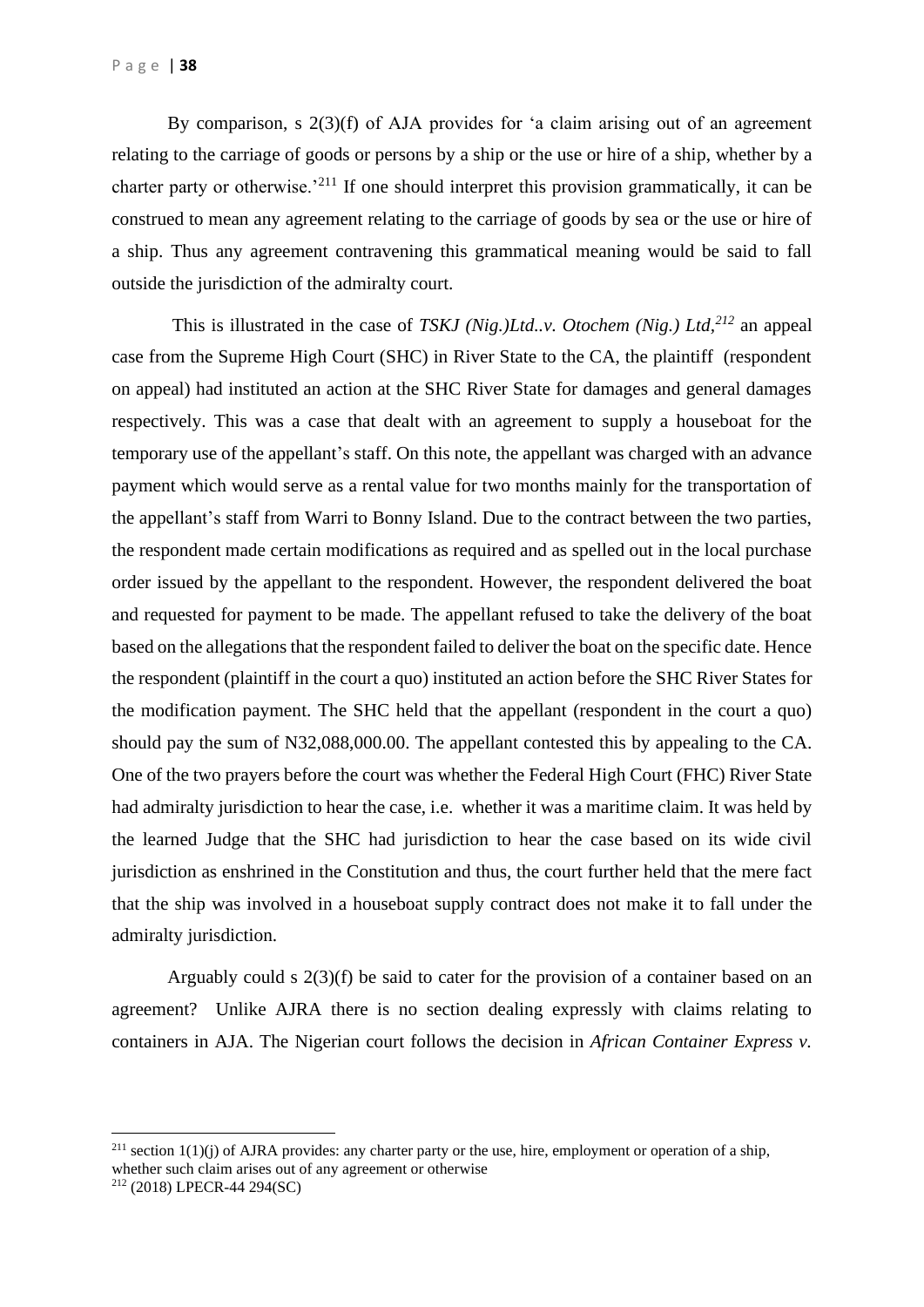*The Tourist Company* <sup>213</sup> which held that a dispute dealing with the value of a container did not fall within the meaning of a maritime claim.

Thence, under AJRA any claim relating to a container could qualify as a maritime claim if the claimant can prove that it is 'arising of out or relating to' the container. However, in Nigeria, it can be denoted that this type of claim did not fall under English law. It is not listed in the English law that applied in Nigeria<sup>214</sup> nor is there any interpretation relating to it in the English law except if one is to relate it to goods using the English dictionary meaning as asserted by Hofmeyr.<sup>215</sup> Thus, a container would not fall as a maritime claim under the provision of AJA which means the admiralty court exercising its admiralty jurisdiction would not have the power to hear such a case. However, if it can be proved that the container claim arises out of an agreement relating to the carriage of goods or persons by a ship or the use or hire of a ship, whether by a charter party or otherwise, then the admiralty jurisdiction can be invoked.

# **2.7 International Instruments and some Maritime Claims**

A table has shown the different types of maritime claims that a plaintiff needs to raise before a vessel can be arrested in both Nigeria and South Africa. Some of these maritime claims have been interpreted differently in the respective countries. Nevertheless, the advent of various international conventions in maritime law has brought changes in maritime law. Those countries that have ratified these conventions are bound to follow their provisions.<sup>216</sup> Some of the listed maritime claims in the 1952 Arrest Convention<sup>217</sup> have been incorporated although with modification when necessary into different national admiralty law. Nigeria is a party to the 1952 Arrest Convention, but South Africa is not, arguably based on the provision of its associated ship arrest or for political reasons. $218$ 

<sup>213</sup> Vol. 3 N.S.C. at 268. See, *West African Shipping Agency (Nig.) Ltd. v. Nablico Ltd*. (unreported) Suit No. FHC/L/62/86. All efforts to get the full fact of these cases is futile See, Falase-Aluko *op cit* 17 at 77 <sup>214</sup> In all the listed maritime claims in s 1(1)(a)-(s) of the Administration of Justice Act 1956 there is no provision for containers.

<sup>215</sup>Hofmeyr, *op cit* note 16 at 34

<sup>&</sup>lt;sup>216</sup> It is beyond the scope of the study to examine the international conventions in detail, and the focus of the study is on a comparison of maritime claims in the domestic legislation of South Africa and Nigeria.  $217$ Supra note 21

<sup>218</sup> Wallis, *op cit* note 1 at 85 states: 'Accession to the Convention was probably not politically feasible at the time given the suspension of South Africa from the General Assembly of the United Nations and its pariah status in world politics'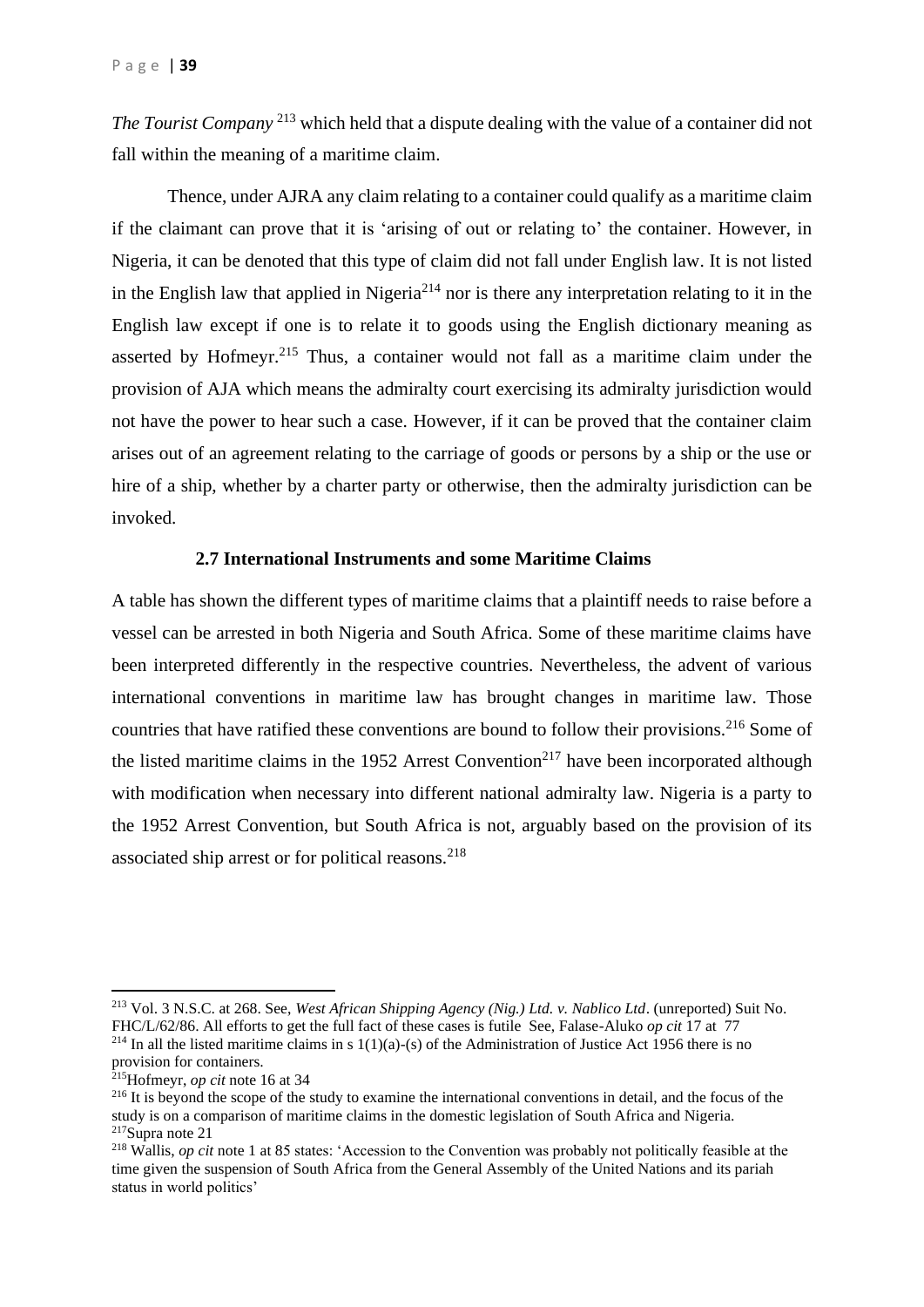# **2.7.1 The International Convention Relating to the Arrest of Seagoing Ships (The 1952 Arrest Convention)**

The main purpose of the 1952 Arrest Convention is to unify the process of the arrest of seagoing-ships around the world on account of the different national mechanisms used to arrest ships in both 'common law and civil law countries'.<sup>219</sup> The different processes for the arresting of ships under the common law can be traced to the English law in which the *res* became the basis of the claim resulting in arrest to satisfy a judgement.<sup>220</sup> However, in civil law jurisdictions, any property of the owner (defendant) could be arrested inasmuch as it was located within the jurisdiction of the court.<sup>221</sup> Berlingieri states that under civil law, any property of the owner, including the vessel, can be arrested to satisfy a claim although the claim is not a maritime claim.<sup>222</sup> Moreover, under common law jurisdiction, a vessel can only be arrested in the circumstances where the claimant founds a maritime claim to proceed in *rem<sup>223</sup>*

The 1952 Arrest Convention came into existence to balance the arrest procedure between the civil and common law jurisdictions by providing and listing different types of claims which qualified as maritime claims that a plaintiff could rely on in respective national courts. Article one of the 1952 Arrest Convention presents a closed list of maritime claims for which a party can arrest a vessel. The listed seventeen claims cut across different meanings causing claimants to apply the convention by way of analogy with claims upheld by local courts, even though in the spirit of interpretation of the convention, it is expected that the claims be 'construe[d] in a restricted manner'.<sup>224</sup> Moreover, the closed list of claims is not conclusive as it does not extend to other shipping business, whereupon maritime claimants whose claims do not fall under the listed maritime claims would have to seek a remedy under the national law.<sup>225</sup>

<sup>219</sup> Francesco Berlingieri. *Belingieri on Arrest of Ships* 5 ed at 4

<sup>220</sup> David Rhidian Thomas. *Maritime Liens (1980) at 45*

<sup>221</sup> Berlingieri, *op cit* note 219 at 4

 $222$  Ibid

<sup>223</sup> Ibid

<sup>&</sup>lt;sup>224</sup> Jose Alcantara. 'Some Reflections over the Brussels Convention of 1952 Relating to Arrest of Sea-Going Vessels and its Amending Process' (1997) 26(3) *Georgia Journal International and Comparative law* at 554 <sup>225</sup> Article 6 of the 1952 Arrest Convention notionally lags far behind most national legal systems, for example. South Africa's AJRA providing for 'liability for wrongful arrest'. The 1952 Arrest Convention left the liability for wrongful arrest to be handled by the national laws of different countries, causing maritime claimants to indulge in forum shopping by arranging ports of call in countries that had provision for wrongful arrest. Although each country has the power to make it own law by virtue of constitutional sovereignty, they are still bound to compromise in some instances.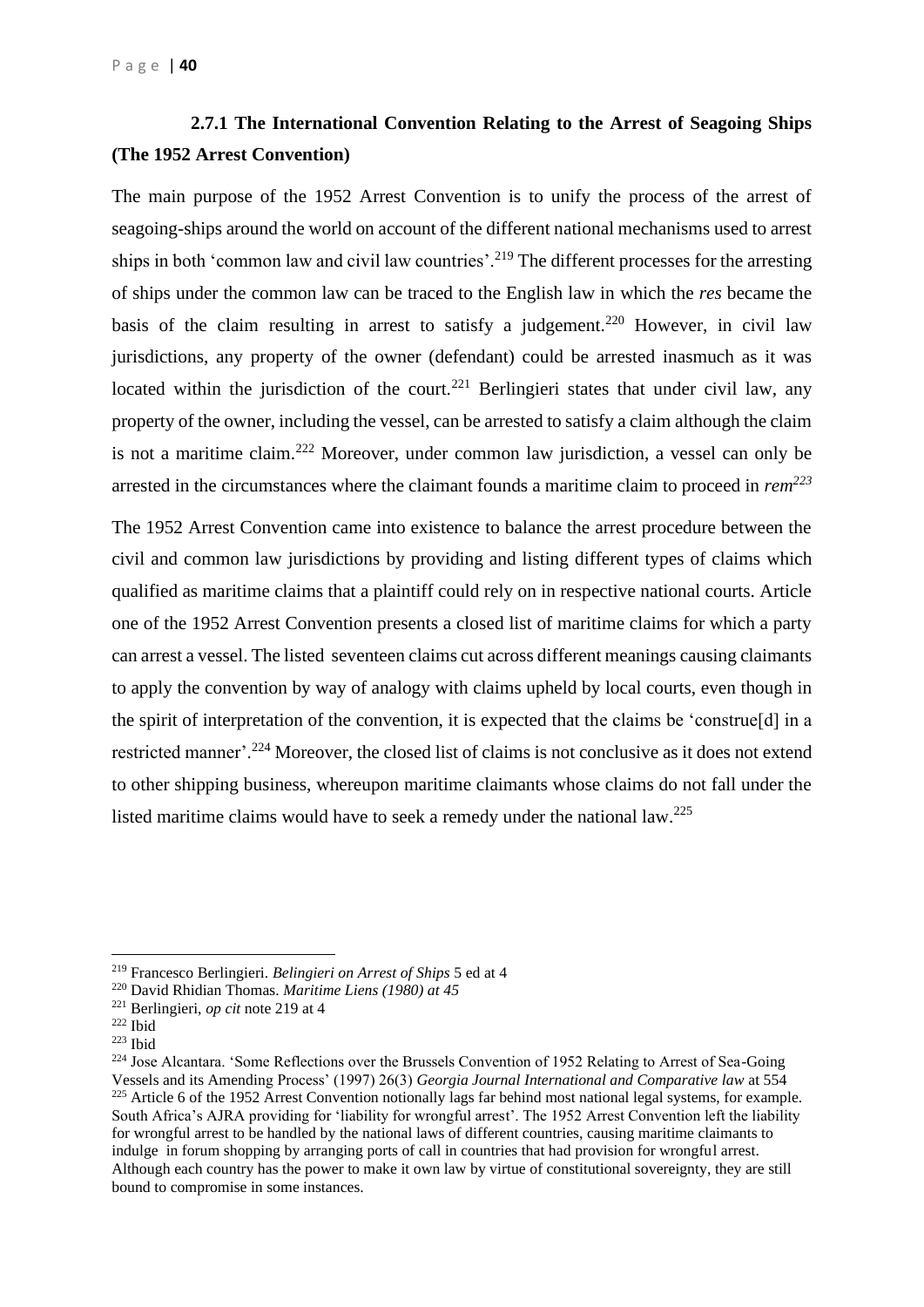Thus, the 1952 Arrest Convention in article  $9^{226}$  refers to the International Convention on Maritime Liens and Mortgages, (the Convention)<sup>227</sup> which in its article  $4^{228}$  provides the type of maritime lien. Article 4 of the Convention provides 'claims for port, canal and other waterway dues and pilotage dues'; as a maritime lien, however, this does not fall under maritime liens recognised in Nigeria and South Africa.

Further in art 1(a), the 1952 Arrest Convention provides for '*damage caused by any ship either in collision or otherwise.* Berlingieri<sup>229</sup> in analysing the meaning of damage caused by any ship asserts that the word 'damage' is used under the Hague rules<sup>230</sup> based on the liability of the carrier for goods lost or damaged; thus damage includes within its meaning the complete loss. Thus 'it would, in fact, make no sense that the rights of arrest be granted , in case of collision, when one of the colliding vessels is damaged and not when one of them sinks as a consequence of the collision.'<sup>231</sup> Moreover, he later affirmed by referring to the British Association submission during the drafting<sup>232</sup> that word 'otherwise' was used to cover claims in circumstance where 'damage is caused by one ship to another without physical contact.' AJRA in s 1(1)(e)<sup>233</sup> and AJA in s 2(3)(a)<sup>234</sup> provide for the same things in principle. Although South Africa is not bound by the 1952 Arrest Convention nor compelled to refer to its interpretation.<sup>235</sup>

# **2.7.2 Application of International Convention Relating to the Arrest of Seagoing Ships in Nigeria.**

The main point of contention is when a treaty becomes effective in a country. Article  $2(1)(a)$ of the Vienna Convention on the Law of Treaties<sup>236</sup> defines a treaty to mean:

legislation did not necessarily mean that it would lead to the introduction of any novel concept in South African law or any departure from existing well-established principle'

<sup>&</sup>lt;sup>226</sup> Nothing in this Convention shall be construed as creating a right of action, which, apart from the provisions of this Convention, would arise under the law applied by the court which was seized of the case, nor as creating any maritime liens which do not exist under such law or under the Convention on maritime mortgages and liens, if the latter is applicable

<sup>227</sup> International Convention on Maritime Liens and Mortgages 1993, 19 April to 6 May 1993 (Palais des Nations, Geneva), UNTS 2276

 $228$  Ibid

<sup>229</sup> Berlingieri, *op cit* note 219 at 51

<sup>230</sup> Ibid

<sup>231</sup> Ibid

<sup>232</sup> Ibid

<sup>233</sup> This reads: 'damage caused by or to a ship whether by collision or otherwise'

<sup>&</sup>lt;sup>234</sup> This reads: 'a claim for damage done by a ship whether by collision or otherwise'

<sup>&</sup>lt;sup>235</sup> Wallis, *op cit* note 1 at 85 states: 'However the influence of the Arrest Convention in the drafting of the

<sup>236</sup> Vienna Convention on the Law of Treaties, Vienna, 23 May 1969, UNTS 1155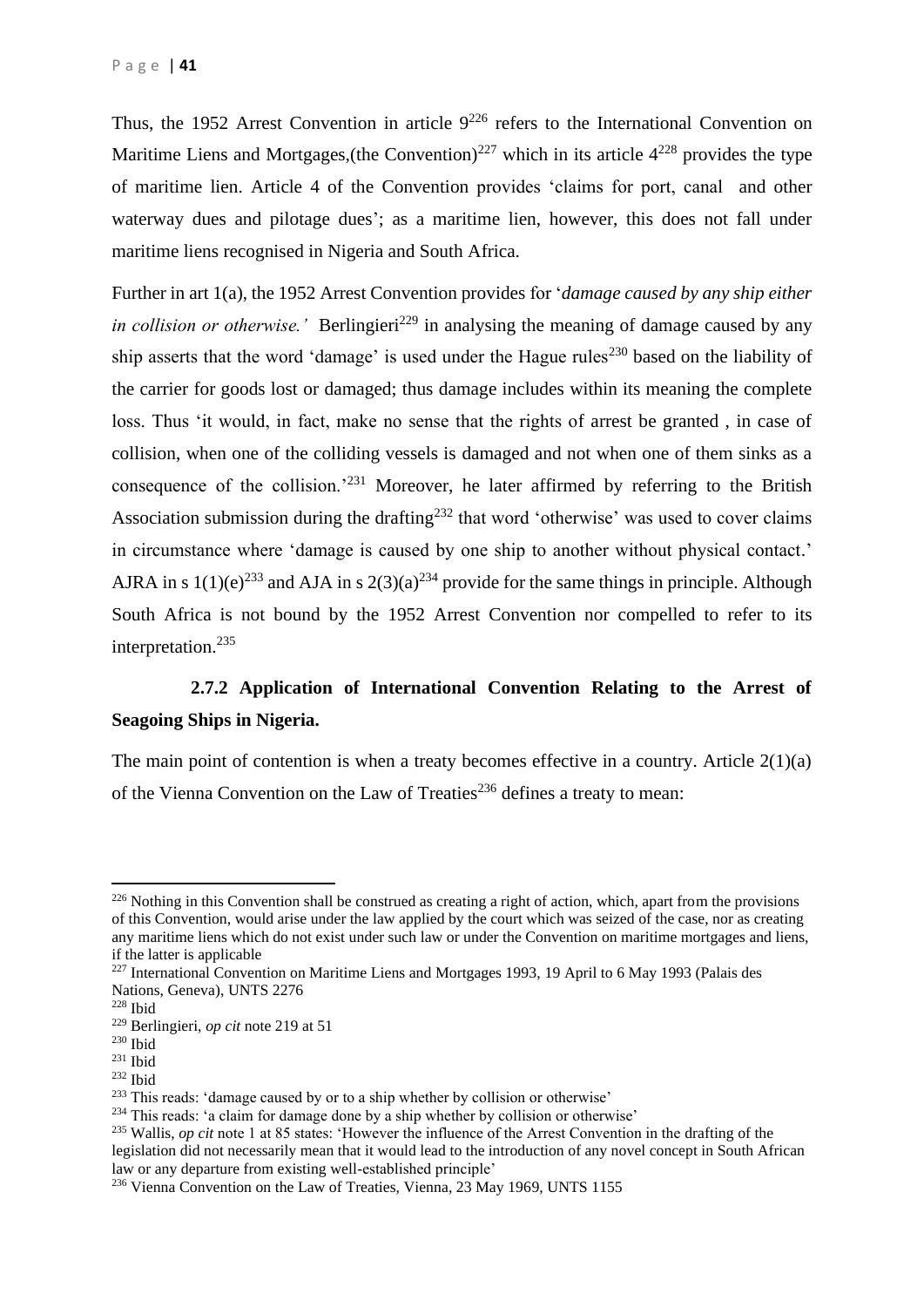'[A] n international agreement concluded between States in written form and governed by international law, whether embodied in a single instrument or in two or more related instruments and whatever its particular designation.'

Section (12) (1) of the 1999, Constitution of Nigeria states that:

'No treaty between the Federation and any other country shall have the force of law National except to the extent to which the Assembly has enacted any such treaty into law.'

On a literal interpretation, no treaty will become a law if the Nigerian National Assembly does not enact it into law, even though Nigeria might have acceded to such a treaty.<sup>237</sup> The Nigerian government acceded to the 1952 Arrest Convention<sup>238</sup> on 7 November 1962, but is not lawfully binding in Nigeria until it has been enacted into law. AJA governs the arrest of ships in Nigeria and has incorporated most of the maritime claims provided in the 1952 Arrest Convention.<sup>239</sup> Nevertheless, Chukwucheta asserts that Nigeria's ratification of the Convention means that the country is bound by the 1952 Convention<sup>240</sup> and thus it is incorporated in the municipal law of the country.<sup>241</sup> However, this cannot be said to be the exact position of the law in Nigeria, reflected in academic analysis of the subject. Authors like Kio D in his article 'Arrest of ships in Nigeria: the Law, Practice and Procedure', and Gbadamosi in '*Rethinking the administration of justice: Essays in Honour of Hon. Justice Abdullah Mustapha*' assert that the Nigerian government has not converted the 1952 Arrest Convention into municipal law.<sup>242</sup> Thus,

<sup>237</sup> Anele, *op cit* note 5 at 9

<sup>&</sup>lt;sup>238</sup> Status of the International Convention Relating to the Arrest of Seagoing Ships. Available at <https://treaties.un.org/pages/showDetails.aspx?objid=08000002801338ba>accessed on 22 August 2019

<sup>&</sup>lt;sup>239</sup> Nigeria has completely incorporated the 1952 Arrest Convention list of maritime claims into its Admiralty Jurisdiction Act though with some necessary modification by expanding on the contexts however some of the maritime claims listed in Admiralty Jurisdiction Act of Nigeria are not listed in the 1952 Arrest Convention. In section 2(3)(q): 'a claim for an insurance premium , or agent in respect of disbursement relation to a ship or cargoes carried by a ship' . Section 2(3)(s): 'a claim for the forfeiture or condemnation of a ship or of goods which are being or have been carried, or have been attempted to be carried in a ship, or for the restoration of a ship or any goods after seizure'. Finally, in section  $2(3)(t)$ ; 'a claim for the enforcement of a claim arising out of an arbitral award including a foreign award within the meaning of the Arbitration and Conciliation Act made in respect of a proprietary maritime claim or a claim referred to in any of the preceding paragraphs'

<sup>&</sup>lt;sup>240</sup> Chukwucheta Emejuru & Frank-Igwe. Arrest of Ship under Nigeria Law and International Law. at 143 available

*athttps://www.researchgate.net/profile/Ct\_Emejuru/publication/275313862\_Arrest\_of\_Ship\_Under\_Maritime\_ Law/links/553e4e3a0cf210c0bda93ac5/Arrest-of-Ship-Under-Maritime-Law.pdf* accessed on 08/10/2019 <sup>241</sup> Ibid

 $242$  I see the debate of ratification of the 1952 Arrest Convention as pure academic debate because whether ratified or not, the Convention has a great influence on the Admiralty Jurisdiction Act since it applies to all ships , irrespective of the place where the owner of the ship resides and extends the application to all maritime claims irrespective to where it arose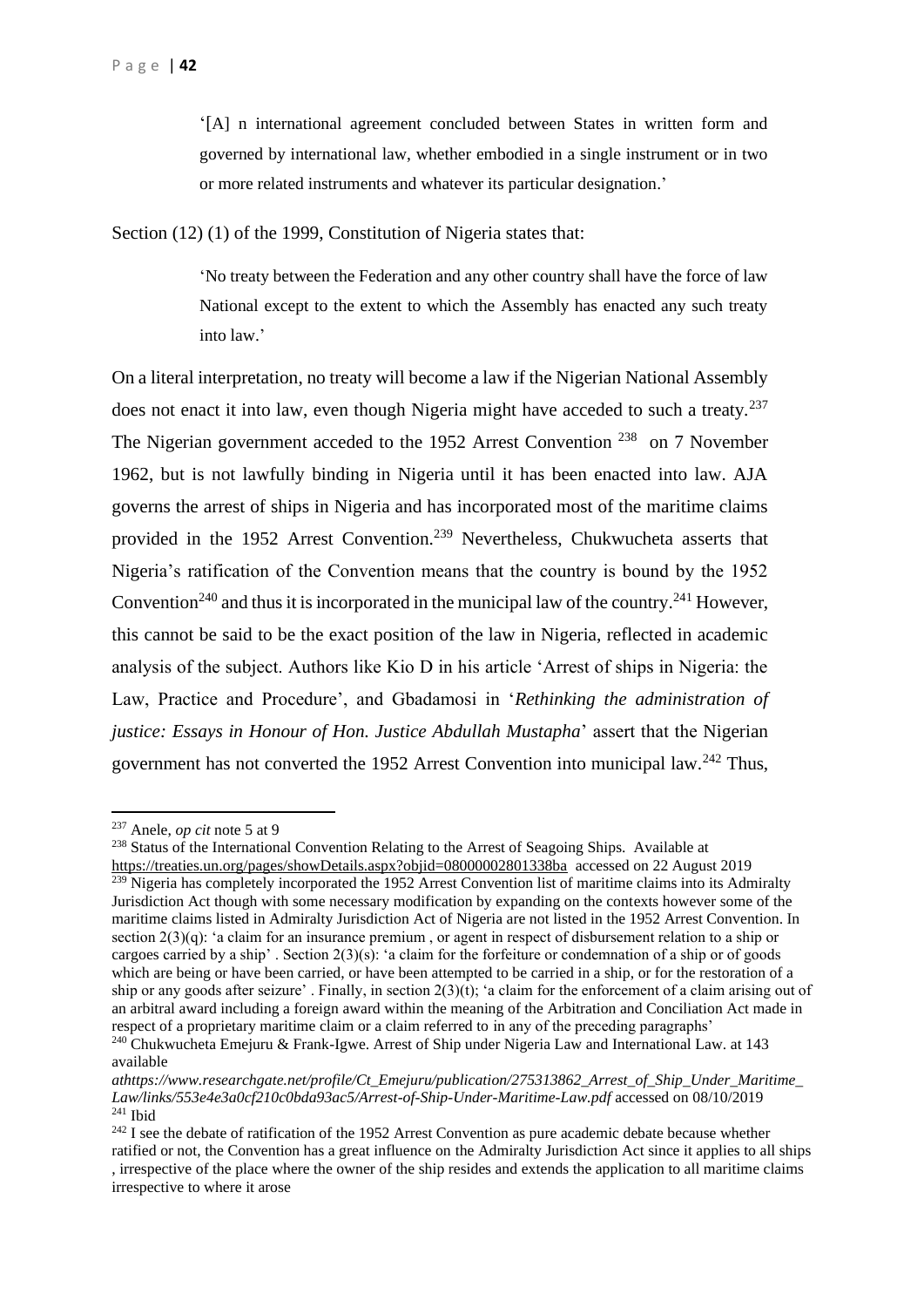according to a recent article by Anele, which is the most recent discussion of the Nigerian ship arrest law, it can be denoted that Nigeria has acceded to the 1952 Arrest Convention however due to the failure to domesticate the 1952 Arrest Convention by the National Assembly, the arrest of a sea-going vessel is governed solely by the AJA.<sup>243</sup>

In line with the intention of the 1952 Arrest Convention to provide a uniform rule to govern the arrest of ships around the world, Chukwucheta asserts that when the Nigerian court is faced with an issue of interpretation, it will turn to the Convention for assistance in line with the principle of international uniformity on ship arrest. $244$ 

However, Christopher Hill cautions:

There is, perhaps a considerable measure of misunderstanding of the extent of uniformity internationally about the rules for ship arrest. It is not as uniform as people tend to imagine. The misconception is probably fuelled by the existence of the International Convention on the Arrest of Sea-going Ships of 1952.<sup>245</sup>

Thus, in light of the Christopher Hill argument, I concur that the International Convention on the Arrest of Sea-going ships serves as a guide for national courts but not a binding law in the courts of Nigeria on the arrest of sea-going ships.<sup>246</sup> Thus, since South Africa is not a party to the convention, South African courts are not bound by its provisions.<sup>247</sup> However as Christopher Hill pointed out that the convention is guidance, it can be denoted that some of the maritime claims provided in article 1(a)-(q) of the 1952 Arrest Convention overlap with some maritime claims under section 1(1) (a)-(ff) of the AJRA.

<sup>246</sup> Ibid

<sup>243</sup> Anele, *op cit* note 5 at 10

<sup>244</sup> Emejuru, *op cit* note 240 at 142

<sup>245</sup> Christopher Hill in Emejuru *op cit* note 240 at 143

<sup>247</sup> In *MV Heavy Metal; Belfry Marine Ltd v Palm Base Maritime Sdn Bhd* 1999 (3) SA 1083 (SCA) para 42-43 it was said that a number of provisions of AJRA, notably the list of maritime claims in section 1, were modelled on the 1952 Arrest Convention, and that although AJRA's provisions go further than many other maritime laws, e.g. arrest of associated ships, 'it was desirable that there should be as great a degree of consistency as can be achieved with other systems of maritime law.' It should be noted that more recently the Supreme Court of Appeal has emphasized that AJRA must be interpreted using ordinary principles of statutory interpretation according to South African law. In *MV Silver Star; Owners of the mv Silver Star v Hilane Ltd* 2015 (2) SA 331 (SCA) held at para 31: '[t]hat is a question to be determined by a conventional process of statutory interpretation in terms of South African law. Foreign law will only enter into the picture if the court needs to determine the nature of a particular claim in order to decide whether it comes within the scope of one of the defined maritime claims.'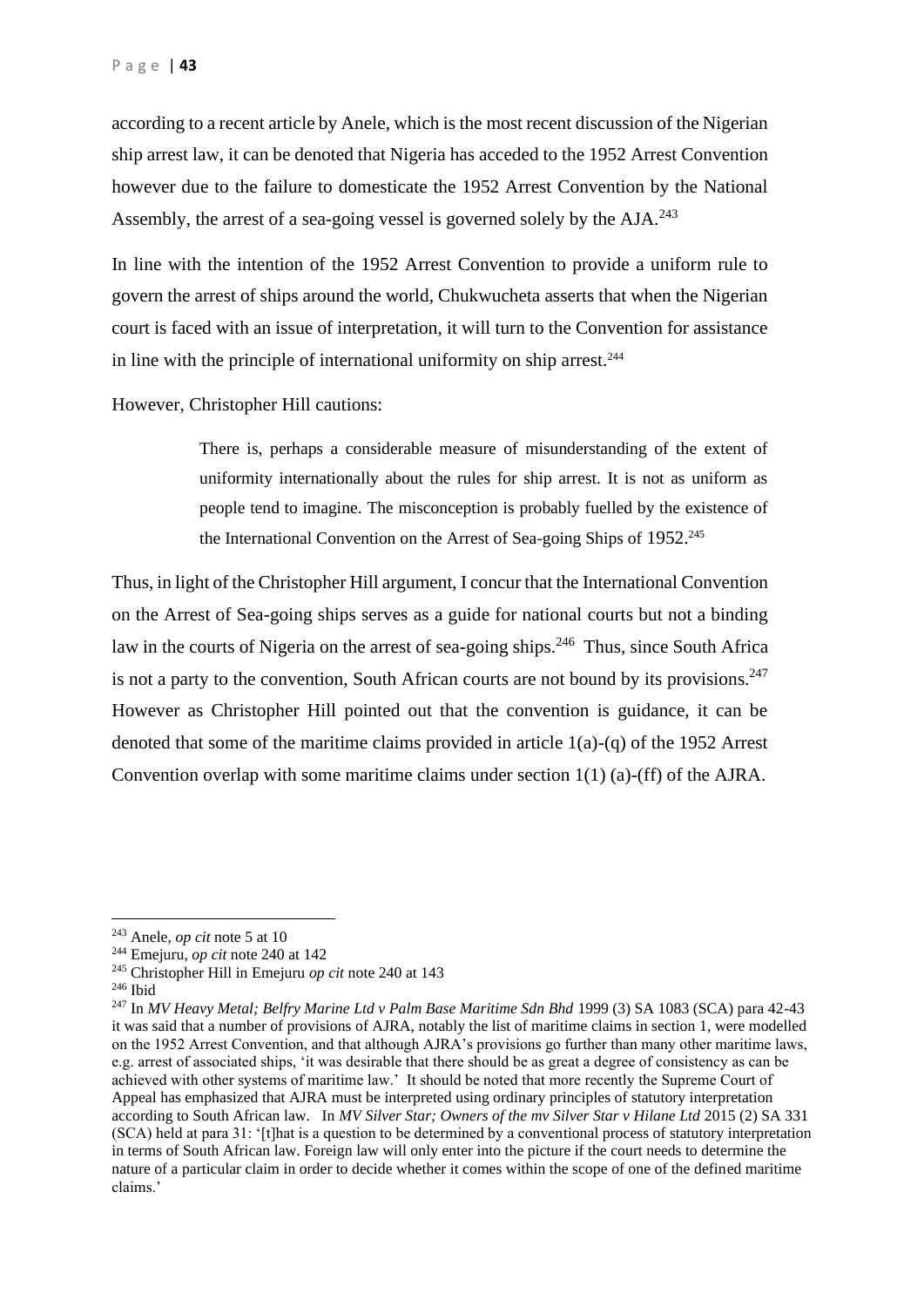# **2.8 Conclusion**

It can be denoted from this chapter that both Nigerian and South African admiralty law share their origin from the English admiralty law. However, South Africa has made an express provision that helps in the interpretation of its listed maritime claims, which deals with whether these maritime claims fall under the old head of jurisdiction which is decided under the English law or the new head of jurisdiction which is decided under the Roman-Dutch law. Contrarily, AJA provides in its s 1(1)(b) that the jurisdiction of the court before the commencement of AJA is applicable but does not specify the law to be applied. Furthermore, not every contract dealing with a ship is a maritime claim. This can be seen in the South African interpretation that there must be a sufficient connection between the maritime object and the claim. The Nigerian courts in the cases analysed did not provide for an express requirement of sufficient connection, but the claimant must be able to show that the claim arises in respect of goods carried or hire of the ship. More so, an important significant difference shown in this chapter, is that AJRA recognizes a claim relating to a container as a maritime claim in as much there is a maritime connection established. Contrarily, a container is not listed as a maritime claim in AJA however, if the claimant can prove that the container claim is arising out of an agreement relating to the carriage of goods or persons by a ship or the use or hire of a ship, then the admiralty jurisdiction of the Court can be invoked. Nigeria incorporated the 'closed list of maritime claims' of the 1952 Arrest Convention in its AJA and follows most of its interpretation to a great extent.<sup>248</sup> However, South Africa does not have an international obligation since she has not acceded to the 1952 Arrest Convention although s 1(1) of AJRA incorporates a substantial number of the Convention's listed maritime claims.

In Nigeria, maritime claims can be classified as "maritime liens, general maritime claims or statutory liens and proprietary claims".<sup>249</sup> In South Africa, some claims can be classified as maritime liens and others as statutory liens.<sup>250</sup> The meaning of a maritime lien under South African and Nigerian law will be discussed in the next chapter, and the statutory lien is discussed in chapter 4.

<sup>&</sup>lt;sup>248</sup> Indication shows from Berlingeri op *cit* note 219 that Nigeria interprets and words the AJA the same. This has been shown on different heads of interpretation in the text book where Nigeria is being referred to <sup>249</sup> Section 2 of AJA

<sup>250</sup> Hare, *op cit* note 46 at 35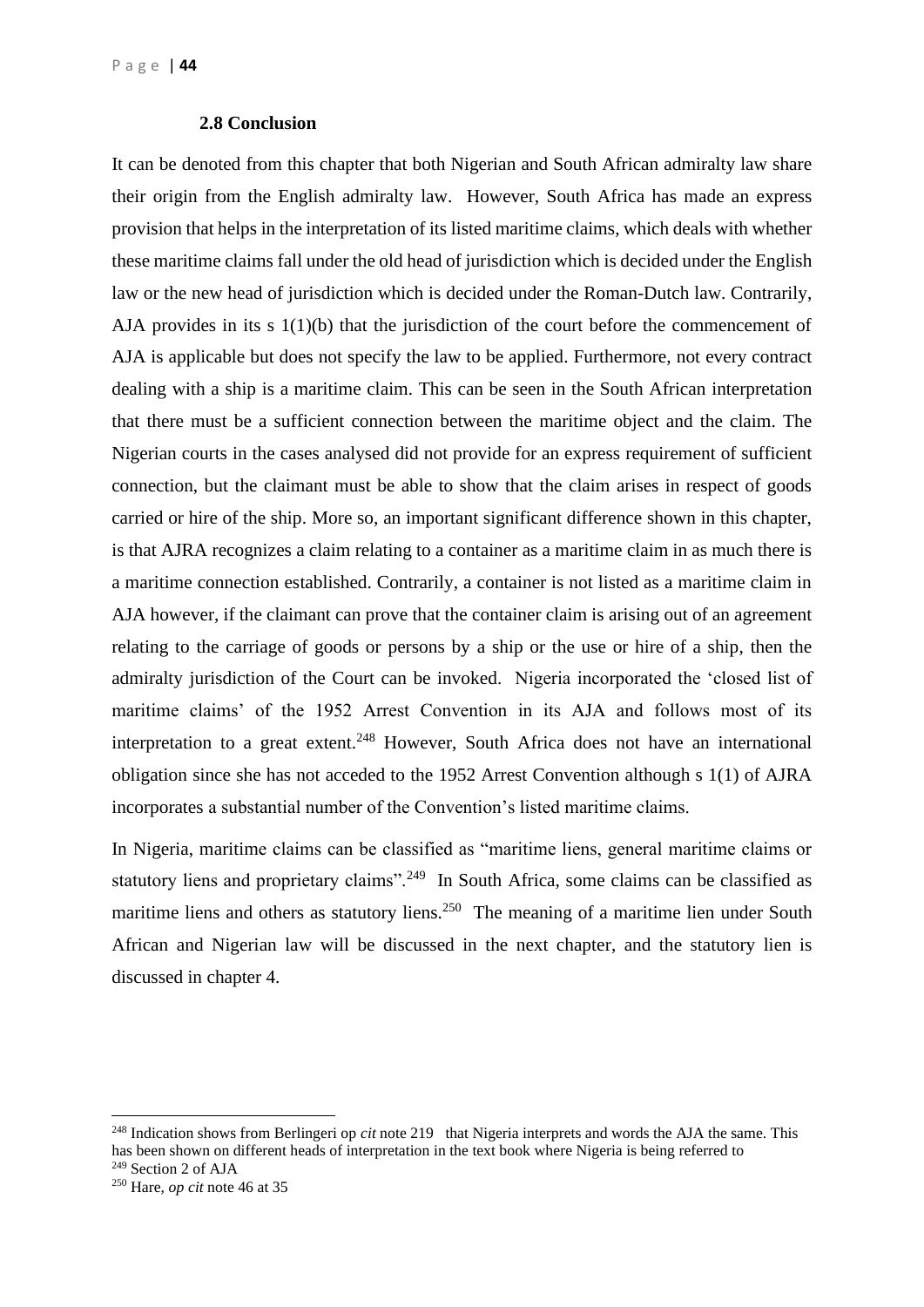# **CHAPTER THREE**

# **Maritime Lien**

# **3.0 Introduction**

A maritime lien is one of the pillars of admiralty law which can only be enforced by an action *in rem* that allows the arrest of the *res.*<sup>251</sup>According to Carver: 'A maritime lien is a foundation of a proceeding in *rem*, a process to make perfect a right inchoate from the moment the lien attaches.'<sup>252</sup>

There is no given jurisdictional definition of a maritime lien; however; South Africa and Nigeria follow their common law in categorising a specific set of maritime claims as maritime liens.<sup>253</sup> Despite this, the three main international conventions on the law of the sea surprisingly fail to offer a definition of a maritime lien. The International Convention on Maritime Liens and Mortgages<sup>254</sup> was acceded to by the Nigerian government on the fifth of March 2004;<sup>255</sup> however, no further steps were taken by the legislator to incorporate it into domestic law. According to Hare, South Africa is not a party to the Maritime Liens Convention, and it is unlikely for its ratification based on the nature of its associated ship arrest provisions.<sup>256</sup> According to Shaw,<sup>257</sup> most countries 'shy away' from defining a maritime lien. An extract from the judgment in the *Father Thames* case*<sup>258</sup>* states, 'a maritime lien is more easily recognised than defined'. Thus, it would be more effective to resort to case law to derive a clearer definition of a maritime lien. The cases of *The Nestor<sup>259</sup>* and *The Bold Buccleugh<sup>260</sup>* provide an adequate definition of a maritime lien. It was described in the latter case as:

'A claim or privilege upon a thing to be carried into effect by legal process . . . this claim or privilege travels with the thing, into whosoever's possession it may come. It is inchoate from the moment the claim or privilege attaches, and when carried into effect

<sup>251</sup>Multilaw. Maritime lien. Available at *[https://www.multilaw.com/Multilaw/Multilaw\\_News/Member\\_Firm\\_News/Maritime\\_Liens.aspx](https://www.multilaw.com/Multilaw/Multilaw_News/Member_Firm_News/Maritime_Liens.aspx)*

accessed on 10 July2019

<sup>252</sup> Thomas Gilbert Carver & Raoul Colinvaux. *Carver's Carriage of Goods by Sea* (1952) at 998

<sup>253</sup> Okoli, *op cit* note 6 at 47

<sup>&</sup>lt;sup>254</sup> International Convention on Maritime Liens and Mortgages 6 May 1993, Geneva. UNTS 2276 (hereinafter the Convention)

<sup>&</sup>lt;sup>255</sup> Ibid

<sup>256</sup> Hare, *op cit* note 46 at 169

<sup>257</sup> Shaw, *op cit* note 43 at 86

<sup>258</sup> *The Father Thames* (1979) 2 Lloyd's Rep 346 at 368

<sup>259</sup> (1831) 18 FED. Cas 9 at 83

 $260$ Supra note 111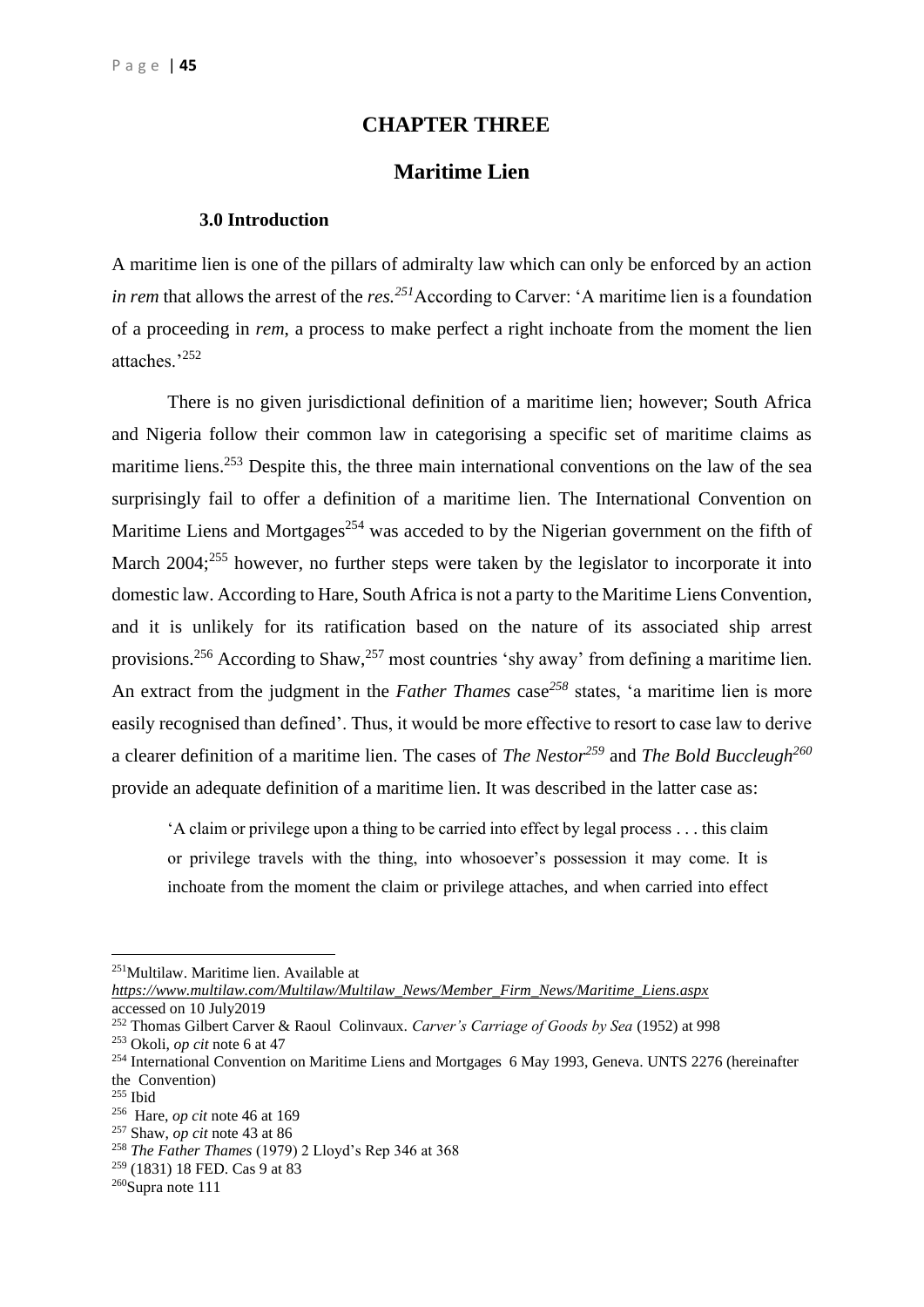by legal process, by a proceeding in rem, relates back to the period when it first attached'<sup>261</sup>

One of the main characteristics of, and what differentiates a maritime lien from a common law lien, is that it is not compulsory for the debtor to be in possession of the *res*. According to Hayden, a plaintiff cannot be said to have waived his right by allowing the *res* to sail.<sup>262</sup> The *res* is regarded as 'an earning object' that provides incomes for whoever owns it; therefore a *res* lying at the berth adds no financial value to the businesses.<sup>263</sup> South Africa and Nigeria have adopted the theoretical definition of a maritime lien as developed and refined in English law.

### **3.1 Definition of Maritime Lien in South Africa**

According to Hare, the AJRA did not define a maritime lien and it was necessary to refer back to the common law to obtain an effective definition.<sup>264</sup> As a result, the definition of a maritime lien in South Africa bears a meaning similar meaning to that in English law. In *The Ripon City,<sup>265</sup>* it was held that a 'maritime lien was a right acquired by one over a thing belonging to another – a *ius in res aliena.'*<sup>266</sup> However, Marais J held in the South African case of *The Andrico Unity<sup>267</sup>* that one could not construe a maritime lien literally:

'. . . [T]he special characteristics of a maritime lien should not be taken too literally and should not be allowed to obscure the fact that it is not in truth a *jus in re aliena*, nor is it a subtraction from the absolute property of the owner in the ship. It is a concept, which is sui generis, and its reason for existence is to improve the holder's prospect of his claim being paid. It is therefore designed to secure payment and to confer some priority when there is competition'.

Hare asserts that South African courts have adopted the concept of the English maritime lien as in the case of *The Fidias:<sup>268</sup>*

<sup>261</sup> Ibid

<sup>262</sup> Raymond Hayden & Kipp Leland. 'Uniqueness of Admiralty and Maritime Law: The Unique Nature of Maritime Liens' (2004) at 1233

<sup>263</sup> Ibid

<sup>264</sup> Hare, *op cit* note 46 at 35-36

<sup>265</sup> *The Ripon City* (1897) 226. See also *, Transol Bunker Bv V Mv Andrico Unity and others; Grecian Mar Srl V Mv Andrico Unity and others* 1987 (3) Sa 794 (C) at 821

<sup>266</sup> Ibid

<sup>267</sup> Supra note 68 at 821D

<sup>268</sup> *Oriental Commercial and Shipping Co Ltd v MV Fidias* 1986 (1) SA 714 (DCLD) at 717 I-J.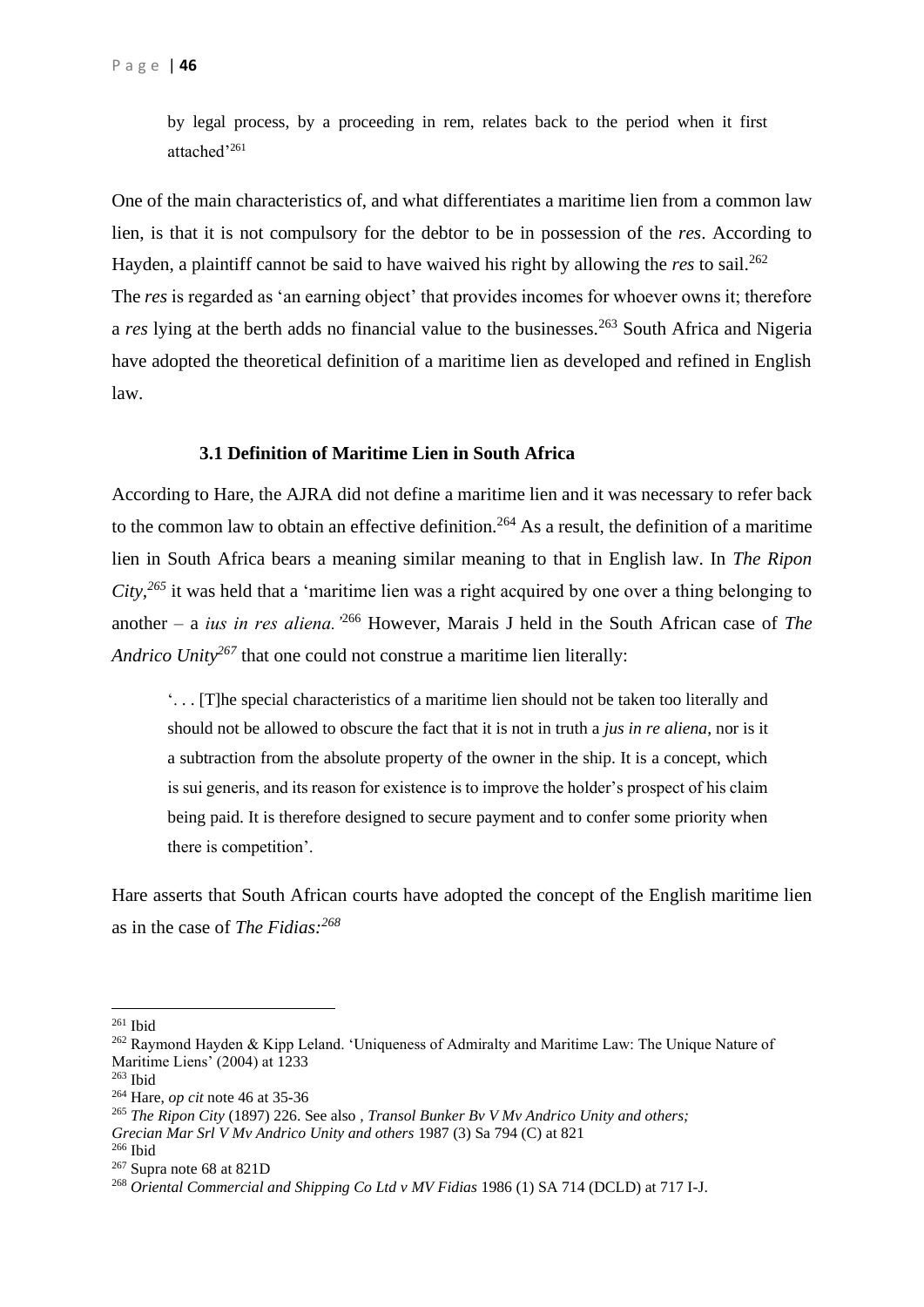'. . . [T]he legislature, for some reason or another, deliberately chose not to define the terms "maritime lien" . . . that can only mean that the legislature was content to leave it to the English law'.<sup>269</sup>

### **3.2 Definition of Maritime Lien in Nigeria**

The Nigerian definition of a maritime lien is aligned with the decision of *The Bold Buccleugh, <sup>270</sup>* a decision that is heavily relied on in Nigeria as a '*locus classicus'.* It was affirmed in the case of *Mercantile Bank of Nigeria Ltd v E.R.Tucker and Ors, The Bosnia.<sup>271</sup>* in which Karibi-Whyte J defined a maritime lien as 'a claim or privilege upon a maritime *res* in respect of service done to it or injury caused by it and attaches to the *res* and travels with it into whosoever possession the *res* comes'.<sup>272</sup> Olagunju <sup>273</sup> explains that even if the property is in the hands of a third party, the maritime lien remains on the property until the claim is settled or fully paid.<sup>274</sup> The same decision was alluded to in the case of *Francis Obi Iroegbu v Mv Calabar Carrier<sup>275</sup>* where it was held

> 'Maritime liens are a revered and restricted class of admiralty rights, which are enforceable in rem following the traditional practice of sea merchants. These principles are developed for the convenience of resolving disputes which arise on the high seas and in relation to maritime-related transactions and injuries suffered therefrom'<sup>276</sup>

### **3.3 Maritime Claims Recognised as Maritime Liens in South Africa**

Hofmeyr states that the concept of a maritime lien exist in different countries however, what differs is the type of maritime claim that is recognised as being subject to a maritime lien in that particular country.<sup>277</sup> Most countries whose legal systems are based on common law share the same theoretical underpinning of a maritime lien, but in South Africa courts must apply the

<sup>269</sup> Hare, *op cit* note 46 at at 36

<sup>&</sup>lt;sup>270</sup> Supra note 111 it was held by an extract from the judgement  $\ldots$  it is a claim or privilege upon a thing to be carried into effect by legal process, that process to be a proceedings in rem. This claim or privilege travels with the thing into whosever possession it may come, it is inchoate from the moment the claim or privilege attached, when carried into legal effect by legal process by proceeding in rem it relates back to the period when it first attached."

<sup>271</sup> NGA (1978), 1 NSC 428 (Bosnia)

<sup>272</sup> Ibid

<sup>273</sup> Olagunju *op cit* note 20 at 321  $274$  Ibid

<sup>275</sup> (2003-2008) Nigeria Shipping Cases, Vol. 10, 507

<sup>276</sup> Ibid at 166, Para. D-E

<sup>277</sup> Hofmeyr, *op cit* note 16 at 240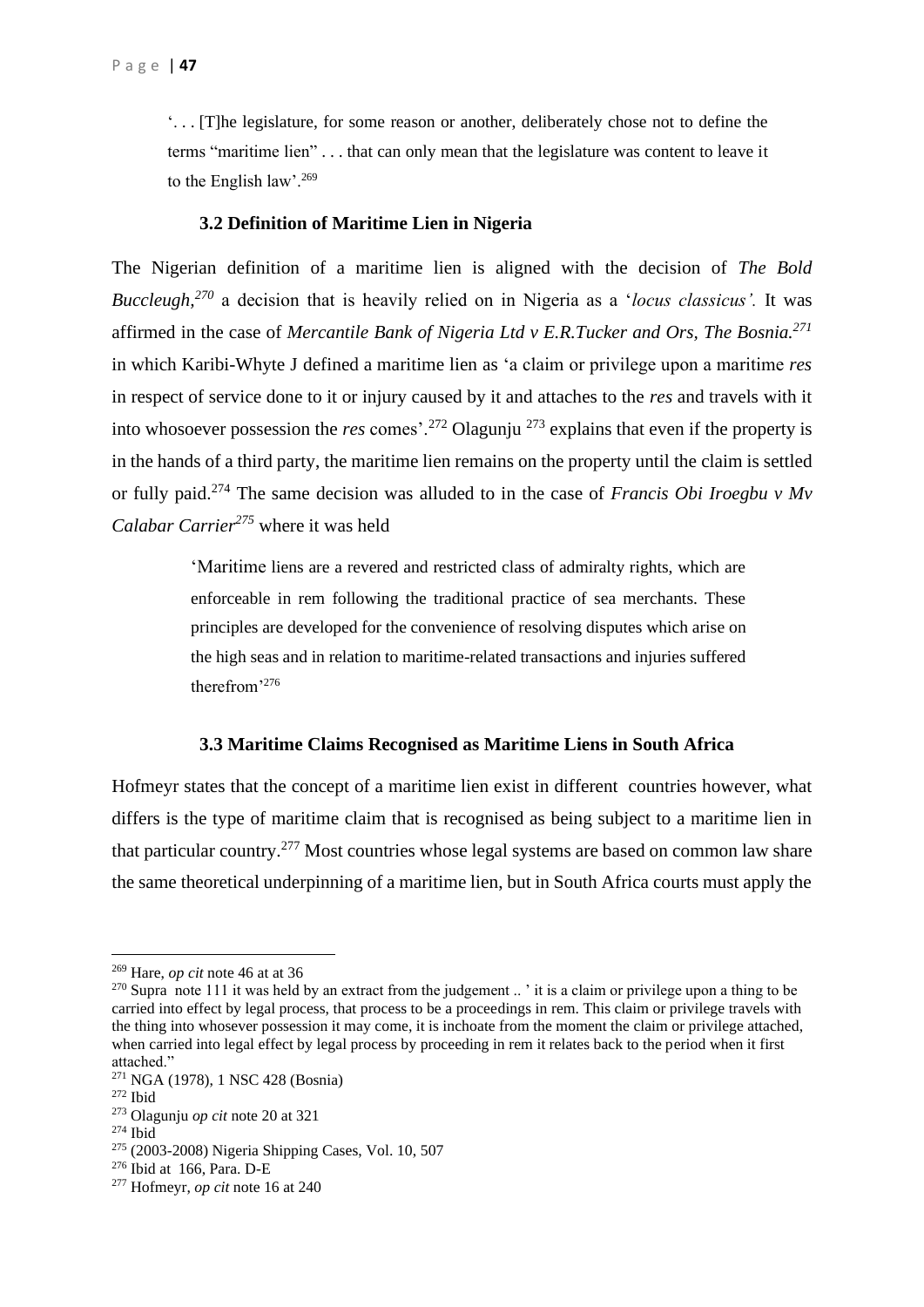law as it appears in section 6 (1) of AJRA.<sup>278</sup> Hare<sup>279</sup> states that the maritime lien is recognised in cases of:

- 1. Damage caused by or to a ship, whether by collision or otherwise;
- 2. Salvage;
- 3. Seamen's wages;
- 4. Master' wages and disbursements;
- 5. Bottomry and respondentia.

An understanding of these maritime claims listed as capable of being maritime liens requires further explanation.

# **3.3.1 Damage Caused by or to a Ship, Whether by Collision or Otherwise**

Hofmeyr asserts that before the coming into operation of AJRA, 'damage done to a ship' existed as a maritime claim in South Africa.<sup>280</sup> This could be found in s 7 of the Admiralty Court Act of 1861 read with s 2 of the Colonial Courts of Admiralty Act of 1890. However, just like any international shipping community colonised by the British, the phrase 'damage done to a ship' is always retained, notwithstanding South Africa departed slightly from the traditional construction of the phrase.<sup>281</sup>

Section 1(1)(e) of AJRA provides for 'damage caused by or to a ship, whether by collision or otherwise' being a maritime claim; however, in the absence of further explanation, a better understanding must be found in the relevant literature. Hare explains that 'damage done by a ship' under the English law requires the ship to be seen as the 'instrument of mischief'.<sup>282</sup> Hofmeyr refers to the 'ship as the instrument of damage'.<sup>283</sup> In *The Vera Cruz (No 2)<sup>284</sup>* the court held that even though the damage is done under the hand of the navigator, the ship itself

<sup>&</sup>lt;sup>278</sup> Section 6(1) reads: '(1) Notwithstanding anything to the contrary in any law or the common law contained a court in the exercise of its admiralty jurisdiction shall-

<sup>(</sup>a) with regard to any matter in respect of which a court of admiralty of the Republic referred to in the Colonial Courts of Admiralty Act, 1890, of the United Kingdom, had jurisdiction immediately before the commencement of this Act, apply the law which the High Court of Justice of the United Kingdom in the exercise of its admiralty jurisdiction would have applied with regard to such a matter at such commencement, in so far as that law can be applied'

<sup>279</sup> Hare, *op cit* note 46 at 37

<sup>280</sup> Hofmeyr, *op cit* note 16 at 30

<sup>&</sup>lt;sup>281</sup> This raises the question why South Africa would depart from the old construction of 'damage done to a ship'. In many circumstances, countries like New Zealand, Australia and Nigeria have stuck to the old construction of the phrase. On this note, the provocative question to ask is what effect does this change carry?

<sup>282</sup> Hare, *op cit* note 46 at 62

<sup>283</sup> Hofmeyr, *op cit* note 16 at 258

<sup>284</sup> (1884) 9 PD 96 (CA) at 101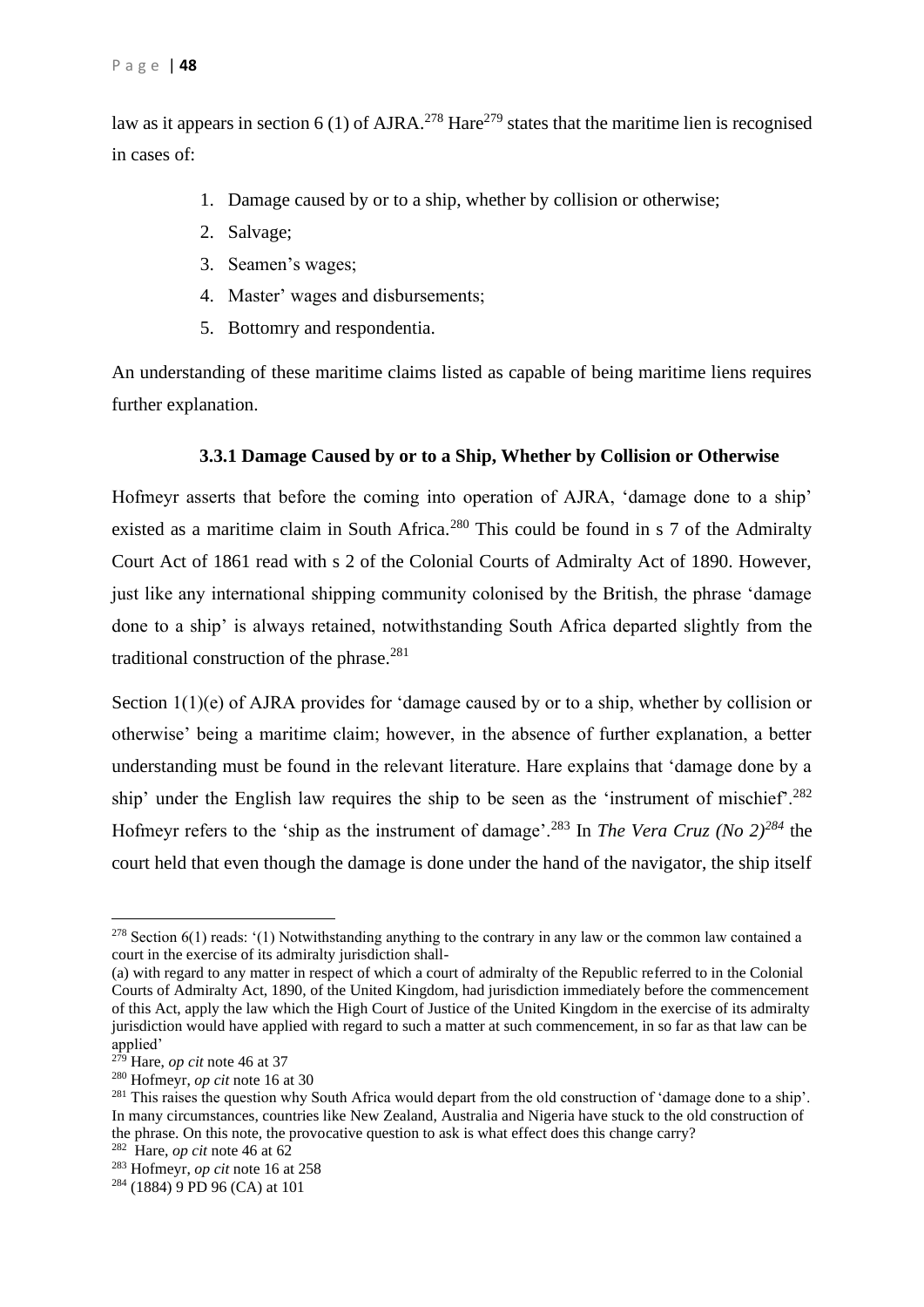must be the 'noxious instrument'.<sup>285</sup> South Africa has departed from the English law by construing 'damage done by a ship' as being 'caused by' the ship, an interpretation which is broader than the English law. In addition, the 'damage caused by' principle legitimises an action against a ship indirectly involved and which had not caused the actual damage.<sup>286</sup>

Similarly, Hofmeyr asserts that the change in the construction of the phrase carries a 'wider and less restrictive meaning'.<sup>287</sup> Hare alluded with Hofmeyr, although in a different direction, that the change in wording has not changed the definition of 'damage done by a ship' and South Africa must be guided by the English law to see if a claim is 'caused by the ship', and if the claim would result in a maritime lien.<sup>288</sup> In *Currie v M'Knight*<sup>289</sup> damage was caused when the master cut the mooring rope of another vessel. Hare maintains that under English law, that would not constitute damage done by the ship, but would be a maritime matter subject to admiralty jurisdiction in South Africa.<sup>290</sup> Nevertheless, the most important question is what is the effect of departing from the wording of English law and what problems does it create by applying s 6(1)(a) of AJRA based on the classification of claims as old or new heads of jurisdiction? According to Hofmeyr, the application of law will be the subject of the old head of jurisdiction.<sup>291</sup> In addition, the nature of damage caused is not limited to the physical damage caused by the ship but incorporates the 'financial damages' or loss caused by the ship. $292$ 

### **3.3.2 Salvage**

Salvage is an ancient concept, which originated from the time when a person got rewarded for helping to save a ship.<sup>293</sup> Hofmeyr states 'salvage is used to denote both the salvage service and the salvage reward.<sup>'294</sup> Section  $1(1)(k)^{295}$  of AJRA gives the High Court the power to adjudicate on salvage matters. On the contrary, the Admiralty Court of England only exercised its admiralty jurisdiction in respect of salvage services that occur on the high seas. However, s

<sup>285</sup> Ibid

<sup>286</sup> Hare, *op cit* note 46 at 62

<sup>287</sup> Hofmeyr, *op cit* note 16 at 30

<sup>288</sup> Hare, *op cit* note 46 at 62

<sup>289</sup> (1897) AC 38

<sup>290</sup> Hare, *op cit* note 46 at 62

<sup>291</sup> Hofmeyr, *op cit* note 16 at 30

<sup>292</sup> Ibid

<sup>293</sup> Hofmeyr, *op cit* note 16 at 269

<sup>294</sup> Ibid

<sup>&</sup>lt;sup>295</sup> This reads: 'Salvage, including salvage relating to any aircraft and the sharing or apportionment of salvage and any right in respect of property salved or which would, but for the negligence or default of the salvor or a person who attempted to salve it, have been salved, and any claim arising out of the Wreck and Salvage Act, 1996.'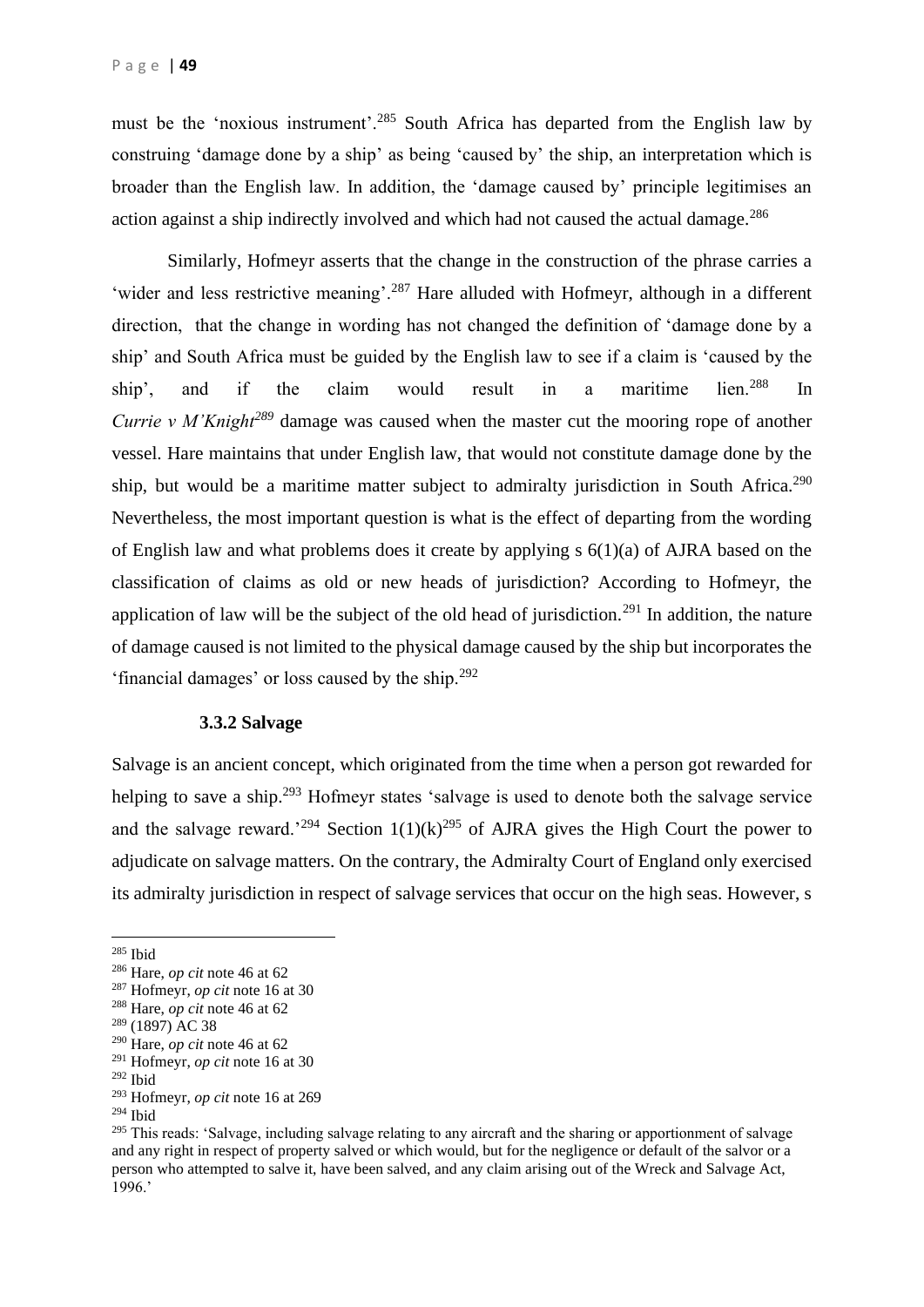6 of the Admiralty Court Act,  $296$  removed the high seas requirement and allowed for 'salvage' within the territorial waters.<sup>297</sup> In addition, before a salvor can claim a maritime lien in a salvage case, the salvor must have rendered the service voluntarily with the core purpose of saving property or *res* without any contractual obligation.<sup>298</sup> The court held in the case of *Transnet Ltd t/a National Ports Authority v The MV Cleopatra Dream and Anor:<sup>299</sup>*

'The rationale for not allowing a salvage reward to a salvor acting under a pre-existing duty to render assistance, whether the duty arises from a contract or otherwise, is that such a person should not be encouraged to neglect his duty and, by doing so, cause or contribute to the danger necessitating salvage. Nor should the (prospective) salvor be tempted to refuse to render services falling within his duty in order to obtain a salvage reward.'<sup>300</sup>

Section1(1)(k) of AJRA requires reference to the Wreck and Salvage Act of 1996<sup>301</sup> ('Salvage Act') as a legislative instrument incorporating the International Convention on Salvage of 1989<sup>302</sup> by stating in its s  $2(1)^{303}$  that the 'Convention shall, subject to the provisions of this Act, have the force of law and apply in the Republic.'<sup>304</sup> However, Hofmeyr asserts that although the Salvage Act 'incorporated the traditional and general principle of salvage', it could not be said that it was a complete enunciation of the law or the general principle of salvage. A complete understanding of salvage law required reference to the English law and would apply in situations not covered by s 6 of the Salvage Act.<sup>305</sup>

# **3.3.3 Seamen's Wages**

The provision for seamen's wages came as a form of sympathy prompted by considerations of public policy. It was stated in the case of *The Minerva:<sup>306</sup>*

'It was this desire to protect the seaman from his own business inadequacy that led Lord Stowell to emphasise the imbalance existing in contracts between ship-owner and seaman in the following terms: 'on the one side are gentlemen possessed of

<sup>296</sup>Admiralty Court Act of 1840

<sup>297</sup> Hofmeyr, *op cit* note 16 at 270

<sup>&</sup>lt;sup>298</sup> Transnet Ltd t/a National Ports Authority v The MV Cleopatra Dream and Anor 2011 (3) SA 279 (SCA)  $299$  Ibid

<sup>300</sup> Ibid at para 31

<sup>301</sup> 94 of 1996

<sup>302</sup> International Convention on Salvage 1989, 28 April l989, London. UNTS 1953

<sup>303</sup> Supra note 301

 $304$  Ibid

<sup>305</sup> Hofmeyr, *op cit* note 16 at 270

<sup>306</sup> (1825) 1 Hagg 347 at 355. Also Hofmeyr, *op cit* note 16 at 263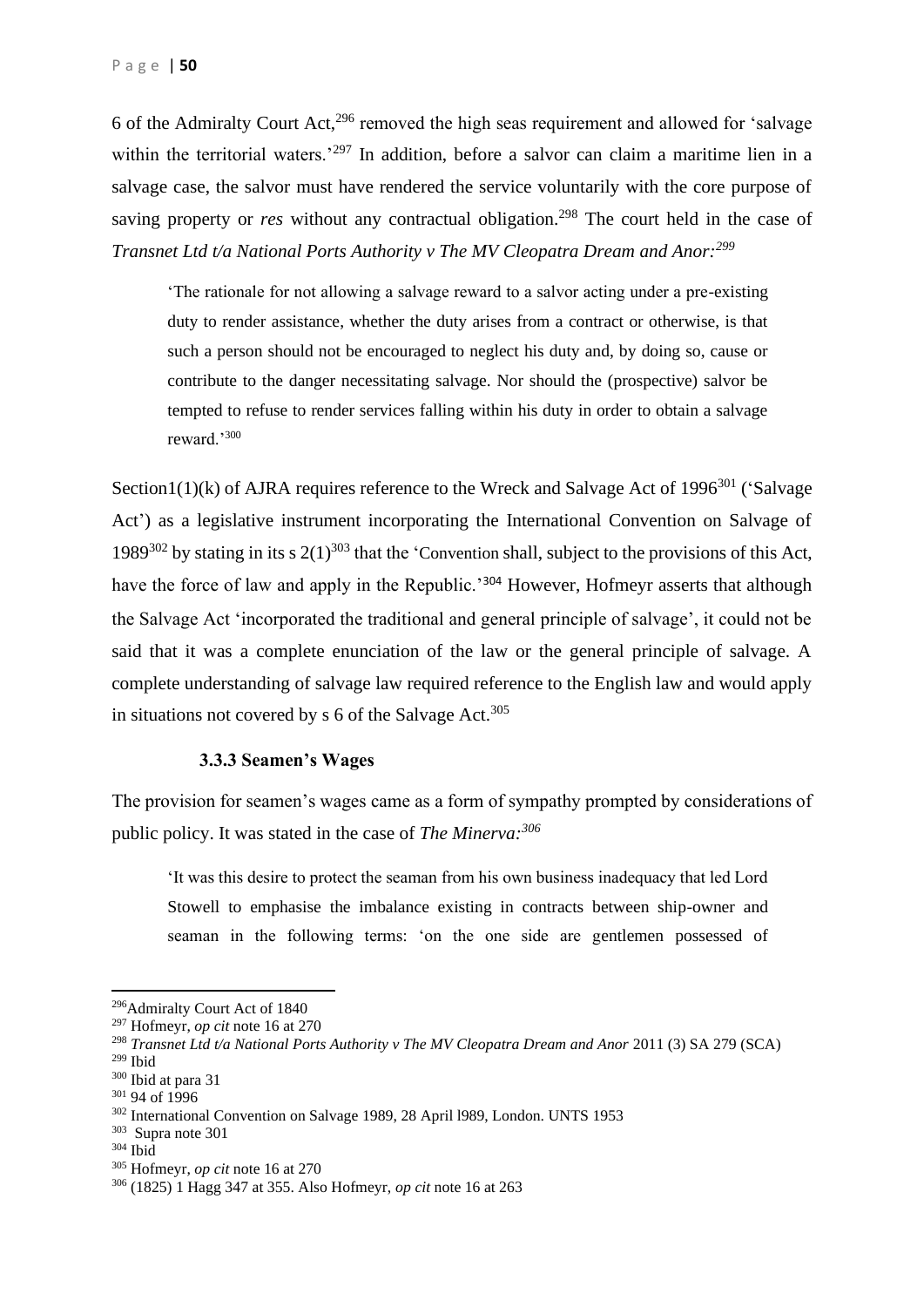wealth . . . conversant in business, and possessing the means of calling in the aid of practical and professional knowledge. On the other side, is a set of men, generally ignorant and illiterate, notoriously and proverbially reckless and improvident, ill provided with the means of obtaining useful information . . . and on all account requiring protection, even against themselves'.<sup>307</sup>

AJRA provides, in s 1(1)(s), that the court has admiralty jurisdiction in a matter:

'arising or relating to: the employment of any master, officer or seaman of a ship in connection with or in relation to a ship, including remuneration of any such person, and contributions in respect of any such person to any pension fund, provident fund, medical aid fund, benefit fund, similar fund, association or institution in relation to or for the benefit of any master, officer or seaman'.

Hofmeyr asserts that the definition reflects the jurisdiction applicable before the commencement of AJRA in respect of seamen's wages; thus, s 6(1) of AJRA would be applicable and thus English law determines the ambit of the lien.<sup>308</sup> Hofmeyr further asserts that the wage claims have always enjoyed the status of a maritime lien under the English law and still enjoy that status. The claim would fall under and enjoy the status of a maritime lien.<sup>309</sup>

## **3.3.4 Master's Wages and Disbursements**

The Admiralty Court did not originally have the power to adjudicate on the issue of a master's disbursement lien; however; s 10 of the Admiralty Court  $Act<sup>310</sup>$  conferred on the Admiralty Court the power to hear and determine such master's disbursements cases. The English law conferred lien status on master's disbursements and, through the application of s 6(1) of AJRA, master's disbursement claims enjoy the status of a maritime lien in South Africa. Section 1(1)(o) of AJRA, conferred admiralty jurisdiction in respect of 'payments or disbursements by a master, shipper, charterer, agent or any other person for or on behalf of or on account of a ship or the owner or charterer of a ship;'. Despite being included in a wider category of claims, it is Hofmeyr's assertion, that 'no lien will exist in respect of the wider jurisdiction based on [the fact] that the jurisdiction was extended by the incorporation of

<sup>307</sup> Ibid

<sup>308</sup> Hofmeyr *op cit* note 16 at 266

<sup>309</sup> Ibid

<sup>&</sup>lt;sup>310</sup> Admiralty Court Act of 1861. S10 provided for 'any claim by the master of any ship for disbursements made by him on account of the ship'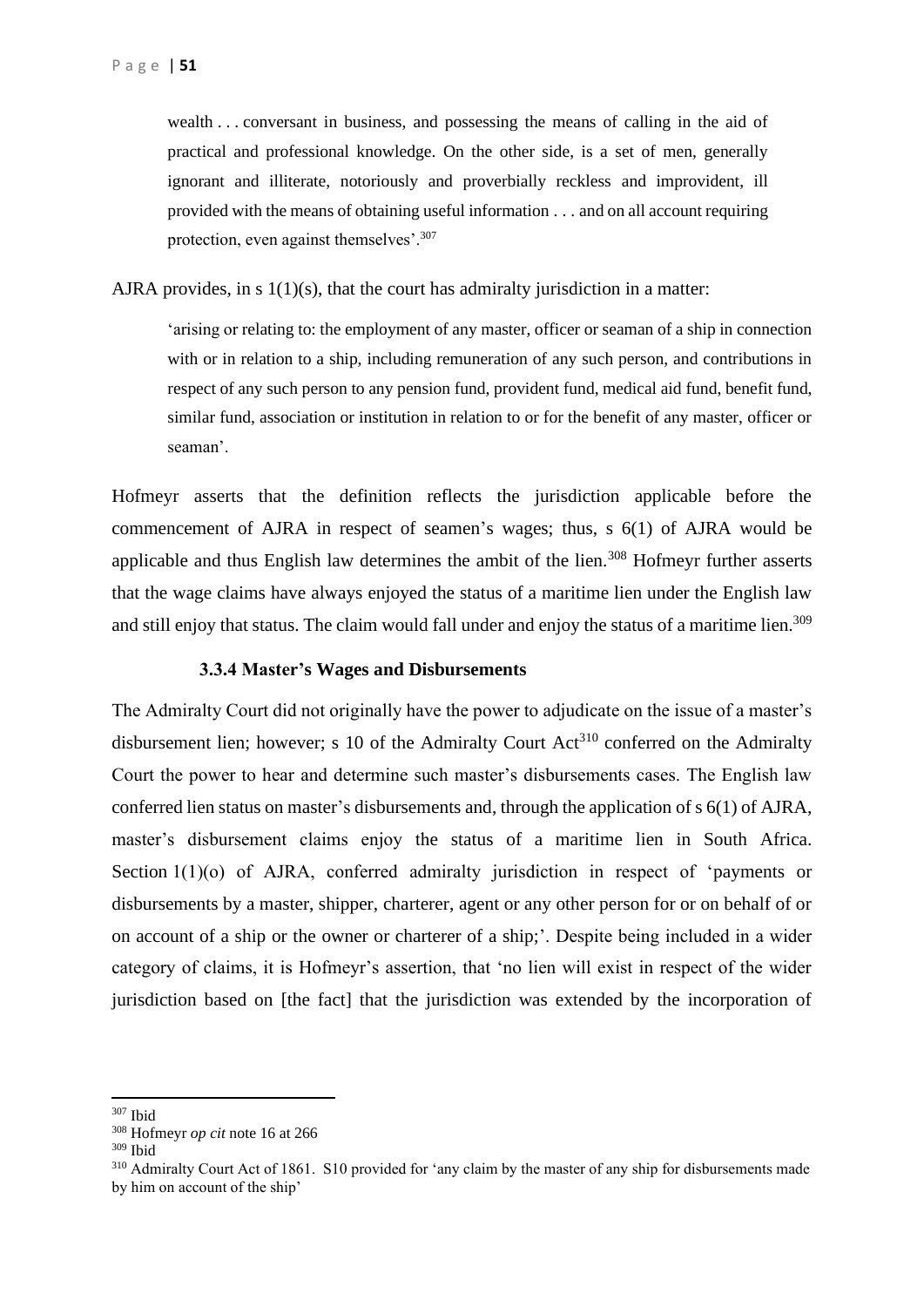disbursements on account of the ship and disbursements on account of the owner or charterer'.<sup>311</sup> In addition, s 143 of the Merchant Shipping Act<sup>312</sup> provides:

'that the master of a South Africa ship shall, so far as the case permits, have the same rights, liens and remedies for the recovery of his wages as a seaman has under the Act or by any law or custom and that such master shall, so far as the case permits, have the same rights, liens and remedies for the recovery of disbursements or liabilities properly made or incurred by him on account of the ship as he has for the recovery of his wages'.<sup>313</sup>

# **3.3.5 Bottomry and Respondentia**

This type of lien is now obsolete. There is no need to examine it further.

#### **3.4 Maritime Claims Recognised as Maritime Liens in Nigeria**

According to Olagunju,<sup>314</sup> Nigeria has adopted a system of maritime claims as set out by the International Arrest Convention of 1952.<sup>315</sup> In the case of *Mercantile Bank of Nigeria Ltd. v E.R. Tucker & Ors., The Bosnia 27,<sup>316</sup>* a maritime lien was defined as 'a claim or privilege upon a maritime *res* in respect of service done to it or injury caused by it and attaches to the *res* and travels with it into whosesoever possession the *res* comes'.<sup>317</sup> The maritime claims that give rise to maritime liens in Nigeria are expressly set out in terms of s  $5(3)^{318}$  of AJA as being:

- 1. Salvage;
- 2. Damage done by a ship;
- 3. Wages of master or a member of the crew;
- 4. Master's disbursements.

#### **3.4.1 Salvage**

Whilst Nigeria cannot be said to have departed from the basic principles of English law, it has partly developed its own principles of law. As seen above, salvage is any voluntary service rendered to save a vessel in distress from imminent danger or damage. Claims arising out of

<sup>311</sup> Hofmeyr, *op cit* note 16 at 268

<sup>312</sup> 57 of 1951

<sup>313</sup> Ibid

<sup>314</sup> Olagunju, *op cit* note 20 at 166

<sup>315</sup> Supra note 21

<sup>316</sup> NGA (1978), 1 NSC 428 (Bosnia)

<sup>317</sup> Ibid

<sup>&</sup>lt;sup>318</sup> This reads: 'In any case in which there is a maritime lien or other charge on any ship, aircraft or other property for the amount claimed, an action in *rem* may be brought in the court against that ship, aircraft or property and for the purpose of this subsection, maritime lien means a lien for: Salvage or damage done by a ship, wages of the master or of a member of the crew of a ship; of master's disbursements.'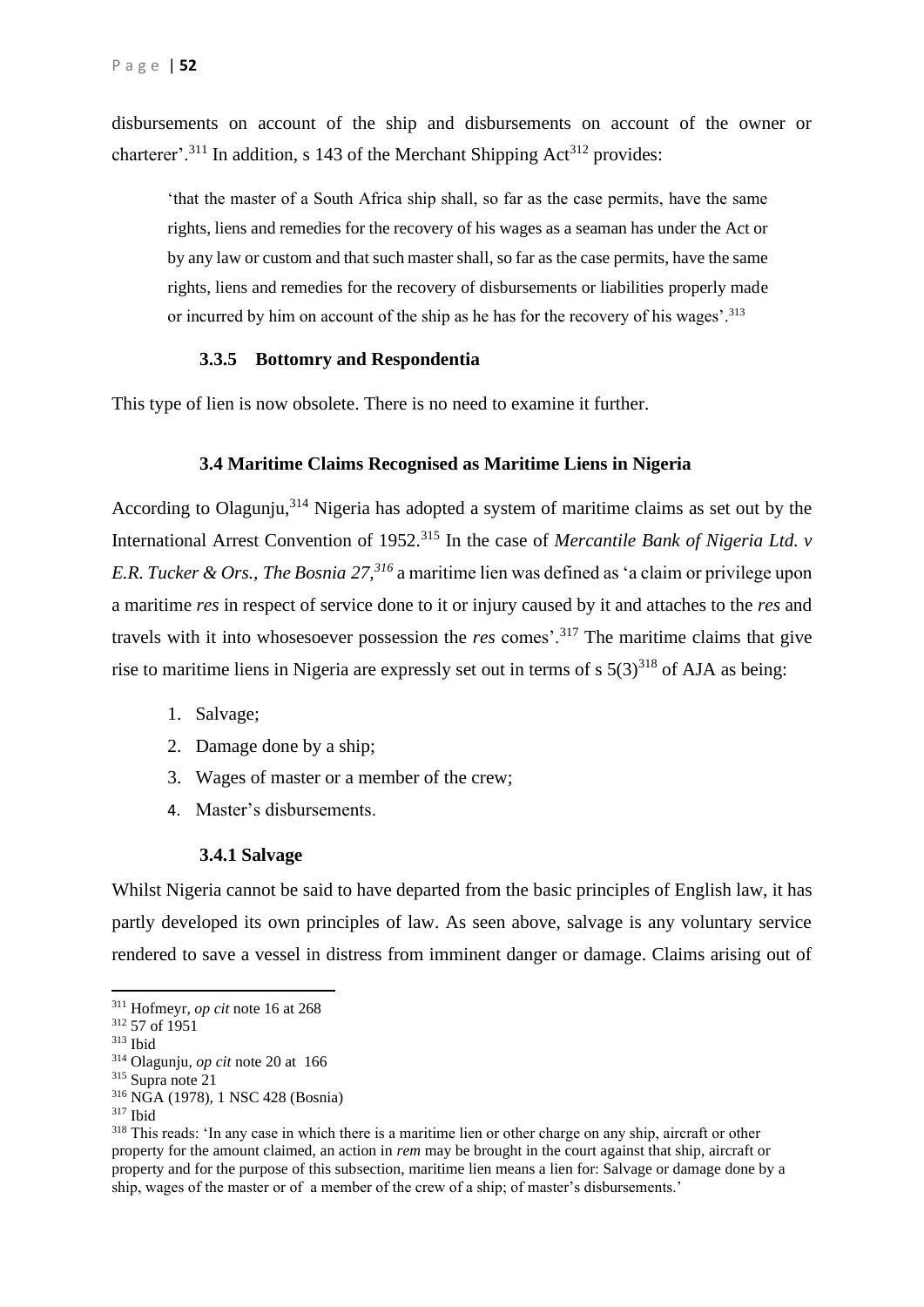such service fall under the category of salvage. The major legislative instrument in Nigeria regarding salvage is the Merchant Shipping Act  $(MSA)$ ,  $319$  and in particular, the provisions set out in s 215(j) and part xxvii of the MSA. In addition s  $2(3)(g)$  of AJA provides for salvage claims as maritime claims. Thus, s 388(1) of the MSA brought into being the application of the Brussels Convention (overtaken by the International Convention on Salvage of 1989) by Nigeria. For the service to be salvage, the salvage must be done voluntarily and the salvors must at least record some level of achievement regarding the service rendered.<sup>320</sup>

# **3.4.2 Damage Done by a Ship**

Clarke J in the case of *Berliner Bank, v C Czarnikow Sugar Ltd<sup>321</sup>* held that in cases of 'damage done by a ship' three criteria must be satisfied:

- 1. The damage must be caused by something done by those engaged in the navigation or management of the ship in a physical sense;
- 2. The ship must be the actual or noxious instrument by which the damage is done; and
- 3. The damage must be sustained by a person or property external to the ship'.

The first criterion arose for interpretation in the case of *Fournier v Ship Magaret Z,<sup>322</sup>* in which the court held that the damage done must occur by virtue of the active operation of the crew of the vessel. However, the major question remained whether it was only crew operation that qualified the damage as being done by a ship because the damage could have been caused by a passenger or other person onboard and navigating the ship. It has been suggested the jurisdiction of the court would be unlikely to be excluded in such a situation.<sup>323</sup>

In *Westminister Dredging Company v Adeyemi Ikeusan*<sup>324</sup> the plaintiff, who worked on deck lost his leg while discharging sand from a stationary dredger. The court held 'that a claim in tort of negligence committed in a ship comes squarely under paragraphs (d) and (f) of section 1 of the Administration of Justice Act 1956 (which is equivalent to s  $2(3)(a)$  and  $2(3)(c)$  of the AJA  $y^{325}$ . In order words, the court was confirming that this was a general maritime claim under s 2(3) and therefore the court has admiralty jurisdiction over such claims. However, what is not clear from the report of the decision is whether the court also categorised the claim as one giving rise to a maritime lien. I, therefore, submit that the plaintiff's injury was not

<sup>319</sup> No 27 of 2007, Laws of the Federation of Nigeria. 2007

<sup>320</sup> *The Cheerful* (1855) 11 PD 3; *Melamine v the San Onofire* (1925) AC 246, *The Killeena* (1881) 6 PD 193

<sup>321</sup> (1996) 2 Lloyds Rep at 293

<sup>322</sup> (1999) 3 NZLR 111

<sup>323</sup> Ibid

<sup>324</sup> (1985) NSC vol II 314

 $325$  Ibid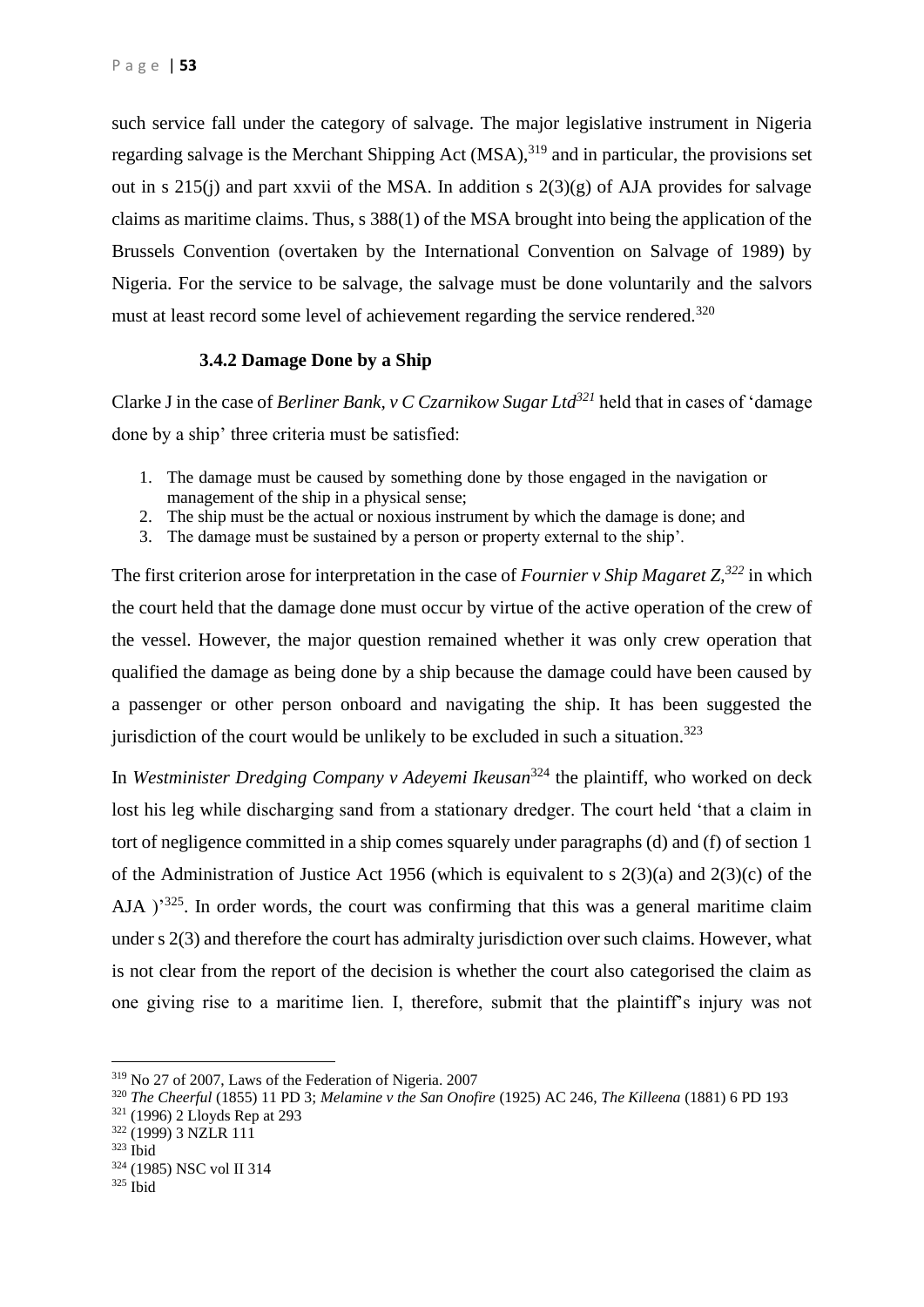conclusively caused by the ship but simply occurred while he was working on the ship. The reported facts did not provide sufficient details. However Nigeria is a party to the 1993 Maritime Liens Convention<sup>326</sup> and in terms of art  $4(1)(b)$  that a maritime lien includes 'claims' in respect of loss of life or personal injury occurring, whether on land or on water, in direct connection with the operation of the vessel.' By contrast, the maritime claim is not listed in the AJA as a maritime lien.

## **3.4.3 Wages of Master or a Member of the Crew**

The provisions of s  $2(3)(r)$  and s  $5(3)$  of the AJA<sup>327</sup> classify the wages of master and crew as maritime claims with further clarification in  $s \, 5(3)(c)$  of this claim's status as a maritime lien. The assertion is that both the crew's and the master's wages must be paid by the employer. It is not clear whether the obligation arises out of a contract of employment or the application of law, but what is certain is that the wages, dues, repatriation fee and allowances must be paid as a maritime claim and have the status of a maritime lien. In the case of *Joseph Eustace Fernando v Owners of M.V Rhodian Trader,*<sup>328</sup> 18 crewmembers of the *M.V Rhodian* brought an action *in rem* against the vessel for non-payment of wages. The owner in Lagos without adequate payment for the crewmembers abandoned the vessel.

The court held:

- 1. . . . that the crew had a valid maritime lien on the vessel and were entitled to an order for the sale of the vessel in satisfaction of their wages
- 2. That an allowance for food as well for repatriation expenses was equivalent to wages and therefore enjoyed a maritime lien
- 3. That in view of the provisions of section 1(1)(o), 3(4) and (6) of Administration of Justice Act 1956, which is similar in effect to the above section 5(3) of the Admiralty Jurisdiction Act of 1991, one month's salary in lieu of notice was allowable
- 4. And in view of the position that the vessel should proceed for sale in satisfaction of the judgment'.<sup>329</sup>

<sup>326</sup> Supra note 254

<sup>327</sup> AJA

<sup>328</sup> N.S.C vol II 339

 $329$  Ibid.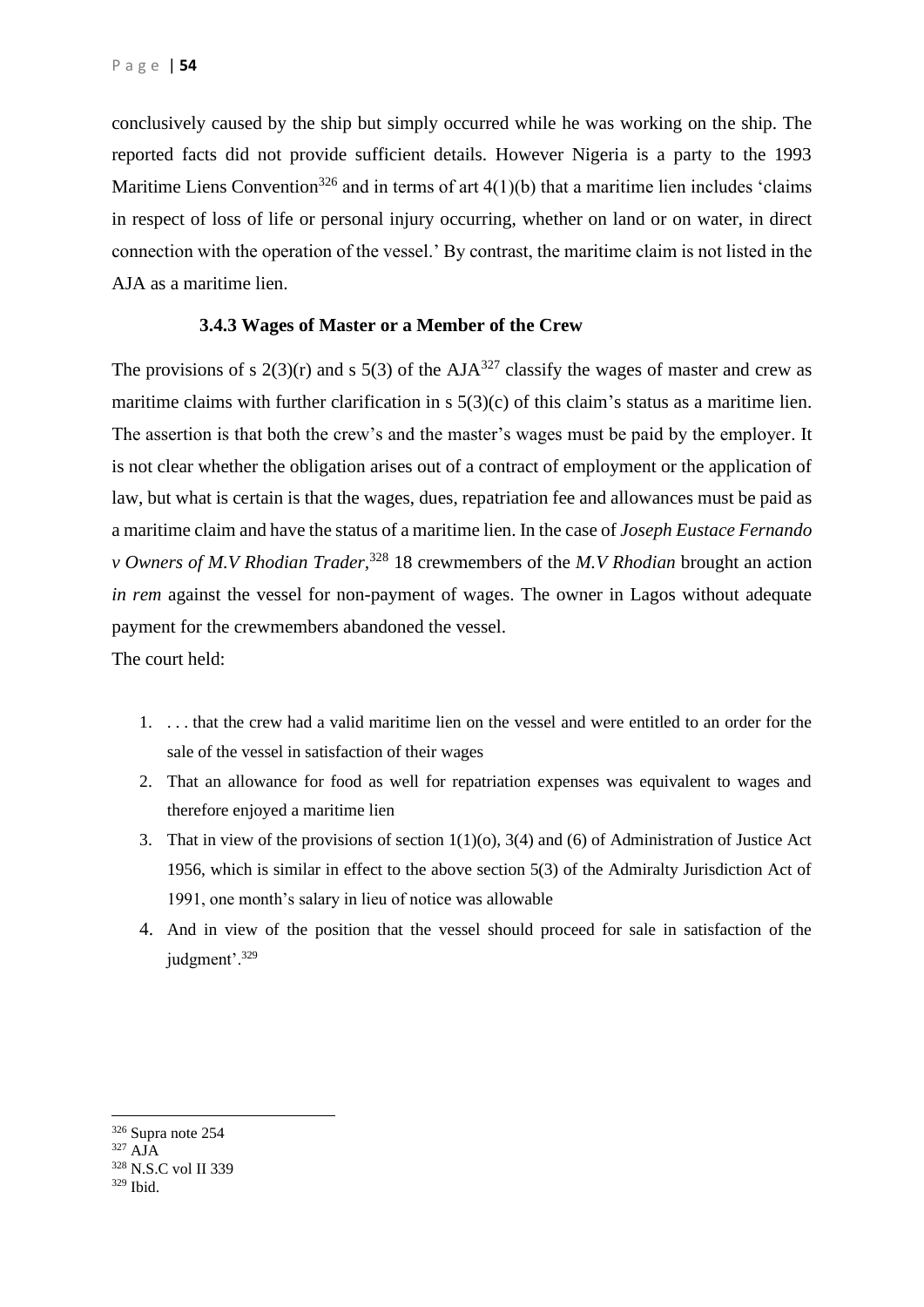### **3.4.4 Master's Disbursements**

Section 3(5)(d) of AJA, in explaining the type of maritime claims that amount to maritime liens classifies master's disbursements as a maritime lien. In the case of *M.V. Nikos,*<sup>330</sup> the captain and 18 crew members of the defendant's vessel brought an action *in rem* claiming jointly and severally from the defendant outstanding wages for between 8 and 24 months. The defendant, as an owner of the vessel, neither filed any pleading nor appeared at the trial to contest the claim. It was held that under s  $2(3)(r)$  of the AJA a claim by a master or a member of the crew of a ship qualified as a maritime lien within the jurisdiction of the Federal High Court of Nigeria.

### **3.5 Recognition of Foreign Maritime Liens in South Africa**

An important question is whether South Africa recognises foreign maritime liens as maritime claims that also enjoy the status of maritime liens under South African admiralty law. Booysen asserts the need for direct recourse to English law either, as it existed in 1890 in terms of the repealed CCAA or the AJRA, <sup>331</sup> The decision of the Privy Council in the case of *Bankers Trust International Ltd v. Todd Shipyard Corporation; The Halcyon Isle,<sup>332</sup>* dealt with whether a mortgage claim should take priority over a claim for the cost of ship repairs performed by 'necessaries men' (those in the business of providing goods and services to ships) in the United States. Under United States law, such a claim qualified as a maritime lien. Lord Diplock held that:

'English law (the lex fori) gives the maritime lien created by the lex loci contractus precedence over the appellants' mortgage. A maritime lien in English law has the result that the recognition of any new class of claim, arising under foreign law as giving rise to a maritime lien because it does so under its own lex causa, affects not only priorities but also the classes of persons who are entitled to bring an action in rem against a ship'.<sup>333</sup>

In the majority decision, it was held that the claim of the mortgagee outranked that of the shiprepairers. Whilst a maritime lien would normally take precedence over the mortgage or another

<sup>330</sup> *Capt Karadoukas Stergios v MV Nikos*, 4 NSC 315

<sup>&</sup>lt;sup>331</sup> Hercules Booysen. 'The Recognition of Foreign Maritime liens In South Africa Law; A Final Word by the Appellate Division' (1991) 40 (1) *International and Comparative Law Quaterly* at 151

 $332$  (1980) 2 Lloyd's Rep 325 (1980) 3 All E.R 197 (PC)

 $333$  Ibid at 235B-C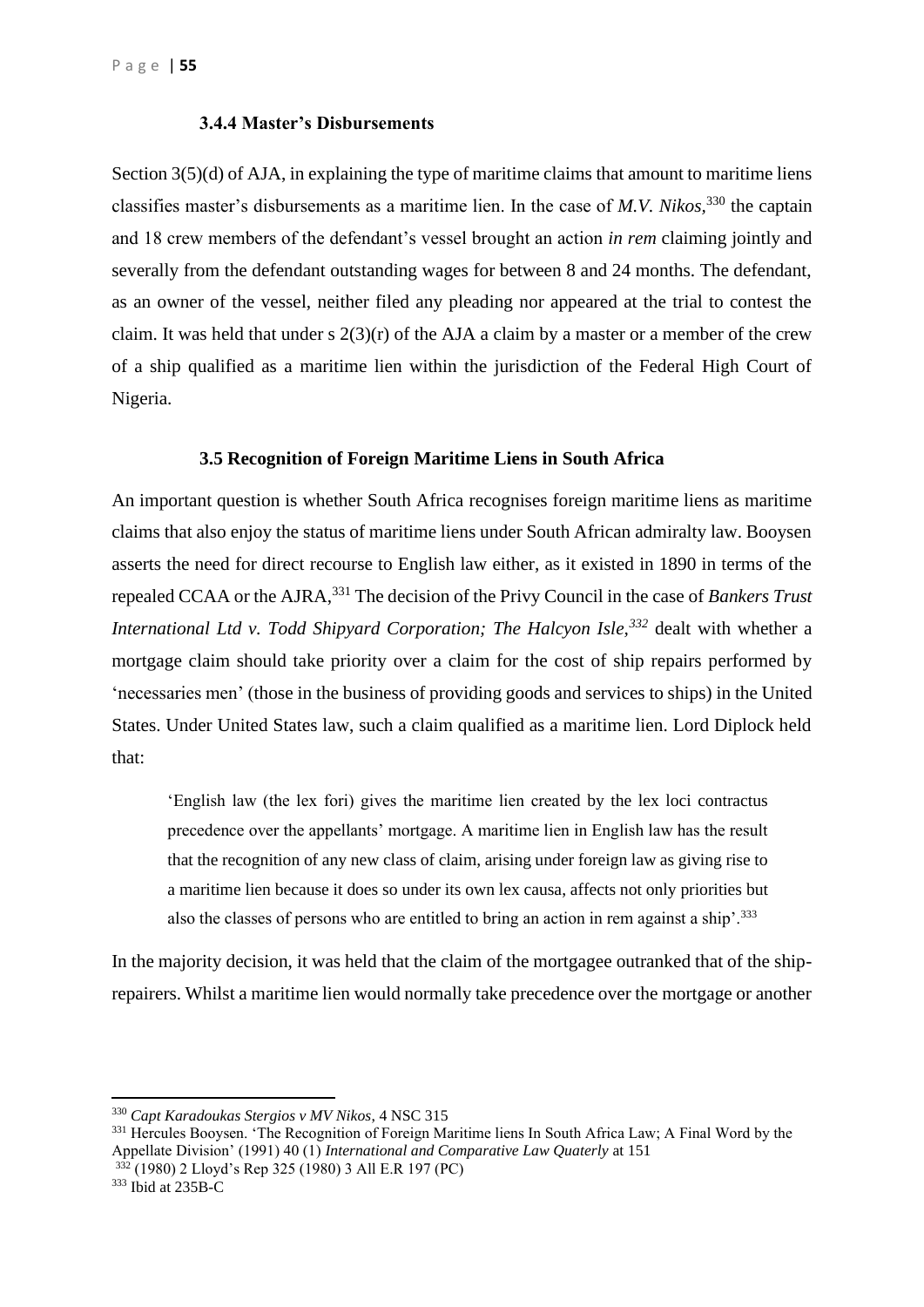claim, the problem lay in the fact that the lien had come about under New York law. Lord Diplock concluded:

'The English authorities . . . support the principle that, in the application of English rules of conflict of laws, maritime claims are classified as giving rise to maritime liens which are enforceable in actions in rem in English courts where and only where the events on which the claim is founded would have given rise to a maritime lien in English law, if those events had occurred within the territorial jurisdiction of the English court'<sup>334</sup>.

The decisions *of Transol Bunker BV v MV Andrico Unity and others*<sup>335</sup> and *Brady-Hamilton Stevedore Co and others v MV Kalantiao,<sup>336</sup>* deal with the issue of recognition of foreign maritime liens. The *Andrico Unity* deals with Argentinian law in respect of bunker oil supplied to the vessel while *MV Kalantiao* deals with stevedoring services in terms of the United States federal law. Surprisingly the court followed the precedent of the *The Halcyon Isle* and held that a 'foreign maritime lien not falling within one of the categories of lien recognised by the domestic rules of English law is not accorded the status of a maritime lien in an English court either for the purpose of founding an action in rem or for the purpose of ranking priorities<sup>'337</sup>. Thus, the position in South Africa is that a foreign maritime lien is not recognised in South Africa unless the facts would have given rise to a maritime lien if they had occurred in South Africa. This reasoning is based on the purpose of ranking priorities.<sup>338</sup>

# **3.6 Recognition of Foreign Maritime Liens in Nigeria**

Nigeria adopts the same position as South Africa by following the precedent of its former colonial master. According to Olagunju,<sup>339</sup> Nigeria still classifies the supply of necessities and services to a vessel as a maritime claim, but not a maritime lien, based on the English decision in the *Halcyon Isle.*<sup>340</sup> The English court held that the status of foreign maritime liens was a procedural matter and should be decided according to the *lex fori*. <sup>341</sup> This implies that where there is a foreign maritime lien the claims recognised under s 5(3) of AJA as maritime liens

<sup>&</sup>lt;sup>334</sup> Bankers Trust International ltd v. Todd Shipyard Corporation; The Halcyon Isle (1980) 2 Lloyd's Rep.325 at 41

<sup>335</sup> Supra note 68 and *Transol Bunker Bv V Mv Andrico Unity and others;Grecian-Mar Srl V Mv Andrico Unity And Others* [1989] 2 All SA 303 (A)

<sup>336</sup> 1987 (4) SA 250 (DCLD)

<sup>337</sup> *Transol Bunker BV v MV Andrico Unity and others* (1989) ZASCA 30:(1989) 2 All SA 303 (A) at 94-95 <sup>338</sup> Ibid

<sup>339</sup> Olagunju, *op cit* note 20 at 167

<sup>&</sup>lt;sup>340</sup> Supra note 332

<sup>341</sup> Olagunju, *op cit* note 20 at 167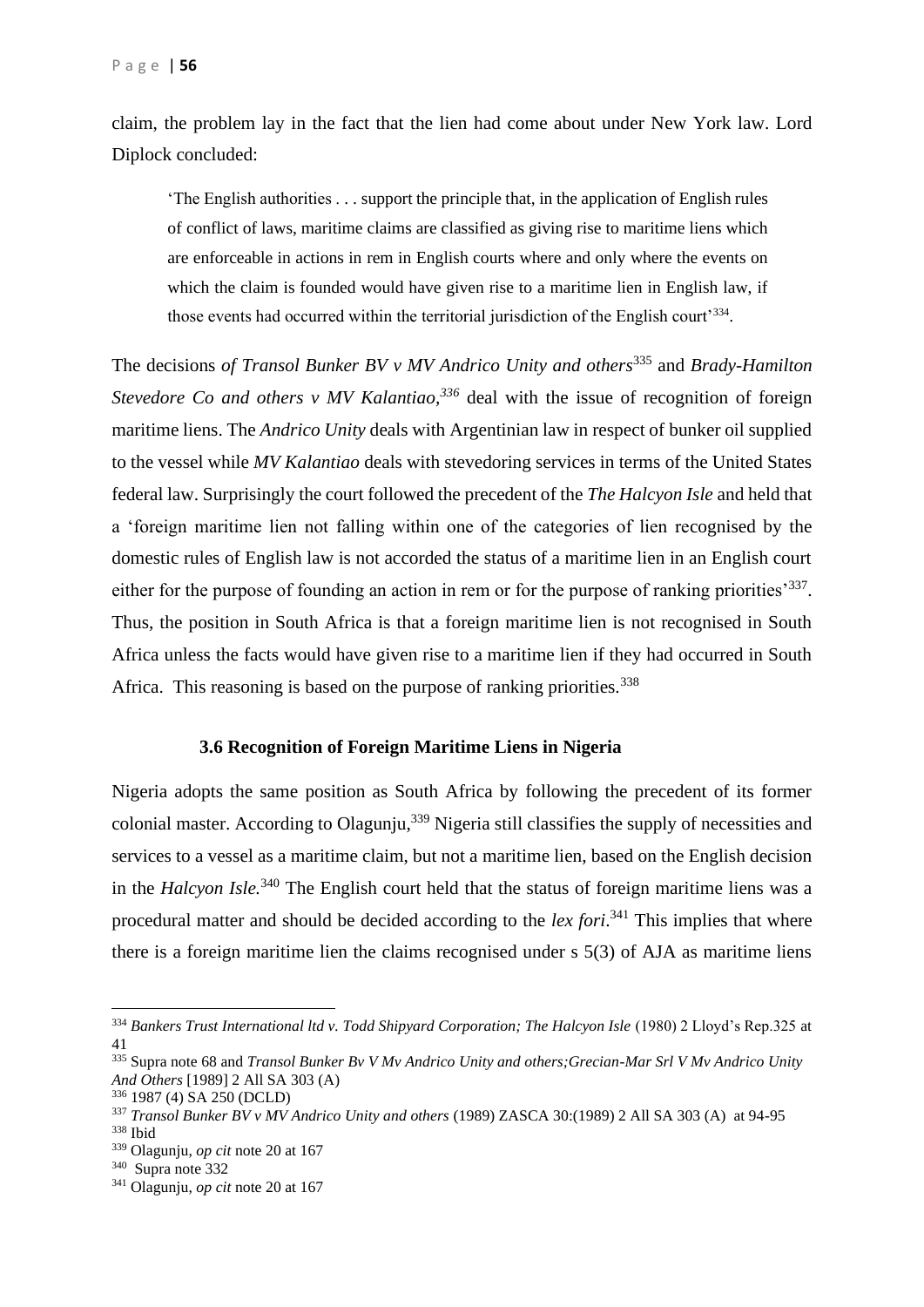will be ranked before that foreign lien. The same is applicable to Nigeria. Although Nigeria is not faced with a ranking problem, Olagunju asserts 'the necessity to alter its position' as no foreign claim on the supply of necessaries and services to the ship could rank above its own established maritime liens.<sup>342</sup>

# **3.7 The Importance of the Similarities of Maritime Liens in Both Jurisdictions**

Through the above discussion of what the maritime lien means in both jurisdictions, it can be denoted that both have interpreted and adopted the same set of maritime liens, following the English law. Although there is broadly uniformity as to which maritime claims enjoy maritime lien status, there are some slight differences. The 1993 Maritime Liens Convention extends maritime lien to include in its art 4(1)(d) 'claims for port, canal, and other waterway dues and pilotage dues'. In addition, in art 4(1)(e), 'claims based in tort arising out of physical loss or damage caused by the operation of the vessel other than loss of or damage to cargo, containers and passengers effects carried on the vessel' Moreover, both AJA and AJRA failed to provide for these as a maritime lien.

The Nigerian AJA in its s 2 retains the same phrase as England, namely, damage done by a ship. However, in South Africa, the AJRA provides for 'damage caused by or to a ship whether by collision or otherwise' making it broader than AJA and the traditional English law provision. Though Hare asserts that the change in words has not changed the definition,<sup>343</sup> then the question arises as to why the change? According to Hofmeyr as stated in 3.3.1 of this dissertation that the change in wording has not changed the definition and thus, interpretation must be guided by the English law.<sup>344</sup>

In the case of *Transol Bunker BV v MV Andrico Unity*<sup>345</sup> the court followed the English principle, based on the provision of section  $6(1)(a)$  of AJRA that the applicable law was the law which the High Court of Justice of the United Kingdom would have applied on 1 November 1983 which is the date of the commencement of AJRA. On this note, under the English law, the supply of bunkers does not give rise to a maritime lien. Moreover, another issue was on how the court approach the conflict of laws issue, given that the court was faced with a bunker contract that was subject to Argentine law, and Argentine law recognised a maritime lien over necessaries claims

<sup>342</sup> Ibid

<sup>343</sup> Hare, *op cit* note 46 at 62

<sup>344</sup> Hofmeyr, op cit note 16 at 30

<sup>&</sup>lt;sup>345</sup> Supra note 68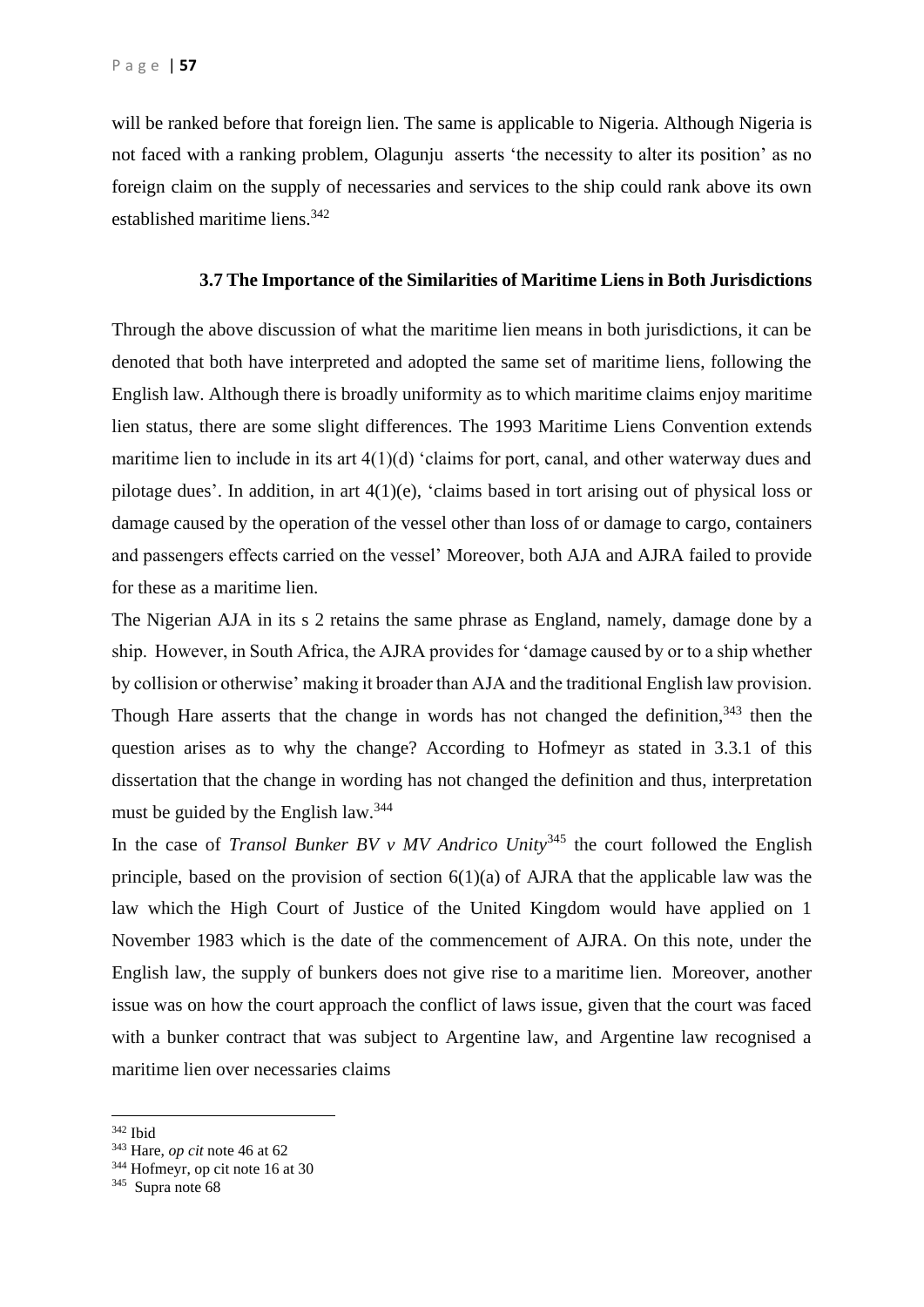The court expressed the position as follows:

'The issue for decision was whether a notional United Kingdom High Court exercising its admiralty jurisdiction on 1 November 1983 would have recognised the Argentine privileged credit as a maritime lien for the purpose of assuming jurisdiction in an action in rem despite the fact that the events which had given rise to the Argentine lien would not have give rise to maritime lien in English law if those events had arisen within the territorial jurisdiction of the English court and should South Africa be obliged to decide the matter in a similar fashion'

The court looked at the decision of the Privy Council in *Bankers Trust International Ltd v Todd Shipyard Corporation: The Halcyon Isle.<sup>346</sup>* It was held by the court that a foreign maritime lien would not be recognised and enforced if it would have arisen in circumstances that will not give rise to an English maritime lien even if they have occurred in the territorial jurisdiction of the English court.<sup>347</sup>

On this note, the advent of section  $6(1)(a)$  is applicable although the South African court is not bound by the decision of the English case however section 6 accommodates the English principle. Wallis,<sup>348</sup> when looking at the debate surrounding AJRA about the law to be applied, asserted that:

'…the early proposal of AJRA would have enabled the courts to develop a South African maritime jurisprudence with a good deal of flexibility based on Roman Dutch law, English admiralty law and the general concept of the law of the sea'

On this note, in order to establish a 'definite legal regime'<sup>349</sup> a compromise was reached in section 6(1) of AJRA that applies the English law with a little resort to the Roman Dutch law or any other sources. Moreover, section  $6(1)(a)$  compels the South African court to follow the English law. This was shown in the case of *Andrico Unity* which was whether the arrest of a ship should be set aside based on the fact that the arresting party did not have a maritime lien over the arrested vessel. Thus, Wallis<sup>350</sup> asserted that one would have thought that the question

<sup>348</sup> Wallis, *op cit* note 1 at 104

<sup>346</sup> Supra note 332

<sup>347</sup> Ibid.at 795

<sup>349</sup> Wallis, *op cit* note 1 at 105

<sup>350</sup> Wallis, *op cit* note 1 at 432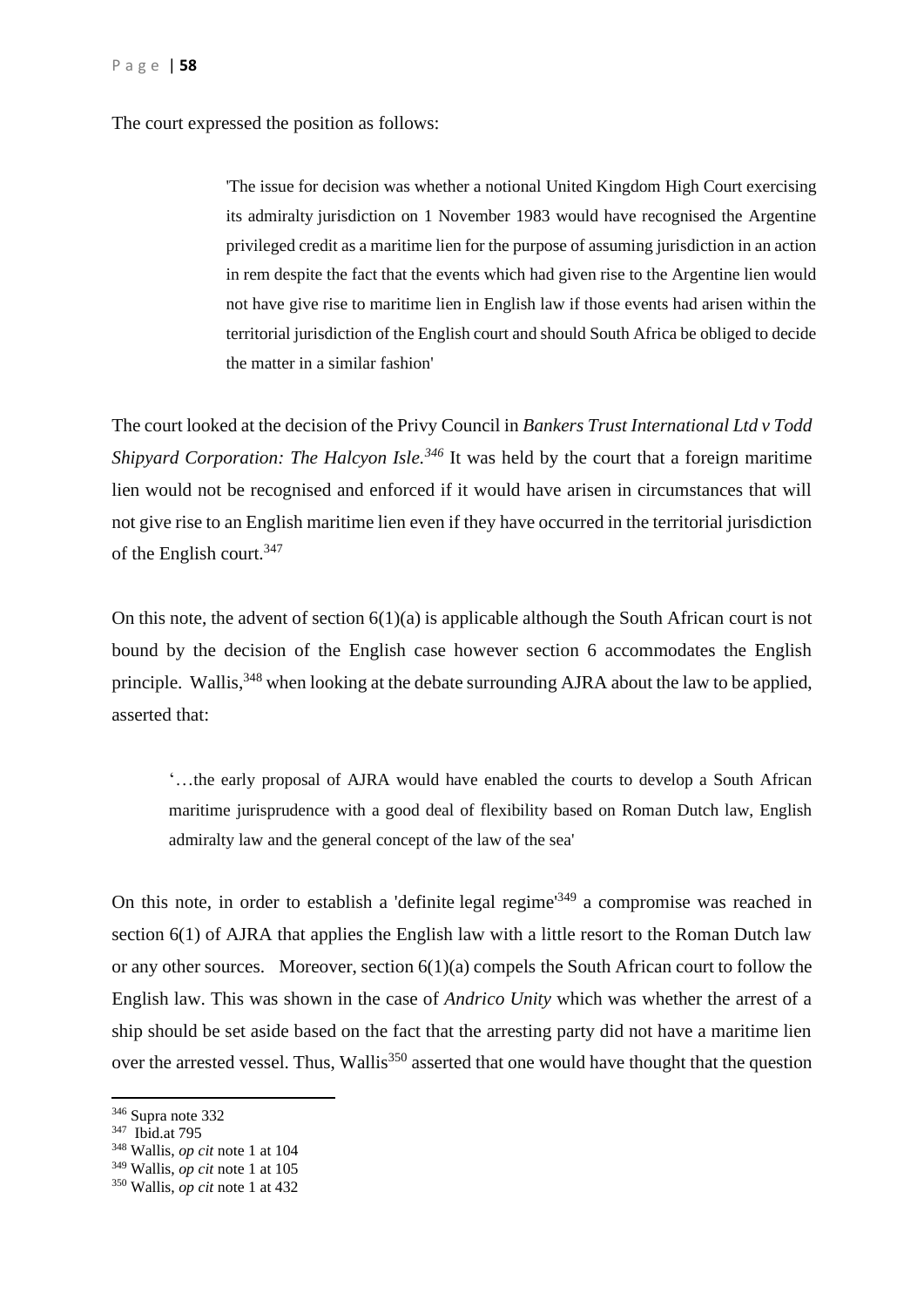whether the arrest made under AJRA was properly made should be a question under AJRA. However, the court had considered this point in the *Andrico Unity* and held that it was a case that would have fallen under the pre-1983/AJRA jurisdiction. It was a case which would have afforded the court jurisdiction under the CCAA because the jurisdiction of the CCAA included the jurisdiction to hear a case of an action in *rem* that is based on a maritime lien. The court held:

> 'The issue relates to the right of the claimant to pursue a certain remedy, viz an action in rem, rather than the jurisdiction of the court to entertain the suit. And even if the result of the Court deciding that no maritime lien exists can be regarded in effect as a denial of jurisdiction, a Court always has jurisdiction to determine its own jurisdiction.'<sup>351</sup>

On this note, according to Wallis<sup>352</sup> who stated that 'the choice is between following slavishly and passively the English courts or having our own 'vibrant and evolving admiralty jurisdiction' it can be denoted that the court was presented with an opportunity to follow its own law in the case of *Andrico Unity* but failed by following the English principle. Moreover, both jurisdictions follow the English law, but the question raised by criticism of the *Andrico Unity* case is whether this should be the approach followed.

#### **3.8 Conclusion**

The nature and definition of a maritime lien are not straightforward, but courts have developed a number of principles to give a precise meaning to the recognition of maritime liens. However, irrespective of the question remains whether South Africa and Nigeria have given different meanings to maritime liens. This chapter shows that both countries are still tied to the British interpretation of a maritime lien. The characteristics of maritime liens in both countries are the same, to the effect that the lien travels with the vessel until payment is made to settle the debt, of who is in the possession of the vessel. Similarly, both countries failed to recognised foreign maritime lien as part of its maritime lien based on the principle of the English law.

<sup>351</sup> Supra note 68 at 335B-C

<sup>352</sup> Wallis, *op cit* note 1 at 436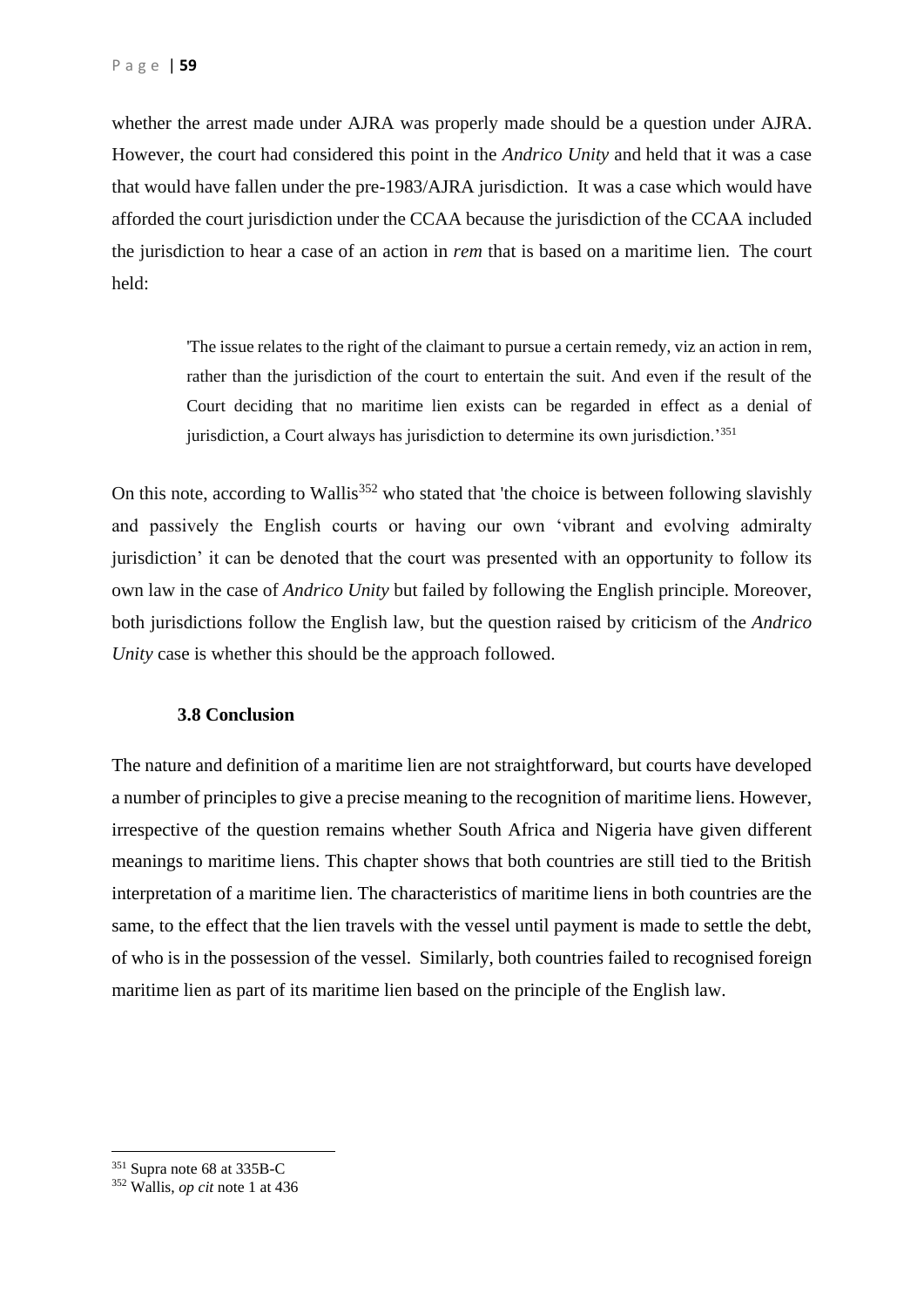# **CHAPTER FOUR**

# **Statutory Liens**

# **4.0 Introduction**

This chapter will deal in detail with what constitutes a statutory lien. As shown in chapter 3, an action *in rem* can be against the ship where the maritime claim constitutes a maritime lien. However, there is another situation in which a maritime claim can be brought by action *in rem*, and this is where the owner of the vessel might be personally liable in respect of the maritime claim. Accordingly, it is necessary to examine the concept of a statutory lien in South Africa and Nigeria.

# **4.1 Statutory Lien in South Africa**

Like other common law countries, in the absence of maritime lien, the claimant must establish that the owner of the property (*res*) would be liable *in personam*; however, this did not mean that the proceeding had to be in *personam,* but that if the claimant could not arrest the *res* under a maritime lien, the claimant should be able to proceed in circumstances where the owner of the *res* would be liable in an action in *personam* in respect of the maritime claim. Thus, s 3(4)(b) of AJRA provides for a situation in which 'the owner of the property to be arrested would be liable to the claimant in an action *in personam* in respect of the cause of action concerned'. This procedure is described as being tantamount 'to pursuing a single claim before a single court'.<sup>353</sup> In addition, academics describe this as a statutory right *in rem<sup>354</sup>* and it greatly expands the availability of the action *in rem* procedure from the six maritime liens (*supra in chapter 3*) to any maritime claim arising in respect of the vessel for which the owner is personally liable.<sup>355</sup>

# **4.2 Statutory Lien in Nigeria**

The nature of the statutory lien or general maritime claim in Nigeria arises from the application of English law when Nigeria was colonised by the British. The Administration of Justice Act, which was used during the colonial era, still maintains some recognition in the Admiralty

<sup>353</sup> Wallis, *op cit* note 1 at 479

<sup>354</sup> Hare, *op cit* note 46 at 33

<sup>355</sup> Ibid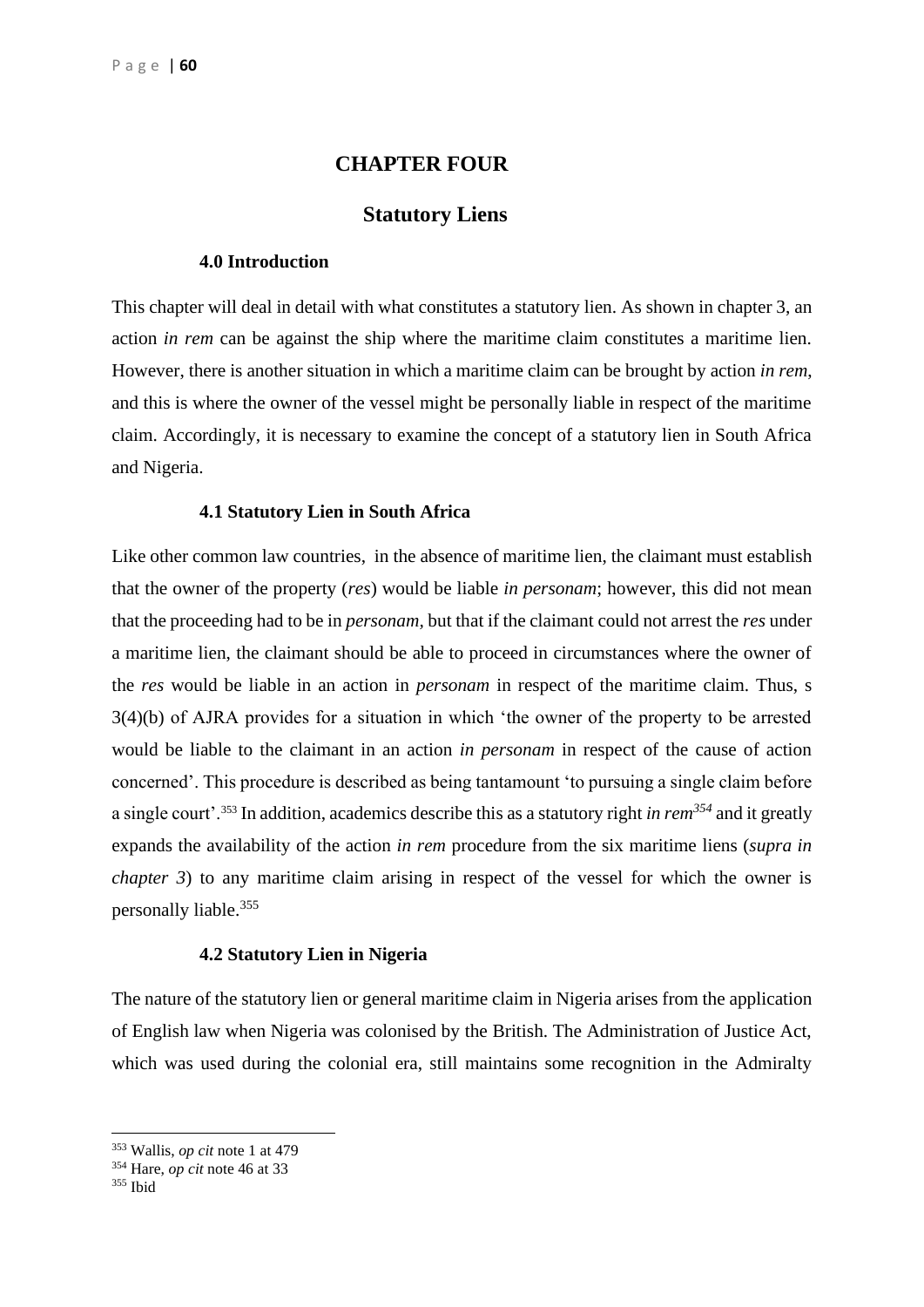Jurisdiction Act (AJA). According to Olagunju,<sup>356</sup> the statutory lien originated from the statute and extends the admiralty jurisdiction of the Federal High Court to claims that would not have fallen under the classes of maritime lien recognised by the court (as described in chapter 3). Thus, a statutory lien constitutes the remainder of the maritime claims listed in section 2 of AJA. In addition, whilst the provision of s5(4) of AJA has a provision similar to s 3(4)b of AJRA, a close interpretation reveals a more complicated meaning. This will be examined later in this chapter.

Statutory liens in South Africa and Nigeria share the same origin; however, there is a category of statutory lien that has been interpreted differently in the two countries. It is paramount to examine those sets of claims and how the courts have interpreted them in their respective jurisdictions.

## **4.3 The Interpretation of Some Statutory Liens in South Africa**

In this section, I will consider  $1(1)(g)$ , (h) and (ee) of AJRA

On the face of it, the provisions of s  $1(1)(g)$  and (h) of the AJRA bear similar meanings but can be better understood if mutually examined from the same perspective. Hence, both provisions will be analysed concurrently. Section1 $(1)(g)$  provides for:

> [L]oss of or damage to goods (including the baggage and personal belongings of the master officers or seamen of a ship) carried or which ought to have been carried in a ship, whether such claim arises out of any agreement or otherwise.

Section (1)(1)(h) refers to 'the carriage of goods in a ship, or any agreement for or relating to such carriage'

According to Hofmeyr, the provisions extend the jurisdiction that was in existence by virtue of s 6 of the Admiralty Court Act of 1861 prior to the commencement of AJRA.<sup>357</sup> Claims referred to in subsection (g) overlap with those in subsection (h); however, closer interpretation connotes that the goods must be carried on board the ship when the damage occurred. Section  $1(1)(g)$  first specifically mentions 'loss or damage to goods' that were 'carried ... in a ship,' and includes the situation where the goods 'ought to have been carried in a ship'. This poses the question of whether the intention of the legislature envisaged damage to goods that ought to have been carried on board the ship but did not reach the ship. Hofmeyr asserts that the

<sup>356</sup> Olagunju, *op cit* note 20 at 319

<sup>357</sup> Hofmeyr, *op cit* note 16 at 32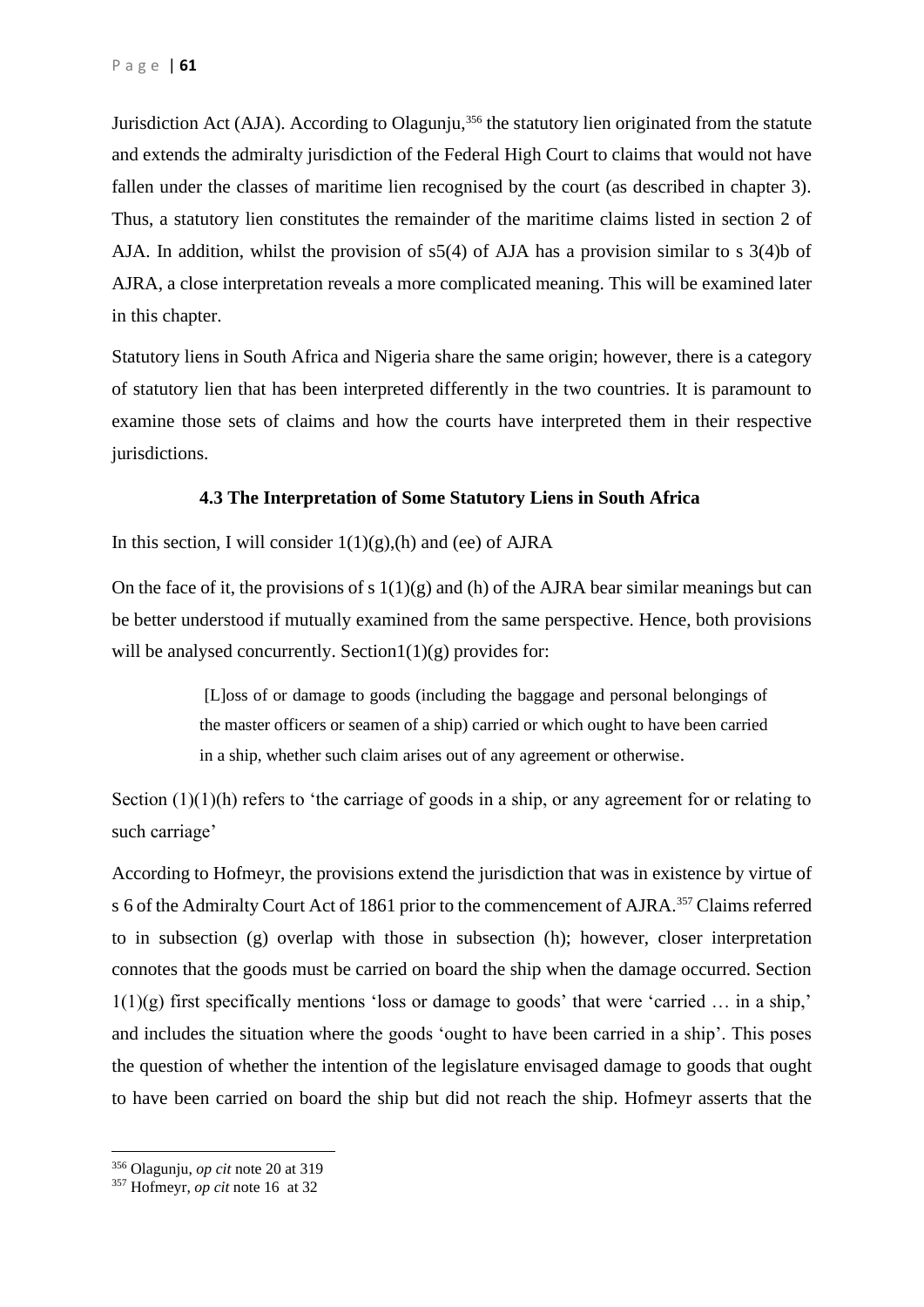section covers goods that were not loaded on board but 'should have been loaded'.<sup>358</sup> However, the section refers to 'damage to goods carried in a ship', which did not need further interpretation because the damage to goods that were on board the ship would be subject to being a maritime claim.<sup>359</sup> Contrarily, the question arises whether damage to goods that had been previously carried on board the ship would qualify as a maritime claim if the damage occurs after discharge. Hofmeyr asserts that whilst the goods would have lost the maritime connection because the goods might have been sold or moved by multimodal modes of transport, the goods still fell under the jurisdiction of the AJRA. <sup>360</sup> However, this has not be discussed further by other scholars in South Africa.<sup>361</sup>The opening paragraph of s 1(1) employs the phrase in relation to maritime claims as 'arising out of or relating to', connoting that the damage must relate to or arise from maritime claims. Hofmeyr states that the phrase is useful for interpreting the context of s 1(1) of AJRA. In the case of *Minesa Energy (Pty) Ltd v Stinnes International AG.<sup>362</sup>* dealt with the transportation of coal in which the applicant sold coal to the respondent whereafter the coal was shipped to Spain. However, the respondent did not pay the full purchase price, claiming set-off due to delay that occurred during the loading of the coal, amounting to damages for demurrage. The court had to decide whether the claim for 'payment of purchase price' by the applicant constituted a maritime claim under the AJRA. The judge held:

> It seems to me to be irrelevant that the coal was conveyed by sea to Spain. That is a mere incident of the contract . . . .The claim arises out of an agreement which, it is true, refers to the carriage of the coal by sea, but that is not, it seems to me, enough to make it a maritime claim. I cannot believe that the mere claim for the purchase price of goods, which happen to be delivered by sea, can constitute a maritime claim. It must surely be a claim touching the carriage by sea in order to fall within subpara (h) . . . [T]he applicant's claim does not arise out of an agreement for the carriage of goods in a ship. The purpose of the contract was sale, not carriage. The latter was referred to as a part of the duty to deliver . . . . [T]he provisions relating to loading, payment of demurrage and so forth in the contracts of sale are not in themselves agreements of carriage. They are merely provisions regulating the applicant's duty to deliver to the vessel nominated by the respondent . . . . Hence I

<sup>358</sup> Ibid

<sup>359</sup> Ibid

<sup>360</sup> Ibid

<sup>&</sup>lt;sup>361</sup> I have searched using all searching engine that I am privy to by the law faculty. Juta, istor, nexis, text books, including that on an associated ship by Judge Malcom Wallis and Hofmeyr texts books but in futility <sup>362</sup> 1988(30 SA 903 (D)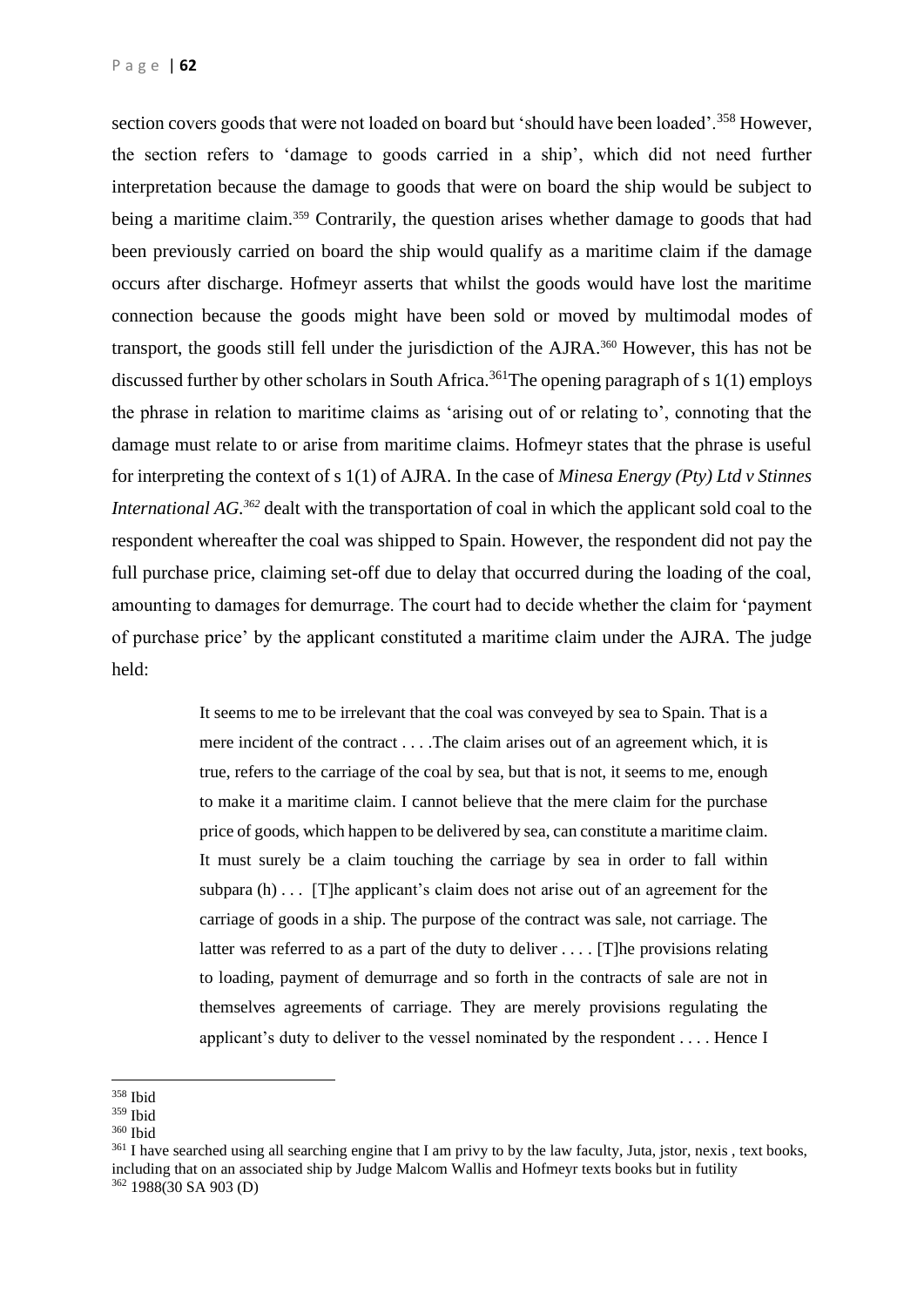conclude that the applicant's claim does not even relate to the carriage of goods in a ship. It arises out of an agreement for, and relating to, the purchase and sale of goods. 363

Thus, the phrase 'arising out of or relating to' has been considered in a number of cases like the case of *Peros v Rose<sup>364</sup>* or *Kuehne & Nagel (Pty) Ltd v Moncada Energy Group SRL. <sup>365</sup>* The case of *Kuehne & Nagel v Moncada Energy,* concerned an application for edictal citation and substituted service., The applicant was seeking for payment under two 'demand guarantees.' The applicant shied away from attaching the local property of the respondent, who was a *peregrinus* to the court and South Africa, but relied on the consent clause provision in the demand guarantees and instituted action before Gauteng Local Division court. However, the respondent disputed the court's jurisdiction by asserting that the claim was a maritime claim. Hence the court lacked jurisdiction to hear the case.

The respondent's subsidiary company in South Africa entered into two forwarding service agreements on the 13 November 2012 and 13 November 2013, respectively. It was agreed by the applicant that the claims in both agreements would be maritime claims as specified in s 3(1) of AJRA which states that any maritime claim could be enforced by an action in *personam* read with s 1(1)(p) and (i). On 13 November 2012, the subsidiary parent company in Italy (respondent) issued two documents called the 'parent company guarantees' which detailed the company as the principal obligator. Thus, when the respondent subsidiary company in South Africa failed to pay the fee, the applicant wrote the principal obligator in Italy. However, it was argued by the applicant that the claims could not be a maritime claim and did not arise out of or relate to the remuneration of a forwarding agent; rather it was the applicant's underlying claims against the subsidiary that arose out of or related to the remuneration of the forwarding agent. Contrarily, the respondent argued that the claim was a maritime claim in that the claim arose out of or related to the remuneration of a forwarding agent.

An important set of interpretative guidelines were set out on what constitutes a maritime claim. The court has to look at the grammatical meaning of the claim as the starting

<sup>363</sup> Ibid

<sup>364</sup> Supra note 157 This case has been discussed in Chapter 2

<sup>365</sup> Supra note 170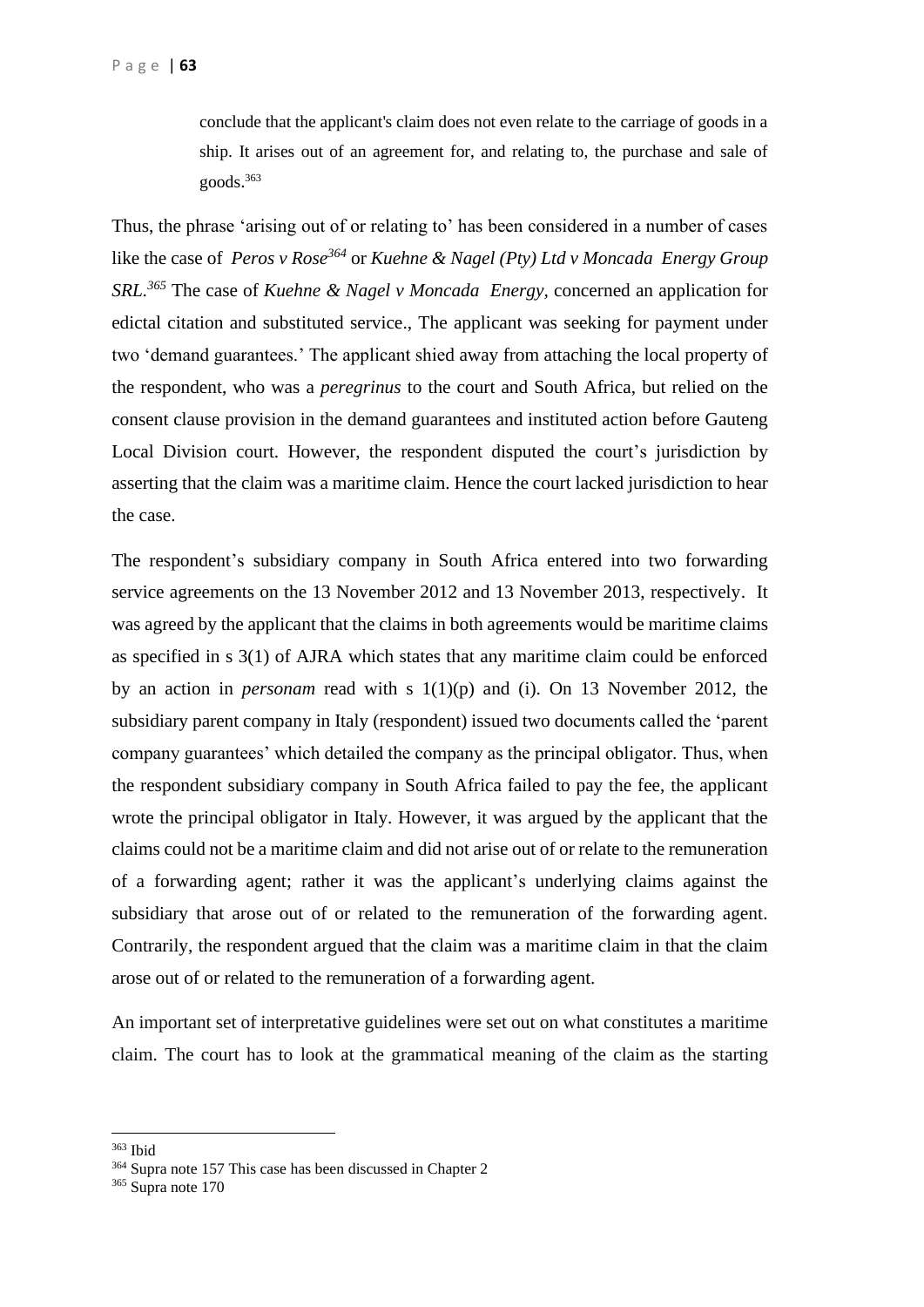point, as envisaged by the constitutional court.<sup>366</sup> In the claim before the court, under  $1(1)(p)$  the question was thus: Does the claim 'relate', using the grammatical meaning, to the remuneration of a forwarding agent? It was asserted that the claim related to the remuneration of a forwarding agent based on the interpretation and the meaning in the Webster's Unabridged Dictionary that the word 'relate' means to 'to bring into or establish association, connection, or relation: to relate events to probable causes.' However, one must not take into consideration the wideness of the meaning without considering the intention of the legislature which means that the interpretation of the AJRA should be done purposively in order to give effect to the purpose for which it was established. The court reasoned that the legislature made use of the word 'relating to' based on the fact that admiralty jurisdiction 'imports a specialized field of the law<sup>367</sup> which connects several issues with admiralty law that can only be decided by the court having jurisdiction. Thus, considering the meaning of the interpretation, the court also held that although there are several issues connected to admiralty jurisdiction, there should also be a limitation to the concept. This means those issues that are not connected to the admiralty jurisdiction should not be decided by the court when exercising its admiralty jurisdiction.

One of the references made in the reasoning is to Hofmeyr<sup>368</sup> where he asserted that AJRA and the Admiralty Jurisdiction Regulation Amendments Act of 1992 have expanded the boundaries of the admiralty jurisdiction than what was inherited from the English Admiralty law. In which I totally agree that these boundaries must not be stretched too far in order for the country not to have a diluted of well-recognised principles.

Furthermore, the court refers to the quotes of Hofmeyr<sup>369</sup> in the case of *The Sandrina*<sup>370</sup> that the reference to ' relating to', requiring that there must 'be some reasonably direct connection with such a maritime activities'. Thus considering the above interpretation the court reasoned that there must be 'a legally relevant connection'<sup>371</sup> between the claim being made and the object which the claim is required to relate for the purpose of the definition of a maritime claim. The claim and its object must be related either in procedural or substantive law.

<sup>366</sup> *Cool Ideas 1186 CC v Hubbard and Another,* 2014(4)SA 474(CC) at 28

<sup>367</sup> Supra note 170 at 27

<sup>368</sup> Hofmeyr, *op cite* note 16 at 21

<sup>369</sup> Hofmeyr, *op cite* note 16 at 33

<sup>370</sup> (1985)1 Lloyd's Rep 181 (HL)

<sup>371</sup> Supra note 170at 30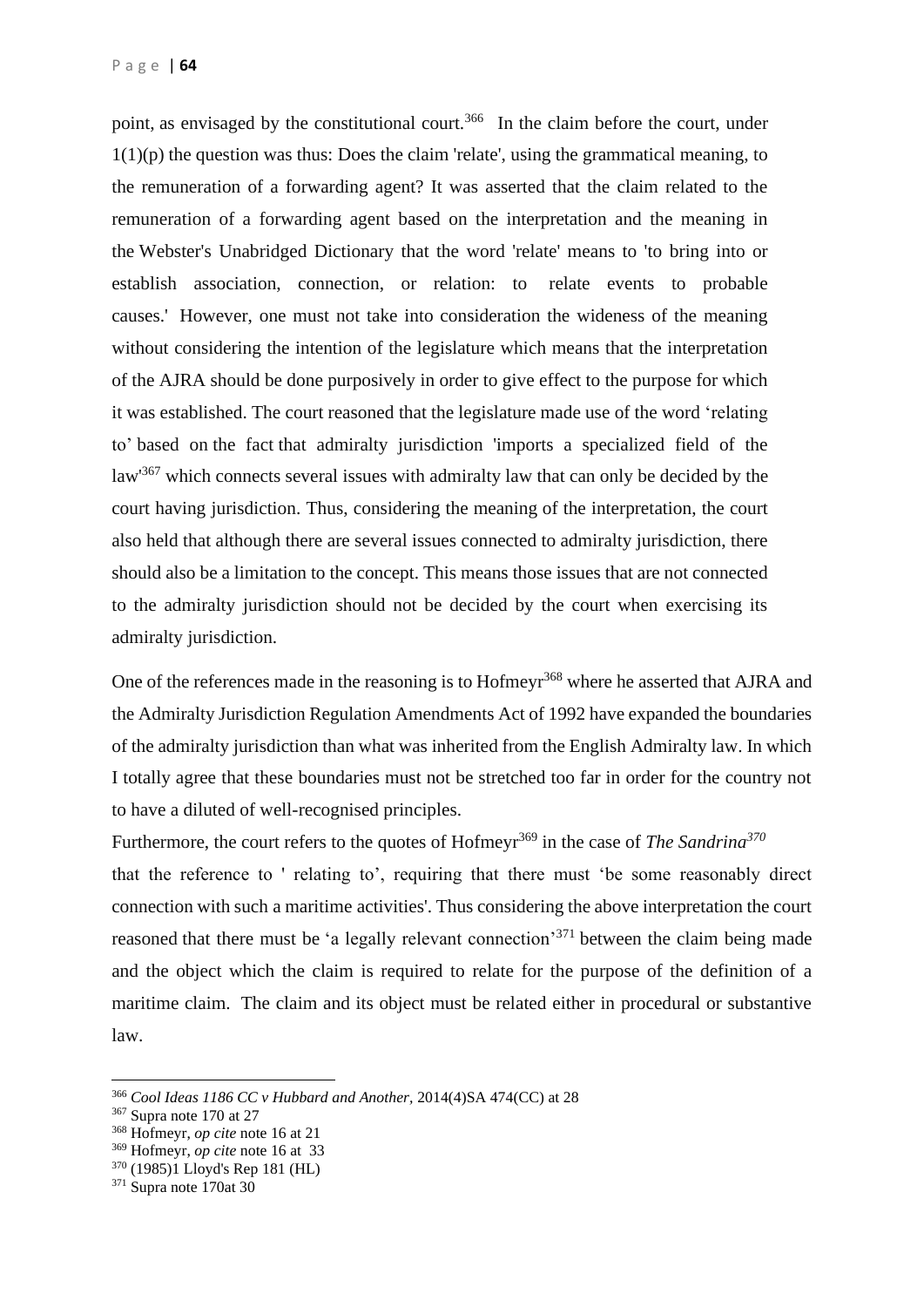On this note, the applicant relied on the case of *Repo Wild CC v Oceanland Cargo Terminal (pty) Ltd,* <sup>372</sup> *and MFV El Shaddai, Oxacelay and Another v MFV El Shaddai*  and Others,<sup>373</sup> that a restrictive approach should be taken<sup>374</sup>. In *Repo Wild* the plaintiff (Repo Wild) sued the defendant for damages arising from a contractual obligation to insure a shipping container that would be transported to Johannesburg. However, this shipping container was to remain in Kazerne until the plaintiff gave further instructions for it to be moved to Durban for further transportation to Shanghai. Nevertheless, when in transit one of the containers got lost which made the plaintiff suffer damages. Again, the issue was whether it was a maritime claim or not. he learned Judge held that an agreement between the parties is just an agreement for the conveyance of goods and the fact that they have agreed to convey the goods by sea in the future does not have a bearing in the terms of the agreement.<sup>375</sup> On this note, the claim was not relevant to the container.

Furthermore, the issue was raised again in the case of *MFV El Shaddai, Oxacelay and Another v MFV El Shaddai and Others <sup>376</sup>* in which two applicants had lent out money to a shipowner for him to carry out a business around the South Africa coast. Hence, an acknowledgment of debt was signed by the debtor which stood for repayment. Nevertheless, based on the undertaking the applicants instituted an action in Montevideo, Uruguay, against the defendant, and pending the decision, the applicant also moved to South African High Court exercising its admiralty jurisdiction to apply for an arrest of ship to provide for security. The arrest was granted.

In addition, in delivering the judgment in South Africa, the learned judge came across the judgement in Montevideo Uruguay which favoured the applicant. Thus, the judge examined the judgement in Montevideo, Uruguay, to determine whether it was 'related to' a maritime claim for s  $1(1)$  (ee) of AJRA. The judge referred to Hofmeyr<sup>377</sup> and took a restrictive interpretation of maritime claims held that the underlying nature of the claim is a loan in which the loan has given the defendant the benefit to carry out business in South Africa hence it did not render the nature of the loan as a maritime claim.<sup>378</sup>

<sup>372</sup> Case No. 23044/2010 unreported case (14 November 2013)

<sup>373</sup> 2015 (3) SA 55(KZD)

<sup>374</sup> Supra note 170 at 15

<sup>375</sup> *Repo Wild CC v Oceanland Cargo Terminal (pty) Ltd* Case No. 23044/2010 at 37

<sup>376</sup> 2015 (3) SA 55 (KZD)

<sup>377</sup> Hofmeyr, *op cit* note 16 at 21

<sup>378</sup> *MFV El Shaddai, Oxacelay and Another v MFV El Shaddai and Others* 2015 (3) SA 55 (KZD) at 41-42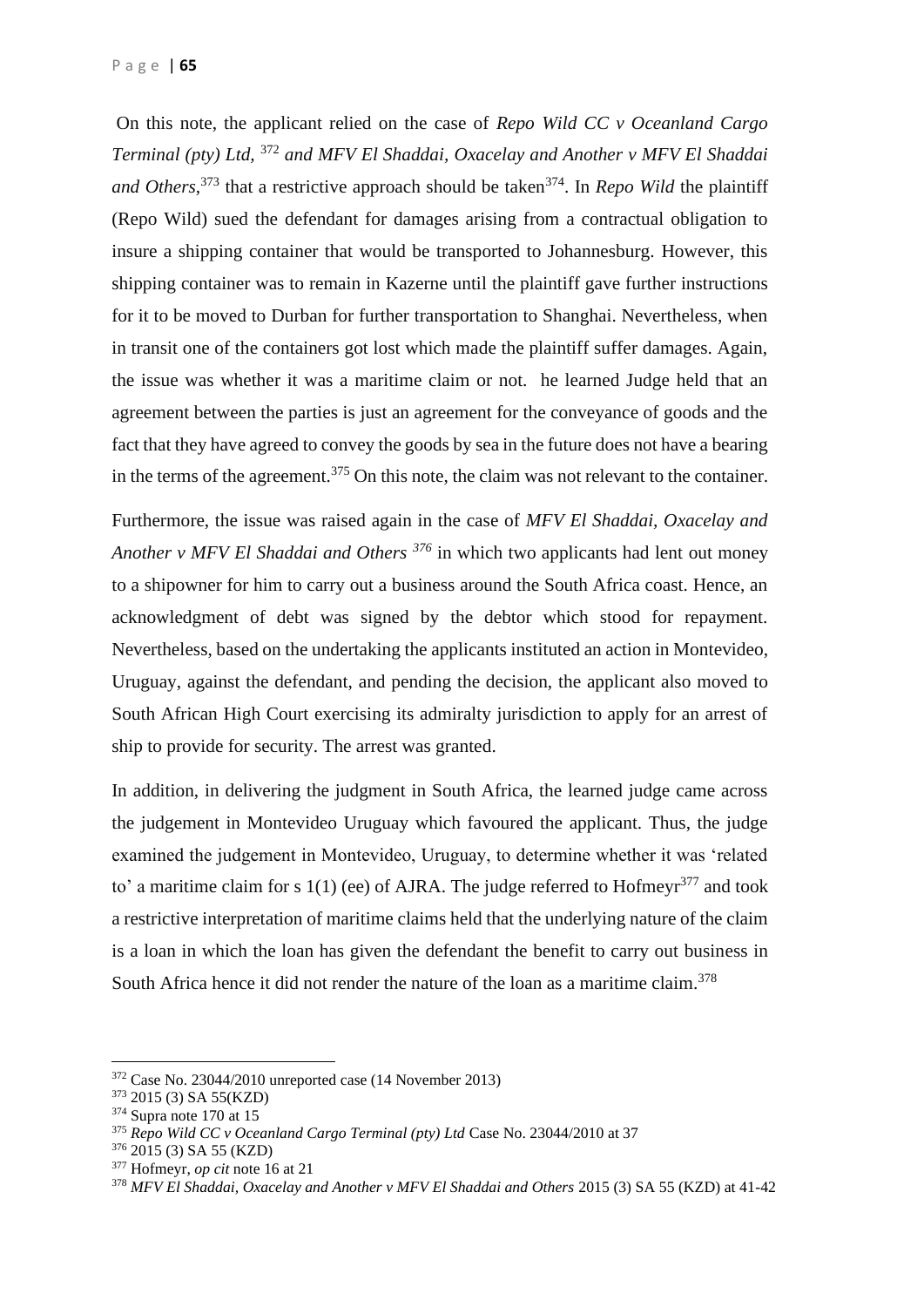On this note, it must be noted that there must be a 'relevant connection between the claim being made and the object to which the claim is required to relate for purposes of the definition of maritime claims'<sup>379</sup>

Furthermore, it was argued by Hofmeyr<sup>380</sup> by referring to *Cremean*<sup>381</sup> that there is no express provision that the damage to goods or loss must occur on a ship in a multimodal mode of transportation whereby the goods are being transported by road or rail. He asserted that although the goods have lost a direct maritime connection when the damage occurs on roads, however, the phrase 'arising out of or relating to' is wide enough to accommodate them as a maritime claim. 382

Furthermore, s  $1(1)(ee)^{383}$  provided for a catch it all provision in which some claims that should have not necessary falls under maritime claims will fall due to the 'marine or maritime matter' clause in the provision. According to Hofmeyr, the subsection is to bring any matter not falling within the remaining listed maritime claims.<sup>384</sup> He further asserted that there are categories of claims that would fall under the marine matter which is different from what constitutes maritime matters and will fall under the admiralty court jurisdiction. Moreover, this subsection, according to Hofmeyr, has created the impression that there are two separate categories of matter that fall under the admiralty court but which should not have been included.<sup>385</sup> However, the advent of s  $1(1)(ee)$  broadens the scope of the admiralty jurisdiction. In the case of *The Galaecia.<sup>386</sup>* This is a case that deals with an agreement to purchase and sale of fish which ordinarily should fall under contract law.<sup>387</sup> It was argued by the plaintiff that the case has no connection with the land and is a marine or maritime matter based on the reason that ship, fish are products of the sea and everything occurs on the sea. While the case concerned  $s1(1)(ee)$  of AJRA the court offered no factual or legal differentiation between marine and maritime matters in the judgment. Combrinck J set aside the claims by asserting that the fact that

<sup>379</sup> Supra note 170 at 29

<sup>380</sup> Hofmyer *op cit* note 16 at 32

<sup>381</sup> Damien Cremean. *Admiralty Jurisdiction: Law and Practice: Australia, New Zealand, Singapore, Hong Kong and Malaysia* 3 ed (2015) at 74

<sup>382</sup> Hofmeyr, *op cite* note 16 at 32

<sup>&</sup>lt;sup>383</sup> any other matter which by virtue of its nature or subject matter is a marine or maritime matter, the meaning of the expression marine or maritime matter not being limited by reason of the matters set forth in the preceding paragraphs;

<sup>384</sup> Hofmeyr, *op cit* note 16 at 58

<sup>385</sup> Hofmeyr, *op cite* note 16 at 58

<sup>386</sup> Supra note 153

<sup>387</sup> See also, *Minesa Energy (Pty) Ltd v Stinnes International AG* 1988 (3) SA 903 (D)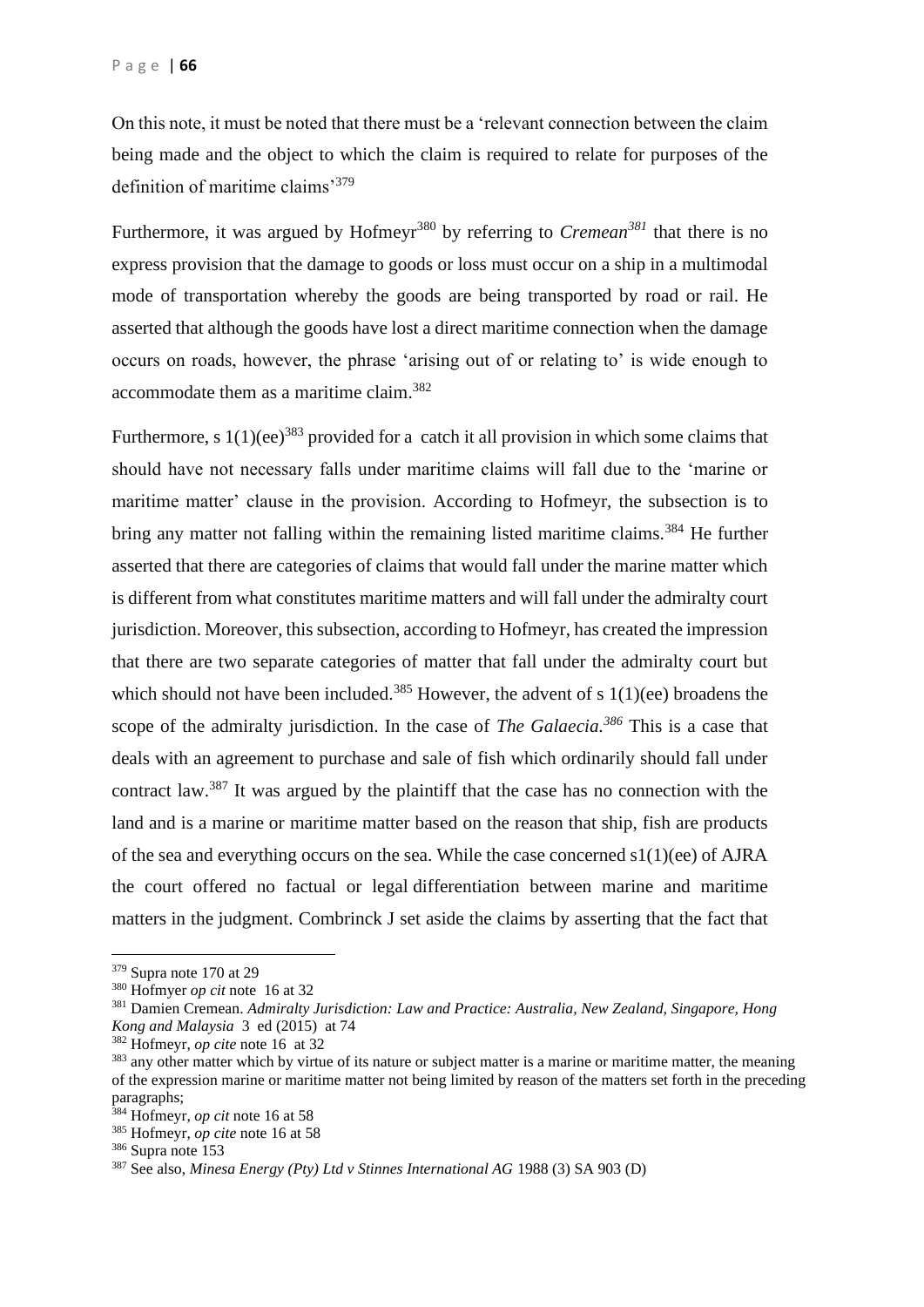the contract is about the purchase and sale of a frozen fish and the mere fact the fish were caught on a moving ship does not make the matter to falls under maritime claims.<sup>388</sup> Moreover, the 1952 Arrest Convention<sup>389</sup> does not have a catch it up provision neither does the Nigeria AJA<sup>390</sup> provides for a Catch it all provision.

# **4.4 The Interpretation of Some Statutory Liens in Nigeria**

One would assume that Nigerian and South African admiralty jurisdictions would carry the same interpretation regarding maritime claims for damage to or loss of goods carried by ship as envisaged in s  $2(3)(e)$  of the AJA.<sup>391</sup> However, court decisions of the two nations have interpreted the concept of damage to goods carried by ships differently. In Nigeria, the admiralty jurisdiction of the Federal High Court cannot be invoked where the damage did not occur on a ship, or where the plaintiff commences an action for damage that occurred after the cargo has been discharged from the ship at the harbour, or on route to its destination, there is no admiralty jurisdiction. In the case of *Aluminium Manufacturing Company (Nigeria) Ltd v, NPA<sup>392</sup>* the judge held:

> [A]ny claim for loss of or damage to goods carried in a ship must be given their ordinary and natural meaning. In that respect, the goods concerned in a claim in the admiralty court must have been lost when they were being carried in a ship as cargo and not lost after they have been unloaded from the ship.<sup>393</sup>

The court referred to the fact that the phrase 'arising out of ' does not appear in the maritime claim for damage to goods on a ship<sup>394</sup> thus it only appears in paragraph  $(h)$ ,<sup>395</sup> (q)<sup>396</sup> and (r)<sup>397</sup> thus, in a claim to ' damage or loss to goods carries on a ship' must be

<sup>388</sup> Supra note 153

 $389$  Article 1(a)-(q)

<sup>390</sup> Section 2 of AJA provides for the list of maritime claims in Nigeria

 $391$  a claim for loss of or damage to goods carried by a ship

<sup>392</sup> (1987) LPELR-438(SC)

<sup>393</sup> Ibid

 $394$  Section 2(3)(e) (f) AJA (e)) a claim for loss of or damage to goods carried by a ship. (f) a claim out of an agreement relating to the carriage of goods or person by a ship or to the use or hire of a ship, whether by charterparty or otherwise;

<sup>&</sup>lt;sup>395</sup> A claim in respect of general average

<sup>&</sup>lt;sup>396</sup> A claim for an insurance premium, or for a mutual insurance call, in relation to a ship, or goods or cargoes carried by a ship

 $397$  A claim by a master, or a member of the crew, of a ship for (i) wages or (ii) an amount that a person, as employer, is under an obligation to pay to a person as employee, whether the obligation arose out of the contract of employment or by operation of law, including by operation of the law of a foreign country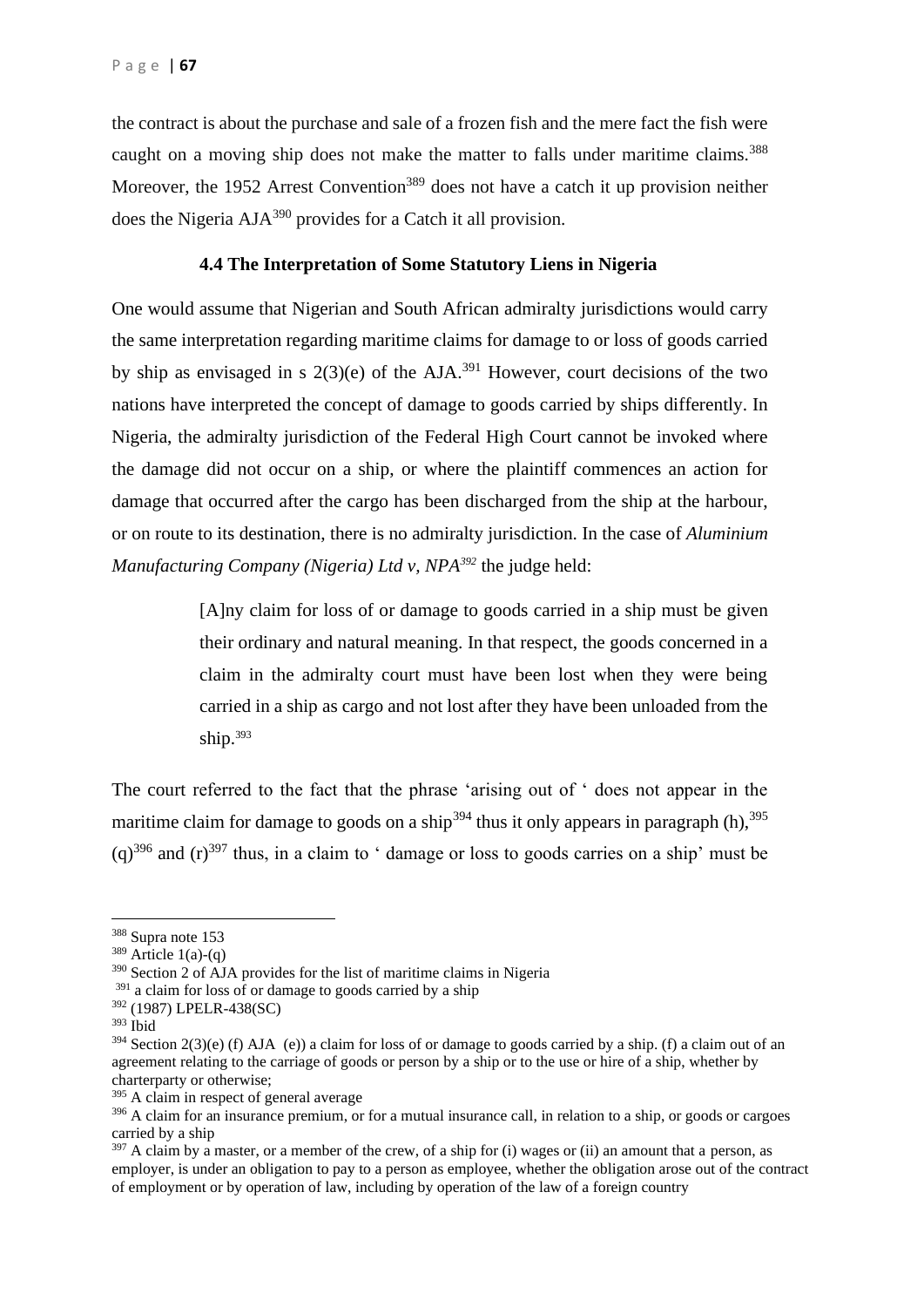construed with its ordinary meaning which means that the cargo must have lost when they were being carried in a ship and not when they were being offloaded at the harbour.<sup>398</sup> The *Aluminium Manufacturing*<sup>399</sup>decision align with the recent case of *Pacers Multi-Dynamics Ltd v The MV Dancing Sister & another<sup>400</sup>* which involved the issue whether the Federal High Court, in exercising its admiralty jurisdiction, had jurisdiction to entertain a case of damage to goods that had been discharged from the vessel. The plaintiff claimed that part of a cargo of Brazilian sugar was damaged en route from Brazil to Apapa Lagos. The plaintiff, being the owner and an assignee of the cargo sued both the defendant and the carrier, the *MV Dancing Sister*, for damages done to the goods during the voyage.

In consequence, the plaintiff (later appellant in the Supreme Court) applied for and was granted an *ex parte* order for the arrest of the *MV Dancing Sister* (1<sup>st</sup> defendant). However, on 25 April 1995, the Federal High Court ordered the unconditional release of the *MV Dancing Sister* on the ground that the 1<sup>st</sup> defendant was not a party to the contract of carriage as consignee or endorsee and thus not a party to the bill of lading; accordingly, the plaintiff did not have *locus standi*. On appeal, the Supreme Court held that the Federal High Court could not exercise its admiralty jurisdiction after the goods had been discharged at the harbour or delivered to their destination. For admiralty jurisdiction of the court to be properly invoked in such claims the goods must thus remain on board the vessel. The court finally held that no person could invoke the admiralty jurisdiction for damage to goods or loss of goods that had been discharged from the ship even though that person was a party to the bill of lading as consignee or endorsee (although in this event, the plaintiff was not a party to the bill of lading). The decision of *Texaco Overseas (Nig) Petroleum Company Unlimited v Pedmar Nigeria Limited<sup>401</sup>* had correctly held that for the court to exercise its admiralty jurisdiction the goods must not have been discharged either at the harbour or at the point of the destination. The cargo had to remain on board the vessel. The decisions illustrate the limited jurisdiction of the Admiralty Court of Nigeria in regard to claims for 'damage to goods carried on board a ship'. On

<sup>398</sup> Supra note 392

<sup>399</sup> Ibid

<sup>400</sup> (2012) LPELR -7848(SC)

<sup>401</sup> (2002)LPELR-3145(SC)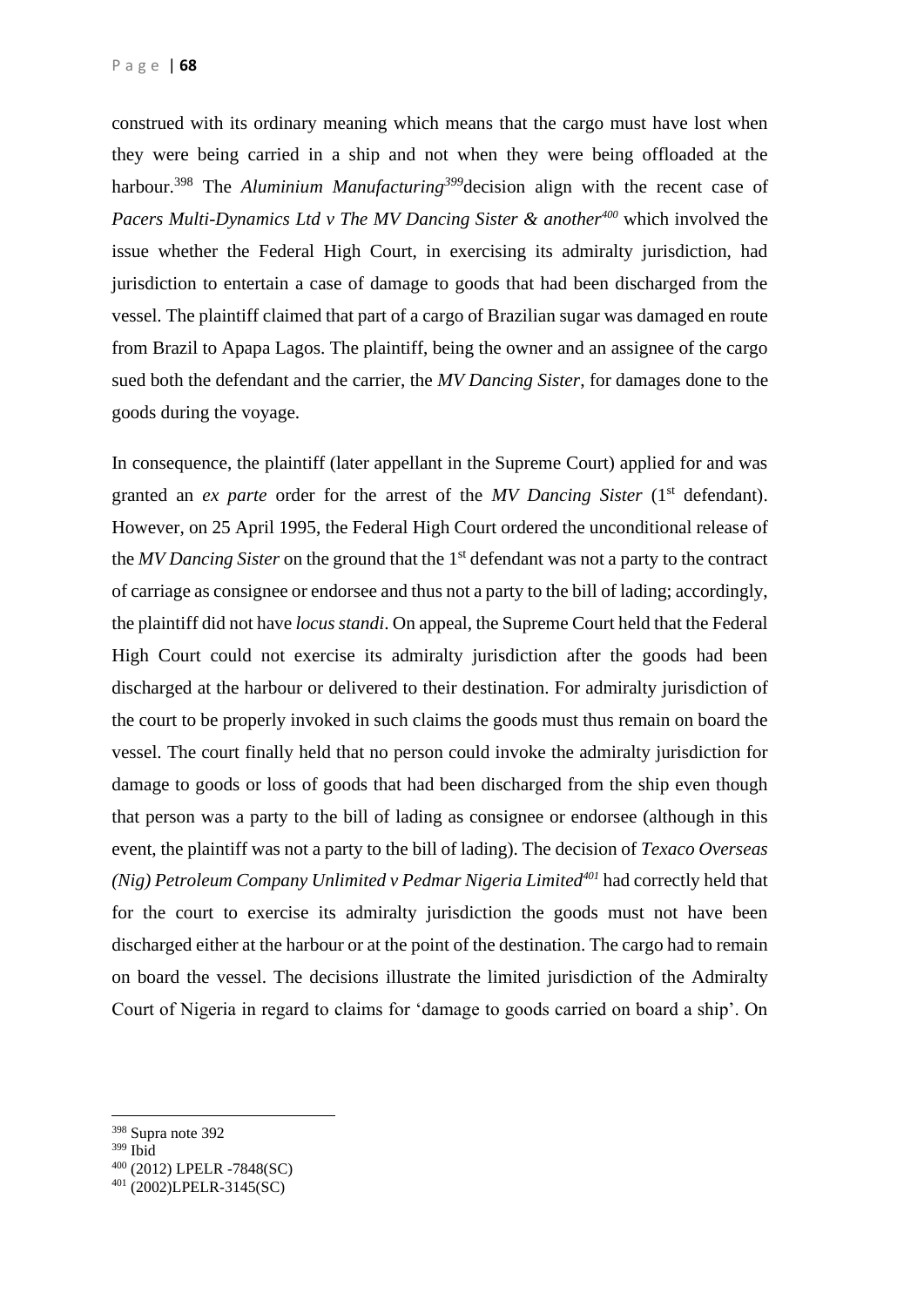the contrary, the South Africa admiralty jurisdiction as shown in 4.3 of this chapter extends its jurisdiction beyond the scope of the harbour.

It is submitted that the Nigerian position is too narrow on its interpretation because only when the goods have reached their final destination that it can be said that the claim has lost its maritime character. Meanwhile, the Nigeria Federal Government started constructions of inland dry port $402$  in almost all the major cities in Nigeria however would the goods lost its maritime connection if damage occurs during transportation from the main port to the inland dry port? it is assumed based on the decision in the *Aluminium Manufacturing Company (Nigeria)Ltd.v NPA<sup>403</sup>* that the damage or loss must have occurs onboard the vessel. Thus, in the carriage of goods by sea, a through bill of lading<sup>404</sup> in which the carrier contractual obligation ends when the cargoes reach its final destination, even though they may be carried by another multi-modal mode of transportation.<sup>405</sup> On this note, significantly, as it will be recommended in chapter 5, Nigeria needs to adopt the South Africa interpretation of damage to goods.

# **4.5 Interpretation of the Concept of Ownership in South Africa under Admiralty Jurisdiction**

Section 3(4)(b) of the AJRA provides that 'a maritime claim can be enforced by an action *in rem* if the owner of the property to be arrested would be liable to the claimant in an action in *personam* in respect of the cause of action concerned'.<sup>406</sup> Furthermore, the ground for arrest has been expanded in s 1(3) in which the demise charterer is deemed to be the owner of the vessel for the period of the charter: 'For the purposes of an action in *rem,* a charterer by demise shall be deemed to be, or to have been, the owner of the ship for the period of the charter by demise.' In other words, the registered owner is the owner of the vessel except where it is deemed to be owned by the demise charter for the period of the charter.

According to Hare, a demise charterer is seen as a lessee.<sup>407</sup> The demise charterer usually hires the vessel from its owner for more than one year and during this period; the demise charterer

<sup>402</sup> Nigeria: Dry Ports- Shippers' Council Moves to Attract Investors' available at *[https://allafrica.com/stories/201904290785.html,](https://allafrica.com/stories/201904290785.html)* accessed on 02/11/2019

 $403$  (1987)LPELR-438) (SC)

<sup>404</sup> John Wilson. *Carriage of Goods by Sea.* 7 th ed (2010) at 6*.* A through bill of lading which provide that the carrier issuing the bill undertakes responsibility for the entire carriage through to the destination. It involves different modes of transport, it is know as combined or multimodal transport document. <sup>405</sup> Ibid

 $406$  It is beyond the scope of this thesis to discuss the concept of the Associated ship arrest provided for in s  $3(6)$ (7) of AJRA.

<sup>407</sup> Hare, *op cit* note 46 at 738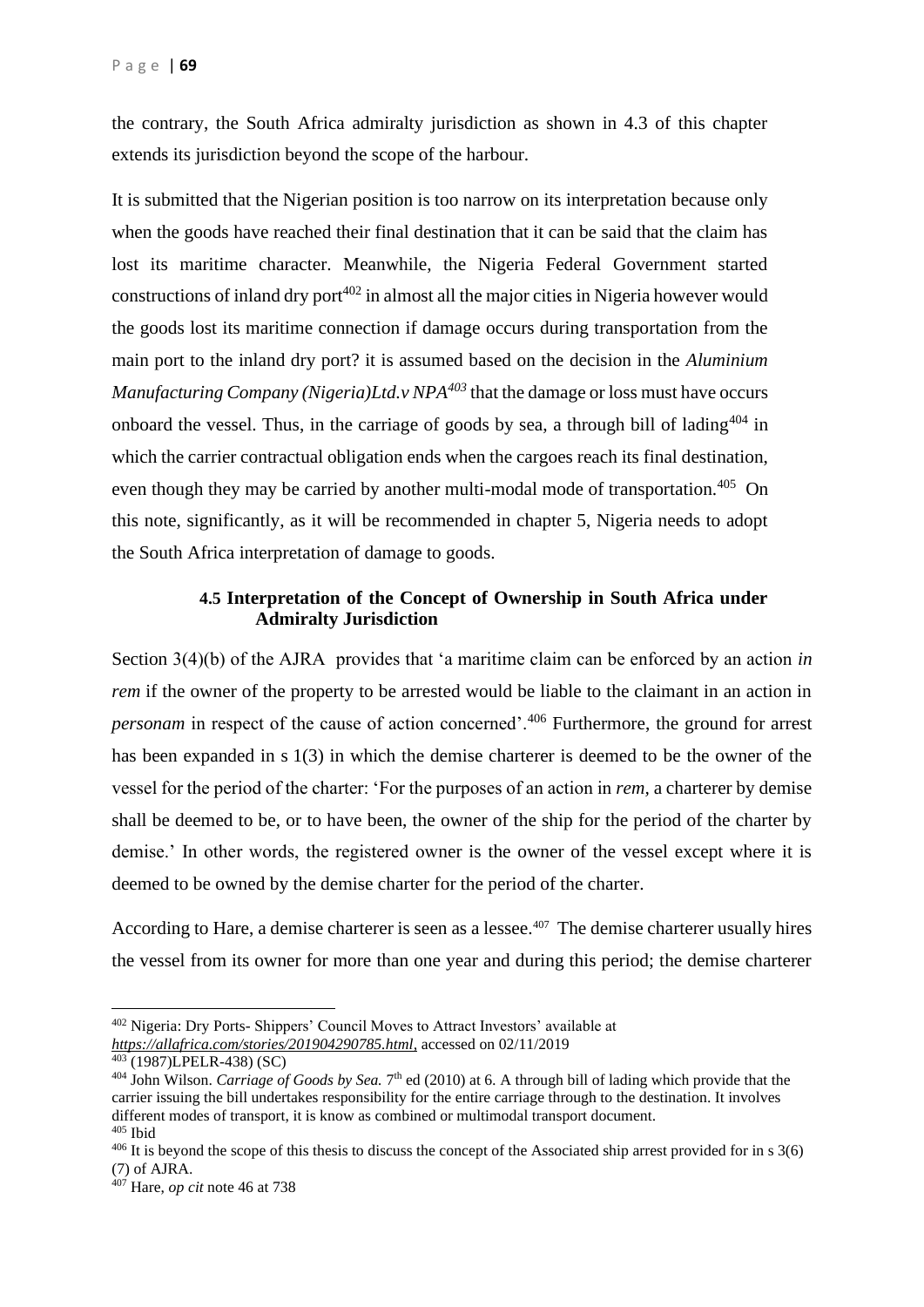is responsible for the possession and control of the ship, and payment and employment of master, crew and all shipboard personnel. On the other hand, the legal ownership is retained by the owner of the vessel until the charter ends, after which the charterer is given an option to purchase the vessel in order to have full ownership of the vessel.<sup>408</sup> Nevertheless, the literal interpretation of s 1(3) suggests that the demise charterer and not the legal owner is considered the owner of the vessel.<sup>409</sup> Hofmeyr asserts that during the period of charter, a creditor will not be able to pursue a claim against the legal owner in respect of a maritime claim pertaining to the ship on the ground of their personal liability because he is no longer the 'owner', although he is the nominal owner until the end of the charter.<sup>410</sup> Where there is a claim against the vessel for which the charterer is personally liable in respect of the maritime claim, the charterer is seen as the owner of the vessel;<sup>411</sup> thus, the claim cannot be instituted against the legal owner.

Wallis<sup>412</sup> asserts that 'ownership means the legal ownership, which is possession of the legal rights that ownership confers upon a person.'<sup>413</sup> Thus, he referred to Shaw by asserting that beneficial ownership is not recognised in South Africa, however, it has been mentioned in several associated ship cases.<sup>414</sup> In other words, when referring to the owner of the ship, it is certain in South Africa that it is the legal owner that is being referred to and this means the person who is on the registration of the ship register. However, the Ship Registration  $Act^{415}$ explains that ownership of a ship can rest with another person other than a way of registration.<sup>416</sup> Thus, recognition is given in s 32 that 'a person having beneficial interest in a ship will be held liable for any pecuniary penalty payable in terms of the Shipping Acts. $417$  It is further allowed for a bareboat/ demise charterer to register a ship and at that point, the legal owner will not be referred to as the owner of the ship.<sup>418</sup> Therefore the concept of beneficial ownership does have some application in South African law but it is not referred to in s 3(4) of AJRA. The concept of beneficial ownership came into existence by virtue of the English

<sup>413</sup> Ibid

<sup>408</sup> Hare, *op cit* note 46 at 741

<sup>409</sup> Hofmeyr, *op cit* note 16 at 123

<sup>410</sup> Ibid

 $^{\rm 411}$  Ibid

<sup>412</sup> Wallis, *op cit* note 1 at 219

<sup>414</sup> *MV Heavy Metal: Belfry Marine v Palm Base Maritime SDN BHD* 1999 (3) SA 1083 (SCA).

<sup>415</sup> Section 4 of schedule 1 of Act 58 of 1998

<sup>416</sup> Ibid

 $417$  Section 1(1)

<sup>418</sup> Section 16( c ) of the Ship Registration Act 58 of 1998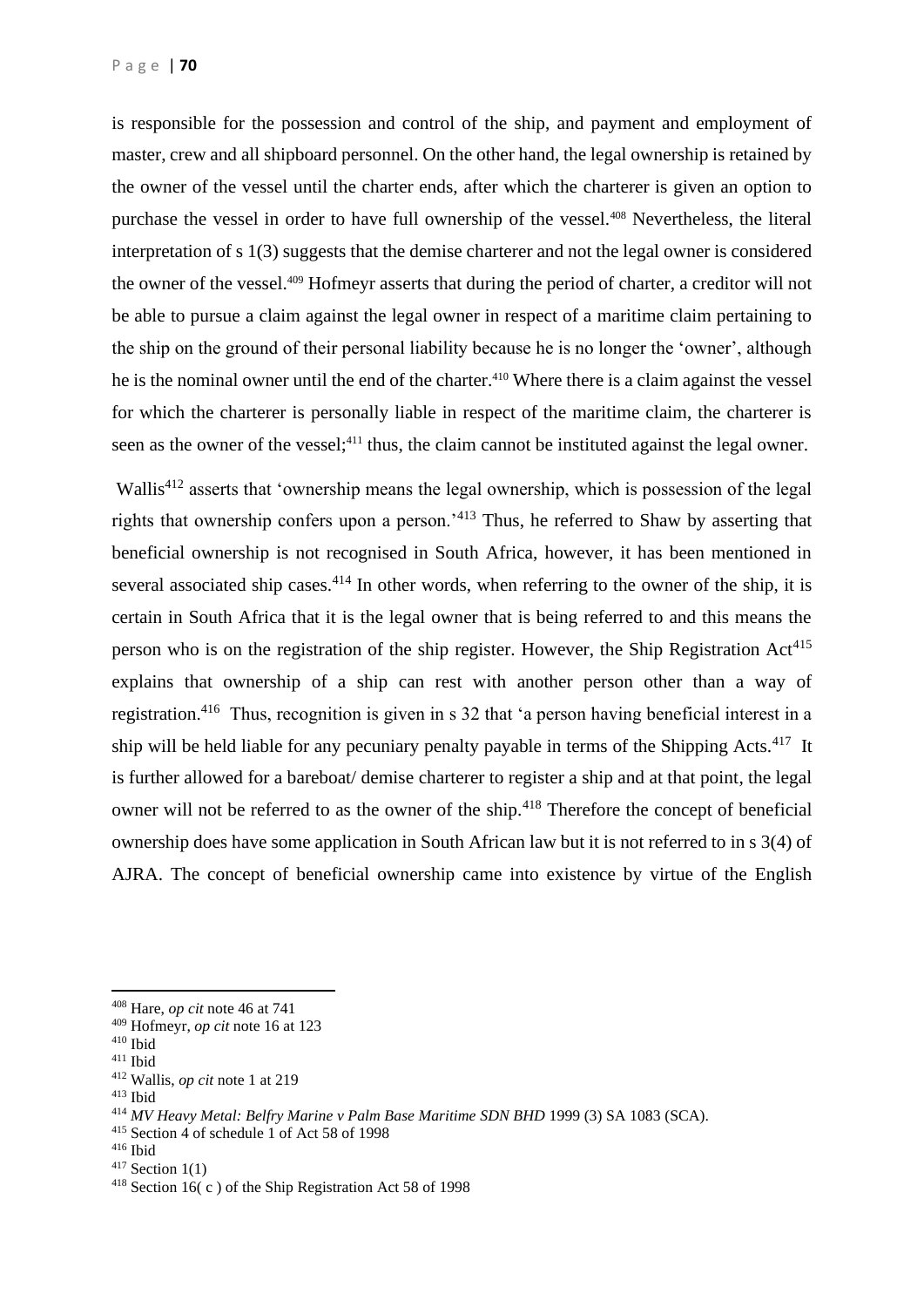Administration of Justice Act.<sup>419</sup> In its s  $3(4)^{420}$  it requires that the claimant needs to look beyond the corporate status of the company in order to be able to ascertain who is the owner of the ship. Thus, the claimant will have to investigate who is the trustee or nominee in the scenario.<sup>421</sup> In the case of *Andrea Ursula<sup>422</sup>*Justice Brandon explained the meaning of beneficial owner to mean 'a ship would be beneficially owned by a person who, whether he was the legal or equitable owner or not, lawfully had full possession and control of her, and, by virtue of such control, had all the benefit and use of her which a legal or equitable owner would ordinarily have'.<sup>423</sup> However, the concept of the associated ship in s  $3(6)$  and (7) of AJRA is wider. $424$ 

# **4.6 Interpretation of the Concept of Ownership in Nigeria under Admiralty Jurisdiction**

Section 5(4) of the AJA gives a broader meaning to a statutory lien than s 3(4)b read with s 1(3) of the AJRA. It provides:

> In any other claim under section 2 of this Act, where the claim arises in connection with a ship and the person who would be liable on the claim in an action *in personam*  (in this Act referred to as "the relevant person") was", "when the cause of action arose, the owner or charterer of or in possession or in control of the ship, an action *in rem* may (whether or not the claim gives rise to a maritime lien on that ship) be brought against:

(a) that ship, if at the time the action is brought the relevant person is either the beneficial owner of that ship in respect of all the shares in it or the charterer of the ship under a charter by demise; or

*(b)* any other ship of which, at the time when the action is brought, the relevant person is the beneficial owner in respect of all the shares in the ship.

<sup>419</sup> Administration of Justice Act of 1956

<sup>420</sup> 'In the case of any … claim…being a claim in connection with a ship, where the person who would be liable on the claim in an action in *personam* was when the cause of action arose the owner or charterer of or in possession or in control of the ship the Admiralty jurisdiction of the High Court may… be invoked by an action in rem against (a) that ship if at the time when the action is brought it is beneficially owned as respects all the shares therein by that person…'

<sup>421</sup> Ibid

<sup>422</sup> *Medway Drydock & Engineering Co Ltd v Mv The Andrea Ursula* (1971) 1 Lloyd's Rep 145

 $423$  Ibid at  $47$ 

<sup>424</sup> Wallis, *op cit* note 1 at 222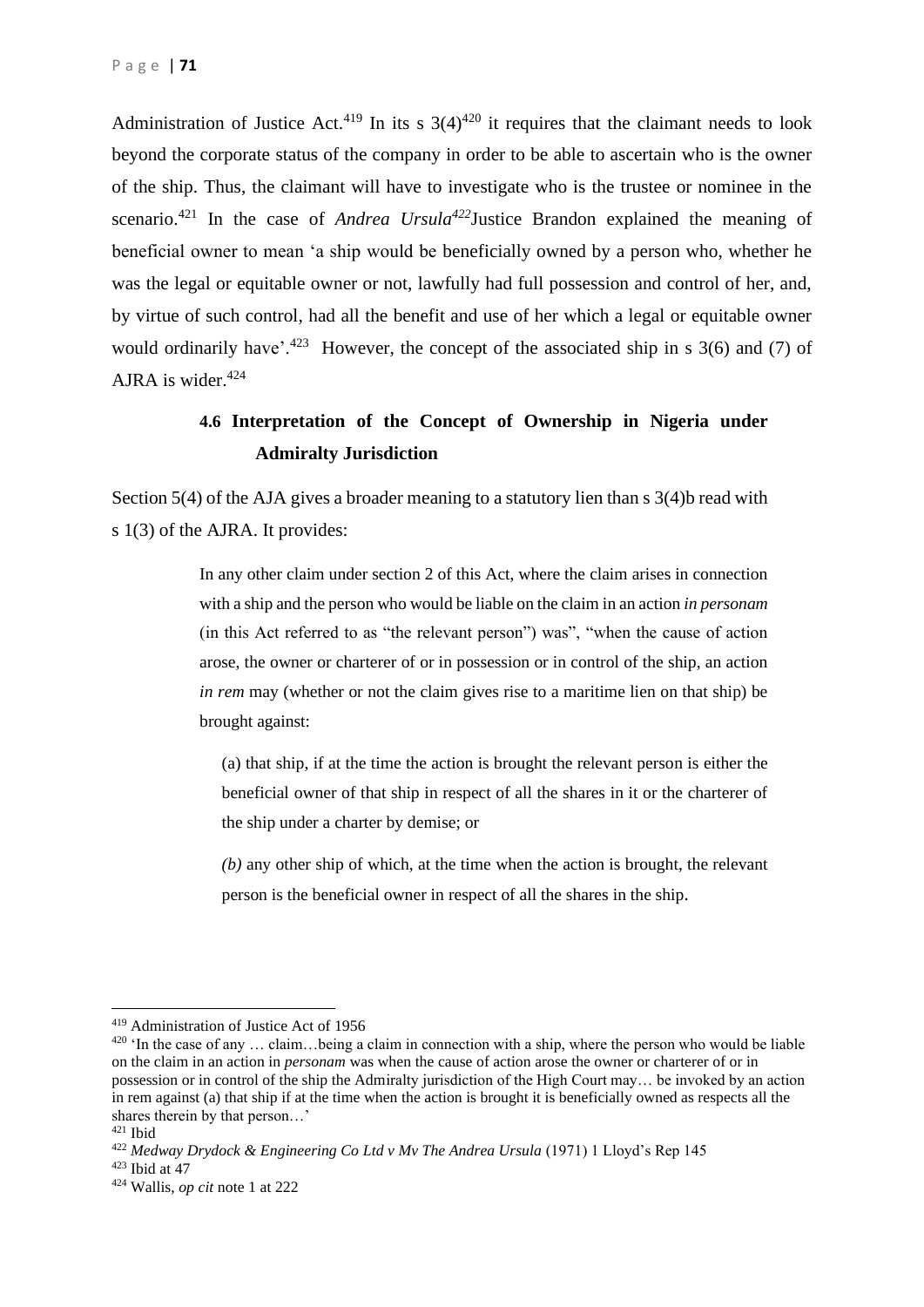The Administration of Justice Act, $425$  which was in operation before the promulgation of the AJA, limited the arrest of ships only to situations when the beneficial owners were liable; however, the subsequent AJA provides that an arrest of a ship can also be enforceable when the demise charterer is responsible.<sup>426</sup> A plaintiff/claimant arresting a ship must demonstrate to the court that the relevant person is the 'beneficial owner of the shares in the vessel', or alternatively the relevant person is the demise charterer. In the case of *MV Araz v LPG shipping SA,<sup>427</sup>* the arrest of the vessel was set aside because the person cited in the cause of action was not the 'beneficial owner of the vessel'. Thus, according to the *MV Araz*, <sup>428</sup> beneficial owner is defined as the person who owns the ship either legally or equitable. Mohammad *JCA* went further to include the person who has the full control and possession of the vessel and as well as that person who enjoys all benefits of the ship, in which the legal and equitable owner would have enjoys.  $429$  In addition, according to Jackson who asserted that a ship can be registered on one-person name while the beneficial owner is on another name.<sup>430</sup> In the *Advance case,<sup>431</sup>* the arrest of a vessel was refused because no evidence was adduced to prove the 1st defendant to be the 'beneficial owner of the vessel'. The court held that it was paramount to establish a charter party by demise in such a case for the arrest of the vessel.

In addition, when arresting a sister ship, the claimant must be able to establish that the relevant person is the beneficial owner of the sister ship to be arrested. This was affirmed in the case of *MV Araz v NV Scheep<sup>432</sup>*where it was held that where the claimant failed to establish the identity of the person who was the beneficial owner, the court did not have jurisdiction to order the arrest of the vessel. This decision established the importance of personal liability of the beneficial owner.<sup>433</sup> However, this does not apply to a maritime lien because, as discussed in chapter 3, liens cling to the vessel irrespective of who might purchase the vessel until the debt is fully settled.

<sup>425</sup> Administration of Justice Act 1956

<sup>426</sup> Emejuru, *op cit* note 240 at 127

<sup>427</sup> (1996) 6 NWLR (PT. 457) 720 (C.A )

<sup>428</sup> Ibid

<sup>429</sup> (1996) 6 NWLR (part 456) 729

<sup>430</sup> Jackson, *op cit* note 139 at 565

<sup>431</sup> Vol. 4 NSC at 54 also available at

*[http://webcache.googleusercontent.com/search?q=cache:TBynb7ZrgV0J:mikeigbokwe.com/wp](http://webcache.googleusercontent.com/search?q=cache:TBynb7ZrgV0J:mikeigbokwe.com/wp-content/uploads/2018/06/IN-REM-OR-IN-PERSONAM-MODE-OF-EXERCISE-OF-ADMIRALTY-JURISDICTION.pdf+&cd=7&hl=en&ct=clnk&gl=za)[content/uploads/2018/06/IN-REM-OR-IN-PERSONAM-MODE-OF-EXERCISE-OF-ADMIRALTY-](http://webcache.googleusercontent.com/search?q=cache:TBynb7ZrgV0J:mikeigbokwe.com/wp-content/uploads/2018/06/IN-REM-OR-IN-PERSONAM-MODE-OF-EXERCISE-OF-ADMIRALTY-JURISDICTION.pdf+&cd=7&hl=en&ct=clnk&gl=za)[JURISDICTION.pdf+&cd=7&hl=en&ct=clnk&gl=za](http://webcache.googleusercontent.com/search?q=cache:TBynb7ZrgV0J:mikeigbokwe.com/wp-content/uploads/2018/06/IN-REM-OR-IN-PERSONAM-MODE-OF-EXERCISE-OF-ADMIRALTY-JURISDICTION.pdf+&cd=7&hl=en&ct=clnk&gl=za)*, accessed on 19/08/2019

<sup>432</sup> (1996) 5 NWLR (PT.447)204 (C.A)

<sup>433</sup> Olagunju, *op cit* note 20 at 175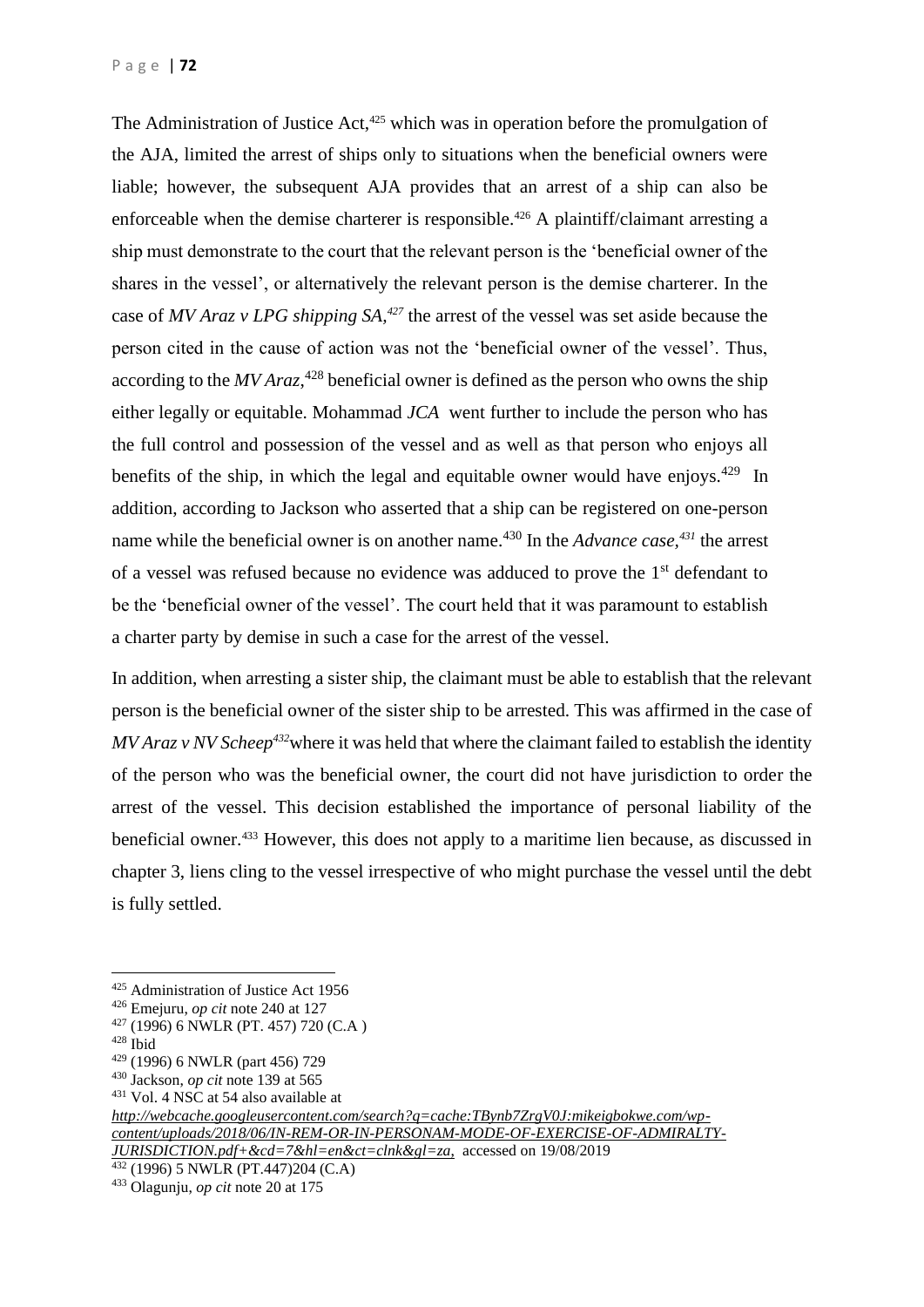In addition, a claimant can arrest a vessel under a demise charter in which the charterer is personally liable in respect of the underlying maritime claim. However, one must not mistake the legal owner of the vessel for a demise charterer, although a claimant can arrest any other ship owned by the demise charterer.<sup>434</sup>

# **4.7 Conclusion**

The Nigeria AJA and the South African AJRA both provide for statutory liens in which it is paramount for any claimant contemplating arrest to be aware of precise details of maritime claims and whether the owner of the vessel is personally liable in respect of the maritime claims. However, what differs is the interpretation of similar maritime claims in either country. For example, Nigeria adopts a rigorous interpretation in respect of cargo discharged from the ship to fall outside the jurisdiction of the court, while South Africa extends its jurisdiction beyond the harbour. Thus, one question that needed to be asked is what is the importance of multimodal mode of transportation? It can be denoted that most goods discharge at the port are being conveyed to its destination through other means like railways, trucks, and trailers. However, this should not imply that the goods will lose its maritime connection once it has been discharged at the seaport. What is important is that the claimant must be able to show a legally relevant connection between the claim and the object to which the claim is required to relate for the purpose of the definition of a maritime claim.<sup>435</sup> I would submit that this provision is one of the important provisions that put South Africa as a favourable jurisdiction in Africa because the claimant knows that its goods would not lose its maritime claim at the seaport in as much that he or she has a reasonable connection between the claim and goods. Thus, the important question is should Nigeria AJA adopt this interpretation? I, therefore, submitted that for Nigeria to have a more favourable arrest jurisdiction, goods that have been discharged from the ship should not fall outside the jurisdiction of the court because damage can still occur while using a multimodal mode of transportation to convey the goods to its final destination or to another dry/inland port.

On this note, significantly, Nigeria court should interpret the already existing provision of 'damage to or loss of goods carried by ship' to be similar to South Africa interpretation that caters for goods discharged from port to be a maritime claim in as much there is a relevant connection between the good and the claims. More so, the provision of 'arising out of or

<sup>434</sup> Emejuru, *op cit* note 240 at 317

 $435$  Supra note 170 at 29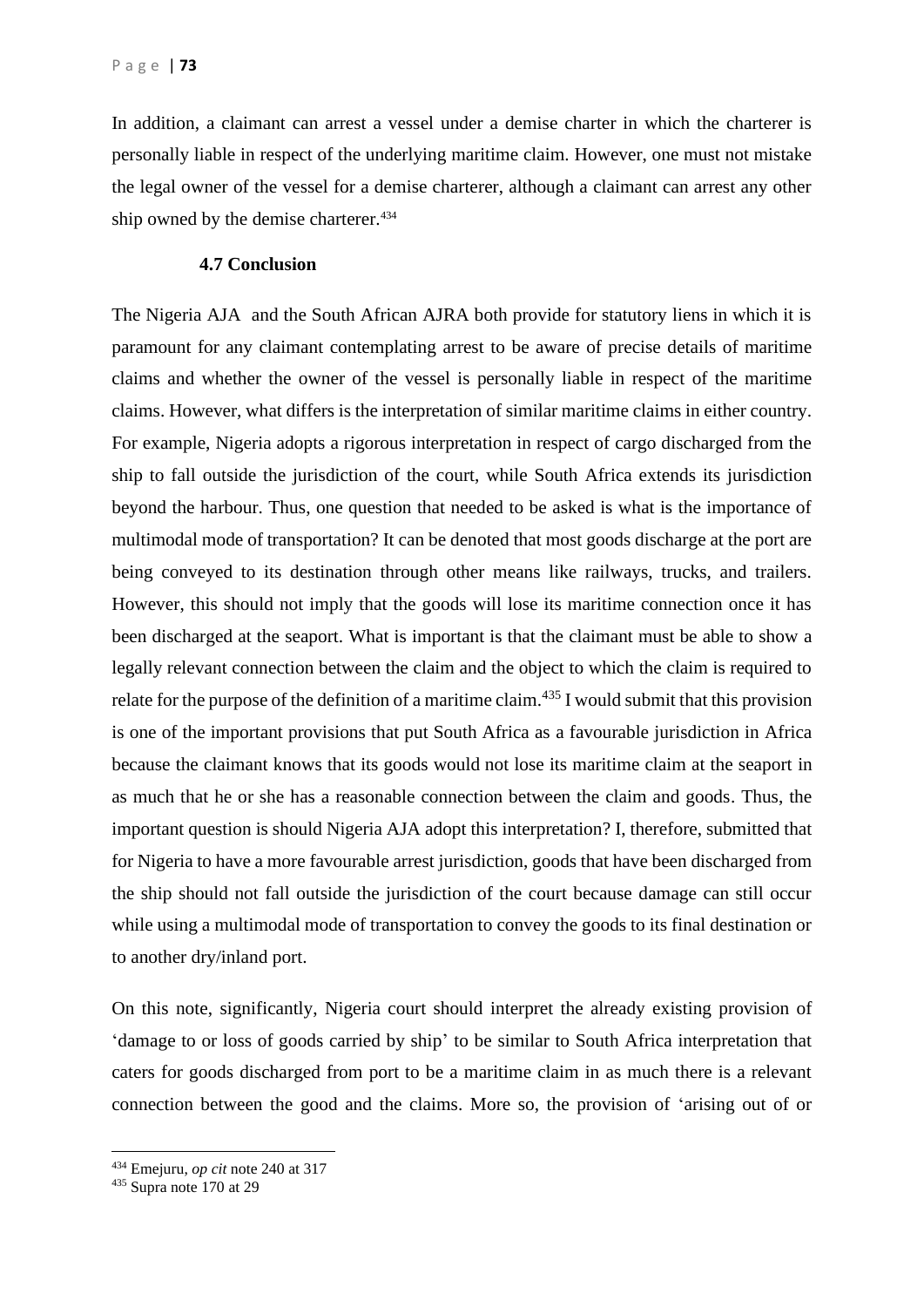relating to' was introduced by the Admiralty Jurisdiction Regulation Amendment Act of 1992 should also be introduced into the Nigeria Admiralty Act.

In addition, the arrest of a vessel can be executed on the ground that either the owner of the vessel or the demise charterer may be liable. Whilst both countries agree on this, Nigeria goes further to expand the nature of statutory lien to a beneficial owner. The South Africa AJRA did not mention beneficial owner and according to Wallis in establishing who is the owner of the ship when the maritime claims arose states ' ownership means legal ownership, that is possession of the legal rights that ownership confers upon a person'. However, the concept beneficial owner has been used in several associated  $\sin^{436}$  cases.<sup>437</sup> Thus, the court has looked beyond the mere nominee whose identity has been used in other to conceal the identity of the actual and beneficial owner of shares.<sup>438</sup> In other words nominee act as a director who adheres to the direction or instruction of the actual owner. Nigeria sticks with the definition and meaning of beneficial owner provided under the English Administration of Justice Act of 1956439

<sup>436</sup> Associated ship arrest in s 3(6) and (7) of AJRA is beyond the concept of this dissertation

<sup>437</sup> *MV Heavy Metal: Belfry Marine v Palm Base Maritime SDN BHD* 1999 (3) SA 1083 (SCA)

<sup>438</sup> *The Eleftherotria (No 2) Crusader Shipping Co Ltd v Canadian Forest Navigation Ltd* SCOSA C5

<sup>439</sup> (1996) 6 NWLR (PT. 457) 720 (C.A )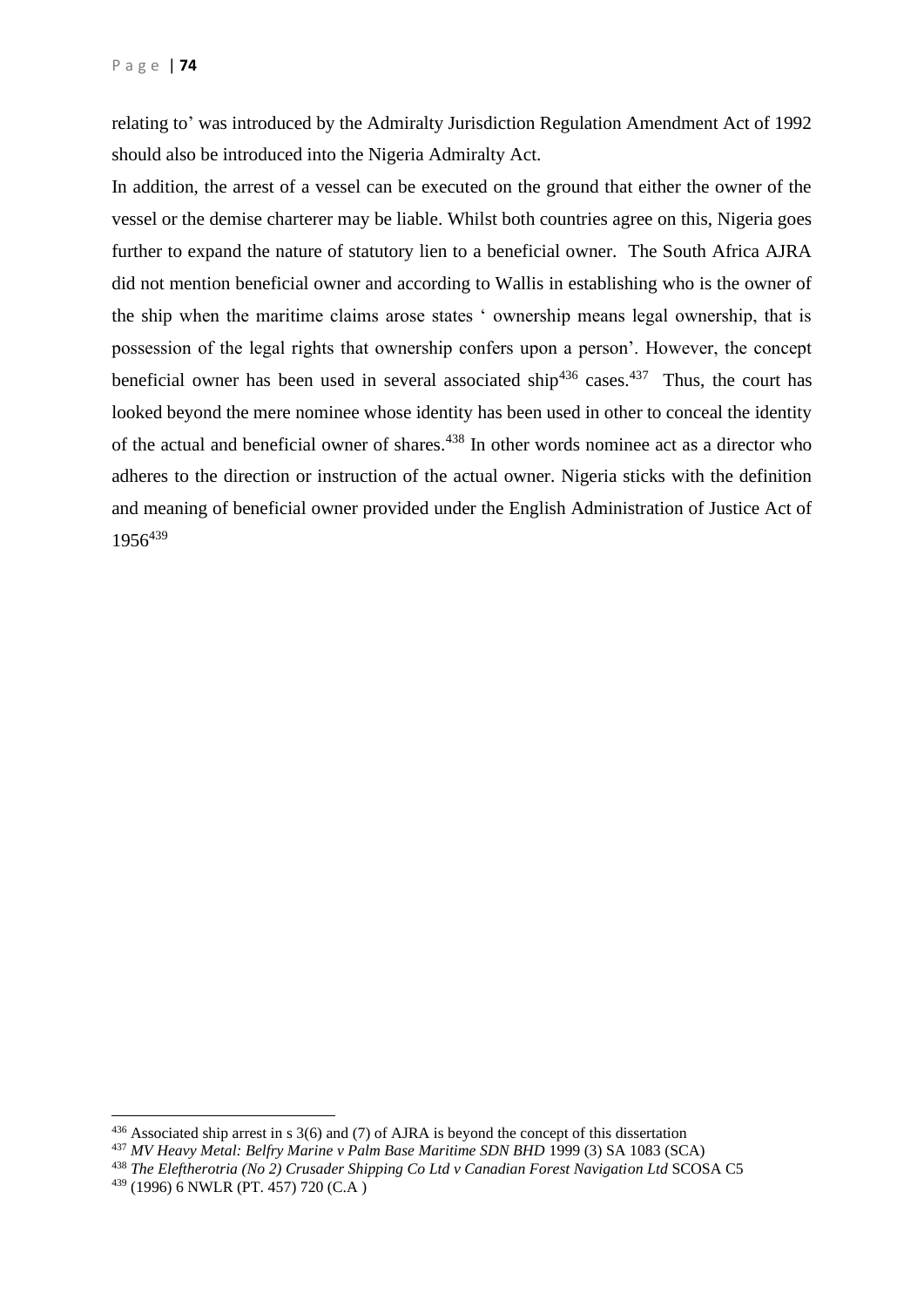# **CHAPTER FIVE**

# **Conclusions and Recommendations**

#### **5.0 Introduction**

This chapter offers a summary of each chapter. It also provides recommendations and conclusions.

#### **5.1 Summary of Chapter Conclusions**

Chapter One provided the background to the study. In this chapter, the object of the study was set out as a comparative study of the nature and role of maritime claims in the arrest in *rem* jurisdiction under the AJRA of South Africa and the Nigerian AJA and what Nigeria could learn/adapt from South Africa. The reason for having this kind of comparative study was also set out in the rationale.

Chapter two discussed the application of the law in both jurisdictions. The 1952 Arrest Convention laid down the classes of maritime claims mainly to effect unification of ship arrest around the world. Nigeria acceded to the Convention whereas South Africa shied away from ratification. moreover, whilst most of the classes of maritime claims in the Convention are incorporated in both South Africa and Nigeria's municipal laws, the nature of interpretations differs. The arrest of ships in South Africa is founded on s 1(1) of the AJRA<sup>440</sup> which details several types of claim that a claimant may rely on in exercising admiralty arrest jurisdiction. Section 2 of the Nigeria AJA<sup>441</sup> sets out the classes of claims regarded as maritime claims. In this chapter, reference was made to the two heads of jurisdiction recognized in AJRA. In which the old head of jurisdiction applies the English law while the new head of jurisdiction applies the Roman-Dutch law. Contrarily, the Nigeria AJA did not recognize or have two head of jurisdiction. However, from the provision of s 1(1)(b) of AJA, It could be noted that reference is being made to English law and with the ratification of the 1952 Arrest convention, most of its maritime claims are incorporated into AJA.

 $440$  AJRA

 $441$  AJA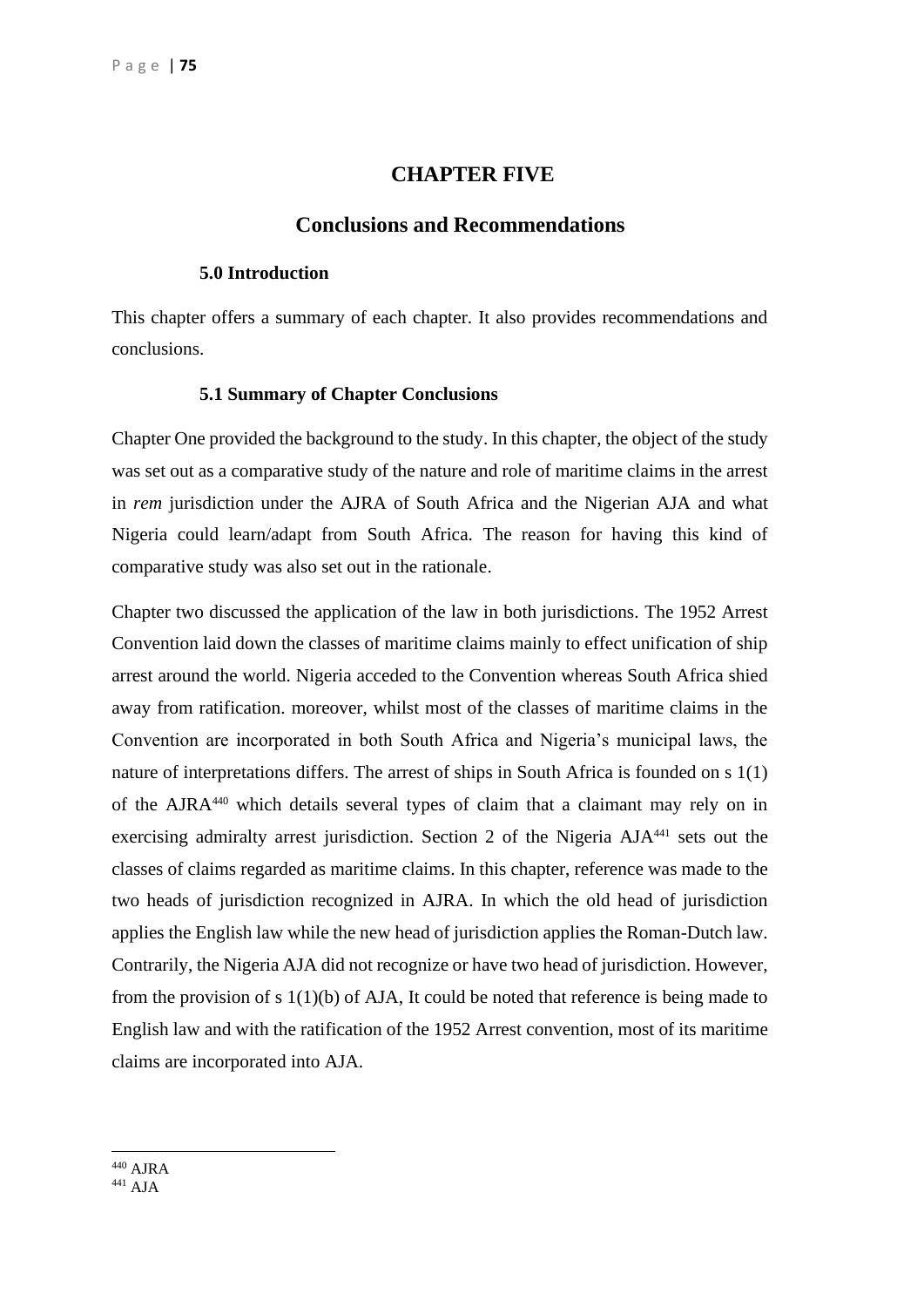More so, there is an interpretation of marine matter and maritime matter as specified in s 1(1)(ee) which according to Hofmeyr was included in order to bring matters that are not covered in s 1(1)(a-f). On the other hand, Nigeria AJA, looking at what constitutes a maritime claim held that not all contract that involves ship is a maritime claim. AJRA interpretation connotes that a maritime connection must be established between the goods and the claim. One of the most important interpretations after the tabular differentiation of maritime claims in both countries is the use of the container in which South Africa classify a container as a maritime claim. On the other hand, it is not listed in s 2 of AJA as a maritime claim but it can be denoted that once the claimant can ascertain that the container claim is arising out of an agreement relating to the carriage of goods or persons by a ship or the use or hire of a ship, then the Admiralty Jurisdiction of the court can be invoked.

In Chapter Three, it can be denoted that maritime lien follows the vessel even in the hands of new ownership but ceases after the debt has been settled. Thus, South Africa and Nigeria still follow the English law procedure on maritime claims that qualify as maritime liens. Although some of the maritime claims referred to as maritime liens in the AJRA<sup>442</sup> carry different wording from that of other common law countries, this has no practical effect on interpretation. Nevertheless, both countries shy away from recognising foreign maritime liens.

Chapter Four offers the statutory lien explanation. There are some problems of interpretation of the types of maritime claims that fall under the statutory right *in rem* in both countries. Whilst South Africa allowed goods discharged at the harbour to qualify as the subject of a maritime claim under admiralty jurisdiction, Nigerian courts have emphatically held that goods discharged at the harbour are not subject to a maritime claim under its admiralty jurisdiction. Thus, whilst South African and Nigerian admiralty law are still influenced by the English law, South Africa has envisaged by AJRA amend and interpret its law to fit a contemporary world.

# **5.2 Recommendations**

The lack of uniformity in what type of maritime claims can found maritime and statutory liens suggests the need for slight changes in the law interpretation: This dissertation has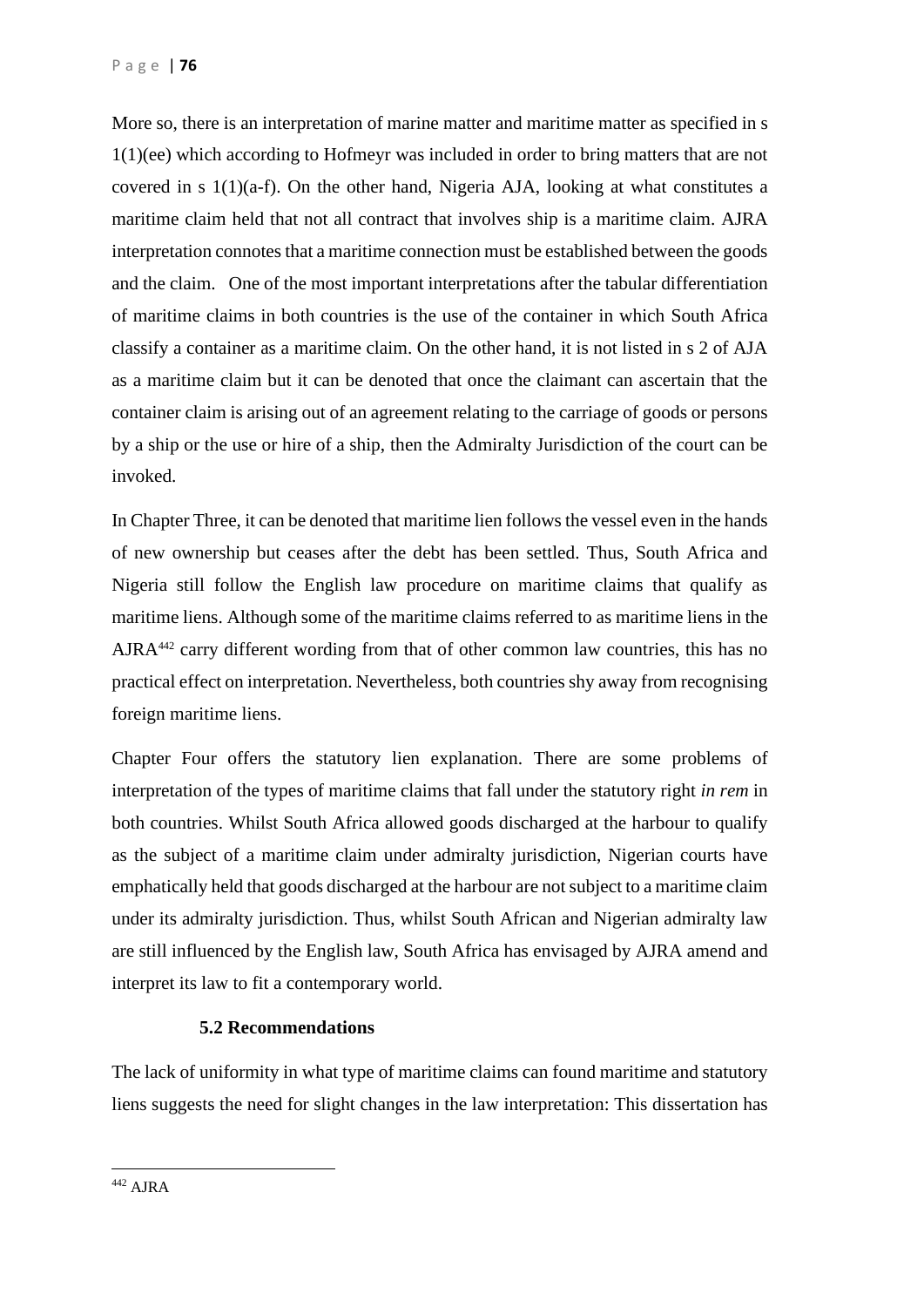shown how both countries have interpreted some set of maritime claims. On this note, the below recommendations will show what Nigeria should adopt which is the significant of the difference of this dissertation.

- A. The use of containers cannot be overlooked in a contemporary shipping world. Containers are used in packing all types of goods either consumer, refrigerated or dangerous goods. AJRA listed container as a maritime claim although it was inserted in the 1992 amendment Act. Nigeria should adopt the claim in is list of maritime claims.
- B. The South African interpretation of damage to goods that have previously been carried onboard but are damaged after discharge qualify to invoke the jurisdiction of a court exercising its admiralty jurisdiction and as it was asserted by Hofmeyr, that whilst the goods would have lost the maritime connection because the goods might have been sold or moved by multimodal modes of transport, the goods still fell under the jurisdiction of the AJRA.<sup>443</sup> Moreover, the phrase 'arising out of or relating to', could be employed on the note that the damage relates to or arises from the listed maritime claims. This is a phrase that Nigeria needs to adopt in its AJA.

Furthermore, Nigeria should follow the South African interpretation that claims of damage done to cargo should include goods discharged at harbour and goods carried from the harbour using multimodal transportation. The Nigerian court through the interpretation of case law as provided in chapter four of this dissertation asserts that damage to goods that have been discharged from the vessel would not qualify as a maritime claim; in which the admiralty court's jurisdiction cannot be invoked in a case where the goods have been discharged from a vessel. Thus, it would only be a maritime claim if the damaged goods remain on board the vessel. Nevertheless, what will happen to goods that have been discharged from the harbour and got damaged during transit from the harbour to an inland or dry port for the purpose of port decongestion? According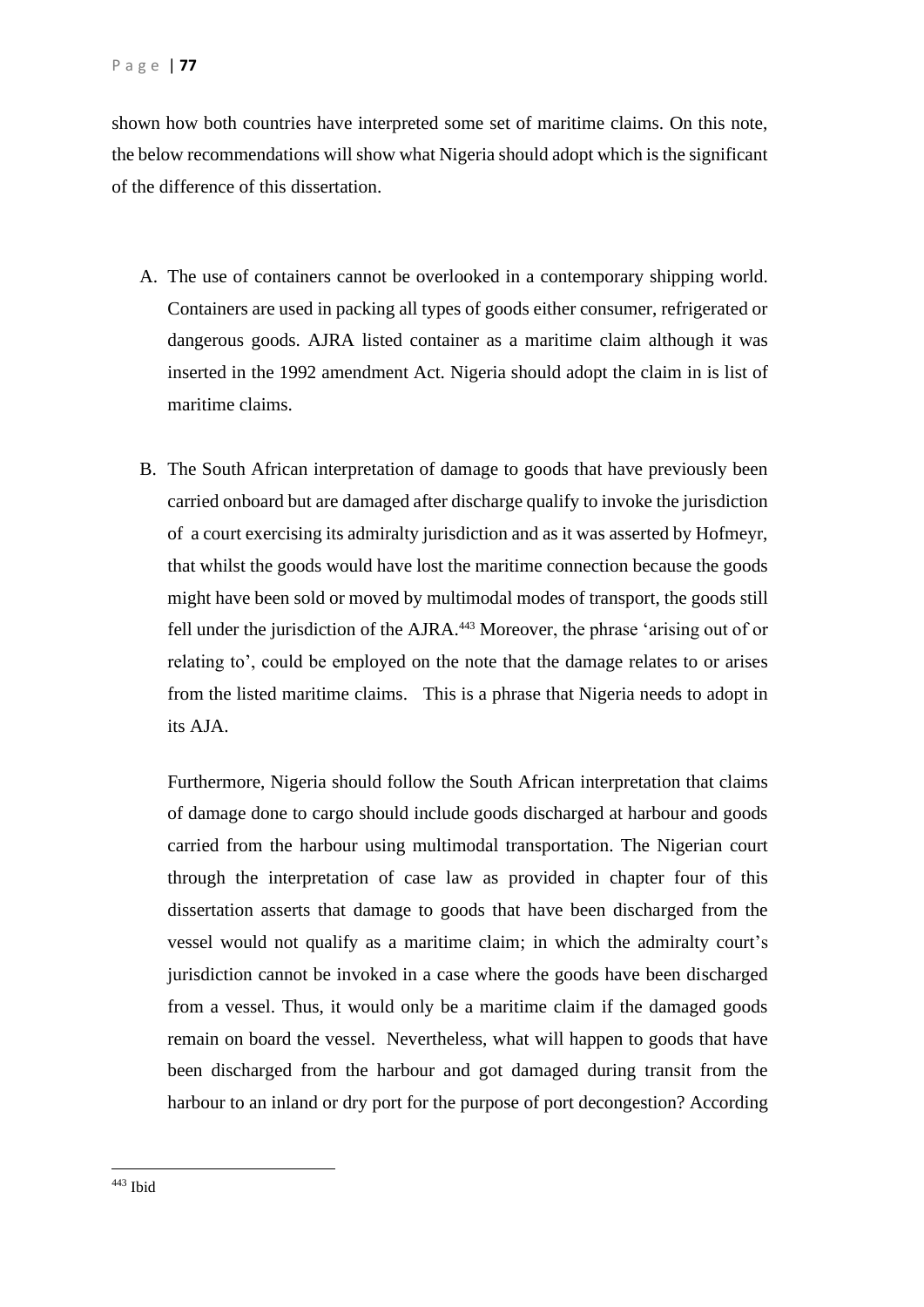to the digest of Judgments of the Supreme Court of Nigeria<sup>444</sup>, the goods once it has been discharged, a notification will be send to the agent who will arrange for the clearance and this agent has no audience before the Admiralty Court. On this note, the construction of different inland ports going on in different parts of the country, it is paramount for the revision on an interpretation of the clause damage done to goods to include claims for damage after discharge at the harbour and during transportation of the goods from the harbour to its final destination. This will help parties who have contracted under a through bill of lading.

# **5.3 Concluding Remarks**

A maritime claim is one of the key elements to arrest in *rem*. In a scenario where the claimant does not have a maritime claim, the court will lack jurisdiction to hear such matters as an admiralty matter. As it has been discussed in chapter one, the dissertation provides a comparative study of the nature and role of maritime claims in the arrest in *rem* jurisdiction under the AJRA of South Africa and the Nigerian AJA. It can be seen from the chapters of this dissertation and most especially in the recommendation on what Nigeria could learn and adopt. On the other hand, both countries tend to follow the English law; moreover, South Africa have not just slavishly applied the English law but modified it to suit its needs This has been shown in the chapters of this dissertation, considering the various type of maritime claims we have in both countries and how the court has interpreted some of the claims.

Practitioners and scholars must, therefore, be aware that what is a maritime claim in Nigeria might not be the same in South Africa, based on differences in interpretation. However, it can be denoted that Nigeria needs to adopt the interpretation of 'damage or loss to goods' and incorporate containers into the list of its maritime claims.

In order to build on maritime scholarship in Africa further study in this area is needed, which should also include the East African countries. Furthermore, it will be important for future studies to examine the arrest mechanisms in both countries, and in particular to compare the associated ship arrest and security arrest available in South Africa to that of Nigeria where Mareva injunctions and sister ship arrest are being used.

<sup>444</sup> Olatokunbo John Bamgbose. *Digest of Judgements of the Supreme Court of Nigeria* (2014) at 28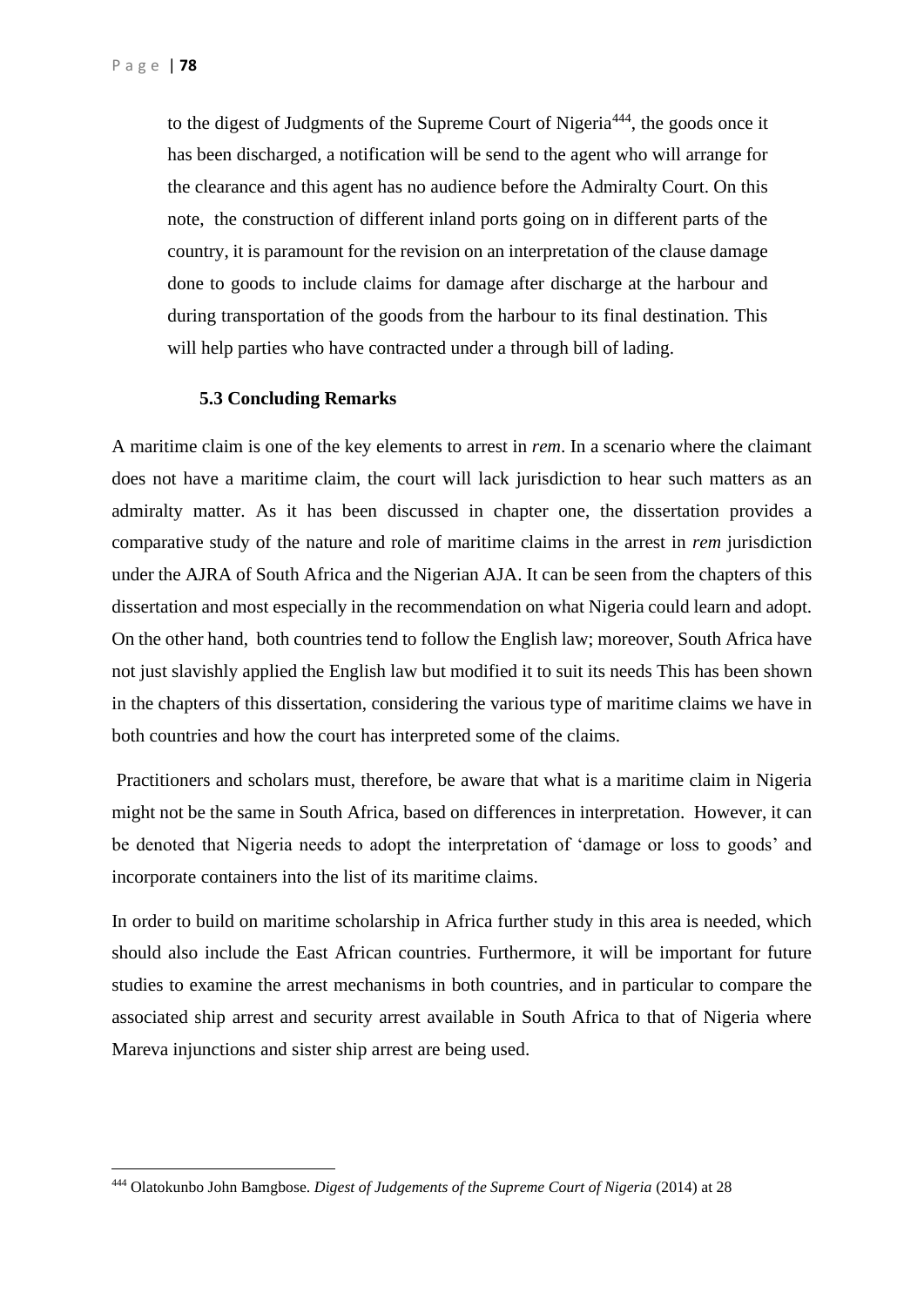# **BIBLIOGRAPHY**

### **PRIMARY SOURCES**

#### **South African legislation**

Admiralty Jurisdiction Regulation Act 105 of 1983 Admiralty Jurisdiction Regulation Amendment Act. 87 of 1992 Admiralty Proceedings Rules: Rules Regulating the Conduct of the Admiralty Proceedings of the Several Provincial and Local Divisions of the Supreme Court of South Africa, Government Notice R571 in Government Gazette 17926 of 18 April 1997(as corrected by Government Notice R655 in Government Gazette 17968 of 2 May 1997) Merchant Shipping Act 57 of 1951

### **Nigerian legislation**

Admiralty Jurisdiction Act, 1991, Chapter A5 of the Laws of the Federation of Nigeria, 2004 Admiralty Jurisdiction Decree 1962 Admiralty Jurisdiction Procedure Rules, 2011 Federal High Court Act, 1973, Chapter 134 Laws of the Federal Republic of Nigeria Merchant Shipping Act, No. 27 of 2007. Laws of the Federation of Nigeria I979 Constitution of the Federal Republic of Nigeria 1999 Constitution of the Federal Republic of Nigeria

#### **United Kingdom legislation**

Administration of Justice Act, 1956 Admiralty Courts Act, 1840 Admiralty Courts Act, 1861 Colonial Courts of Admiralty Act, 1890 Supreme Court Act, 1981 Supreme Court of Judicature (Consolidation) Act, 1925 Vice Admiralty Courts Act, 1863

# **International conventions**

International Convention on Arrest of Ships, 12 March 1999, Geneva. UNTS 2797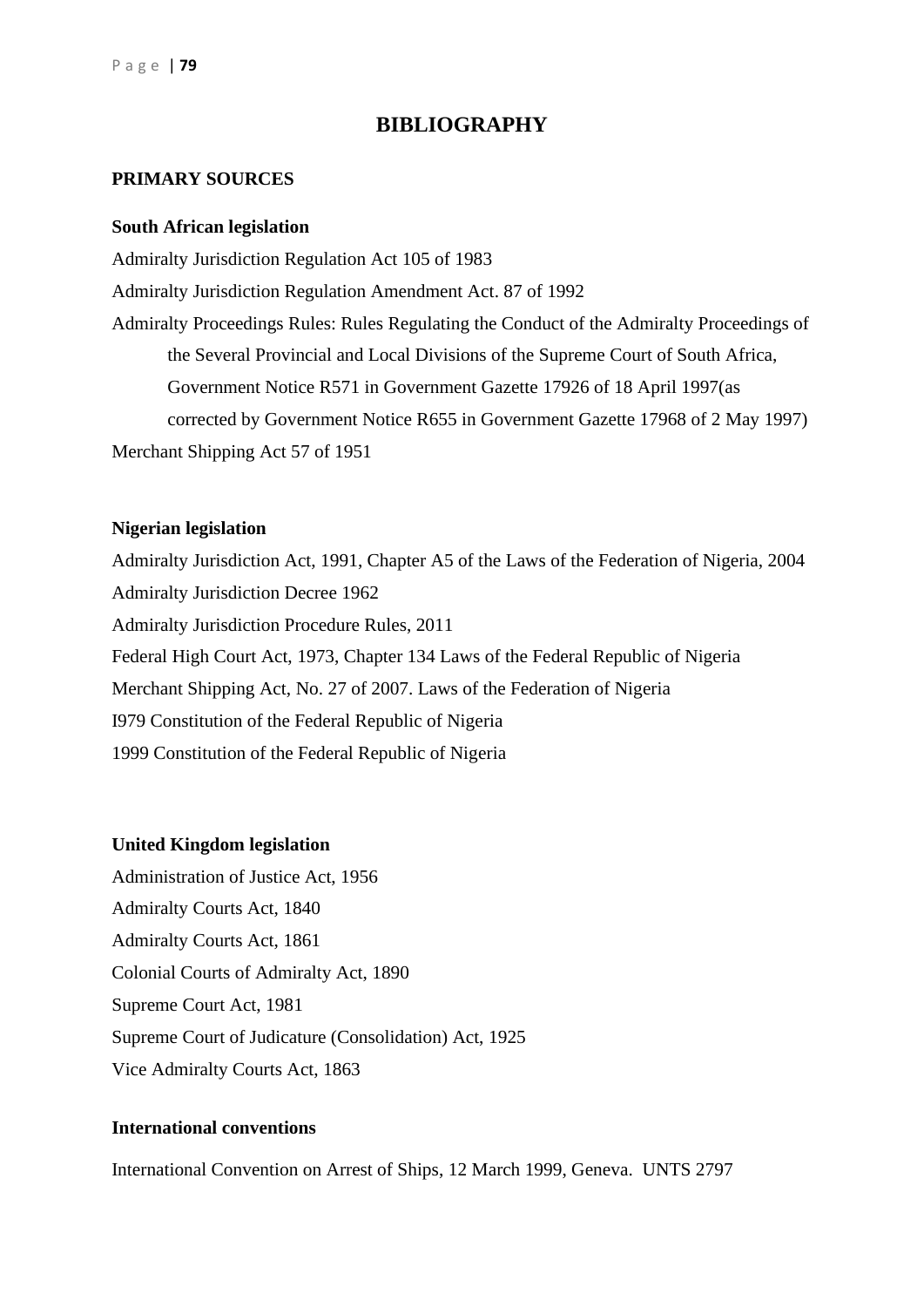International Convention on Maritime Liens and Mortgages 1993, 19 April to 6 May 1993 (Palais des Nations, Geneva), UNTS 2276

International Convention on Salvage 1989 28 April l989, London. UNTS 1953

International Convention Relating to the Arrest of Sea-Going Ships, 10 May 1952, Brussels. UNTS 439

The Hague-Visby Rules- The Hague Rules as Amended by the Brussels Protocol 1968 Vienna Convention on the Law of Treaties, 23 May 1969, Vienna, UNTS 1155

### **South African case law**

*Brady-Hamilton Stevedore Co and others v MV Kalantiao* 1987 (4) SA 250 (DCLD) *Bulkship Union SA v Qannas Shipping Co Ltd & Another* 2009 (4) All SA 189 (SCA) *Cool Ideas 1186 CC v Hubbard and Another* 2014 (4) SA 474 (CC) *Crooks & Co v Agricultural Co-operative Union Ltd* (1921) 42 NLR 216 *De Howorth v SS India: Mann George & CO. (Delagoa) Limited v The SS India* 1921 CPD 451 *Dias Compania Naviera SA v MV AL Kaziemah* 1994 (1) SA 570 (D) *Euromarine International of Mauren v The Ship Berg* 1986 (2) SA 700 (AD) *Euromarine International of Mauren v The Ship Berg and Otrs* 1984 (4) SA 647 (N) *Great River Shipping Inc v Sunnyface Marine Ltd* 1994 (1) SA 65 (C) *Kuehne & Nagel (Pty) Ltd v Moncada Energy Group SRL* [2016] JOL 35897 (GJ) *MFV El Shaddai, Oxacelay and Another v MFV El Shaddai and Others* 2015 (3) SA 55 (KZD) *Minesa Energy (Pty) Ltd v Stinnes International AG* 1988 (3) SA 903 (D) *MV Alina II: Transnet Ltd v Owner of MV Alina II* 2011 (6) SA 206 (SCA) *MV Chenebourg: Lauritzen Bulker A/S v M V Chenebourg (Swiss Marine Corporation Ltd Intervening) and another* 2011 (4) SA 467 (KZD) *MV Heavy Metal: Belfry Marine v Palm Base Maritime SDN BHD* 1999 (3) SA 1083 (SCA) *MV NYK Isabel: Northern Endeavour Shipping Pte Ltd v Owners of the "NYK Isabel" and another* 2016 (3) All SA 418 (SCA) *MV Seaspan Grouse: Seaspan Holdco 1 Ltd v MS Mare Traveller Schiffahrts and another* 2019 (4) SA 483 (SCA) *MV Silver Star: Owners of MV Silver Star v Hilane Ltd* 2015 (2) SA 331 (SCA) *Oriental Commercial and Shipping Co Ltd v MV Fidias* 1986 (1) SA 714 (D) *Peros v Rose* 1990 (1) SA 420 (N)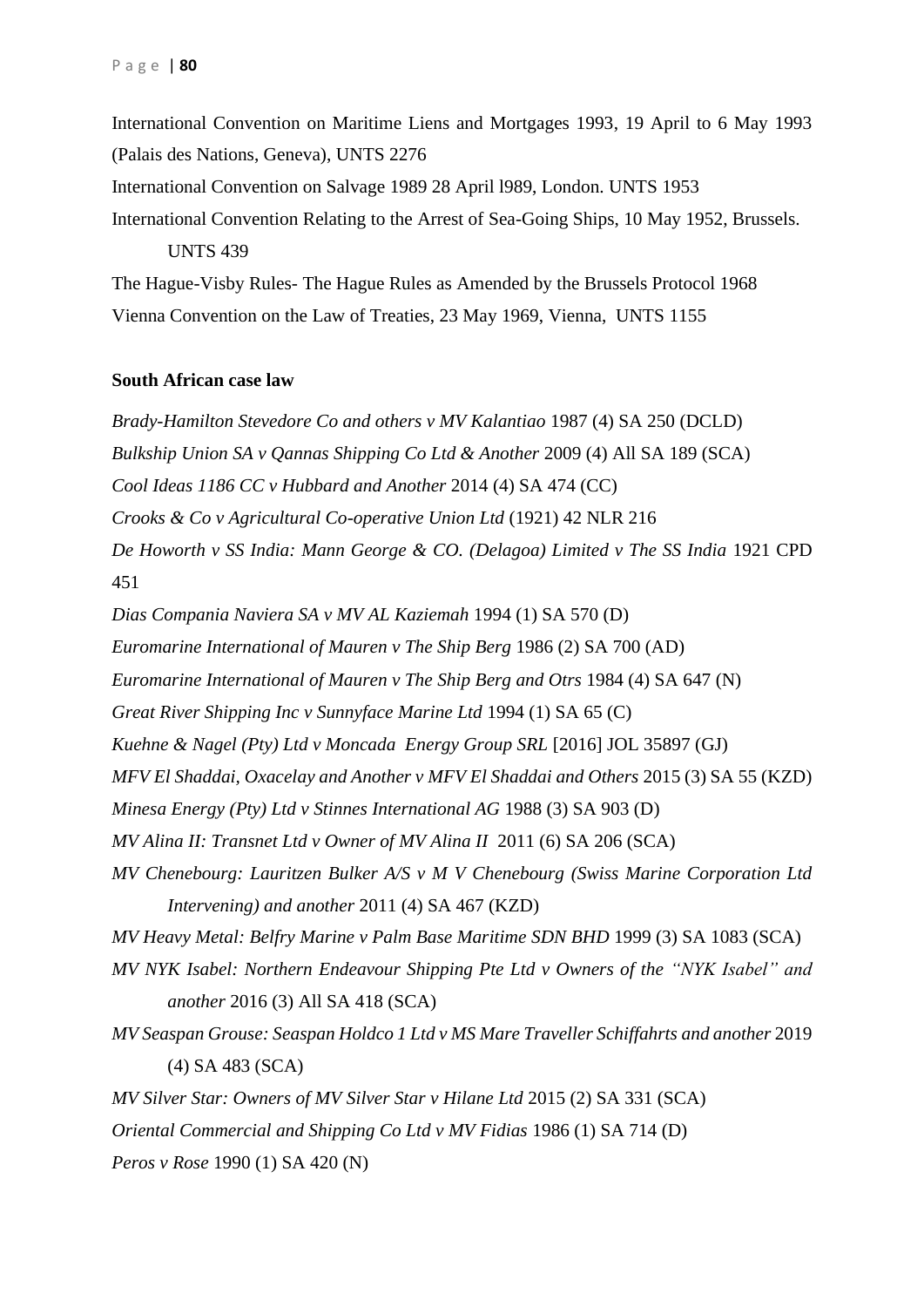*Repo Wild CC v Oceanland Cargo Terminal (Pty) Ltd* Case No. 23044/2010 unreported judgment of Gauteng Local Division (14 November 2013)

*Re SS Mangoro* (1913) 34 NLR 67

*SA Boatyards CC v The Lady Rose* 1991 (3) SA 711 (C)

*South African Railways and Harbours v Lyle Shipping Company Limited* 1958 (3) SA 419 (A) *The Eleftherotria (No 2) Crusader Shipping Co Ltd v Canadian Forest Navigation Ltd* SCOSA  $C<sub>5</sub>$ 

*The Galaecia: Vidal Armadores SA v Thalassa Export Co. Ltd* 2006 SCOSA D252 (D)

*Transnet Ltd t/a National Ports Authority v The MV Cleopatra Dream and another 2011 (3)* SA 279 (SCA)

*Transol Bunker BV v MV Andrio Unity and others* 1987 (3) SA 794 (CPD)

*Transol Bunker Bv V Mv Andrico Unity and others;Grecian-Mar Srl V Mv Andrico Unity And Others* [1989] 2 All SA 303 (A)

*Twende Africa Group (Pty) Ltd v MFV Qavak* 2018 JDR 0238 (ECP)

*Twende Africa Group (Pty) Ltd v MFV Qavak* 2019 JDR 0518 (SCA)

### **Nigerian case law**

*African Container Express v. The Tourist Company* Vol. 3 N.S.C *African Shipping Agency (Nig.) Ltd. v. Nablico Ltd.* (unreported) Suit No. FHC/L/62/86 *Aluminium Manufacturing Company (Nigeria) Ltd v NPA* (1987) LPELR-438(SC) *Ancomarine Services Company Limited v The M/V. Sam Purpose (Ex-Tapti) & Ors* (2018) LPELR-46763(CA) *Bronik Motors Ltd. v Wema Bank Ltd* (1983) 6 SC *Capt Karadoukas Stergios v MV Nikos,* 4 NSC *Francis Obi Oroegbu v Calabar Carrier and others.* (2003-2008) Nigeria Shipping Cases, Vol. 10, 507 *Joseph Eustace Fernando v Owners of M.V Rhodian Trader,* N.S.C vol. II 339. *Med Queen and others v J.B Erinfolami* (2003-2008) Nigeria Shipping Cases, vol. 10.498 *Mercantile Bank of Nigeria Ltd. V E.R. Tucker and others: The Bosnia 27* NGA (1978), 1 NSC 428 (Bosnia) *M.V Araz v LPG Shipping S.A* (1996) 6 NWLR (PT. 457) 720 (C.A ) *M.V Araz v N.V Scheep* (1996) 5 NWLR (PT.447) 204 (C.A)

*Pacers Multi-Dynamics Ltd v The MV Dancing Sister & Anor* (2012) LPELR -7848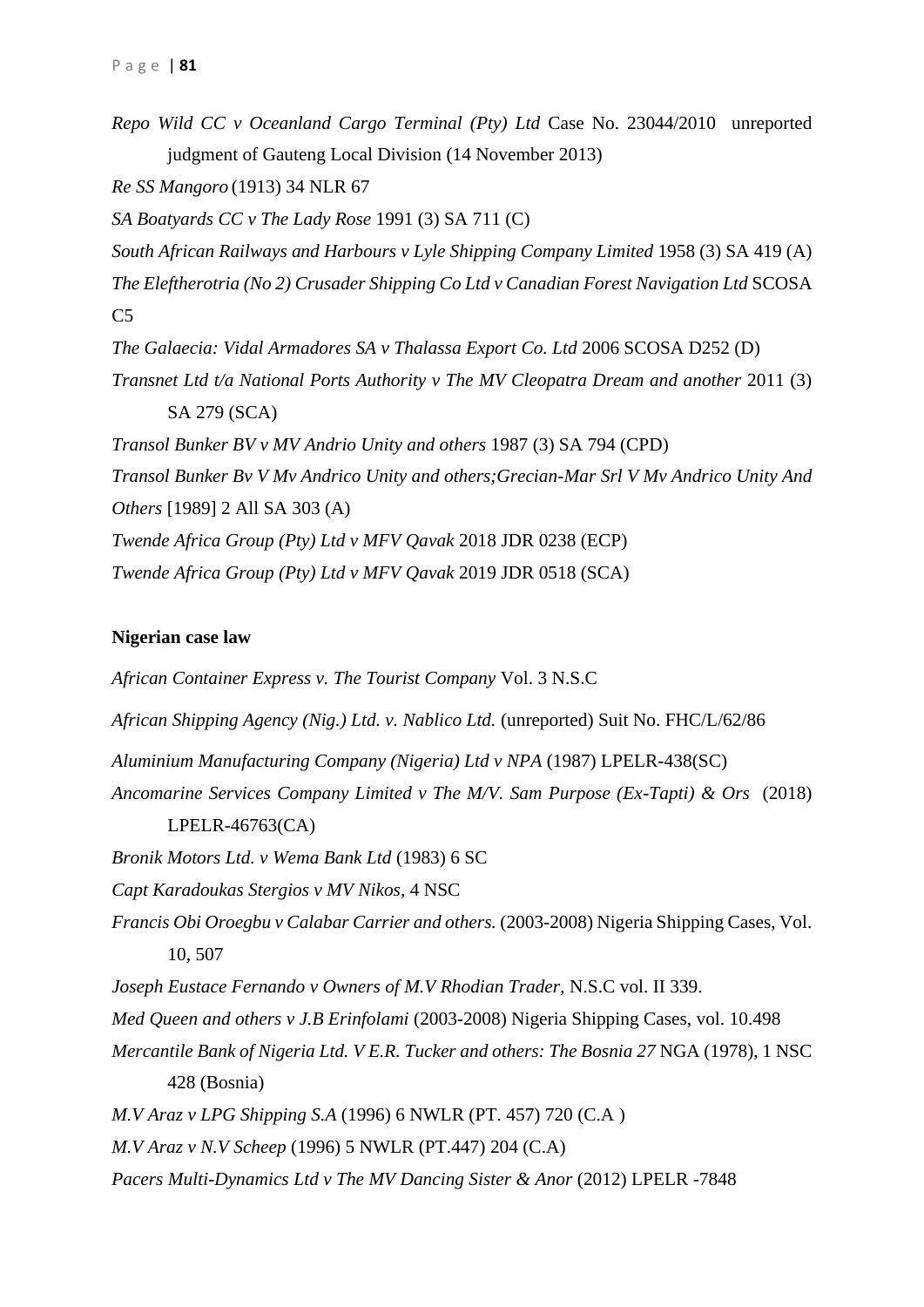*Texaco Overseas (Nig) Petroleum Company Unlimited v Pedmar Nigeria Limited* (2002) LPELR-3145(SC)

*The Advance case* Vol. 4 NSC

*The owners of the MV "MSC Agata & Anor v Nestle Nigeria Plc & Anor (2012) LPELR-*9851(CA)

*TSKJ (Nig.) Ltd..v. Otochem (Nig.) Ltd,* (2018) LPECR-44 294(SC)

*West African Shipping Agency (Nig.) Ltd. v. Nablico Ltd* (unreported) Suit No. FHC/L/62/86 *Westminster Dredging Company v Adeyemi Ikeusan* (1985) NSC vol. II 314.

# **American case law**

*The Nestor* (1831) 18 Fed 8

### **English case law**

*Bankers Trust International Ltd v. Todd Shipyard Corporation; The Halcyon Isle* (1980) 2 Lloyd's Rep. 325 *Berliner Bank v C Czarnikow Sugar Ltd* (1996) 2 Lloyd's Rep. 281 *Currie v M'Knight* (1897) AC 38 *Harmer v Bell (The Bold Buccleugh)* 7 Moo PC 267; 13 ER 884 (1851) *Indian Grace (No 2.)* (1998) 1 Lloyd's Rep 1 (HL) *Medway Drydock & Engineering Co Ltd v Mv The Andrea Ursula* (1971) 1 Lloyd's Rep 145 *Melamine v the San Onofire (1925) AC 246 Span Terza (*1982) 1 Lloyd's Rep. 225 (CA) *St Elefierio* (1957) 2 All ER 374 *The Cheerful* (1855) 11 PD 3 *The Dictator* (1892) P. 304 *The Father Thames* (1979) 2 Lloyd's Rep 346 *The Killeena* (1881) 6 PD 193 *The Minerva* (1825) 1 Hagg 347 *The Ripon City* (1897)P. 226 *The Sandrina* (1985)1 Lloyd's Rep 181 (HL) *The Tychy* (1999) 2, Lloyd's Rep 11 (CA)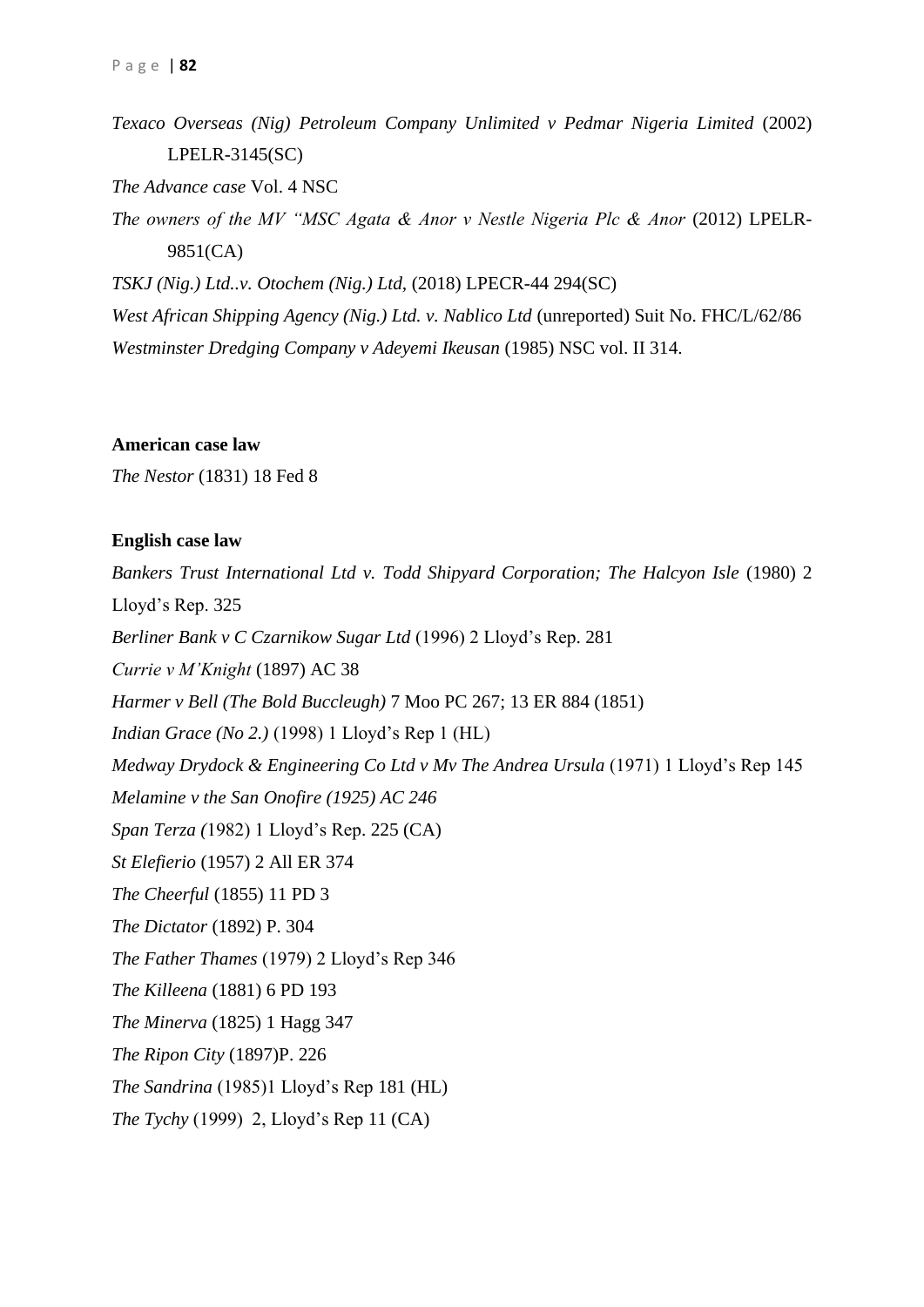#### **SECONDARY SOURCES**

# **Books**

- Bamgbose, O.J. *Digest of Judgements of the Supreme Court of Nigeria* 2014 *(*vol 3), Safari Books Limited, Ibadan
- Berlingieri, F. *Berlingieri on Arrest of Ships* 2011 (5 ed), Lloyd's Shipping Law Library, London
- Carver, T. G. & Colinvaux, R. *Carver's Carriage of Goods by Sea* 1952 (8 ed), Stevens & Sons, London
- Cremean, D. *Admiralty Jurisdiction: Law and Practice: Australia, New Zealand, Singapore, Hong Kong and Malaysia* 2015 (4 ed ), Federation Press, Queensland

Deering, B. & Reese, J. *An Overview of the 1952 and 1999 Arrest Conventions* 2011, Ince & Co, London

- Garner, B. & Campbell, H*. Black's Law Dictionary* 2004 (8 ed), St. Paul, MN; Thomson/West, Minneapolis
- Hare, J. *Shipping Law & Admiralty Jurisdiction in South Africa* 2009 (2 ed), Juta & Co Ltd, Cape Town
- Hill, C. *Maritime Law*, 2003 (6 ed), LLP, London
- Hofmeyr, G. *Admiralty Jurisdiction: Law and Practice in South Africa* 2012 (2 ed), Juta & Co Ltd, Cape Town
- Jackson, D.C. *Enforcement of Maritime Claims*, 2005 (4 ed), Taylor and Francis, London
- Olagunju, G.A. 'Maritime and Statutory Liens under the Nigeria Admiralty law' in Tarfa E.M, Fagbohun O, & Gbadamosi G, (eds) *Rethinking the Administration of Justice: Essays in Honour of Hon. Justice Abdullahi Mustapha*, *OFR. FCI Arb (Rtd)* 2011, Book Company Limited, Lagos

Price, G. *Law of Maritime Liens* 1940, Sweet & Maxwell, London

- Shaw, D. J. *Admiralty Jurisdiction and Practice* 1987, Juta & Co Ltd, Cape Town
- Tetley, W. *Maritime Liens and Claims*, 2008 (2 ed), International Shipping Publications, **Montreal**
- Thomas, D. R. *Maritime Liens*, 1980, Stevens & Sons Limited, London
- Wallis, M.J.D. *The Associated Ship & South African Admiralty Jurisdiction*, 2016,Siber Ink, Cape Town
- Wilson, J. F. *Carriage of Goods by Sea* 2010 (7 ed), Longman, London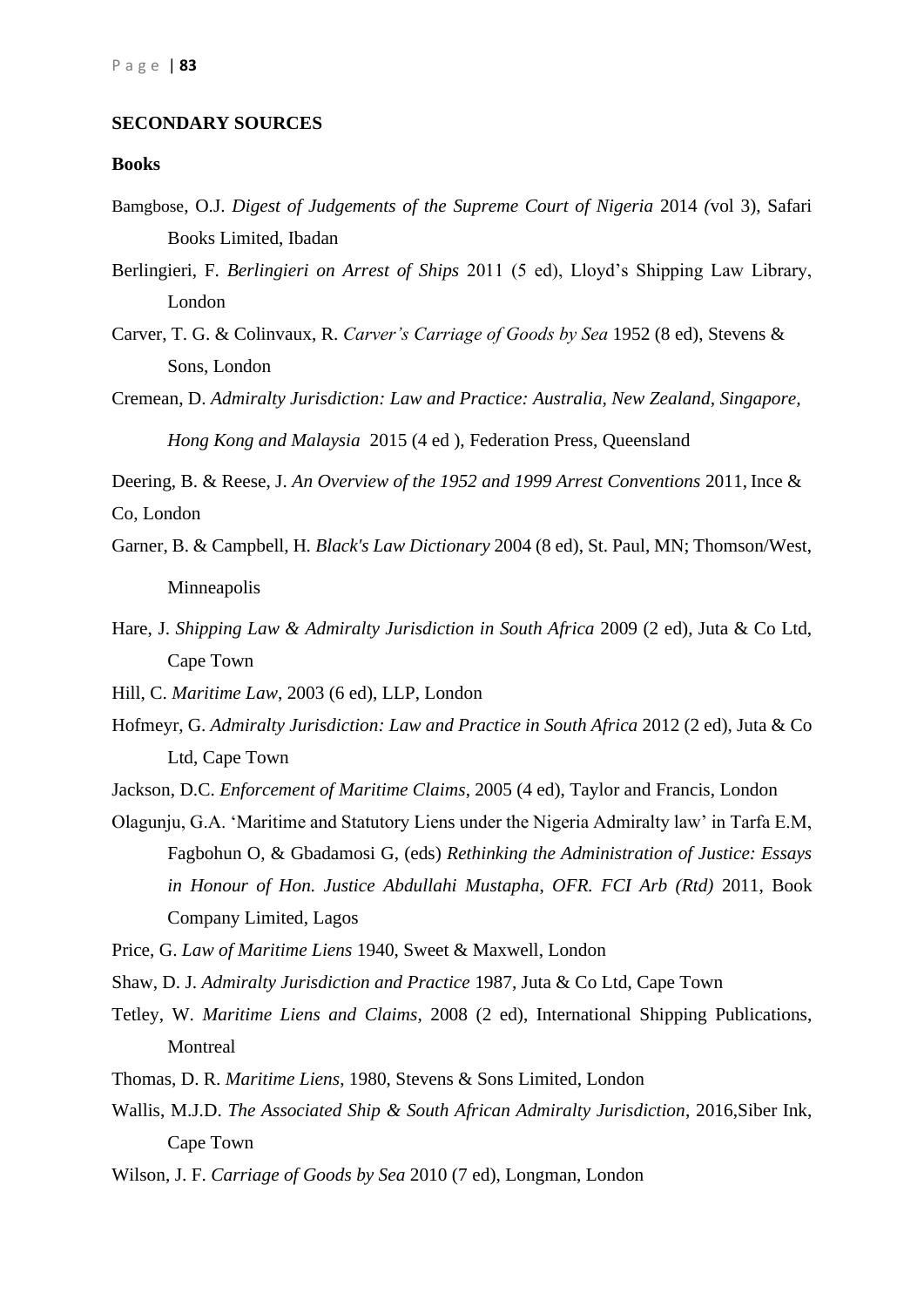#### **Journal Articles**

- Alcantara, J. 'Some Reflections over the Brussels Convention of 1952 Relating to Arrest of Sea-Going Vessels and its Amending Process' (1997) 26 *Georgia Journal of International and Comparative Law* 551-570
- Anele, K.K. 'Rethinking the Arrest of Ship Regime in Nigeria' (2019) *Commonwealth Law Bulletin* 1-28
- Booysen, H. 'The Recognition of Foreign Maritime liens In South Africa Law; A Final Word by the Appellate Division' (1991) 40(1) *International and Comparative Law Quarterly* 151-162
- Corcione, C. 'Bring the Vessel to Court: The unique feature of the action in rem in the admiralty law proceedings' (2013) *International Review of Law* 1-12
- Gordley, J. *'*Comparative Legal Research: its function in the Development of Harmonised Law' (1995) 43( 4) *The American Journal of Comparative Law* 555-568
- Grdinić, J. N. & Nikčević, G. 'Arrest of Ships-The international Conventions on Arrest of Ships'*. (*2012) 1 (2) *Transactions on Maritime Science* 103-108
- Falase-Aluko, A. 'New Developments in the Admiralty Jurisdiction of the Federal High Court of Nigeria' (1995) 39(1). *Journal of African Law* 64-78
- Hayden, R. P. and Leland, K. C. 'The Uniqueness of Admiralty and Maritime Law: The Unique Nature of Maritime Liens' (2004) 79 *Tulane Law Review* 1227-1246
- Ojukwu, C. N. 'Arrest and Detention of Ships and Other Property in Nigeria', (2004) 28 *Tulane Maritime LJ* 249-267
- Okeke, C.N. 'African Law in Comparative Law: Does Comparative Have Worth?' (2011) 16(1) *Roger Williams University Law Review* 1-50
- Olagunju, G.A. and Lawal, B. 'Comparative Analysis of Maritime and Statutory Liens under Canadian and Nigeria Admiralty Law-Suggestions for Improving the Nigeria Regime' (2013) 13 *Asper Review of International Business and Trade Law* 157-188.
- Ryan, E.F. 'Admiralty Jurisdiction and the Maritime Lien: An Historical Perspective' (1968) 7 *Western Ontario Law Review* 173-200
- Tetley, W. 'Arrest, Attachment and Related Maritime Law Procedures' (1999) 73 *Tulane Law Review* 1895-1910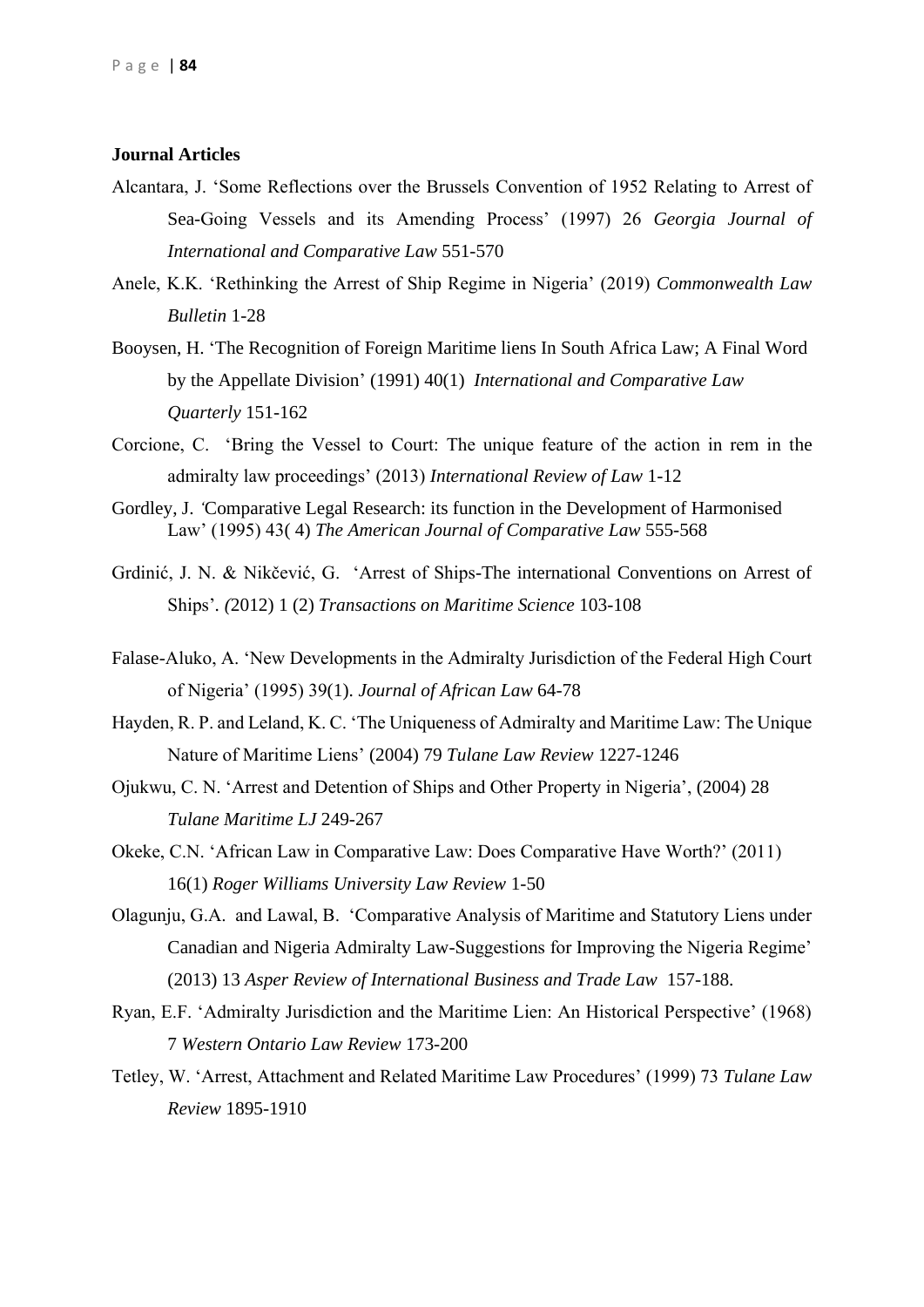Van Niekerk, JP. 'Judge John Holland and the Vice-Admiralty Court of the Cape of Good Hope, 1797-1803: Some Introductory and Biographical Notes' (Part 1) (2017) 23(2) *[Fundamina: A Journal of Legal History,](https://journals.co.za/content/journal/funda)* 134 -169

# **Dissertations**

- Lin, H. *A Comparative Study on the Legal System of Arrest of Ships in China*. (2006) Unpublished Master's thesis: World Maritime University
- Mayerhofer, V.M.. *Arrest of ships in Germany and South Africa - A Comparison.* (2014) Unpublished Master's thesis: University of Cape Town
- Okoli, S.O. *Arrest of Ships: Impact of the Law on Maritime Claims*. (2010) Unpublished Master's thesis: Lund University
- Olebengu O. S. *A Comparative Study of South African and Nigerian Legislation Relation to Control of Gas Emission.* (2013) Unpublished LLD thesis: University of Zululand

Schligting, P.M.. *The Arrest of Ships in German and South Africa*. (1988)

Unpublished Master's thesis: University of Cape Town

- Shestakov, V. *Securing of Maritime claims. Arrest of ships in Norway and Ukraine and Rule B Attachment.* (2009) Unpublished Master's thesis: University of Oslo
- Surbun, V. *Piracy Jure Gentium in Territorial Seas: A Perspective from the East African Seaboard*. (2018) Unpublished PhD thesis: University of Kwazulu-Natal

### **Online Articles**

- Anga, L. F. 'Ship Arrest in Nigeria' available at *[https://shiparrested.com/wp](https://shiparrested.com/wp-content/uploads/2018/01/Nigeria-11th-edition.pdf)[content/uploads/2018/01/Nigeria-11th-edition.pdf](https://shiparrested.com/wp-content/uploads/2018/01/Nigeria-11th-edition.pdf)* accessed on 14/11/2019
- Douglas, S, & Beaudin. A. H. 'The Action in Rem and Arrest' (2014) available at *[http://cmla.org/papers/Action\\_in\\_Rem\\_and\\_Arrest\\_-\\_Schmitt.pdf,](http://cmla.org/papers/Action_in_Rem_and_Arrest_-_Schmitt.pdf)* accessed on 25/4/2019
- Emejuru, C.T. & Frank-Igwe, U. 'Arrest of Ship under Nigeria law and International Law' (2004). Available at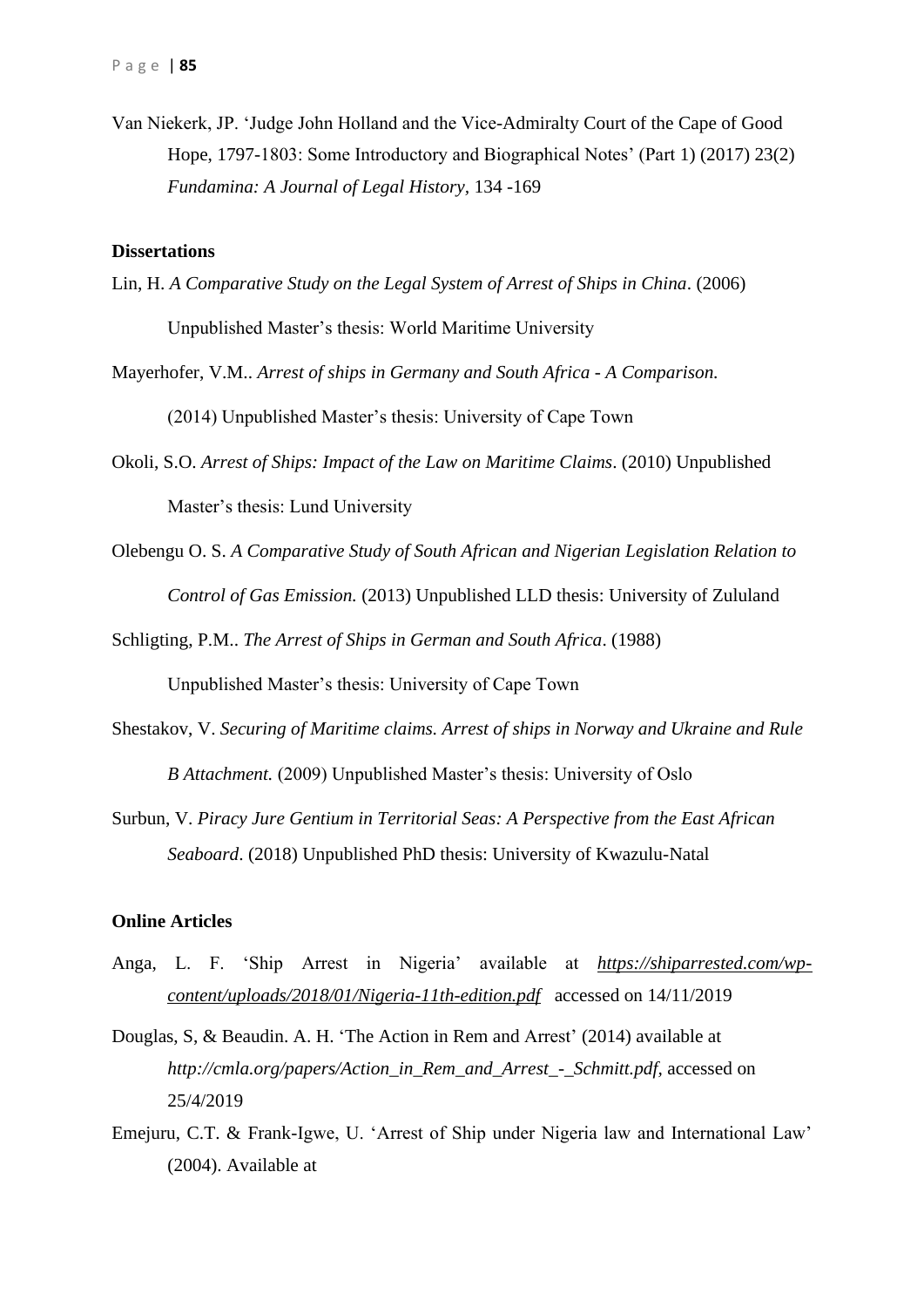*[https://www.researchgate.net/profile/Ct\\_Emejuru/publication/275313862\\_Arrest\\_of\\_](https://www.researchgate.net/profile/Ct_Emejuru/publication/275313862_Arrest_of_Ship_Under_Maritime_Law/links/553e4e3a0cf210c0bda93ac5/Arrest-of-Ship-Under-Maritime-Law.pdf) [Ship\\_Under\\_Maritime\\_Law/links/553e4e3a0cf210c0bda93ac5/Arrest-of-Ship-Under-](https://www.researchgate.net/profile/Ct_Emejuru/publication/275313862_Arrest_of_Ship_Under_Maritime_Law/links/553e4e3a0cf210c0bda93ac5/Arrest-of-Ship-Under-Maritime-Law.pdf)[Maritime-Law.pdf,](https://www.researchgate.net/profile/Ct_Emejuru/publication/275313862_Arrest_of_Ship_Under_Maritime_Law/links/553e4e3a0cf210c0bda93ac5/Arrest-of-Ship-Under-Maritime-Law.pdf) accessed on 26/04/2019*

- Hall, M. 'Africa's Prosperity Tied to Powerhouse Pair South Africa and Nigeria' available at *[https://www.weforum.org/press/2017/05/africa-s-prosperity-tied-to-powerhouse-pair](https://www.weforum.org/press/2017/05/africa-s-prosperity-tied-to-powerhouse-pair-south-africa-and-nigeria/)[south-africa-and-nigeria/,](https://www.weforum.org/press/2017/05/africa-s-prosperity-tied-to-powerhouse-pair-south-africa-and-nigeria/)* Accessed on 23/4/2019
- Hare, J. 'Limitation of Liability − A Nigerian Perspective' (2004) UCT available at *[http://www.nimasaelibrary.com/PDFs/133213650269709.pdf,](http://www.nimasaelibrary.com/PDFs/133213650269709.pdf,%20Accessed%20on%2018%20June%202019)* Accessed on 18 June [2019](http://www.nimasaelibrary.com/PDFs/133213650269709.pdf,%20Accessed%20on%2018%20June%202019)
- ICS 'Shipping and the World Trade' available *[https://www.ics-shipping.org/shipping](https://www.ics-shipping.org/shipping-facts/shipping-and-world-trade)[facts/shipping-and-world-trade](https://www.ics-shipping.org/shipping-facts/shipping-and-world-trade) assessed on 04/06/2020*
- James, A.& Kershoff, M. 'South Africa: Maritime Claims in South Africa' (2016) available at *[https://www.mondaq.com/southafrica/Transport/472174/Maritime-Claims-In-](https://www.mondaq.com/southafrica/Transport/472174/Maritime-Claims-In-South-Africa%20.%20accessed%20on%2027/06/2020)[South-Africa . accessed on](https://www.mondaq.com/southafrica/Transport/472174/Maritime-Claims-In-South-Africa%20.%20accessed%20on%2027/06/2020)* 27/06/2020
- Multilaw. 'Maritime lien' Available at *[https://www.multilaw.com/Multilaw/Multilaw\\_News/Member\\_Firm\\_News/Maritime\\_](https://www.multilaw.com/Multilaw/Multilaw_News/Member_Firm_News/Maritime_Liens.aspx) [Liens.aspx](https://www.multilaw.com/Multilaw/Multilaw_News/Member_Firm_News/Maritime_Liens.aspx)* accessed on 10 July2019
- Nigeria 'Dry Ports- Shippers' Council Moves to Attract Investors' available at *[https://allafrica.com/stories/201904290785.html,](https://allafrica.com/stories/201904290785.html)* accessed on 02/11/2019
- OSCE 'Delimitation and Demarcation of State Boundaries Challenges and Solutions ' available at *[https://www.osce.org/secretariat/363466?download=tru](https://www.osce.org/secretariat/363466?download=true)*e, accessed on 24/04/2020
- PWC 'An analysis of port development in sub-Saharan Africa, strengthening Africa's gateways

to trade' available https://www.pwc.co.za/en/assets/pdf/strengthening-africasgateways-to-trade.pdf accessed on 5/5/2019

The Ocean Foundation 'Seabed Mining' available at *<https://oceanfdn.org/seabed-mining/>*, accessed on 24/04/2020

World Shipping Council 'Containers' available at

*http://www.worldshipping.org/about-the-industry/containers* accessed on 26/06/2020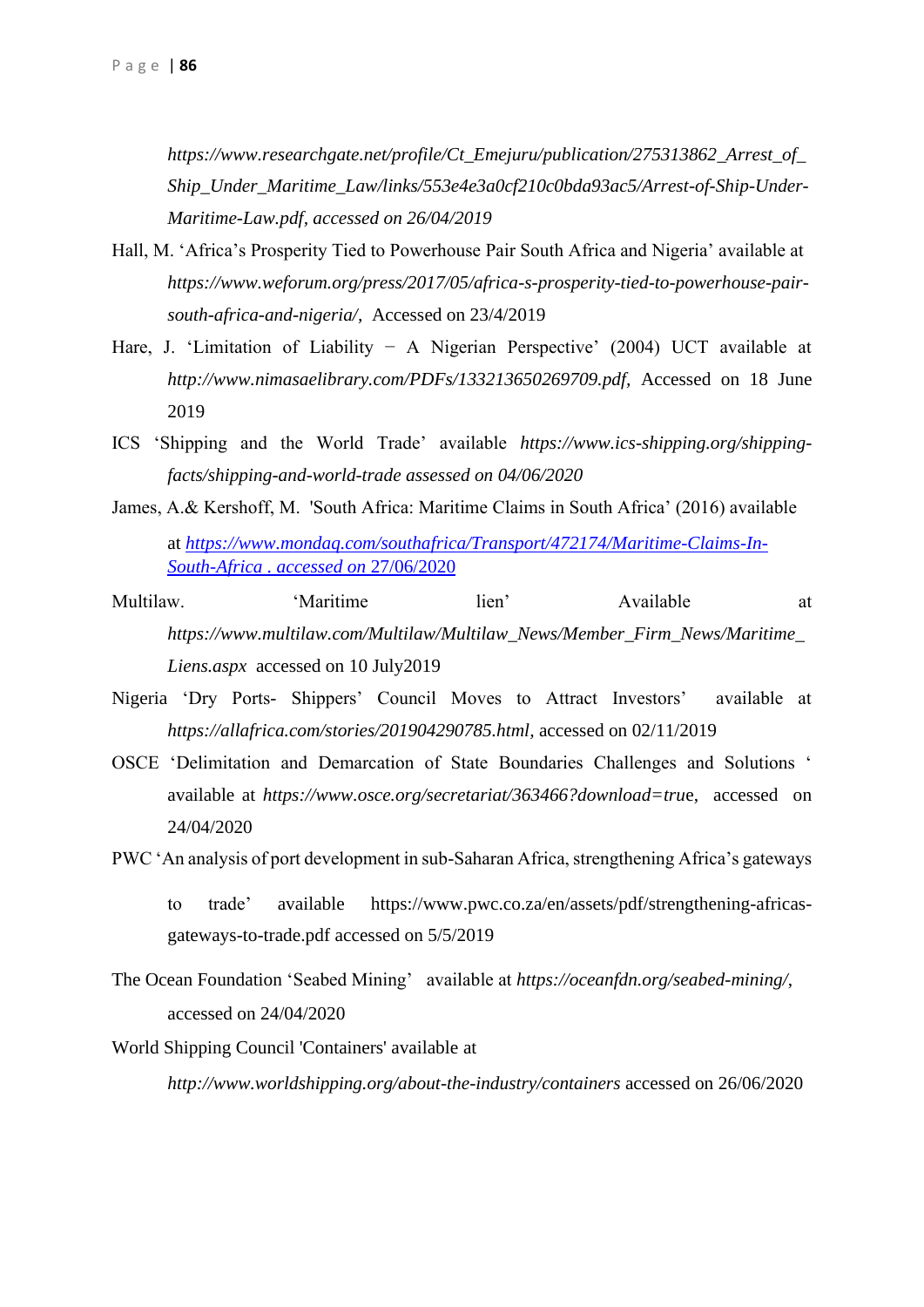P a g e | **87**